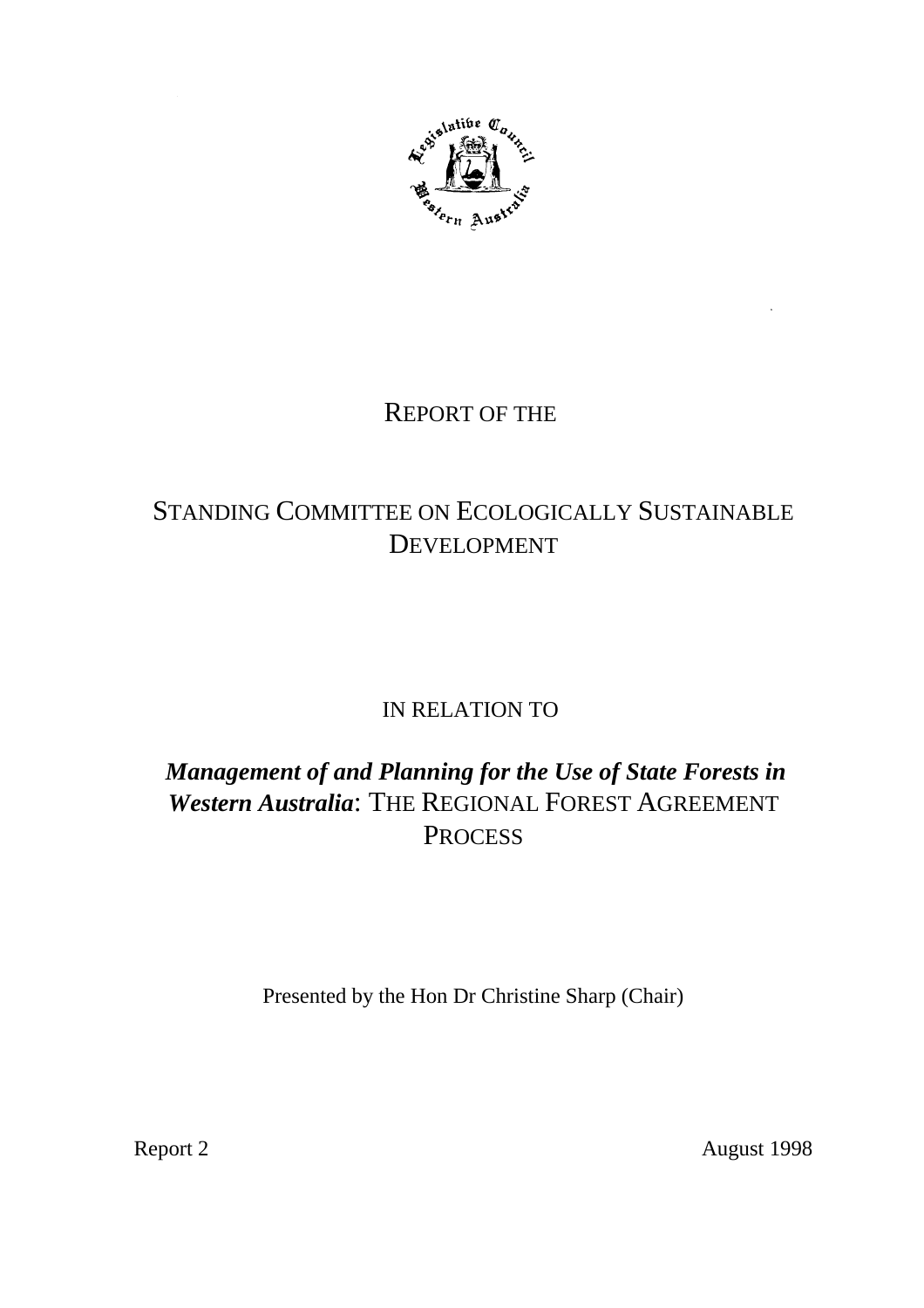## **STANDING COMMITTEE ON ECOLOGICALLY SUSTAINABLE DEVELOPMENT**

### **Date first appointed:**

26 June 1997

## **Terms of Reference:**

- 1. A Standing Committee on Ecologically Sustainable Development is established.
- 2. The committee consists of 5 members.
- 3. The functions of the committee are to inquire into and report to the House on:
	- (a) any matter in Western Australia concerning or relating to the planning for or management, use or development of natural resources and the environment having particular regard to demographic, economic, ecological, technological and lifestyle and settlement factors and concerns; and
	- (b) any Bill or matter referred to it by the House.

## **Members at the time of this inquiry:**

Hon Dr Christine Sharp MLC (Chair)

Hon Norm Kelly MLC

Hon Ljiljanna Ravlich MLC

Hon Greg Smith MLC

Hon Dexter Davies MLC (from 12 August 1998)

Hon Murray Criddle MLC (Deputy Chair) (until 29 July 1998)

### **Staff at the time of this inquiry:**

Mr Michael Coleman, Advisory/Research Officer

Ms Kelly Campbell, Committee Clerk

## **Address:**

Parliament House, Perth WA 6000, Telephone (08) 9222 7222

**ISBN 0 7309 8890 2**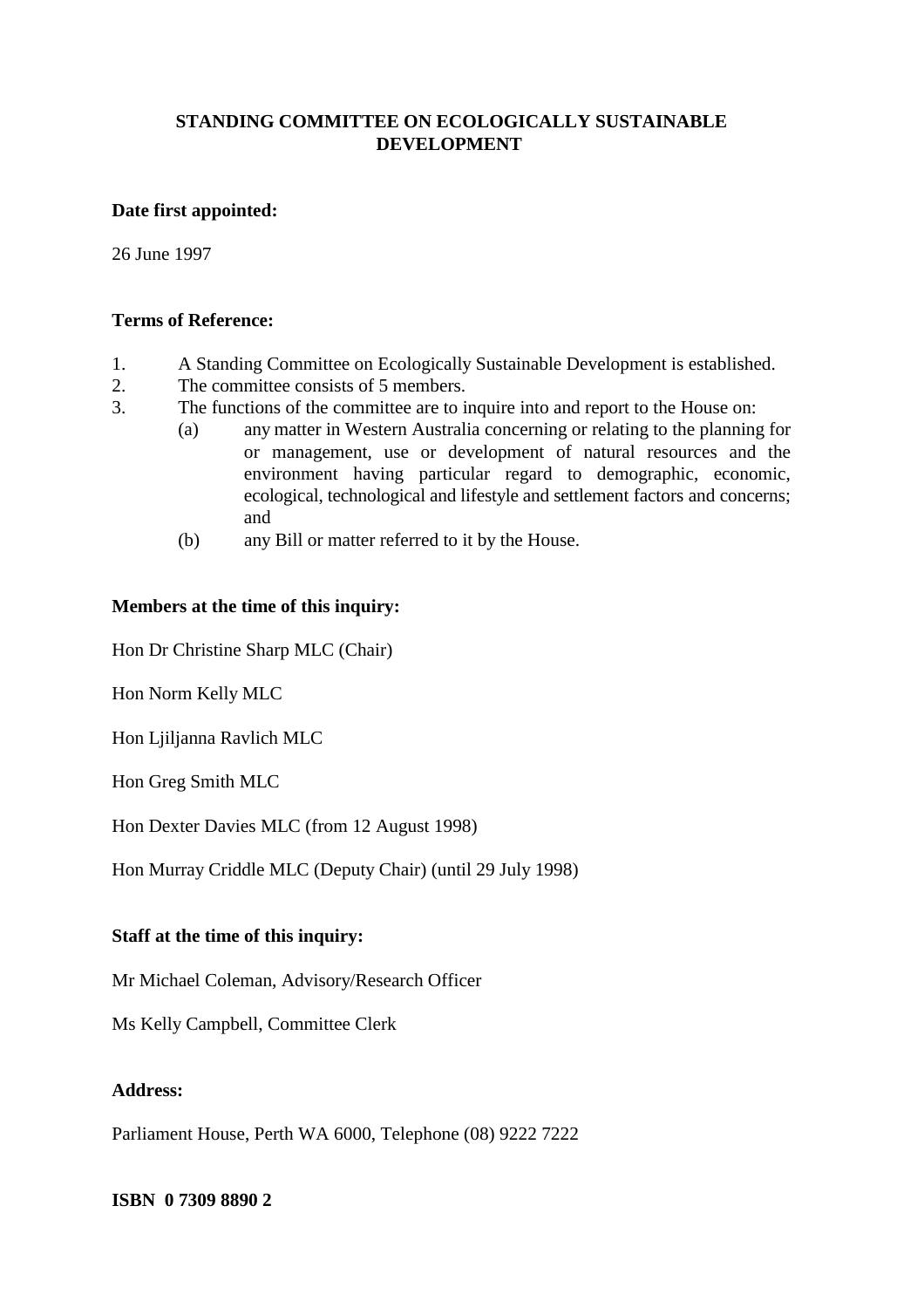# **CONTENTS**

| <b>CHAPTER 1</b>     |                                                                                                  |  |
|----------------------|--------------------------------------------------------------------------------------------------|--|
| 1.1                  |                                                                                                  |  |
| 1.2                  |                                                                                                  |  |
| <b>CHAPTER 2</b>     | EXECUTIVE SUMMARY AND RECOMMENDATIONS 2                                                          |  |
| 2.1                  |                                                                                                  |  |
|                      | 2.1.1                                                                                            |  |
|                      | 2.1.2                                                                                            |  |
|                      | 2.1.3                                                                                            |  |
|                      | 2.1.4                                                                                            |  |
|                      |                                                                                                  |  |
|                      | 2.1.5                                                                                            |  |
|                      | A Comprehensive, Adequate and Representative reserve<br>2.1.6<br>system                          |  |
|                      | 2.1.7                                                                                            |  |
|                      | 2.1.8                                                                                            |  |
| 2.2                  |                                                                                                  |  |
|                      |                                                                                                  |  |
| <b>CHAPTER 3</b>     |                                                                                                  |  |
| 3.1                  |                                                                                                  |  |
| 3.2                  | HEARINGS WITH REPRESENTATIVES OF KEY GROUPS  10                                                  |  |
| 3.3                  |                                                                                                  |  |
| 3.4                  |                                                                                                  |  |
| 3.5                  |                                                                                                  |  |
| <b>CHAPTER 4</b>     | INTRODUCTION: THE REASONS FOR THIS INQUIRY  12                                                   |  |
| 4.1                  |                                                                                                  |  |
| 4.2                  | CONTRIBUTION OF THIS REPORT TO THE RFA PROCESS  13                                               |  |
| <b>CHAPTER 5</b>     | INTENDED OUTCOMES OF THE REGIONAL FOREST                                                         |  |
|                      |                                                                                                  |  |
| 5.1                  | INTRODUCTION TO THE REGIONAL FOREST AGREEMENT PROCESS  14                                        |  |
| 5.2                  | IDENTIFYING THE INTENDED OUTCOMES OF THE RFA PROCESS  15                                         |  |
| CHAPTER <sub>6</sub> | <b>BACKGROUND: THE RFA PROCESS IN WESTERN</b>                                                    |  |
|                      |                                                                                                  |  |
| 6.1                  |                                                                                                  |  |
| 6.2                  | NATIONAL FOREST POLICY STATEMENT (1992)  18                                                      |  |
| 6.3                  | DEFERRED FOREST AGREEMENT (1995)  19                                                             |  |
| 6.4                  | SCOPING AGREEMENT FOR A WESTERN AUSTRALIAN REGIONAL                                              |  |
|                      |                                                                                                  |  |
| 6.5                  |                                                                                                  |  |
|                      |                                                                                                  |  |
| 6.6                  | <b>JANIS CRITERIA: A COMPREHENSIVE, ADEQUATE AND</b><br>REPRESENTATIVE RESERVE SYSTEM (1997)  22 |  |
| 6.7                  |                                                                                                  |  |
| 6.8                  | COMPREHENSIVE REGIONAL ASSESSMENT (1998)  23                                                     |  |
| 6.9                  |                                                                                                  |  |
| 6.10                 |                                                                                                  |  |
|                      |                                                                                                  |  |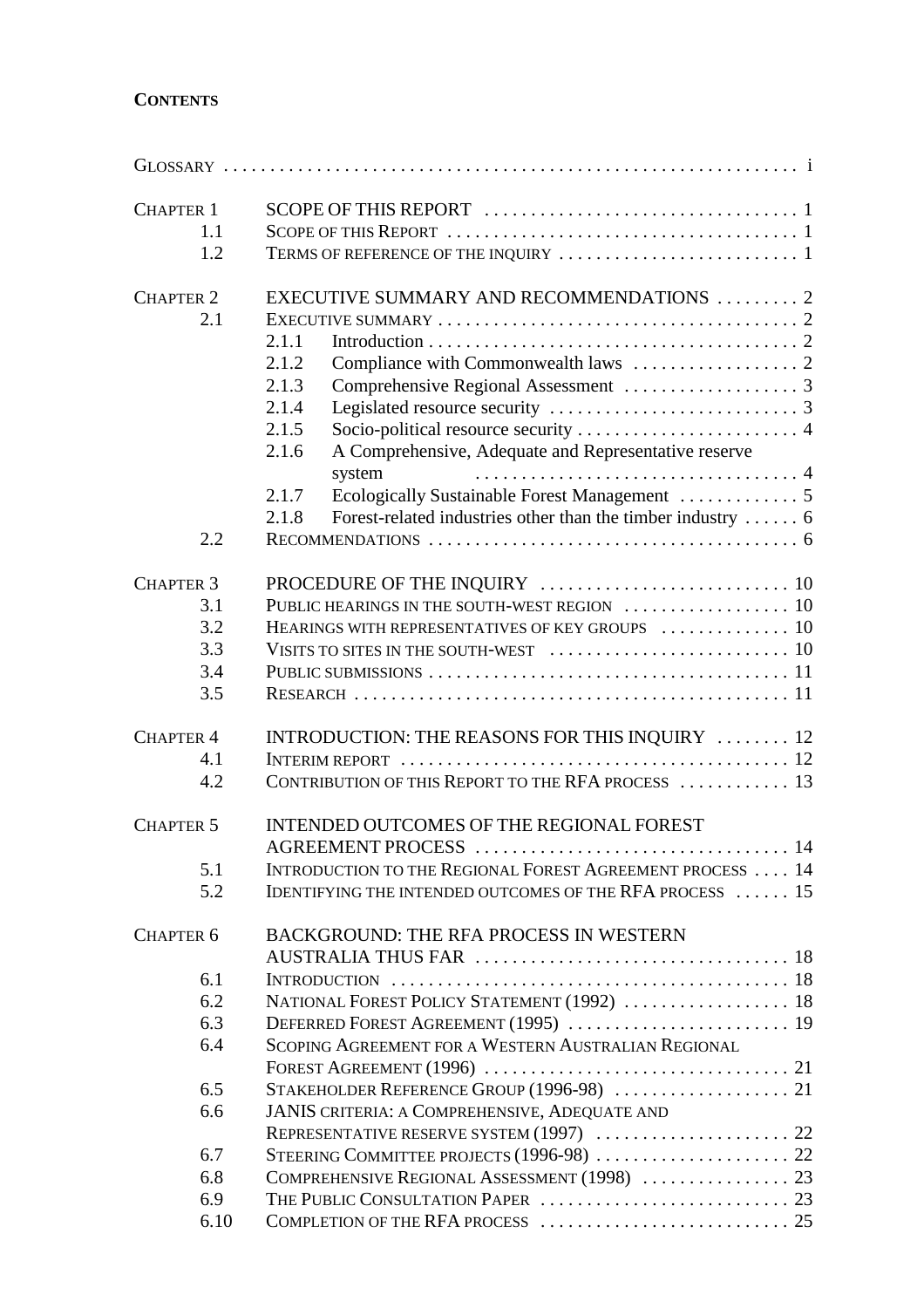| 6.11                 | ASSESSMENT BY THE WA ENVIRONMENTAL PROTECTION              |                                                                                       |    |  |  |
|----------------------|------------------------------------------------------------|---------------------------------------------------------------------------------------|----|--|--|
|                      |                                                            |                                                                                       | 25 |  |  |
| CHAPTER <sub>7</sub> |                                                            | ANALYSIS OF THE EXTENT TO WHICH THE RFA PROCESS<br>WILL ACHIEVE ITS INTENDED OUTCOMES | 29 |  |  |
| 7.1                  |                                                            | COMPLIANCE WITH THE COMMONWEALTH EXPORT CONTROL                                       |    |  |  |
|                      |                                                            | (HARDWOOD WOOD CHIPS) REGULATIONS 1996 UNDER THE                                      |    |  |  |
|                      |                                                            | EXPORT CONTROL ACT 1982, AND MEETING REQUIREMENTS OF                                  |    |  |  |
|                      |                                                            | OTHER COMMONWEALTH LAWS                                                               | 30 |  |  |
|                      | 7.1.1                                                      | Nature of the Commonwealth Regulations                                                | 30 |  |  |
| 7.2                  |                                                            |                                                                                       |    |  |  |
|                      | 7.2.1                                                      | What a Comprehensive Regional Assessment is                                           | 32 |  |  |
|                      | 7.2.2                                                      | Apparent inaccuracies in the Comprehensive Regional                                   | 32 |  |  |
| 7.3                  | 38<br>LEGISLATED RESOURCE SECURITY FOR THE TIMBER INDUSTRY |                                                                                       |    |  |  |
|                      | 7.3.1                                                      |                                                                                       |    |  |  |
|                      | 7.3.2                                                      | Current levels of resource security                                                   | 39 |  |  |
|                      | 7.3.3                                                      | What the RFA can do to promote legislative resource                                   |    |  |  |
|                      |                                                            |                                                                                       | 42 |  |  |
| 7.4                  |                                                            | SOCIAL AND POLITICAL RESOURCE SECURITY FOR THE TIMBER                                 |    |  |  |
|                      | 48                                                         |                                                                                       |    |  |  |
|                      | 7.4.1                                                      | Timber industry's need for resource security in a                                     |    |  |  |
|                      |                                                            |                                                                                       | 48 |  |  |
|                      | 7.4.2                                                      |                                                                                       |    |  |  |
|                      | 7.4.3                                                      |                                                                                       |    |  |  |
|                      | 7.4.4                                                      |                                                                                       |    |  |  |
| 7.5                  | A COMPREHENSIVE, ADEQUATE AND REPRESENTATIVE RESERVE       |                                                                                       |    |  |  |
|                      |                                                            |                                                                                       |    |  |  |
|                      | 7.5.1                                                      | Criteria for a Comprehensive, Adequate and                                            |    |  |  |
|                      |                                                            | Representative reserve system                                                         | 62 |  |  |
|                      | 7.5.2                                                      | Is a percentage-driven reserve system appropriate?  64                                |    |  |  |
|                      | 7.5.3                                                      |                                                                                       | 67 |  |  |
|                      | 7.5.4                                                      |                                                                                       |    |  |  |
|                      | 7.5.5                                                      |                                                                                       |    |  |  |
| 7.6                  | WILL THE RFA ENSURE ECOLOGICALLY SUSTAINABLE               |                                                                                       |    |  |  |
|                      | 75                                                         |                                                                                       |    |  |  |
|                      | 7.6.1                                                      |                                                                                       | 75 |  |  |
|                      | 7.6.2                                                      | Quantitative ESFM measure: maximum sustainable yield                                  | 75 |  |  |
|                      | 7.6.3                                                      | Other ESFM indicators: ecological values and timber                                   |    |  |  |
|                      |                                                            |                                                                                       | 81 |  |  |
| 7.7                  | PROMOTION OF FOREST-RELATED RESOURCE USE OPTIONS APART     |                                                                                       |    |  |  |
|                      |                                                            | FROM THE NATIVE FOREST TIMBER INDUSTRY                                                | 85 |  |  |
|                      | 7.7.1                                                      | Role of the RFA process in promoting forest based resource                            |    |  |  |
|                      |                                                            |                                                                                       | 85 |  |  |
|                      | 7.7.2                                                      | How non-timber industries are affected by the RFA process                             | 85 |  |  |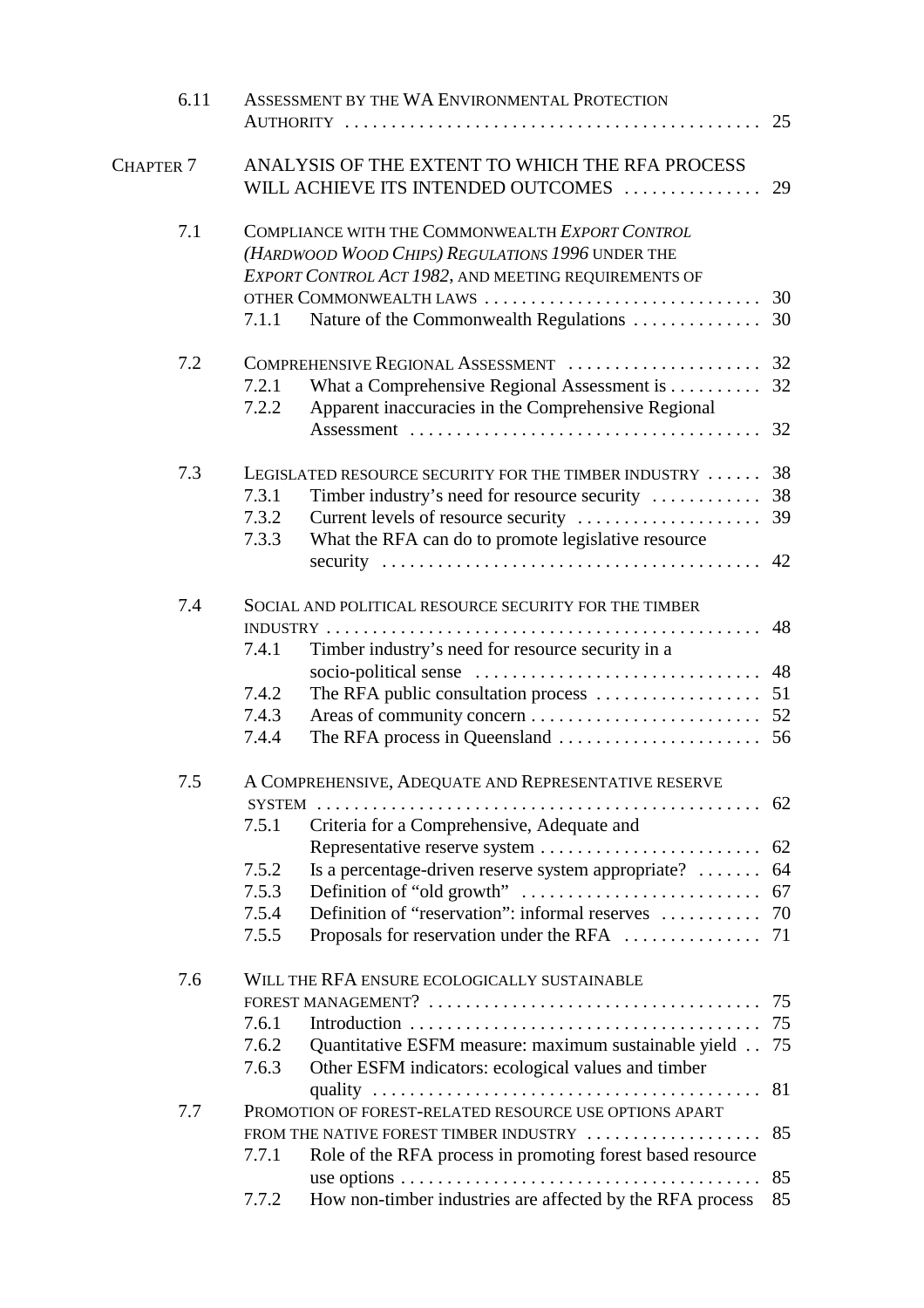|                    | APPENDIX A: SUBMITTORS AT HEARINGS IN THE SOUTH WEST  89        |  |
|--------------------|-----------------------------------------------------------------|--|
|                    |                                                                 |  |
|                    |                                                                 |  |
| APPENDIX D:        | EXTRACT FROM THE PUBLIC CONSULTATION PAPER: OBJECTIVES FOR      |  |
|                    | APPENDIX E: RFA STAKEHOLDER REFERENCE GROUP MEETINGS  96        |  |
| <b>APPENDIX F:</b> | EXTRACT FROM THE PUBLIC CONSULTATION PAPER: THE JANIS           |  |
|                    | APPENDIX G: RFA REPORTS PUBLISHED BY THE STEERING COMMITTEE  98 |  |
|                    |                                                                 |  |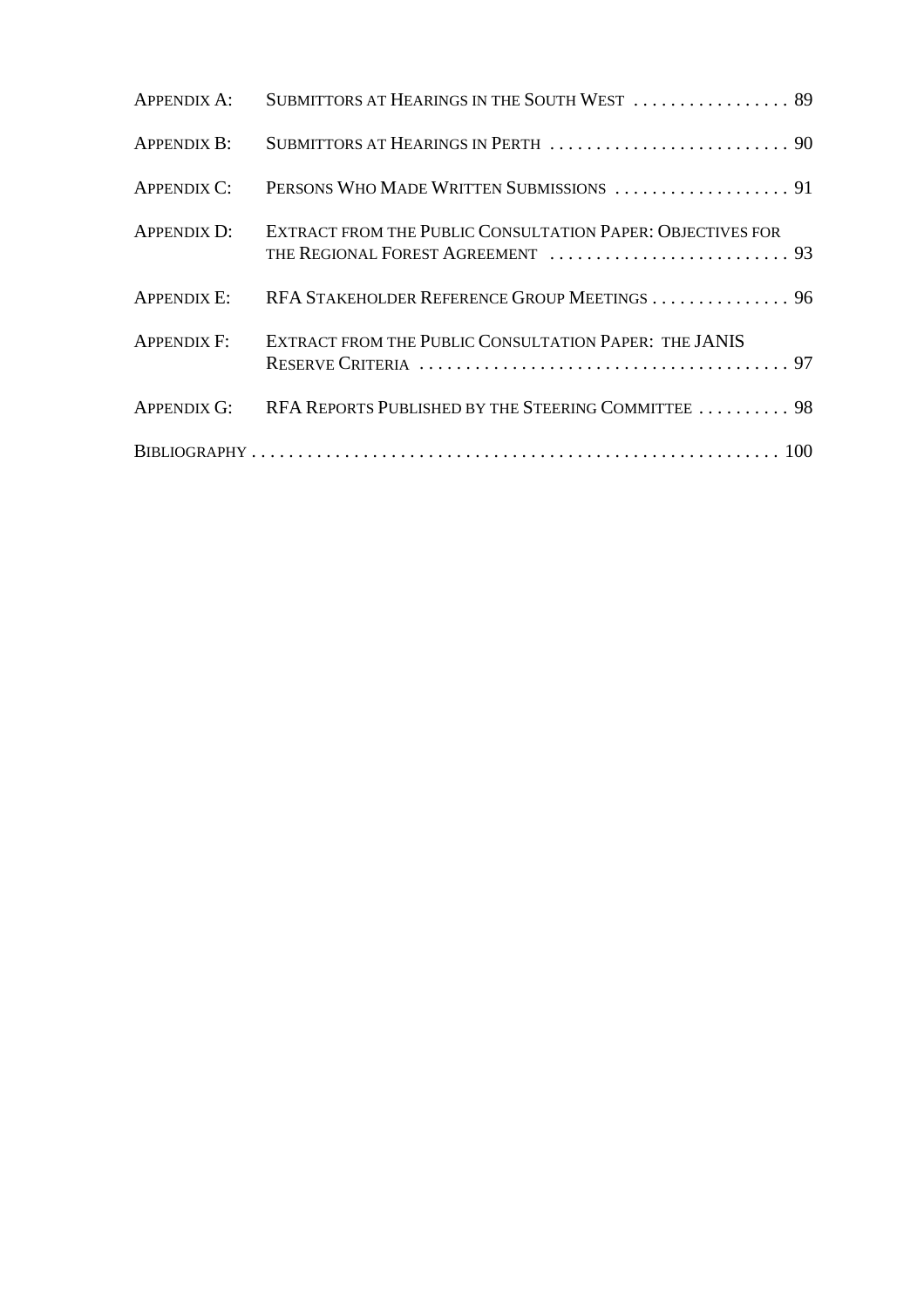# **GLOSSARY**

| <b>ABARE</b>                                  | Australian Bureau of Agricultural and Resource Economics                                                                                                                                                                                                            |
|-----------------------------------------------|---------------------------------------------------------------------------------------------------------------------------------------------------------------------------------------------------------------------------------------------------------------------|
| <b>CALM</b>                                   | Department of Conservation and Land Management                                                                                                                                                                                                                      |
| <b>CALM</b> Act                               | <b>Conservation and Land Management Act 1984</b>                                                                                                                                                                                                                    |
| <b>CAR</b>                                    | Comprehensive, Adequate and Representative (used in relation to<br>the reserve system under the JANIS criteria)                                                                                                                                                     |
| <b>CRA</b>                                    | <b>Comprehensive Regional Assessment</b>                                                                                                                                                                                                                            |
| EPA                                           | <b>Environmental Protection Authority (State)</b>                                                                                                                                                                                                                   |
| <b>ESFM</b>                                   | <b>Ecologically Sustainable Forest Management</b>                                                                                                                                                                                                                   |
| FIF(WA)                                       | Forest Industry Federation (Western Australia)                                                                                                                                                                                                                      |
| <b>FISAP</b>                                  | <b>Forest Industry Structural Adjustment Package</b>                                                                                                                                                                                                                |
| <b>FPS</b>                                    | <b>Forest Protection Society</b>                                                                                                                                                                                                                                    |
| <b>JANIS</b>                                  | Joint Australian and New Zealand Environment and Conservation<br>Council (ANZECC)/Ministerial Council on Forestry, Fisheries and<br>Aquaculture (MCFFA) National Forest Policy Statement<br><b>Implementation Sub-committee</b>                                     |
| JANIS criteria                                | Nationally Agreed Criteria for the Establishment of a<br>Comprehensive, Adequate and Representative Reserve System for<br>Forests                                                                                                                                   |
| PCP or<br><b>Public Consultation</b><br>Paper | Towards a Regional Forest Agreement for the South West Forest<br>Region of Western Australia - a Paper to Assist Public<br>Consultation, published by the Joint Commonwealth and<br>Western Australian Regional Forest Agreement (RFA) Steering<br>Committee (1998) |
| <b>RFA</b>                                    | <b>Regional Forest Agreement</b>                                                                                                                                                                                                                                    |
| <b>Steering Committee</b>                     | Joint Commonwealth and Western Australian Regional Forest<br><b>Agreement (RFA) Steering Committee</b>                                                                                                                                                              |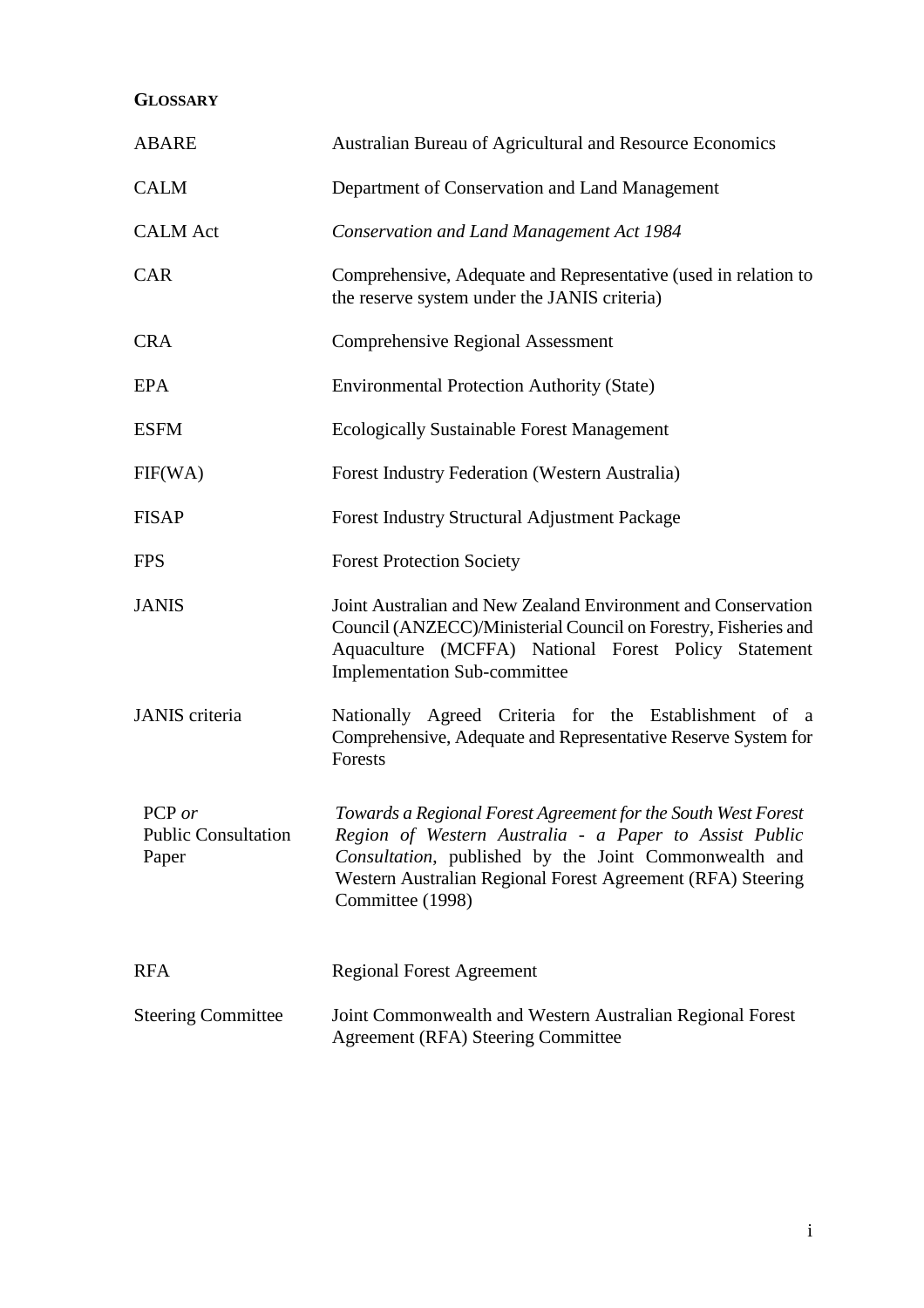# **SCOPE OF THIS REPORT**

## **1.1 SCOPE OF THIS REPORT**

**This Report sets out the Committee's findings in relation to the Regional Forest Agreement process, one of the terms of reference of a broader inquiry into forest management.**

## **1.2 TERMS OF REFERENCE OF THE INQUIRY**

The Committee established its inquiry into the management of and planning for the use of State forests on 22 July 1997, with the following terms of reference.

> "That the Committee inquire into and report to the House on the management of and planning for the use of State forests in Western Australia. This inquiry will review:

- (a) the sustainability of current logging practices;
- (b) timber royalties;
- (c) the *Wood Chipping Industry Agreement Act* 1969;
- **(d) the Regional Forest Agreement process;**
- (e) protection of high conservation value forests;
- (f) substitution by plantation resources; and
- (g) employment opportunities and long term forest-related industry planning.**"**

The Committee intends to report its findings in relation to the remaining terms of reference in due course.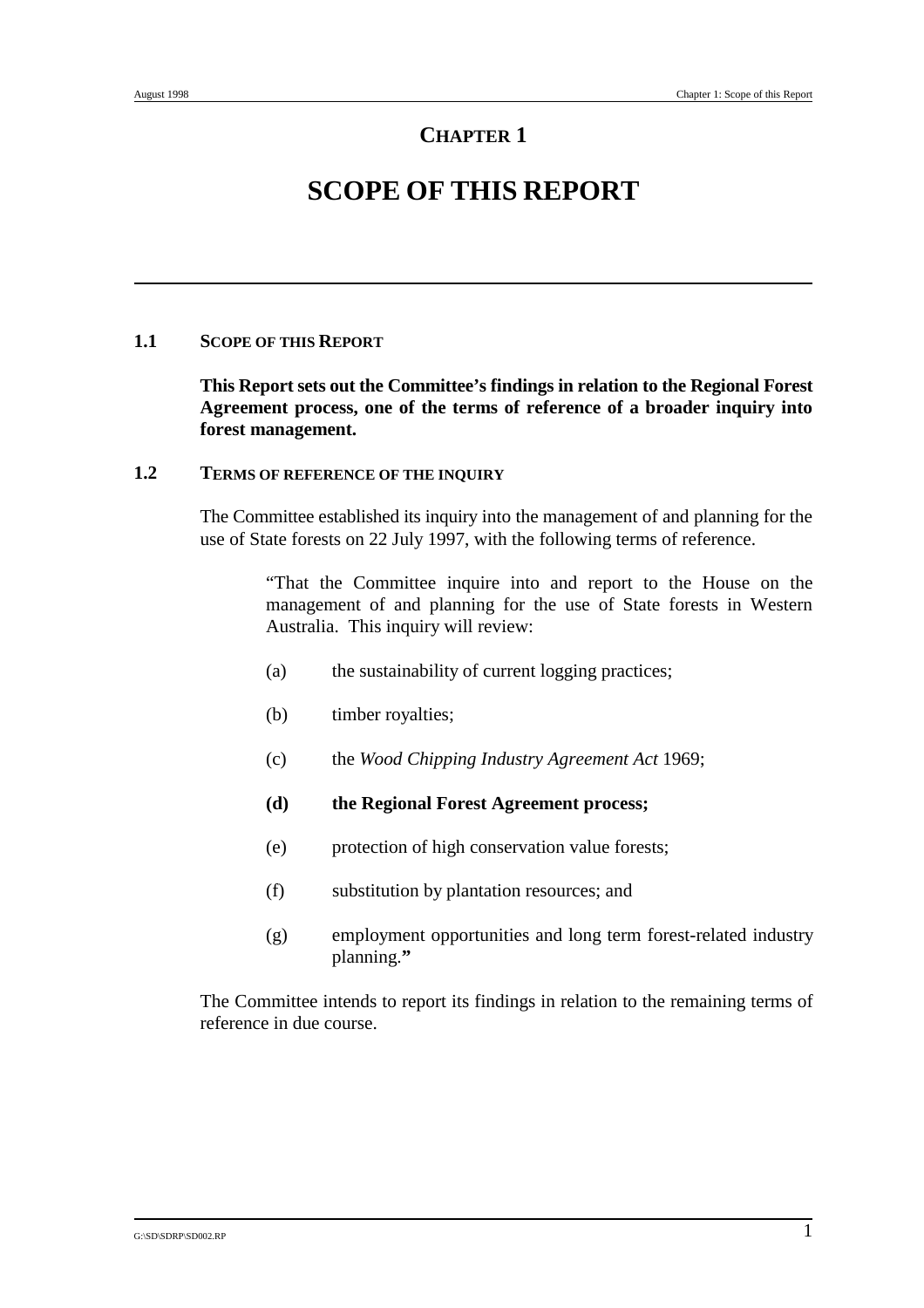# **EXECUTIVE SUMMARY AND RECOMMENDATIONS**

# **2.1 EXECUTIVE SUMMARY**

# **2.1.1 Introduction**

The Regional Forest Agreement or RFA will be a 20 year agreement between the Western Australian Government and the Federal Government about management of Western Australia's south-west forests.

In May 1998 the Joint Commonwealth and Western Australian Regional Forest Agreement Steering Committee released the Public Consultation Paper for the RFA process, titled *"Towards a Regional Forest Agreement for the South West Forest Region of Western Australia - a Paper to Assist Public Consultation".* At that time this Committee determined to report on the RFA process as soon as practical.

The Committee sees its primary task as assessing how effective the RFA process has been to date in achieving the outcomes intended by the Western Australian Government.

There is some inconsistency within RFA documentation about whether a draft RFA will require assessment by Western Australia's Environmental Protection Authority. The Committee proposes that the Western Australian Minister for the Environment ensure that the intention of the 1995 Scoping Agreement for the RFA be carried out, by release of a draft RFA for public comment and assessment by the State Environmental Protection Authority.

# **2.1.2 Compliance with Commonwealth laws**

When an RFA is signed, the Commonwealth's legal requirements in respect of native forest woodchip exports will be met. This will remove a degree of uncertainty faced by Western Australia's sole native chip exporter, West Australian Chip and Pulp Co Pty Ltd.

If the Commonwealth's *Regional Forest Agreements Bill 1998* becomes law, other potential Commonwealth powers over Western Australia's forest region will no longer apply.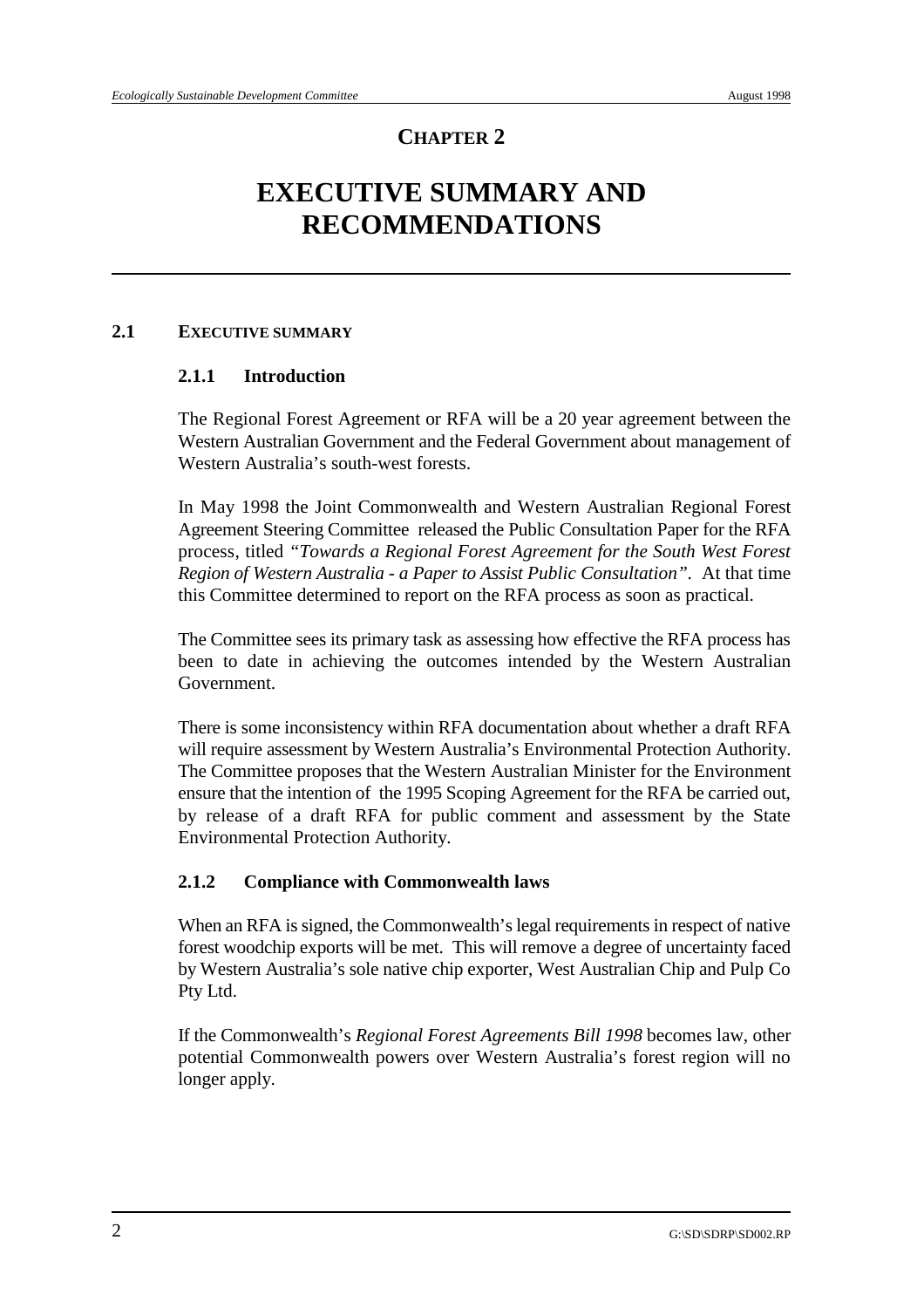## **2.1.3 Comprehensive Regional Assessment**

Much of the conflict and mistrust surrounding the RFA process stems from the lack of acceptance of the generally agreed definitions for terms used in the RFA process. It is essential to the success of the RFA process that the process establish credible, repeatable baseline data and commonly agreed, consistently used definitions. The Comprehensive Regional Assessment conducted for the RFA is ideally placed to achieve this outcome.

The work done to prepare the Comprehensive Regional Assessment is clearly valuable, regardless of what shape the RFA takes.

However the opportunity offered by the RFA process for the Governments to produce credible, repeatable baseline data using commonly agreed, consistently used definitions may not have been utilised to the full.

This shortcoming does not mean that the RFA process has not produced a valid Comprehensive Regional Assessment, but that work remains to be done so that the full benefits of the Comprehensive Regional Assessment may emerge. The Committee sees two means by which this intended outcome of the RFA can be promoted.

First, information produced in the remainder of the RFA process should be clearly presented and explained so that interested members of the public can come to an understanding of how the information relates to current forest management.

Second, the baseline data established in the Comprehensive Regional Assessment should be adopted for all forest-related materials and information produced by the Western Australian Government in future, particularly the Forest Management Plan which will follow the RFA.

# **2.1.4 Legislated resource security**

As the degree of security available to industry in a legal sense is already high, there is limited scope for it to be improved by the RFA.

The major achievement of the RFA in offering increased certainty is therefore not a change in the law but simply the length over which it is intended to operate. The RFA is offering industry guaranteed levels of access for 20 years.

The Committee supports the proposed RFA outcome of improving the timber industry's resource security by implementing a 20 year Forest Management Plan, to promote better forest management, long term industry planning and investment and workforce security in timber-related industry.

If there were an independent body empowered to review and regulate forest management, there would likely be less concern about instituting a 20 year plan and greater public confidence in forest management.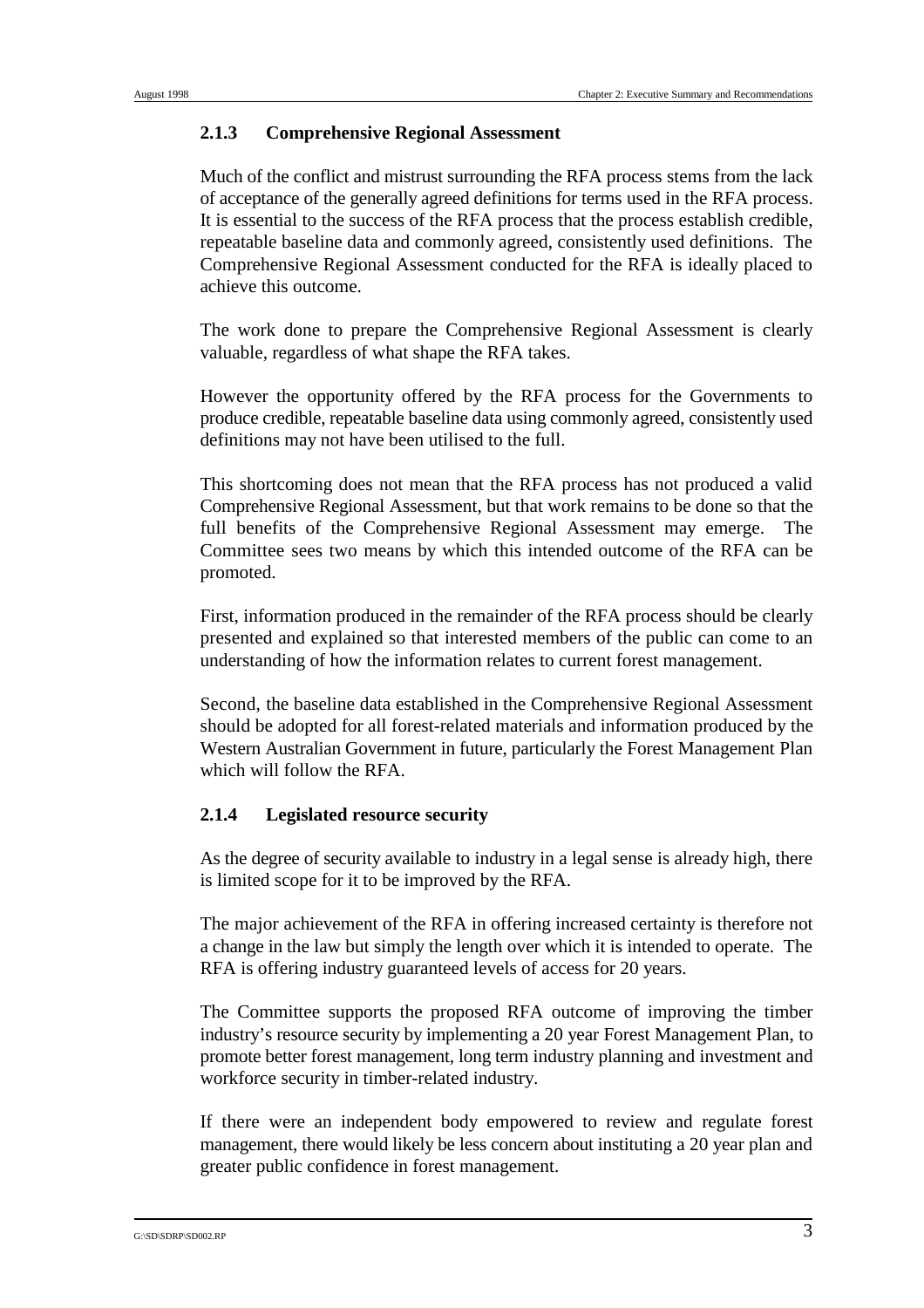The Committee therefore takes the view that the Government should introduce legislation to allow for the independent scrutiny and regulation of:

- forest management; and
- & the formulation, implementation, assessment and review of Forest Management Plans.

#### **2.1.5 Socio-political resource security**

The RFA process is falling short of delivering resource security to industry in a social and political sense.

It is critical that the Government should seek to enhance acceptance of the RFA process and thereby to promote resource security in a political and social sense for native forest-based timber industries. The Committee believes that achieving social and political acceptance for native forest-based timber industries is possible.

The Committee proposes two steps to promote public acceptance of the RFA process and thereby enhance resource security.

- That the Department of Premier and Cabinet be given lead agency status for the remaining stages of the RFA process, to overcome the perceived conflict of interest that CALM is both the key agency affected by the outcome of the RFA process and also the lead agency in the RFA process.
- That the Minister for the Environment establish and adequately fund an accord process to assist in the Minister's review of the RFA process thus far and in the preparation of the Agreement itself.

#### **2.1.6 A Comprehensive, Adequate and Representative reserve system**

No model for determining which areas should be reserved can satisfy all the demands for use and management of forests. Broadly speaking, the JANIS reserve criteria provide an appropriate, objectively verifiable benchmark.

Greater consideration should be given, in the course of the RFA process, to the impact that decisions about reservation will have on local communities and on particular forest areas. The flexibility provisions in the JANIS criteria could be used to promote local conservation and recreation needs and to improve the distribution of reserved areas.

As part of the accord process, the question of what areas qualify as "old growth" and "reserved" under the JANIS criteria should be determined in a way that is accurate, objective and generally acceptable to the Western Australian community.

The Committee is of the view that the RFA should deliver to Western Australia a Comprehensive, Adequate and Representative reserve system, taking into account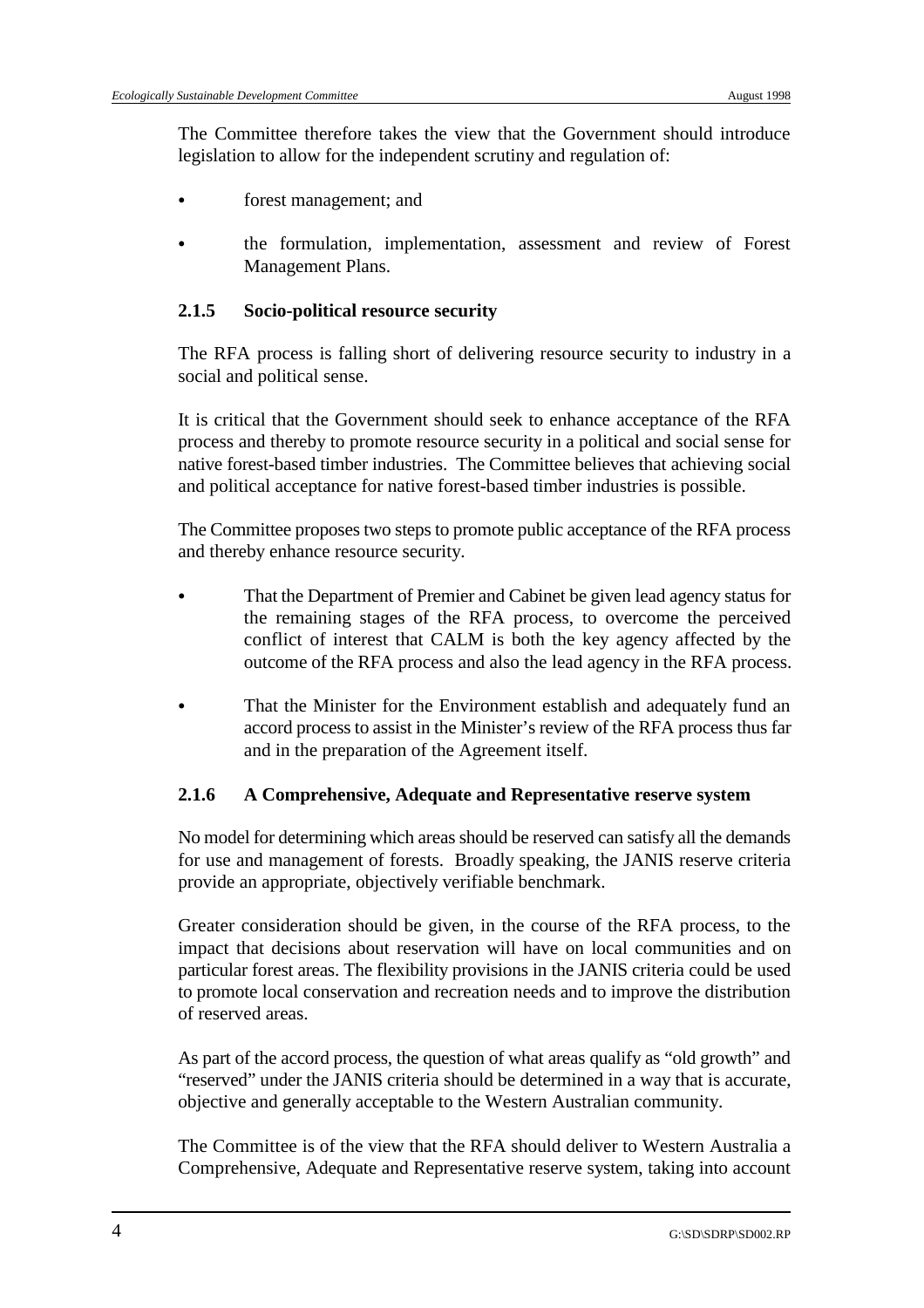the recommendations in this report, and in accordance with the flexible targets for reservation forming the JANIS reservation criteria.

### **2.1.7 Ecologically Sustainable Forest Management**

Remaining below maximum sustainable yield is a critical element in achieving ecologically sustainable forest management. Most industries reliant on renewable resources have accepted the need to remain within sustainable yield, for the reason that in the long term it benefits the industry.

It is disappointing that the Approaches in the Public Consultation Paper do not propose levels for jarrah first and second grade sawlog harvest which are in the vicinity of CALM's estimated level of 300,000 m³/yr.

The accord process should consider how first and second grade jarrah sawlog volumes harvested should be taken into account in the final RFA, if the RFA outcome of achieving ESFM is to be achieved.

The accord process should consider options for minimising the impact on businesses and workers likely to be affected by the achievement of sustainable yield, and to promote new industry value adding through structural adjustment provisions and other measures. Options which could be considered are:

- whether the lowering of cut should be phased in over a number of years so that sustainable yield of first and second grade jarrah sawlogs is achieved in, say, 2004, with stepped cuts in the intervening years;
- & applying the Commonwealth's Forest Industry Structural Adjustment Package; and
- & encouragement of other timber-related industries such as plantations, downstream processing and other value adding measures in both native forest and plantation sectors, and the proposed pulp mill, so as to create jobs in those areas to replace any jobs lost in the sector of the industry reliant on the jarrah resource.

In the long term the issue of achieving ESFM is probably more important than the other intended outcomes of the RFA process, both for industry and conservation. Given that achievement of ESFM has been consistently put forward as one of the key goals of the RFA process, it is somewhat disappointing that so little attention is paid to ESFM indicators in the Comprehensive Regional Assessment and in the Public Consultation Paper.

The Committee is impressed with the commitment of the Institute of Foresters to adopting the Montreal process for assessing ESFM.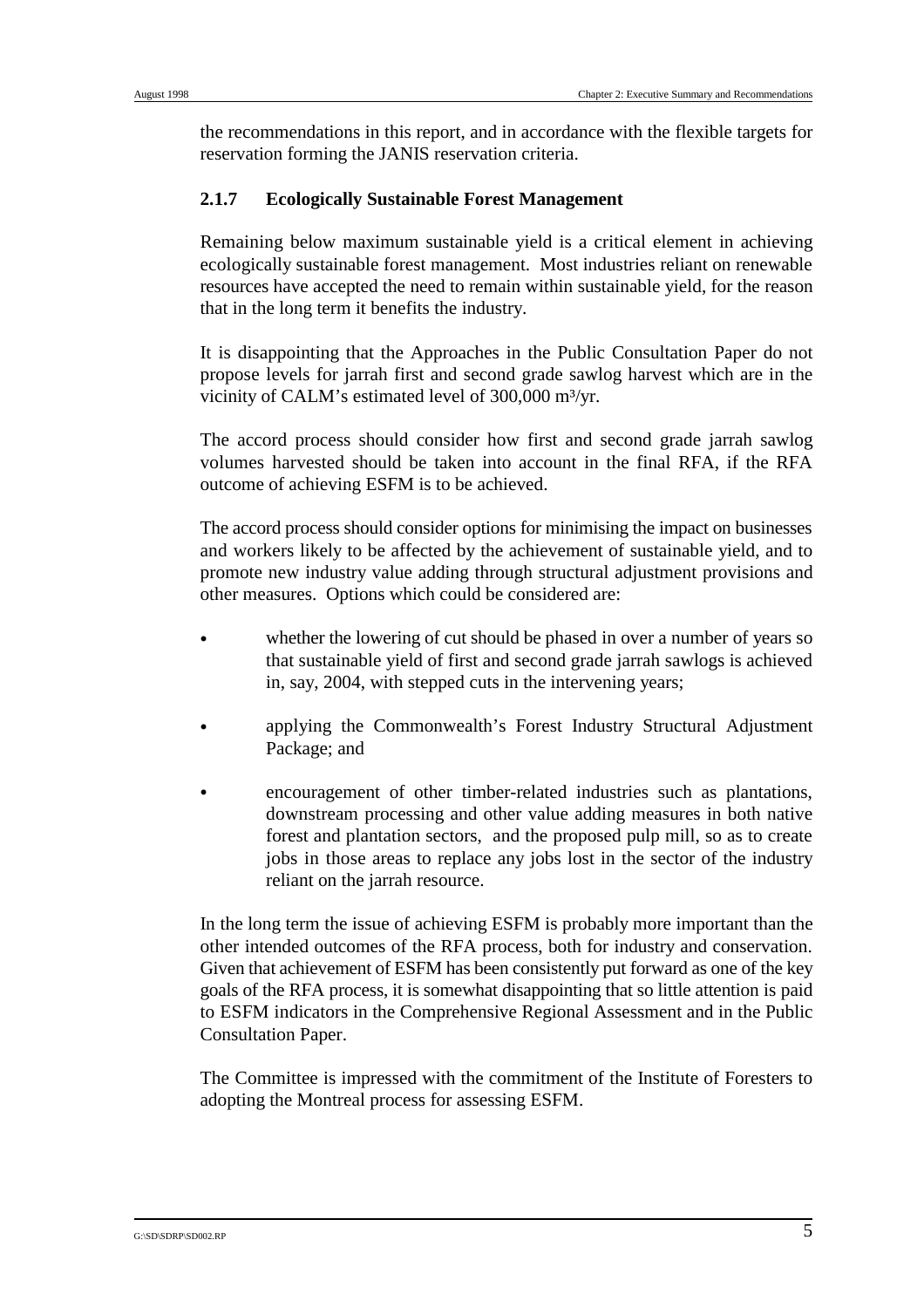## **2.1.8 Forest-related industries other than the timber industry**

The Committee is concerned that although the RFA is nominally intended to offer improved resource security to and promote the development of forest-related industries generally, the Public Consultation Paper does not consider the possible effects of the RFA on any sector other than the native forest timber industry.

The RFA process should consider employment and investment in all forest-related industries, including but not limited to tourism, downstream timber processing, agriculture, plantation timber industry, bee-keeping and wildflower picking.

## **2.2 RECOMMENDATIONS**

Recommendations are grouped as they appear in the text.

Page 28:

**Recommendation 1: that the WA Minister for the Environment ensure that the intention of the "Scoping Agreement for a Western Australian Regional Forest Agreement", Attachment 1, Paragraph 5, be carried out by release of a draft RFA for public comment and assessment by the State Environmental Protection Authority.** 

Page 37:

**Recommendation 2: That the Minister for the Environment note that much of the conflict and mistrust surrounding the RFA process stems from the lack of acceptance of generally agreed definitions for terms used in the RFA process.**

**Recommendation 3: That the RFA process establish credible, repeatable baseline data and generally agreed, consistently used definitions.** 

**Recommendation 4: That information produced in the remainder of the RFA process be clearly presented and explained so that interested members of the public can come to an understanding of how the information relates to current forest management.**

**Recommendation 5: That the baseline data established in the Comprehensive Regional Assessment be adopted for all forest-related materials and information produced by the Western Australian Government in future, particularly the Forest Management Plan which will follow the RFA.**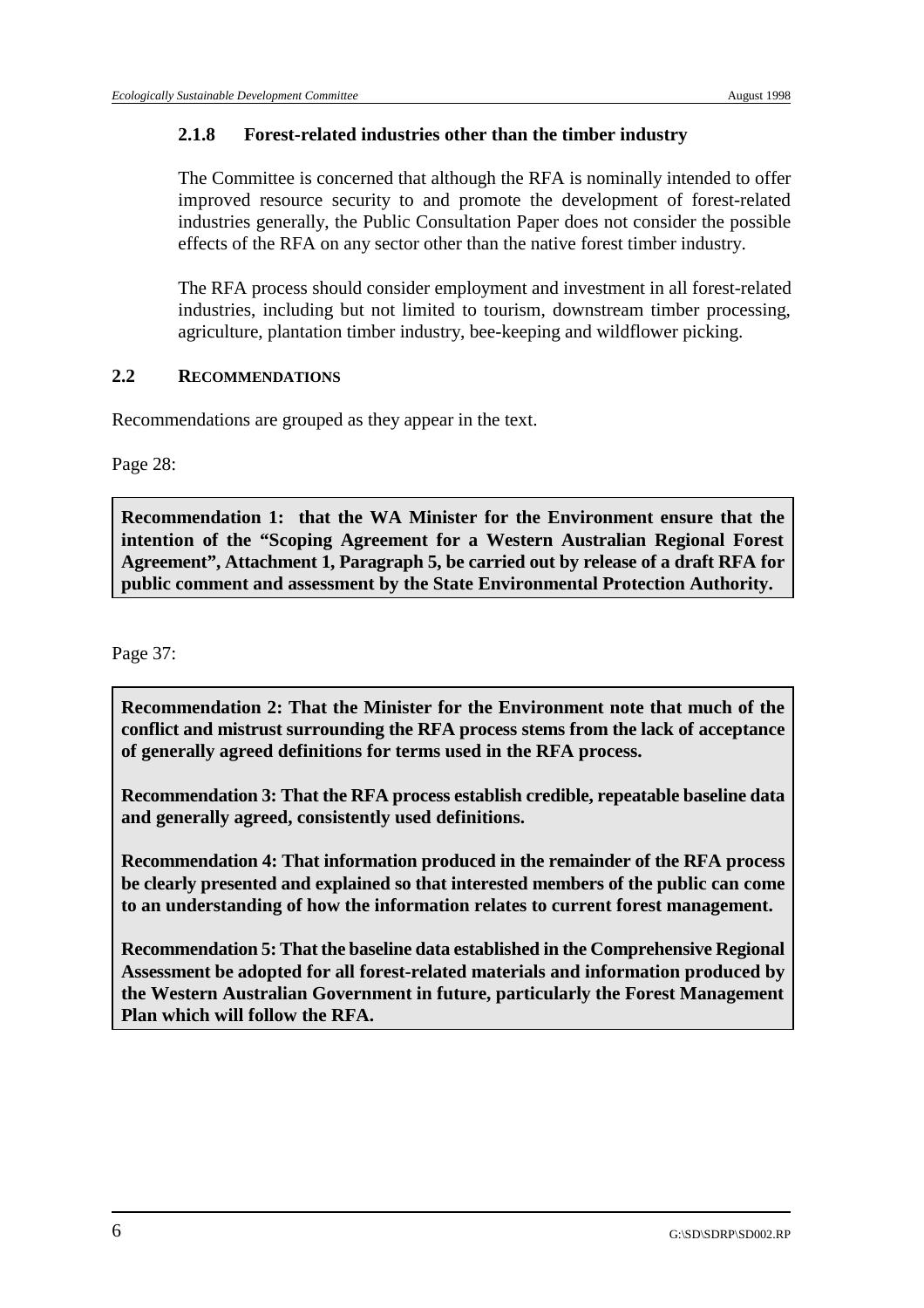Page 47:

**Recommendation 6: That the Government support the proposed RFA outcome of improving the timber industry's resource security by implementing a 20 year Forest Management Plan, to promote better forest management, long term industry planning and investment and workforce security in timber-related industry.**

**Recommendation 7: That in conjunction with Recommendation 6, the Government introduce legislation to allow for independent scrutiny and regulation of:**

- & **forest management; and**
- & **the formulation, implementation, assessment and review of Forest Management Plans.**

Page 59:

**Recommendation 8: That the Government seek to enhance acceptance of the RFA process and thereby to promote resource security in a political and social sense for native forest-based timber industry.**

Page 61:

**Recommendation 9: That the Government ensure that the Department of Premier and Cabinet is given lead agency status for the remaining stages of the RFA process, to overcome the perceived conflict of interest that CALM is both the key agency affected by the outcome of the RFA process and also the lead agency in the RFA process.**

**Recommendation 10: That the Minister for the Environment seek to enhance acceptance of the RFA process by establishing and adequately funding an accord process to assist in the Minister's review of the RFA process thus far and in preparation of the Agreement itself.** 

**Recommendation 11: That the accord process include representatives from at least the timber industry, the Australian Workers' Union, the conservation movement, indigenous people, the Institute of Foresters, the Forest Protection Society, the Department of CALM, local government, the tourism industry and non-timber forest-based industry.**

**Recommendation 12: That the outcomes of the accord process be transparent and publicly available.**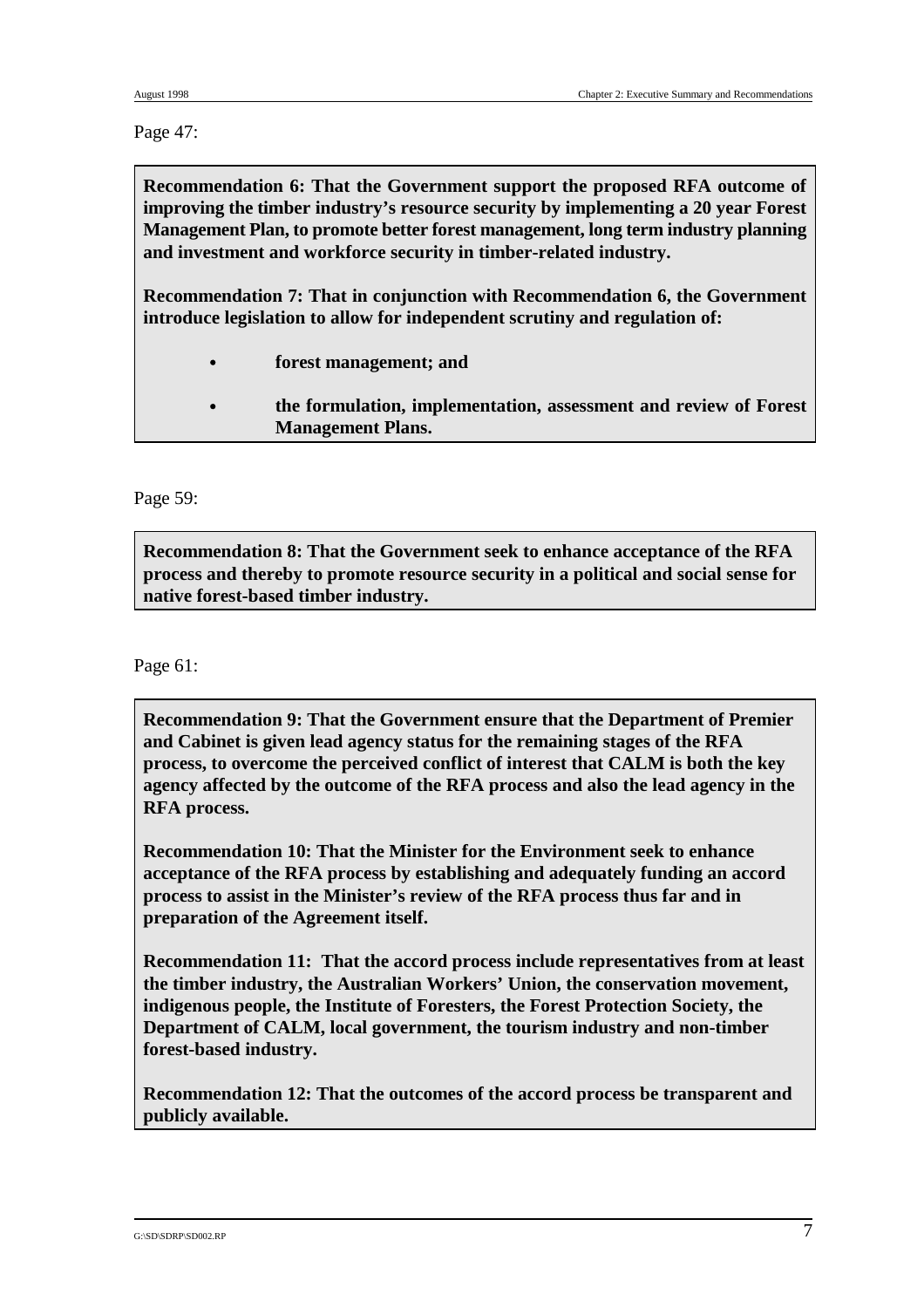Page 67:

**Recommendation 13: That the flexibility provisions in the JANIS criteria be used to promote local conservation and recreation needs and to improve the distribution of reserved areas, particularly in areas where little old growth is identified by the Comprehensive Regional Assessment.** 

**Recommendation 14: That the Minister for the Environment recognise community support for more reservation of interim heritage listed karri forest of the ecosystem type "karri main belt".**

Page 70:

**Recommendation 15: That the question of what areas qualify as "old growth" under the JANIS criteria be determined by the accord process in a way that is accurate, objective and generally acceptable to the Western Australian community.**

Page 71:

**Recommendation 16: That the question of what areas qualify as "reserved" under the JANIS criteria be determined by the accord process in a way that is accurate, objective and generally acceptable to the Western Australian community.**

Page 74:

**Recommendation 17: That the RFA deliver to Western Australia a Comprehensive, Adequate and Representative reserve system, taking into account the recommendations in this report, and in accordance with the flexible targets for reservation under the JANIS criteria.**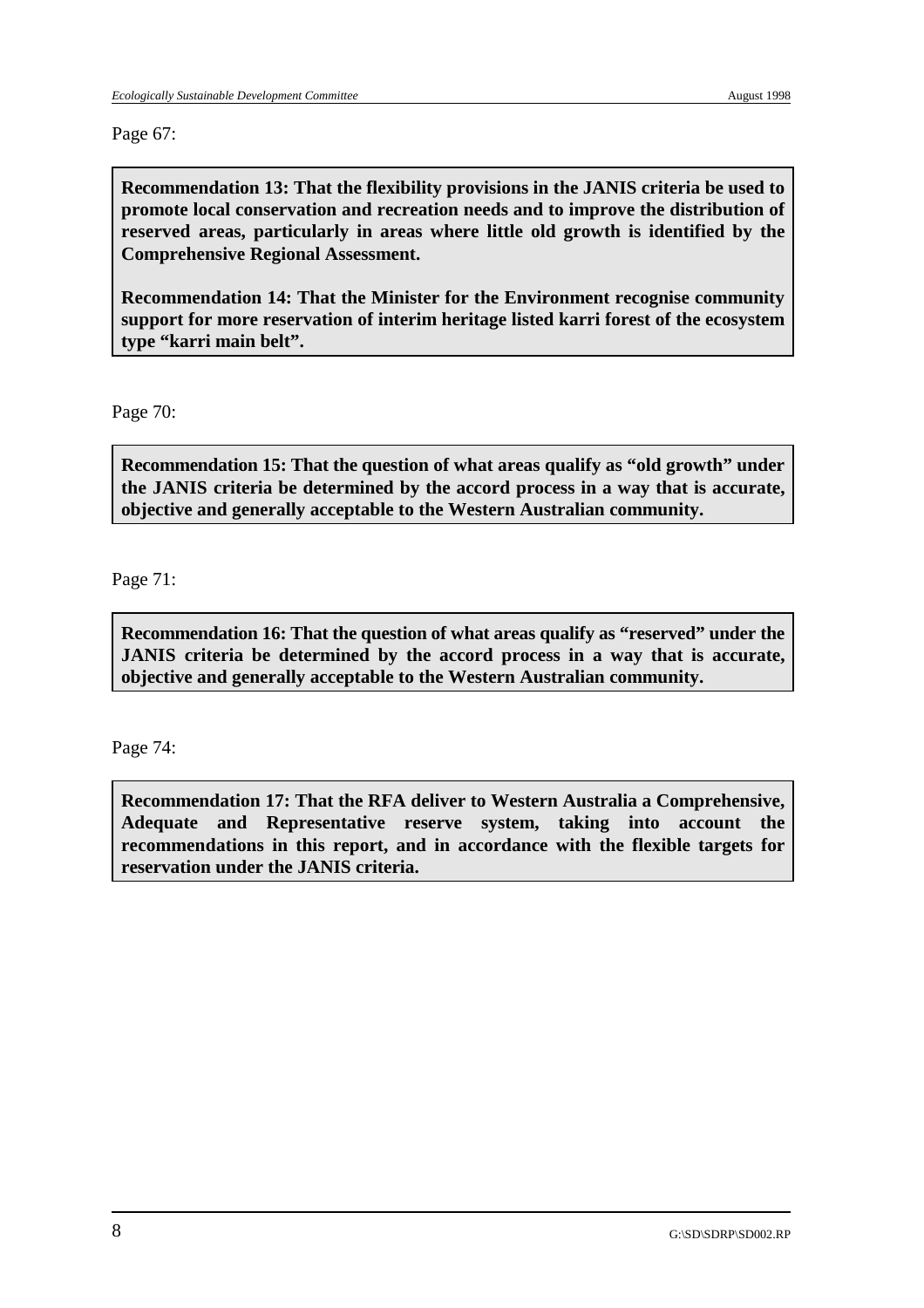Page 80:

**Recommendation 18: That the accord process consider:**

- **(a) how the projected long-term non-declining level of first and second grade jarrah sawlog harvest is to be achieved in a manner consistent with the principles of ecologically sustainable forest management; and**
- **(b) what steps might be taken to minimise the impact, if any, maintaining such a level would have on the timber industry and timber workers.**

**Recommendation 19: That the accord process consider what initiatives might be adopted to promote new industry value adding through the use of structural adjustment provisions.**

Page 84:

**Recommendation 20: That the RFA allow timber harvesting levels to be such as to promote maintenance of the quality of timber harvested in accordance with the principles of ecologically sustainable forest management.**

**Recommendation 21: That as part of the RFA process a representative range of baseline ESFM indicators as set out in the Montreal process be established.** 

Page 88:

**Recommendation 22: The accord process should consider the extent to which the RFA will impact on employment and investment in forest-related sectors other than the native forest timber industry, including but not limited to tourism, downstream timber processing, agriculture, plantation timber industry, bee-keeping and wildflower picking.**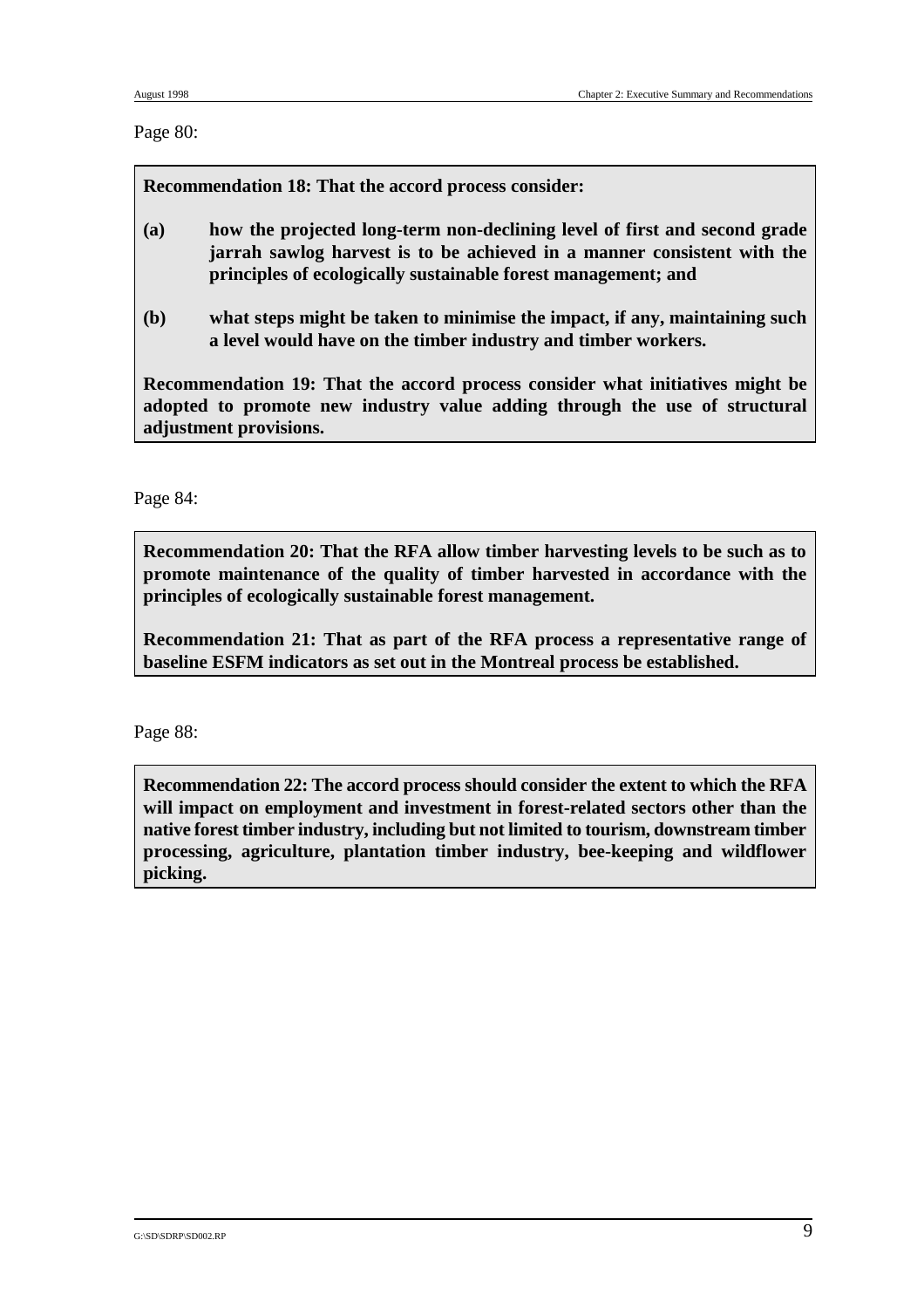# **PROCEDURE OF THE INQUIRY**

The Committee obtained information in a number of ways for the purposes of the inquiry.

# **3.1 PUBLIC HEARINGS IN THE SOUTH-WEST REGION**

The Committee conducted public hearings in the south-west region between 27 and 30 October 1997, at Denmark, Pemberton, Bridgetown, Manjimup and Collie. The hearings were advertised in local newspapers. At each meeting persons who wished to make a submission appeared before the Committee for around 10 to 15 minutes each, to present their views to the Committee and answer follow-up questions. A list of persons who made submissions at these hearings is set out at Appendix A.

# **3.2 HEARINGS WITH REPRESENTATIVES OF KEY GROUPS**

The Committee conducted a number of hearings in Perth with representatives of key groups and others involved in debate about management and use of forests in Western Australia. Hearings with CALM, the Australian Workers' Union, the Forest Industries Federation (WA), the Forest Protection Society and the WA Forest Alliance related specifically to the RFA process. A list of persons who made submissions at these hearings is set out at Appendix B.

The Committee visited the offices being used by CALM personnel working on the RFA in Hayman Road, Como, in order to receive a briefing on the RFA process and view the technology being used.

The Committee thanks each of the representatives and their key groups for making their time and expertise available to the Committee.

### **3.3 VISITS TO SITES IN THE SOUTH-WEST**

In the course of the inquiry the Committee travelled twice to the south west forest region and visited a number of sites to obtain a better understanding of forest management and the timber industry.

The second of these trips was hosted by Mr Alan Walker, the Manager of the RFA for CALM, and included briefings from a number of CALM personnel. The trip was undertaken for the purposes of the inquiry as a whole and was not directed specifically at obtaining information concerning the RFA. The Committee thanks Mr Walker for his efforts in organising the trip.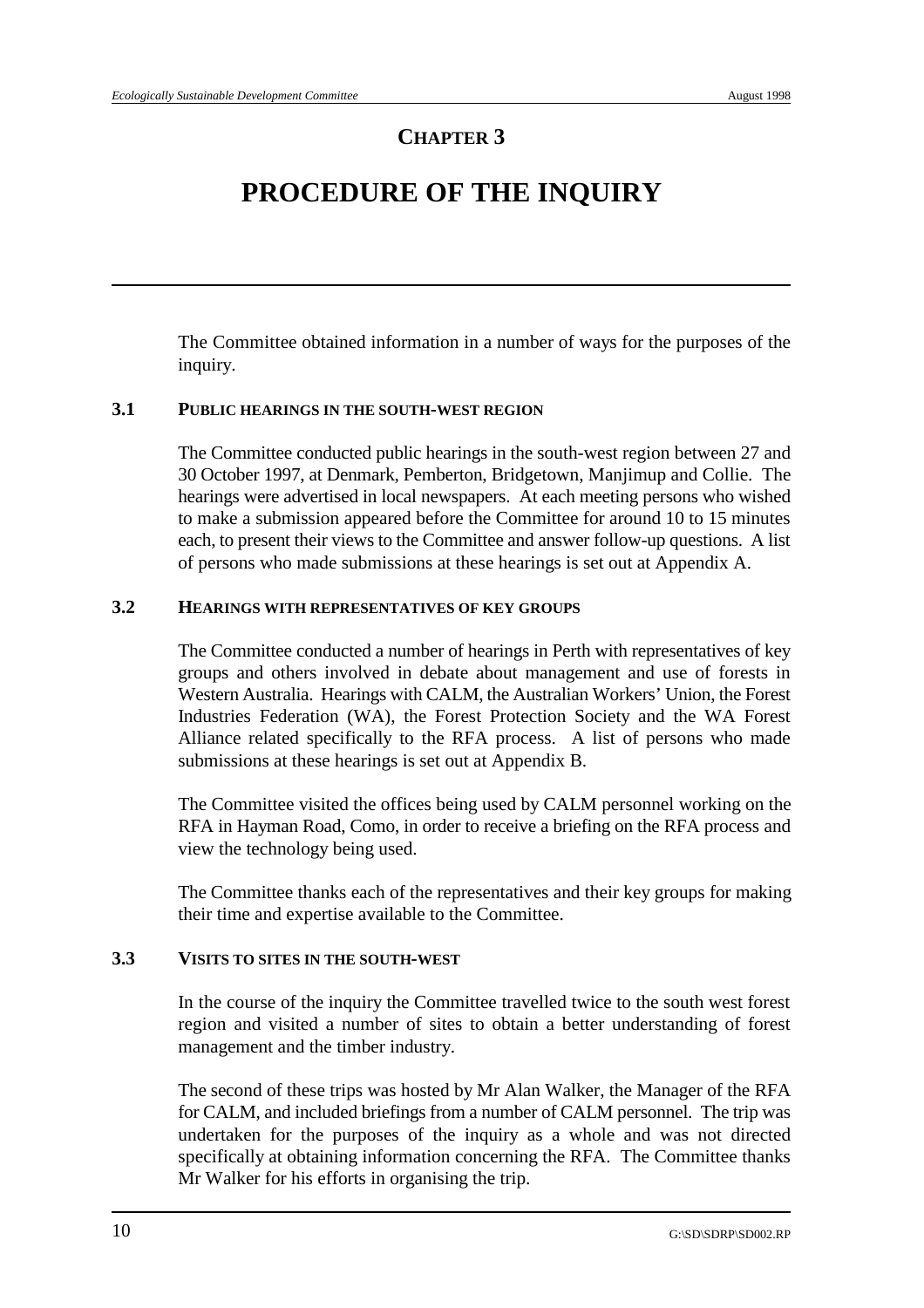#### **3.4 PUBLIC SUBMISSIONS**

The Committee sought written submissions on the inquiry through advertisements in the West Australian and a number of regional newspapers. A list of persons who made written submissions is set out at Appendix C.

## **3.5 RESEARCH**

The Committee obtained information from a number of sources and is grateful to all those people who met what were often difficult requests for information.

In particular, the Committee thanks the Minister for the Environment, Dr Syd Shea and Mr Alan Walker of CALM, Ms Beth Schultz and Mr Peter Robertson of the Conservation Council (WA), Mr Ron Adams of Bunnings Timber Products, the Institute of Foresters (both the WA branch and the Southern Branch) and Mr Cam Kneen of the Forest Industry Federation (WA) for the provision of information which might not otherwise have been available.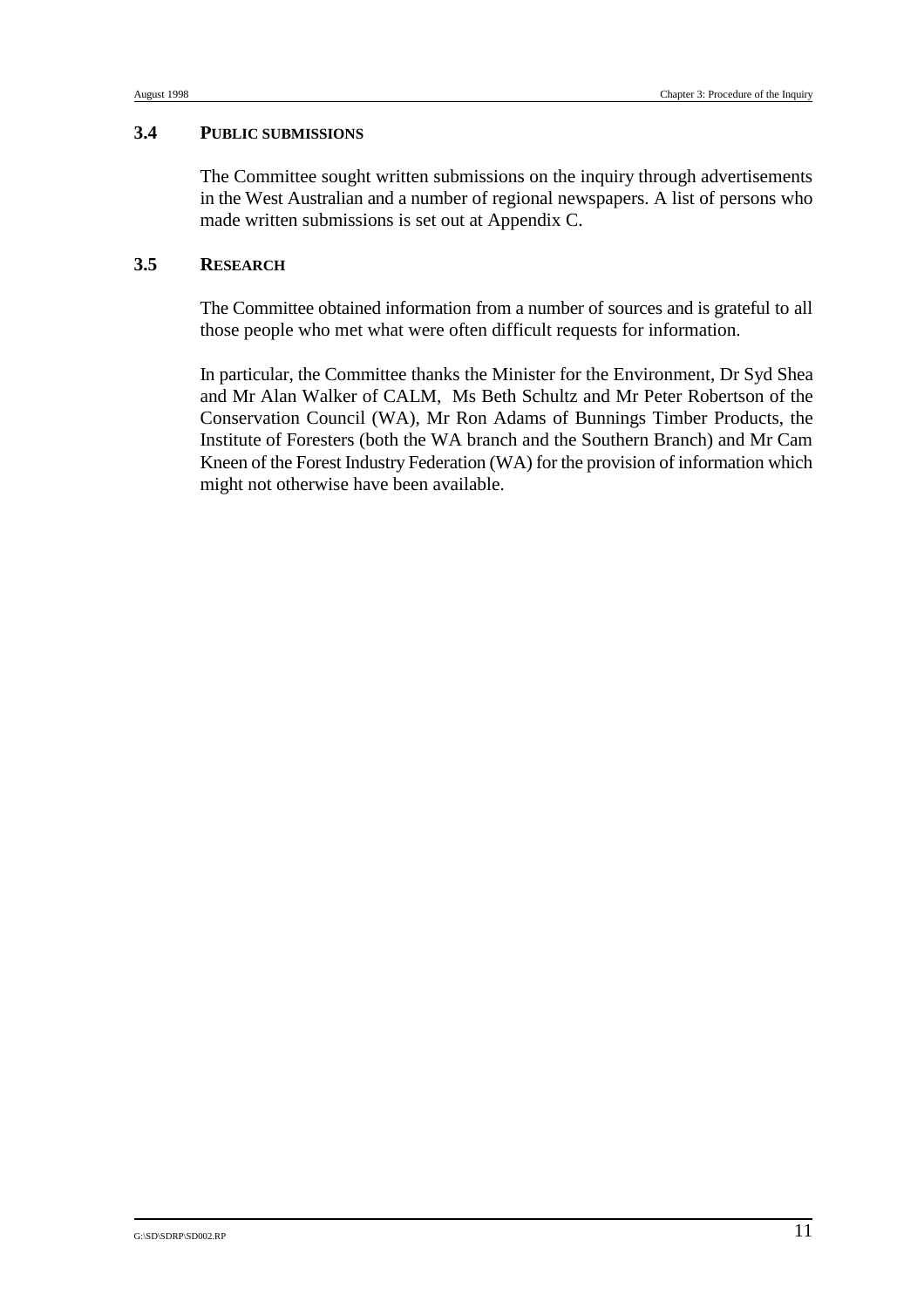# **INTRODUCTION: THE REASONS FOR THIS INQUIRY**

## **4.1 INTERIM REPORT**

The Committee commenced its inquiry into forest management in Western Australia in July 1997 with the initial aim of producing a single report covering all 7 terms of reference.

The Regional Forest Agreement process, however, differs from the other terms of reference in operating to a time-frame. The Committee takes the view that it is important for it to report on the RFA process before the RFA is signed by the Western Australian Government. Accordingly, once the Joint Commonwealth and Western Australian Regional Forest Agreement (RFA) Steering Committee released the public consultation paper, titled *"Towards a Regional Forest Agreement for the South West Forest Region of Western Australia - a Paper to Assist Public Consultation",* the Committee determined to report on the RFA process as soon as practical. The paper is referred to in this report as the "Public Consultation Paper".

The RFA public consultation period was initially proposed as 6 weeks, ending on 10 July 1998. This was later extended to 31 July 1998.

One reason for the urgency of this Report is the shortness of the period during which the Public Consultation Paper was open for public consultation, ie the end of May to 31 July 1998. The Public Consultation Paper is in itself a very technical document packed with information critical to the RFA process. However it is based on a large number of other volumes relating to the various projects conducted over the course of the RFA, many of which became available to interested parties only around or after the time the Public Consultation Paper was released. Clearly it may have been difficult for interested individuals and groups to prepare a full response to the materials in a 9 week consultation period.

The difficulty of preparing an adequate response was particularly acute for peak bodies such as the Western Australian Municipal Association. Any peak body which wishes to seek input from its member bodies in order to formulate a response is faced with the task of asking member bodies to come up with a position to put to the peak body, after which the peak body itself has to coordinate the various member body comments and prepare a final response. This task is difficult if not impossible to achieve in such a short time frame. The addition of 3 weeks to the public consultation period would not necessarily have been of assistance to such bodies because their decisions about process may have been made prior to the announcement of the extension.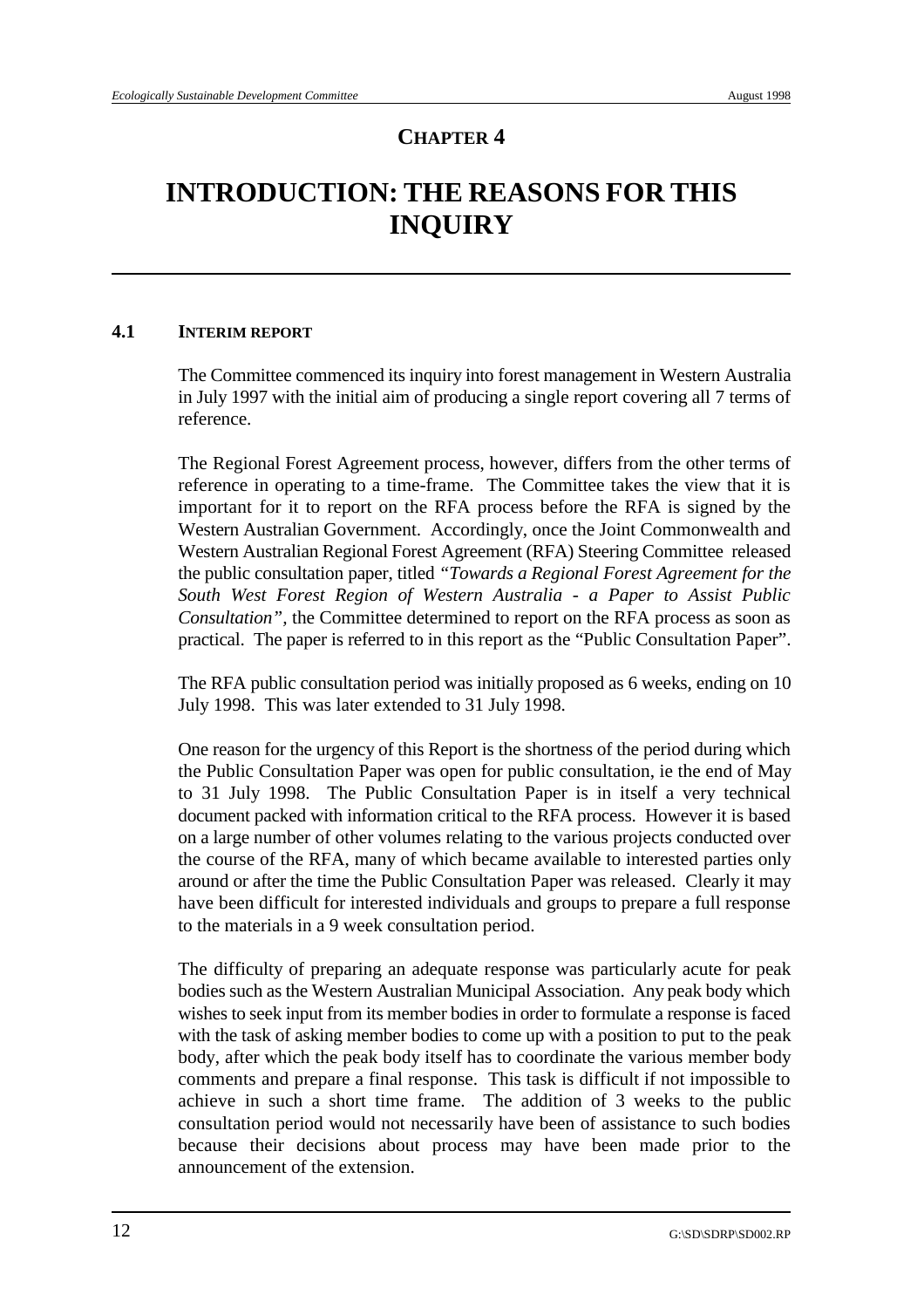### **4.2 CONTRIBUTION OF THIS REPORT TO THE RFA PROCESS**

The Committee's terms of reference require it to report to the Legislative Council on matters relating to the planning for or management, use or development of natural resources and the environment in Western Australia. Other States and the Commonwealth have similar Committees, reflecting the importance accorded by Australian Parliaments to natural resources, the environment and planning.

The role of the Committee in the RFA process is somewhat unique. It is independent from the Government and is therefore able to scrutinise Government policy and action. At the time of this report the Committee consists of one member of each of the five political parties represented in the Legislative Council.

The Committee is not made up of experts on forestry matters and this report does not focus on forestry as such. It rather looks at how information relating to the RFA region is used and how decisions are made in the course of the RFA process.

The Committee has not developed its own view of what the RFA process should achieve. The Committee's points of reference, or performance criteria, for the effectiveness of the RFA process are the outcomes which the Western Australian Government has identified.

The Committee sees its primary task as assessing how effective the RFA process has been to date in achieving these intended outcomes. These are identified in Chapter 5 of this report. Chapter 6 sets out a brief history of the RFA process. Chapter 7 looks at a number of intended outcomes in turn.

This report to the Legislative Council and, through the Council, to the Western Australian public, is an overview of the RFA process in this State to the date of reporting. In addition to the hearings and research conducted for the inquiry generally, the Committee has taken evidence specifically on the RFA process from the Department of CALM, timber industry groups, the union representing timber workers and the conservation movement. This report sets out the Committee's conclusions as to the effectiveness of the RFA process, taking into account all these sources of information.

The Committee believes that this report offers an informed and independent overview of the RFA process. The Committee has identified some problems with the RFA process, primarily where the process appears not to be achieving its intended outcomes. Where a problem is identified the Committee has attempted in all cases to offer a solution which looks forward to the timely and satisfactory completion of the process.

It is hoped that this report will be of use as a management tool to promote improvements in the RFA process and ultimately contribute to a good outcome for Western Australia.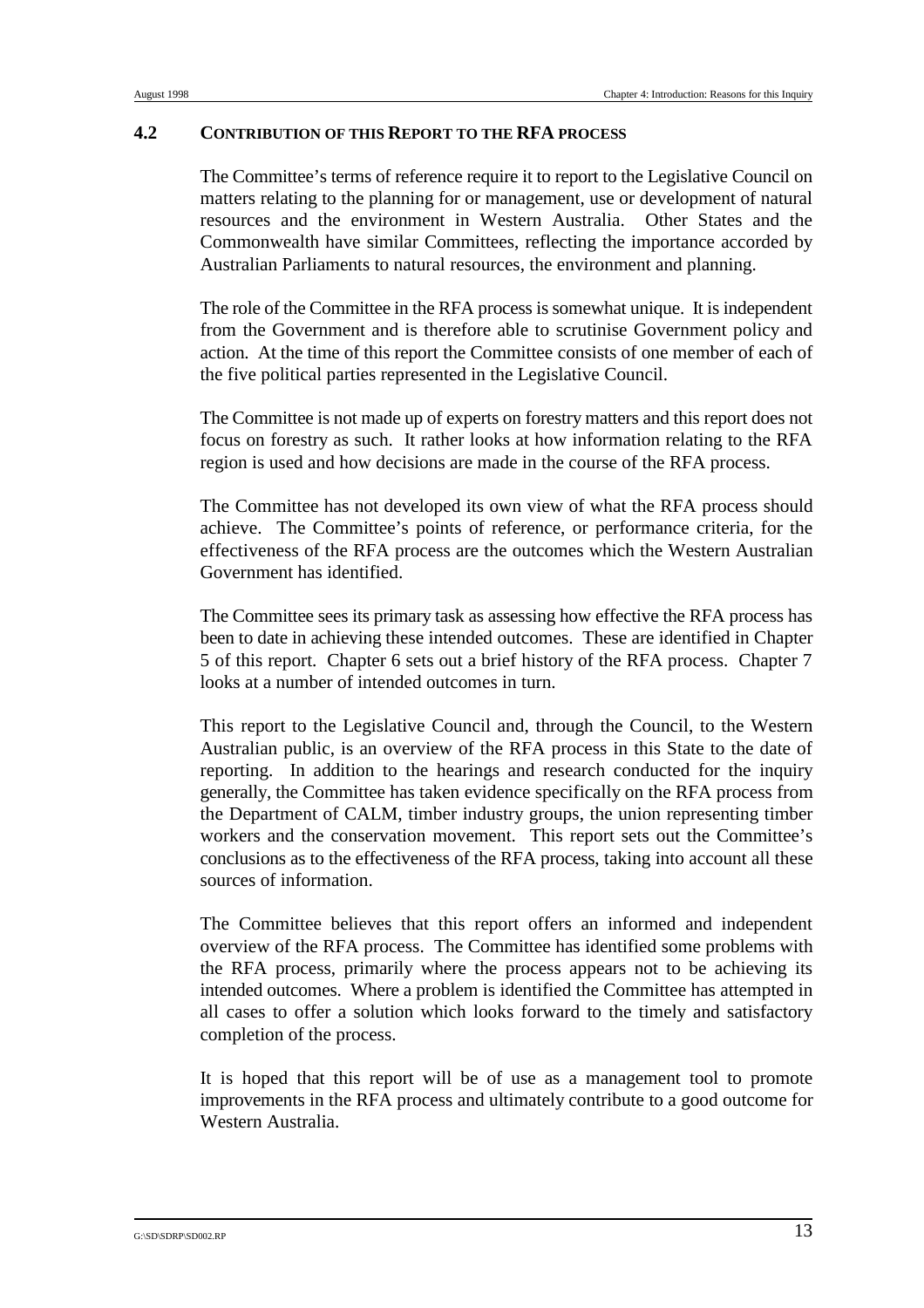# **INTENDED OUTCOMES OF THE REGIONAL FOREST AGREEMENT PROCESS**

## **5.1 INTRODUCTION TO THE REGIONAL FOREST AGREEMENT PROCESS**

The RFA will be an agreement between the Western Australian Government and the Federal Government about management of Western Australia's south-west forests. The RFA is a product of the National Forest Policy Statement entered into by Australian State and Federal Governments in 1992, a key goal of which is to provide a structured framework for forest management around the country.<sup>1</sup>

The RFA will be entered into by the State Government, not by CALM or the Minister chiefly responsible for forest management, the Minister for the Environment. However CALM has been the instrumentality managing the RFA process for the State government and many of the Committee's remarks will relate to the role of CALM rather than the State Government *per se*.

The Commonwealth's 1995 report titled *"Deferred Forest Areas: Western Australia"* stated that the RFA would:

> " *. . . give industries the certainty necessary to make the investment decisions which will underpin sustainable industry development, besides providing a firm basis for the management of conservation through COMPREHENSIVE, ADEQUATE AND REPRESENTATIVE . . . reserves and complementary off-reserve management.*"2

Mr Alan Walker, CALM's RFA Manager, describes the genesis and purpose of the RFA process in more detail:

> *"Regional Forest Agreements were not mentioned in the National Forest Policy Statement. They were first proposed by the Commonwealth in 1995. State and Territory Governments have agreed to participate in not only the regional assessments, but also further negotiations towards a Regional Forest Agreement. By doing that, it would allow the Commonwealth Government to be able to sign off on its statutory obligations on forests.*

> *The aim would be to allow those involved in the comprehensive assessments to make informed decisions about the development of a comprehensive,*

<sup>&</sup>lt;sup>1</sup> Joint Commonwealth and Western Australian Regional Forest Agreement (RFA) Steering Committee (1998c), p.3

 $\frac{2}{\text{Commonwealth}}$  (1995), Executive Summary, p.1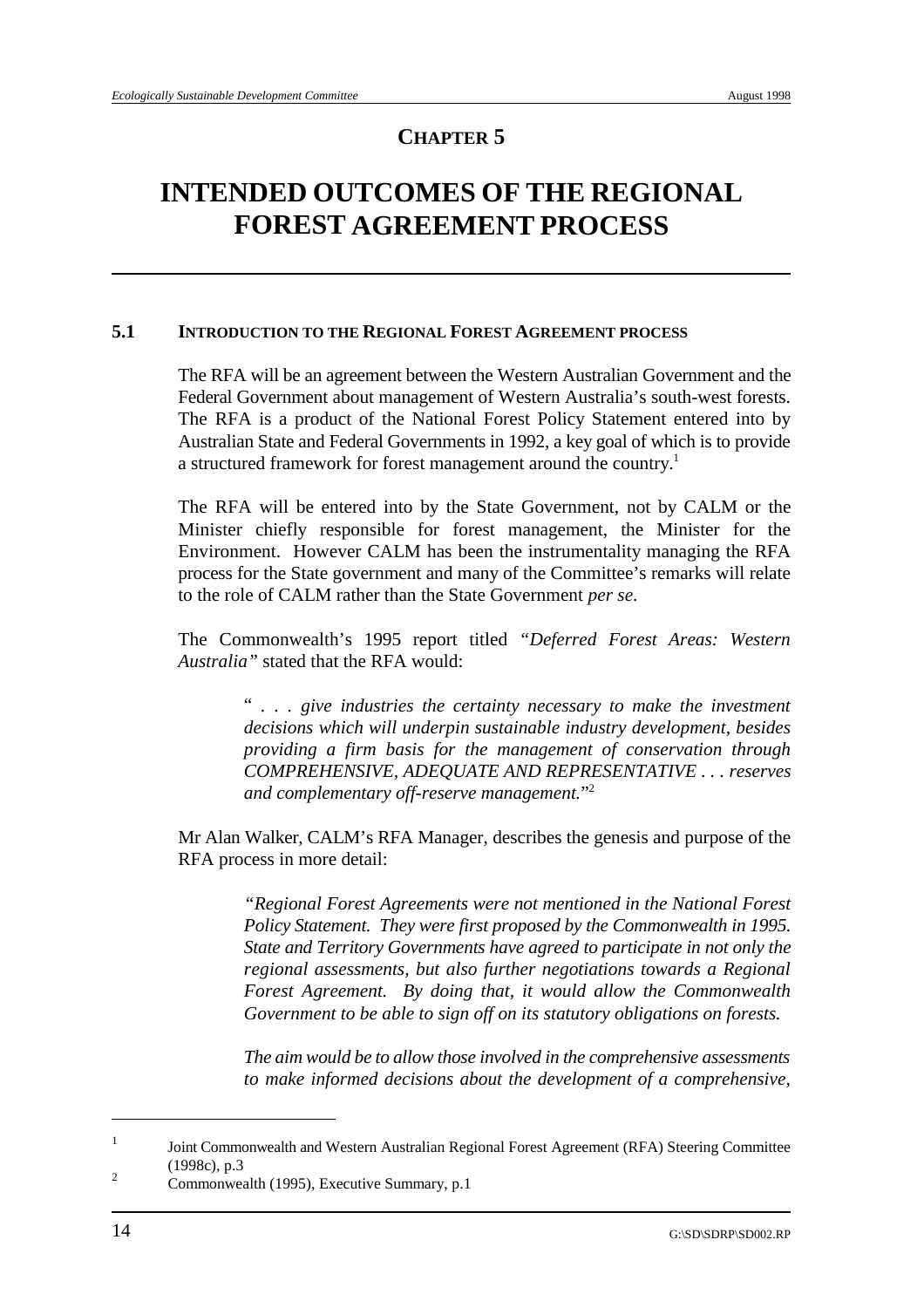*adequate and representative forest reserve system and ecologically sustainable forest management, thereby providing certainty to industries that rely on access to forests for their resources, and also to communities in matters such as reservation of forest in a national reserve system.* 

*It is envisaged that Governments will sign an agreement, which would have a life of 20 years, and that during that 20 year period reviews of performance against undertakings made in the Regional Forest Agreement would be held at approximately five yearly intervals." 3*

## **5.2 IDENTIFYING THE INTENDED OUTCOMES OF THE RFA PROCESS**

One of the confusing aspects of the RFA process is the enormous range of expectations as to what it is intended to achieve. In a narrow legal sense the RFA is a bilateral agreement between State and Commonwealth which, as Mr Walker says, "*would allow the Commonwealth Government to be able to sign off on its statutory obligations on forests*".

However, it is clear from Mr Walker's statement above and other information before the Committee that the Western Australian Government views the RFA as reaching well beyond the two governments involved, to potentially offer benefits to industry, community and conservation groups. This more inclusive view accords with the general tenor of the 1992 National Forest Policy Statement.

The National Forest Policy Statement sets out a broad vision for forest management. Not all of the elements of the vision are evident in more recent documents relating to the RFA process. For instance, the National Forest Policy Statement includes statements about plantation development, private native forests, workforce education and training, tourism and international responsibilities, none of which features significantly in the Public Consultation Paper.

As an example, in relation to plantation development the National Forest Policy Statement sets out a number of goals:

> "*The Governments have several objectives in relation to Australia's plantation resource: to increase commercial plantation development on cleared agricultural land and, where possible, to integrate plantation enterprises with other agricultural land uses; to improve the productivity of existing plantation areas by means of improved technology, breeding of genetically improved stock, and selection of species; and to continue to encourage industrial growers, and where appropriate public forestry agencies, to expand their plantation base to satisfy specific requirements.*"4

None of these objectives is discussed in the Approaches in the Public Consultation Paper.

 $\frac{3}{4}$  Mr Alan Walker, 27/7/97, transcript of evidence to the Committee, p.1

Commonwealth (1992), p.28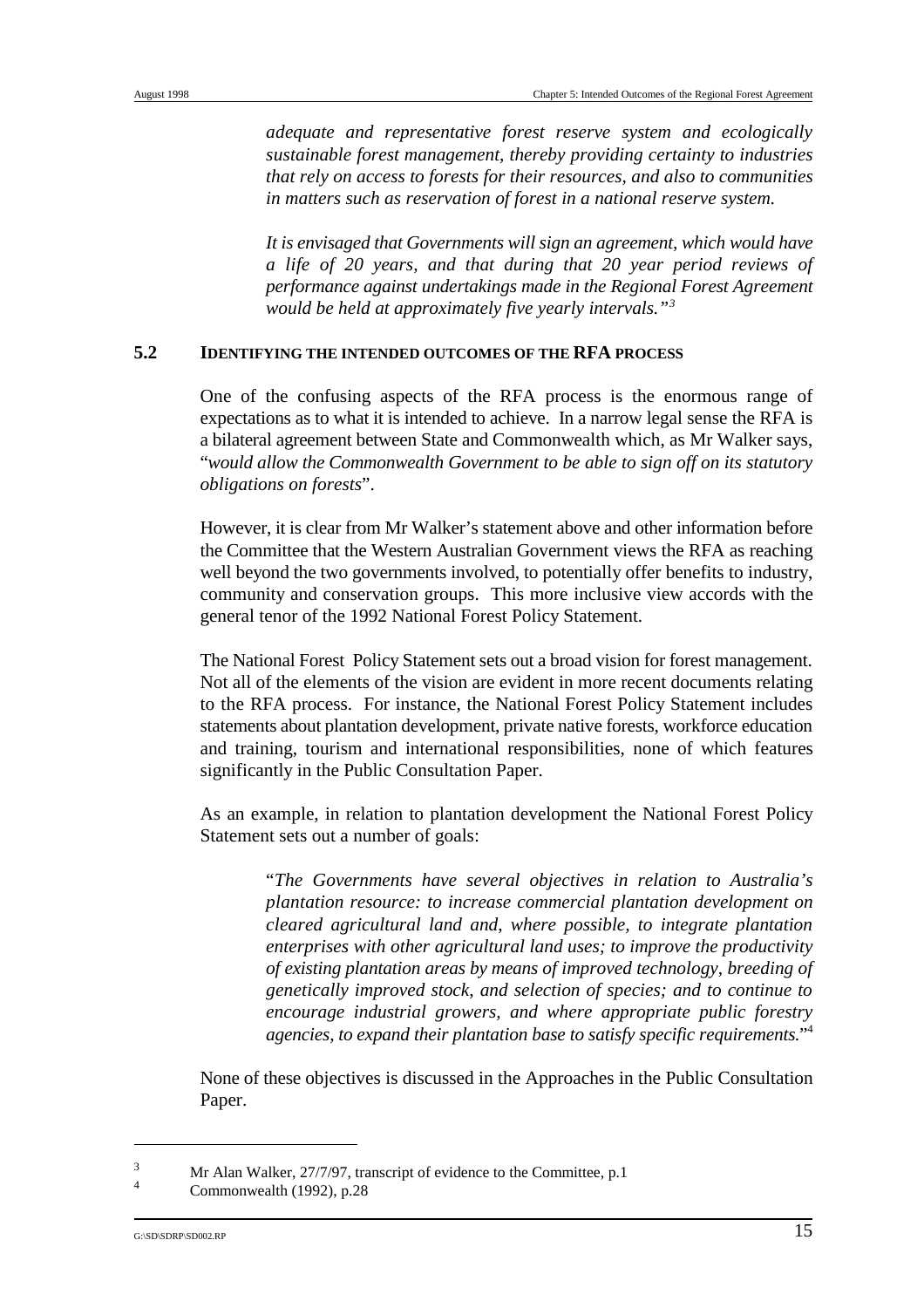In July 1996 the Commonwealth and Western Australian Governments signed a Scoping Agreement which set out a wide range of agreed proposals and outcomes for the RFA process.

Chapter 2 of the Public Consultation Paper is headed "Objectives for the Regional Forest Agreement" and is reproduced in full at Appendix D of this report. The objectives for the RFA identified in that Chapter are said to be drawn from the Scoping Agreement<sup>5</sup>.

Further objectives are discussed in Chapters 1 and 4 of the Public Consultation Paper.

In parallel with these general discussions of intended outcomes, the general objectives of the Scoping Agreement were refined by the RFA Steering Committee to produce a set of "Refined Objectives for the Western Australia RFA Agreed by the Steering Committee" $6$  (see Appendix D).

In the course of the RFA process consultants BIS Shrapnel prepared a report for CALM and the Australian Bureau of Agricultural and Resource Economics ("ABARE") entitled *Review of Value Adding Development Opportunities for the Western Australian Hardwood Industry*. The report is referred to but not discussed in detail in *The Public Consultation Paper*. The Committee regards it as a key document in that it deals with development opportunities in timber-related industry.

Mr Alan Walker, CALM's Manager, Regional Forest Agreement has also discussed the intended outcomes of the RFA process with the Committee at several hearings.

Drawing on all these sources, there is a wide range of possible outcomes which have been canvassed at some stage of the RFA process. However, the Committee has determined to concentrate on a number of outcomes which have been advanced in Western Australia as central to the process, rather than seek to cover the entire range of possible outcomes.

The intended outcomes which the Committee discusses in this report are the following.

& Compliance with the Commonwealth *Export Control (Hardwood Wood Chips) Regulations 1996* under the *Export Control Act 1982* to enable export of woodchips from WA's native forests to continue after 2000, and meeting the requirements of other Commonwealth laws<sup>7</sup>.

<sup>&</sup>lt;sup>5</sup> Joint Commonwealth and Western Australian Regional Forest Agreement (RFA) Steering Committee (1998c), p.11

Joint Commonwealth and Western Australian Regional Forest Agreement (RFA) Steering Committee <sup>6</sup> (1998c), p.13

Joint Commonwealth and Western Australian Regional Forest Agreement (RFA) Steering Committee <sup>7</sup> (1998c), p.11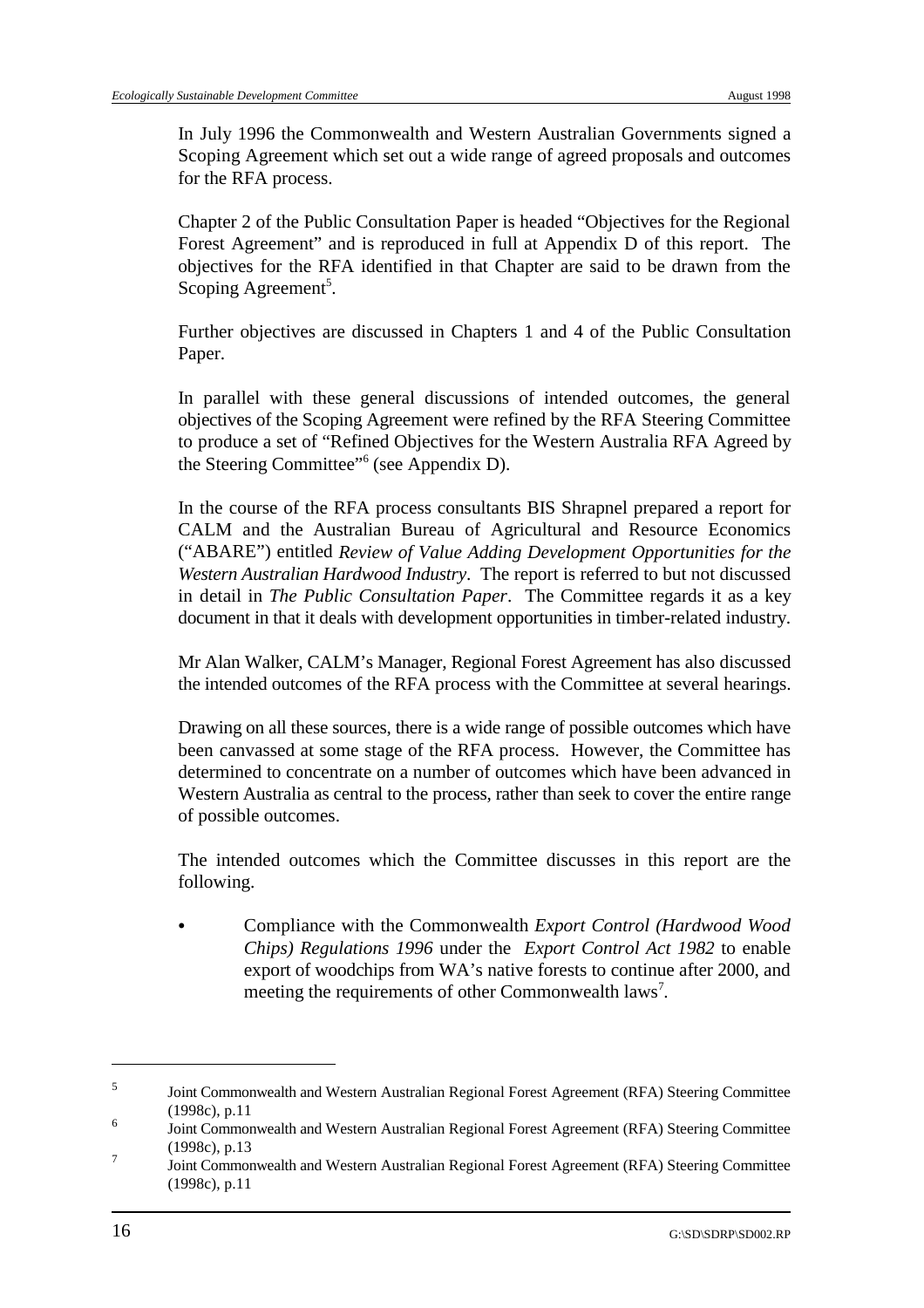- & A Comprehensive Regional Assessment of forest-related matters in the RFA region, based on information gathered in a series of studies of biodiversity, economic and social issues, silviculture, water, different forest types and so  $\text{on}^8$ .
- Resource security for the timber industry, to be achieved by defining those forest areas available for securing sustainable commercial use of forests for the 20 year life of the  $RFA^9$ .
- Social and political resource security for the timber industry, in the form of community acceptance of the RFA process<sup>10</sup>.
- Legislated conservation security in the form of a Comprehensive, Adequate and Representative reserve system meeting the JANIS criteria<sup> $11$ </sup>.
- Ecologically sustainable forest management practices<sup>12</sup>.
- Promotion of forest-related resource use options in areas additional to the native forest timber industry, such as the timber industry (including development of downstream timber processing), mining, tourism, apiary, wildflower picking, fuelwood and seed collecting $13$ .

Chapter 7 reviews how effectively the RFA process has to date achieved each of these intended outcomes.

Joint Commonwealth and Western Australian Regional Forest Agreement (RFA) Steering Committee <sup>8</sup> (1998a)

Joint Commonwealth and Western Australian Regional Forest Agreement (RFA) Steering Committee <sup>9</sup> (1998c), p.11

 $J<sup>10</sup>$  Joint Commonwealth and Western Australian Regional Forest Agreement (RFA) Steering Committee (1998c), p 13, 25

<sup>11</sup> Joint Commonwealth and Western Australian Regional Forest Agreement (RFA) Steering Committee (1998c), p.25

<sup>12</sup> Joint Commonwealth and Western Australian Regional Forest Agreement (RFA) Steering Committee (1998c), p.25

Joint Commonwealth and Western Australian Regional Forest Agreement (RFA) Steering Committee <sup>13</sup> (1998c), p.13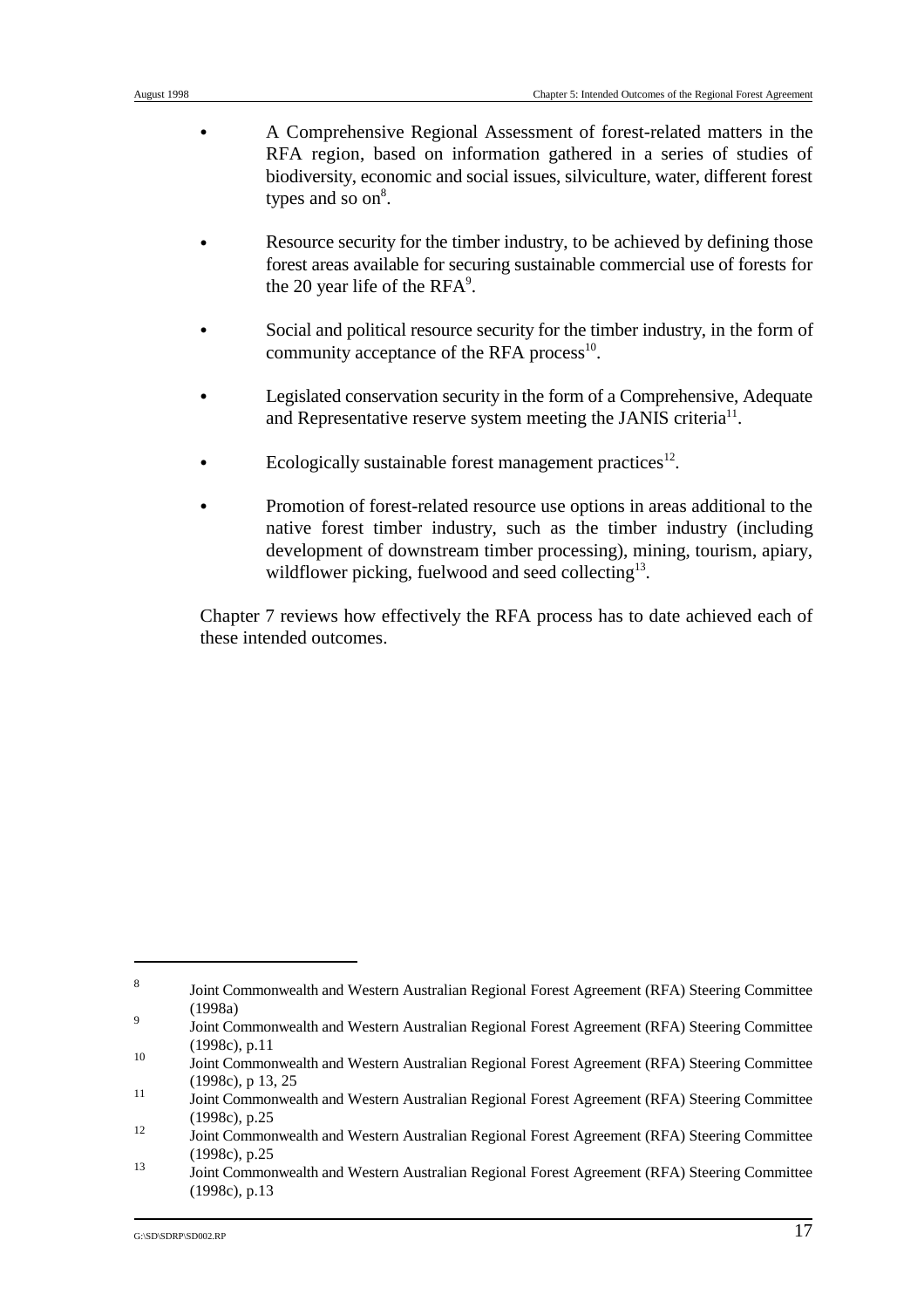# **BACKGROUND: THE RFA PROCESS IN WESTERN AUSTRALIA THUS FAR**

## **6.1 INTRODUCTION**

In this Chapter the Committee sets out by way of background some key milestones in the development of the RFA to assist in understanding how the RFA process has operated thus far. The Chapter is included principally for information and does not contain any findings or recommendations, other than in relation to one outstanding matter of procedure.

## **6.2 NATIONAL FOREST POLICY STATEMENT (1992)**

The RFA process has its genesis in the National Forest Policy Statement agreed by State and Federal Governments in 1992. The RFA is not formally required to implement the National Forest Policy Statement and in fact has a far narrower set of goals, perhaps not surprisingly given the broad scope of the National Forest Policy Statement. However, references to the National Forest Policy Statement are frequent in RFA materials. It is clear that the RFA process is affected by the National Forest Policy Statement, albeit the process does not purport to implement it in toto.

The central feature of the National Forest Policy Statement is the Governments' vision for forest management in Australia, which is as follows.14

# "*The Vision*

*The Governments share a vision of ecologically sustainable management of sustainable forests. This vision has a number of important characteristics:*

- & *The unique character of the Australian forested landscape and the integrity and biological diversity of its associated environment is retained.*
- & *The total area of forest is increased.*
- & *There is a "holistic" approach to managing forests for all their values and uses so as to optimise benefits to the community.*
- & *Private forests are managed in an ecologically sustainable manner and in close co-operation with public forest managers, to*

<sup>&</sup>lt;sup>14</sup> Commonwealth (1992), p.3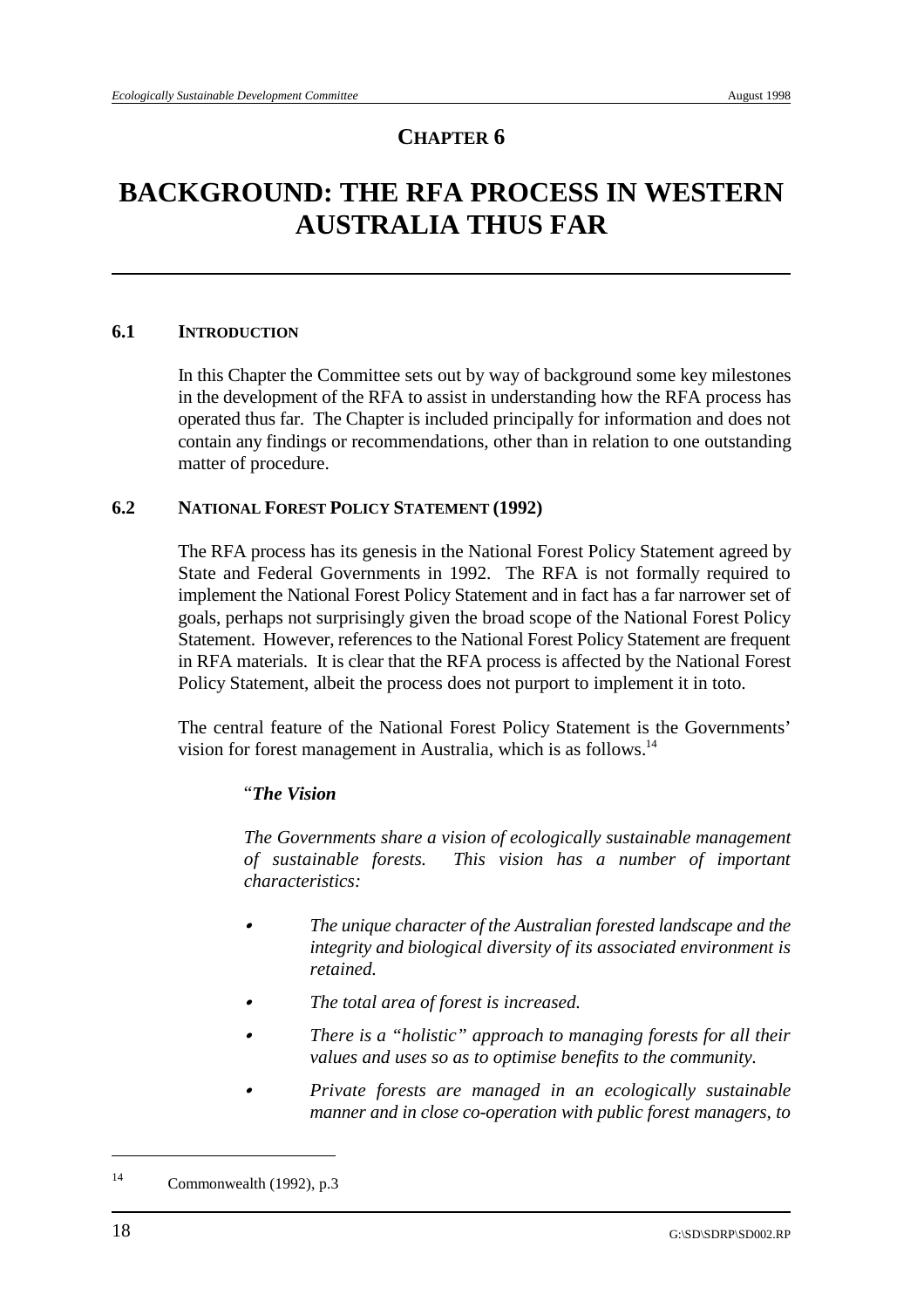*complement the conservation and commercial objectives of public forest.*

- & *A range of sustainable forest-based industries, founded on excellence and innovation, will be expanding to contribute further to regional and national economic and employment growth.*
- & *Forests and their resources are used in an efficient, environmentally sensitive and sustainable manner.*
- & *Forest management is effective and responsive to the community.*
- & *The Australian community will have a sound understanding of the values of forests and sustainable forest management, and will participate in decision making processes relating to forest use and management.*"

# **6.3 DEFERRED FOREST AGREEMENT (1995)**

Following the decision to commence work on an RFA, the Western Australian and Commonwealth Governments set about a preliminary determination of what areas might eventually be required for the reserve system under the RFA. As in other States, these "deferred forest areas" were intended to be protected from logging by an interim agreement called a "Deferred Forest Agreement" or "DFA" during the time the RFA was under preparation.

In December 1995 the Commonwealth Government produced a report titled *Deferred Forest Areas: Western Australia*. This report set out the Commonwealth's proposals for areas to be protected under a Deferred Forest Agreement. It was intended that the Deferred Forest Agreement would "*identify, on a regional basis, those forest areas in current wood production tenures that may need to be set aside for logging so as not to foreclose options for their possible inclusion in a Comprehensive, Adequate and Representative reserve system.*"15

To this end, the Commonwealth's 1995 report states that "*[t]he Deferred Forest Areas (DFAs) identified in this report are those that the Commonwealth believes should be set aside to enable a COMPREHENSIVE, ADEQUATE AND REPRESENTATIVE reserve system. . . . Careful consideration was also given to the preservation of reserve design options and the impact on National Estate listed areas.*"16

An interesting point made in the Commonwealth's 1995 report relates to the lack of information available in relation to the JANIS criteria at this early stage of the RFA process. Assessment of each of these areas was said to be hampered by lack of information. The most accurate source of forest information at the time of the Commonwealth's 1995 report was aerial photos from 1956-1966, which form the basis for CALM's Forest Management Information System database. The database

 $\frac{15}{16}$  Commonwealth (1995), p.1

Commonwealth (1995), Executive Summary, p.1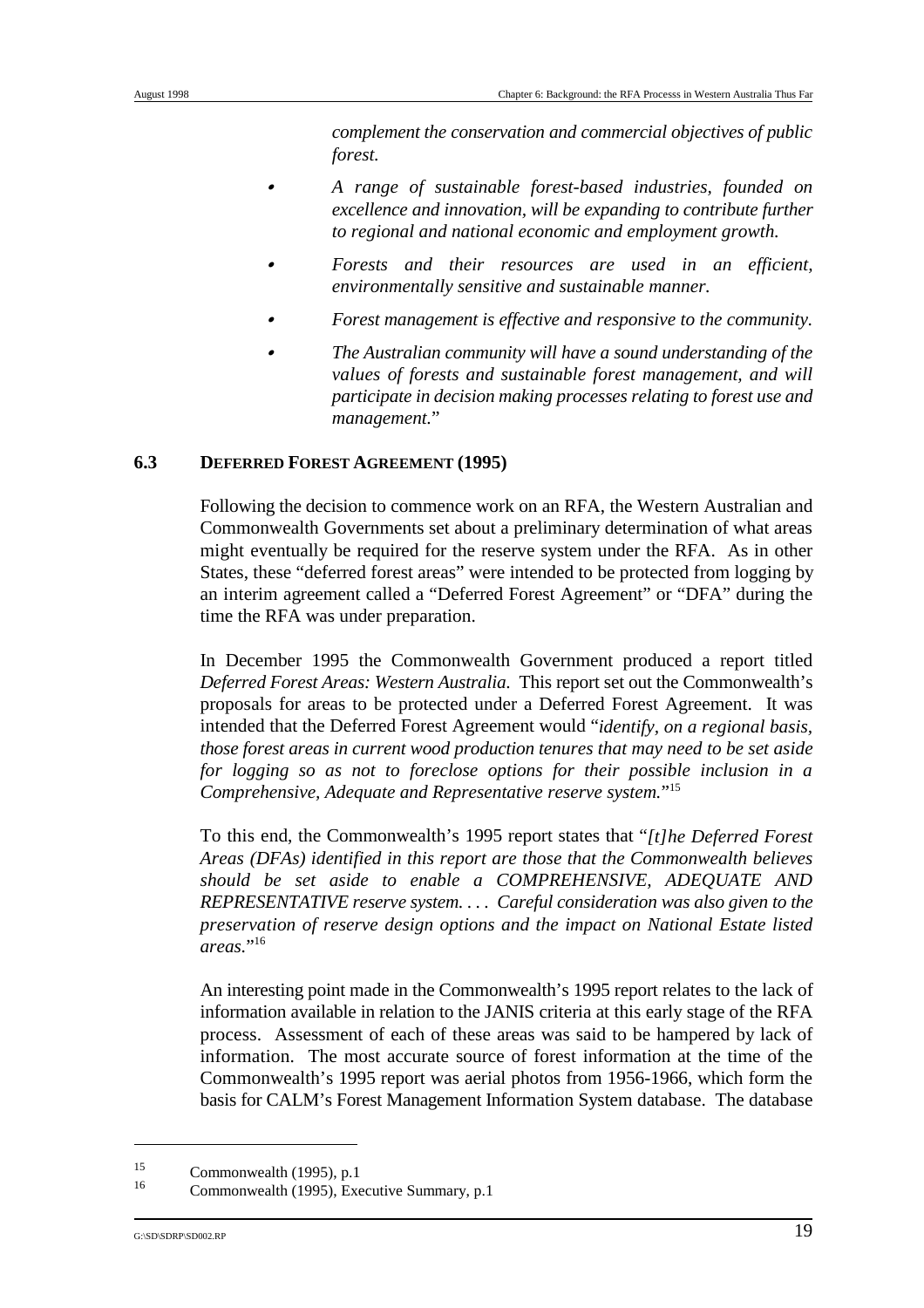is concerned only with trees, not with fauna or smaller flora, and records a tree species only where it forms at least  $20\%$  of forest cover.<sup>17</sup> The methodology proposed by the Commonwealth and used in the Victorian RFA could not be used in WA because *"[t]here is no broadscale mapping of forest growth stages in Western Australian forests and no mapped datasets which could be used as a surrogate for old growth stage.*"<sup>18</sup> One significant achievement of the RFA is to improve the quality and detail of information about Western Australia's forests, through the Comprehensive Regional Assessment process discussed below.

The Commonwealth proposed in its 1995 report that the areas identified as Deferred Forest Areas should be excluded from logging for at least 2 years from the inception of the Deferred Forest Agreement.

The Deferred Forest Agreement for Western Australia was signed by the Governments in June 1996. The final form of the Deferred Forest Agreement differs significantly from the proposals put forward in the Commonwealth's 1995 report, indicating some areas of disagreement between the Governments at that stage of the RFA process.

For example, the Commonwealth sought WA agreement to adopting the RFA preferred benchmark of reserving 100% of rare old growth forest. This issue was of particular urgency as all of the old growth areas in the Bell and Bednall forest blocks were scheduled to be logged by CALM in 1996 and 1997. CALM did not accept that it was feasible to alter the logging schedule, citing additional planning and roading costs and the impact on the Yarloop sawmill, which had been expected to process the  $\log s$ <sup>19</sup>

Similarly, the Commonwealth proposed in its 1995 Report that areas listed on the Register or Interim List of the National Estate should not be logged in 1996 or 1997 (or until the RFA is completed, whichever comes earlier).<sup>20</sup> The major impact of this proposal was in the southern forests region, which had been assessed by the Australian Heritage Commission and CALM for heritage values during 1992. The Western Australian Government agreed in the Deferred Forest Agreement not to harvest in 1996 any such areas. W.A. did not, however, agree to halt logging in national estate areas for 1997 and in 1997 some national estate areas were opened up for logging, $^{21}$  including parts of Jane, Giblett and Sharp Blocks, which were specifically referred to in the Commonwealth's 1995 report as requiring protection.<sup>22</sup>

 $\frac{17}{18}$  Commonwealth (1995), p.15

 $\frac{18}{19}$  Commonwealth (1995), p.26

<sup>&</sup>lt;sup>19</sup> Commonwealth (1995), p.38<br>20

<sup>&</sup>lt;sup>20</sup> Commonwealth (1995), Executive Summary, p.5<br>
<sup>21</sup> C<sub>1</sub>1 M (100 C) <sup>2</sup>

 $\frac{21}{22}$  CALM (1996b), p.2

Commonwealth (1995), Executive Summary, p.5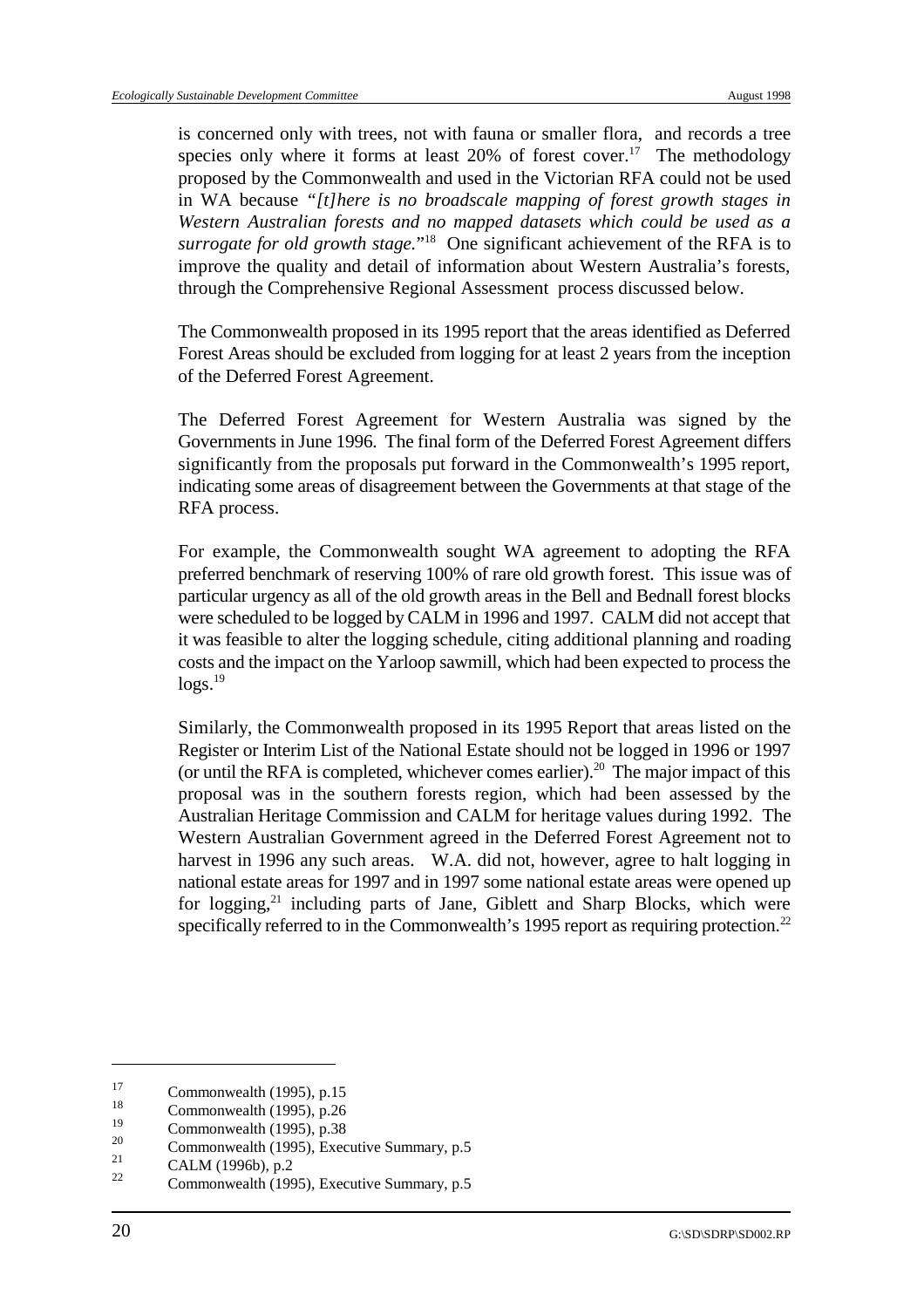## **6.4 SCOPING AGREEMENT FOR A WESTERN AUSTRALIAN REGIONAL FOREST AGREEMENT (1996)**

In July 1996 the W.A. and Commonwealth governments entered into a "*Scoping Agreement for a Western Australian Regional Forest Agreement"* designed to set out the processes through which the Governments would work towards an RFA for W.A.

Under the Scoping Agreement, the key group running the RFA process is the **Steering Committee**, which consists of representatives from State and Commonwealth Government Departments. The lead agency on the Steering Committee for Western Australia is CALM, while the lead agency for the Commonwealth is the Department of Prime Minister and Cabinet.

### **6.5 STAKEHOLDER REFERENCE GROUP (1996-98)**

Interested groups and individuals are able to contribute to the RFA process through meetings of the Stakeholder Reference Group, at which representatives of the Steering Committee have a forum to explain the RFA process to involved groups and individuals, known as "stakeholders", who in turn are able to put their views to representatives of the Steering Committee.

It is at this level that industry, conservation and community groups were invited to become involved. The offer was declined by most conservation groups, in what has been described as the "conservationist boycott" of the RFA process.

Mr Alan Walker of CALM heads the Western Australian team on the Steering Committee. He describes Stakeholder Reference Group meetings as follows:

> "*[T]he Stakeholder Reference Group has continued to meet on a monthly basis approximately. For the last two stakeholder meetings, we have effectively turned the meeting over; namely, we put the meetings into the hands of the stakeholders. We asked them to tell us why they thought the forests were important. They were invited to present a position statement for their representative group. We wanted to hear that view, and to share it with other stakeholders. Eight or nine stakeholder groups made representations at a meeting in Manjimup, and another seven or eight groups made presentations at a meeting held in Perth*."23

Dr Syd Shea, the Executive Director of CALM, has informed the Committee that the Stakeholder Reference Group has met on 9 occasions, as detailed in Appendix E.<sup>24</sup>

<sup>&</sup>lt;sup>23</sup> Mr Alan Walker, 24/11/97, transcript of evidence to the Committee, p.17

Dr Syd Shea, 30/7/1998, letter to the Committee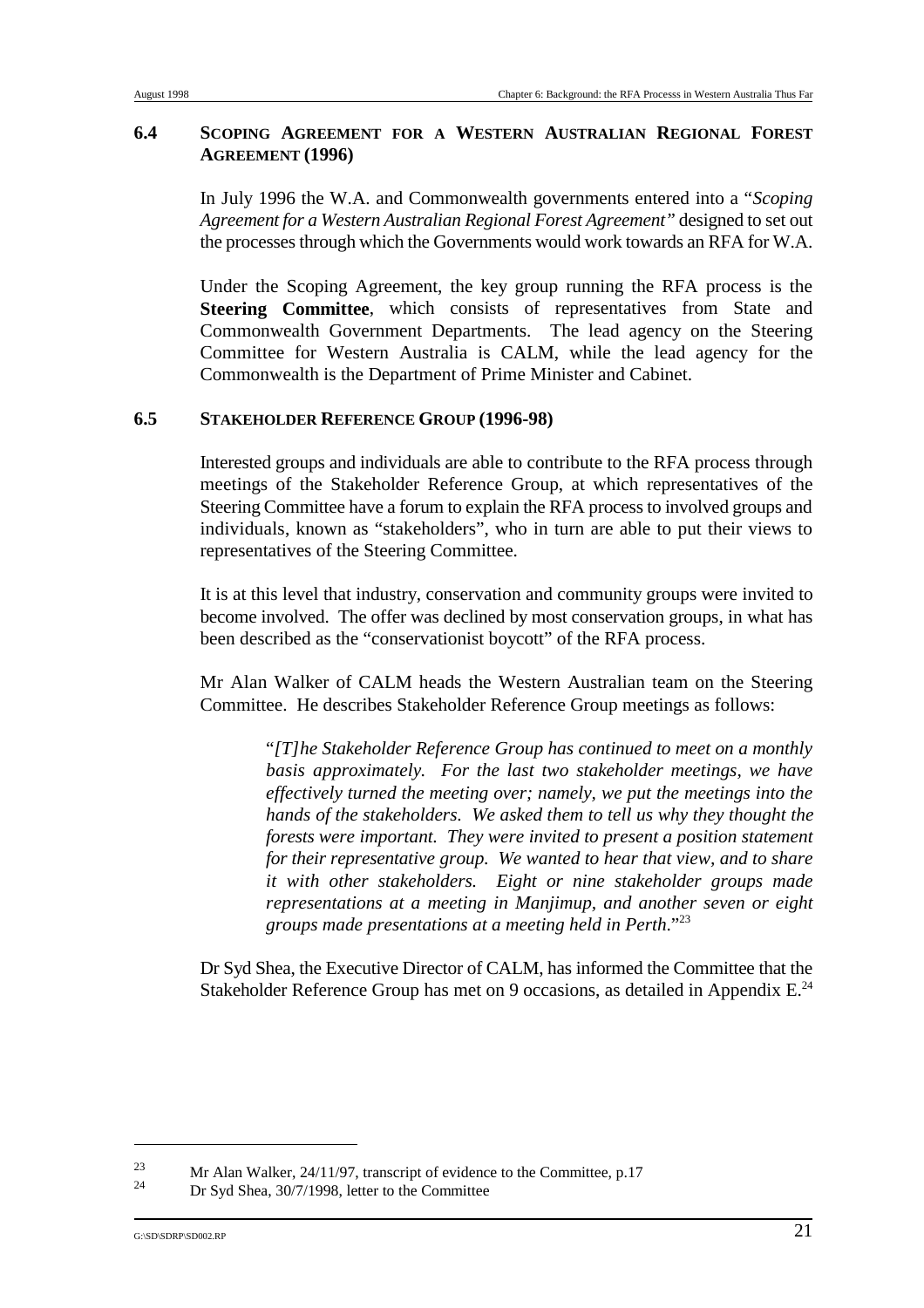### **6.6 JANIS CRITERIA: A COMPREHENSIVE, ADEQUATE AND REPRESENTATIVE RESERVE SYSTEM (1997)**

To give substance to the concept of the Comprehensive, Adequate and Representative reserve system, all governments involved in RFA processes sought to establish criteria which would determine the key issue of how much forest should be included in conservation reserves and managed so as to exclude timber production and other high impact uses. A set of "*Nationally Agreed Criteria for the Establishment of a Comprehensive, Adequate and Representative Reserve System for Forests in Australia*" was developed by an intergovernmental committee known as JANIS. The criteria are referred to as the "JANIS criteria".

The JANIS criteria include a set of percentage targets for reservation of different classes of forest, such as "old growth" and "vulnerable" forest, for each individual forest ecosystem. At the same time, the JANIS criteria state that flexibility in the application of reserve criteria is needed because of differing regional circumstances. The criteria are considered to be guidelines rather than mandatory targets.<sup>25</sup>

The Comprehensive, Adequate and Representative reserve system is discussed in detail in Chapter 7.5. The summary of the JANIS criteria given by the Steering Committee in the Public Consultation Paper is set out in full at Appendix F.

## **6.7 STEERING COMMITTEE PROJECTS (1996-98)**

The Steering Committee has commissioned a number of projects relating to particular aspects of forest management, social and economic factors, sustainable yield, flora and fauna, forest ecosystems and so on. Mr Walker informed this Committee that these have been largely carried out by independent scientists. This approach may go some way to alleviating concerns heard by this Committee from a number of sources that CALM historically has tended to be poor at communicating with scientists and does not encourage independent scientific review of aspects of forest management.

One important project, for example, is the Ecologically Sustainable Forest Management project undertaken by the Ecologically Sustainable Forest Management panel set up under the Steering Committee. Mr Walker describes the work of the panel as follows:

> "*The ecologically sustainable forest management panel . . . comprises independent experts with knowledge in heritage, wildlife, flora and fauna, soils and systems management.*

> *We have involved independent scientists in a review of the methodology for some of the fire projects and economic methods projects. We have asked independent scientists and academic institutions for information on their*

<sup>&</sup>lt;sup>25</sup> Joint Commonwealth and Western Australian Regional Forest Agreement (RFA) Steering Committee (1998a), p.5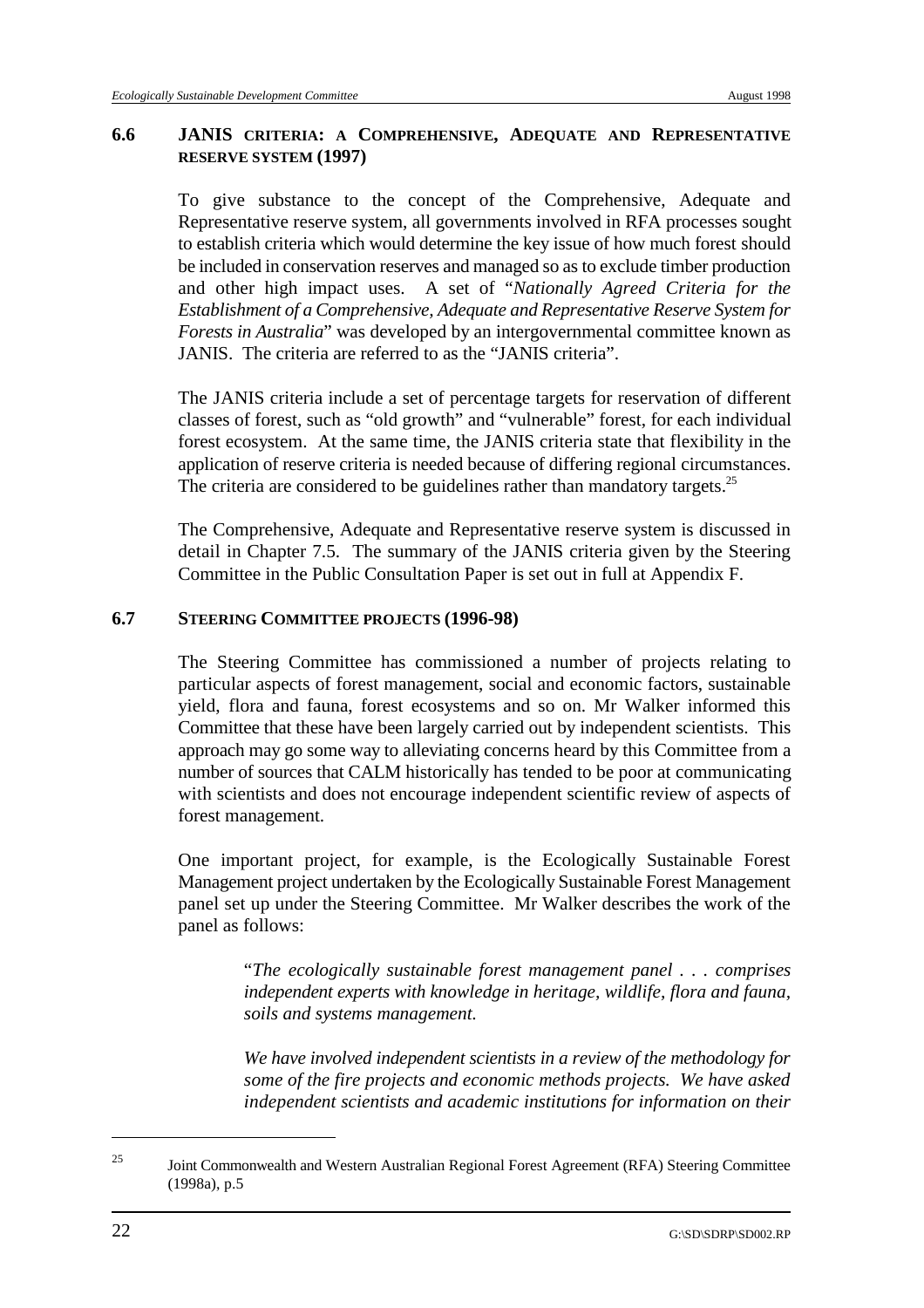*databases that we can incorporate into a regional forest agreement database for flora and fauna information. Many academic institutions have provided us with valuable data for these assessments.*"26

#### **6.8 COMPREHENSIVE REGIONAL ASSESSMENT (1998)**

The Steering Committee has published a number of documents setting out the results of the various Steering Committee projects commissioned for the RFA. The key document is the **Comprehensive Regional Assessment**, which summarises the information gathered in the course of the various projects. The Comprehensive Regional Assessment is intended among other things to form the information base for the determination of the Comprehensive, Adequate and Representative reserve system under the JANIS criteria.

A list, provided by Mr Walker, of documents produced in the course of the RFA process is set out at Appendix G. The Comprehensive Regional Assessment is discussed in detail at Chapter 7.2.

A clear benefit of the RFA is the amount and quality of information that has emerged from the Comprehensive Regional Assessment and associated projects. In particular, the forest ecosystem categories<sup>27</sup> and vegetation mapping systems<sup>28</sup> developed for the RFA give Western Australia sophisticated forest management tools which will be of great benefit to forest management in the State.

## **6.9 THE PUBLIC CONSULTATION PAPER**

In late May 1998 the Steering Committee published a Public Consultation Paper called "*Towards a Regional Forest Agreement for the South-West Forest Region of Western Australia: A Paper to Support Public Consultation"*.

The Public Consultation Paper describes the RFA process thus far, sets out a summary of the Comprehensive Regional Assessment and offers three "Approaches" which could be taken towards the RFA. The Approaches are in fairly broad terms and do not give any indication, for example, of which areas might be reserved to form part of the conservation estate indicated by the JANIS criteria.

Mr Walker emphasised to the Committee that the Approaches are not intended to be the definitive range of options for the final RFA but are presented as models for consideration:

> "*The [Public Consultation] Paper sought to develop three Approaches, which were labelled A, B and C. The aim was to inform the public about the way in which the objectives of the RFA could be addressed. Two of the*

<sup>&</sup>lt;sup>26</sup> Mr Alan Walker, 24/11/97, transcript of evidence to the Committee, p.21

Joint Commonwealth and Western Australian Regional Forest Agreement (RFA) Steering Committee <sup>27</sup> (1998a), p.124-126

Joint Commonwealth and Western Australian Regional Forest Agreement (RFA) Steering Committee <sup>28</sup> (1998b), eg Map 12, Map 13, Map 14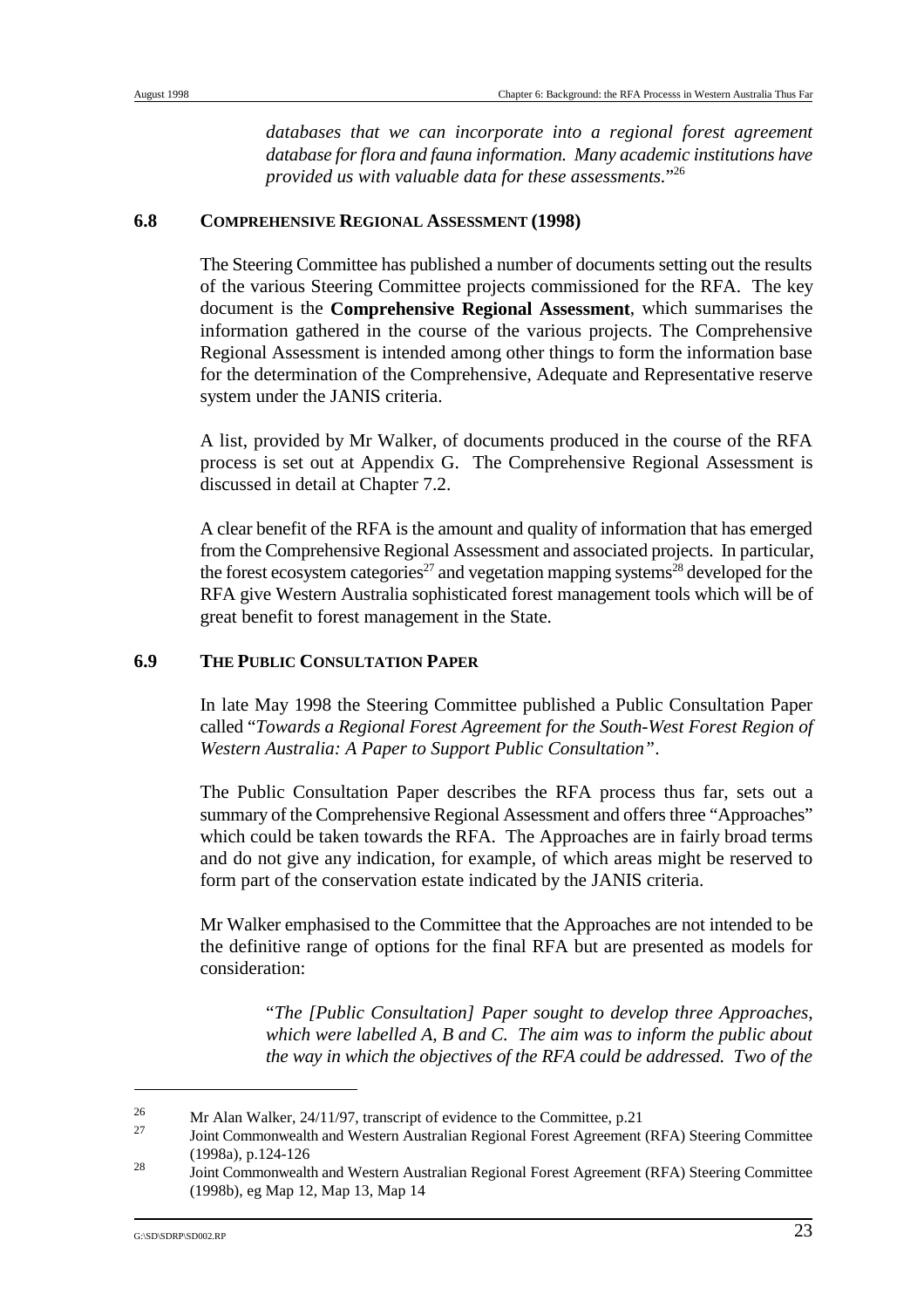*outcomes that resulted from those three Approaches with regard to the environment and heritage objectives, and the social and economic objectives, were then outlined in detail.* 

*The three Approaches were not meant to be options from which people could or should choose, but were designed to assist people to understand the basis on which the analysis of reservation for the RFA is carried out and the way in which reports on impacts, both environment and heritage,* and economic and social, are prepared."<sup>29</sup>

Mr Walker explained to the Committee that the fundamental incompatibility of a number of the values associated with forests makes some compromise inevitable. The Approaches are intended to provide a range of proposals for management, some of which would involve more reservation of forest than others, while attempting to avoid labelling as, say, the "pro-conservation option", "the pro-forestry option", or "the pro-mining option". Early in the Committee's inquiry, Mr Walker gave the following summary:

> "*Hon M.J. CRIDDLE: What is the aim of the options paper that you are putting forward?*

> *Mr WALKER: Each option will be evaluated to assess how well it addresses the reserve criteria and the impact the option has on forest based industries and the communities that rely on those industries. Therefore, one would be able to project the impact on timber and mineral values, on direct and indirect employment and on the rural communities that rely on that employment for their social wellbeing.*

> *For each option there will be a comprehensive listing of forest ecosystems and how well each of those reserve criteria are being addressed. We can also project that information into the economic and social dimension, so that we can see what impacts might be likely to flow. Equally, an industry enhancement option might be to say, "The timber industry or the minerals industry has the capacity to improve the economic wellbeing of the south west to such an extent we want to enhance those industries." In order to do that there may be impacts on the reserve system we are trying to develop. We could look at it from the perspective of what an industry enhancement or development option might do to the environment and heritage criteria which we want to protect.*"30

The Public Consultation Paper is subtitled "a paper to assist public consultation" and the public is accordingly invited to make written submissions on the document. Mr Mark Jenkins of Environment Australia, who is undertaking the task of collating the submissions on behalf of the Commonwealth Forests Taskforce, informed the Committee on 20 August 1998 that about 25,000 submissions had been received.

<sup>&</sup>lt;sup>29</sup> Mr Alan Walker, 27/7/97, transcript of evidence to the Committee, p.1<sup>30</sup>

Mr Alan Walker, 24/11/97, transcript of evidence to the Committee, p.19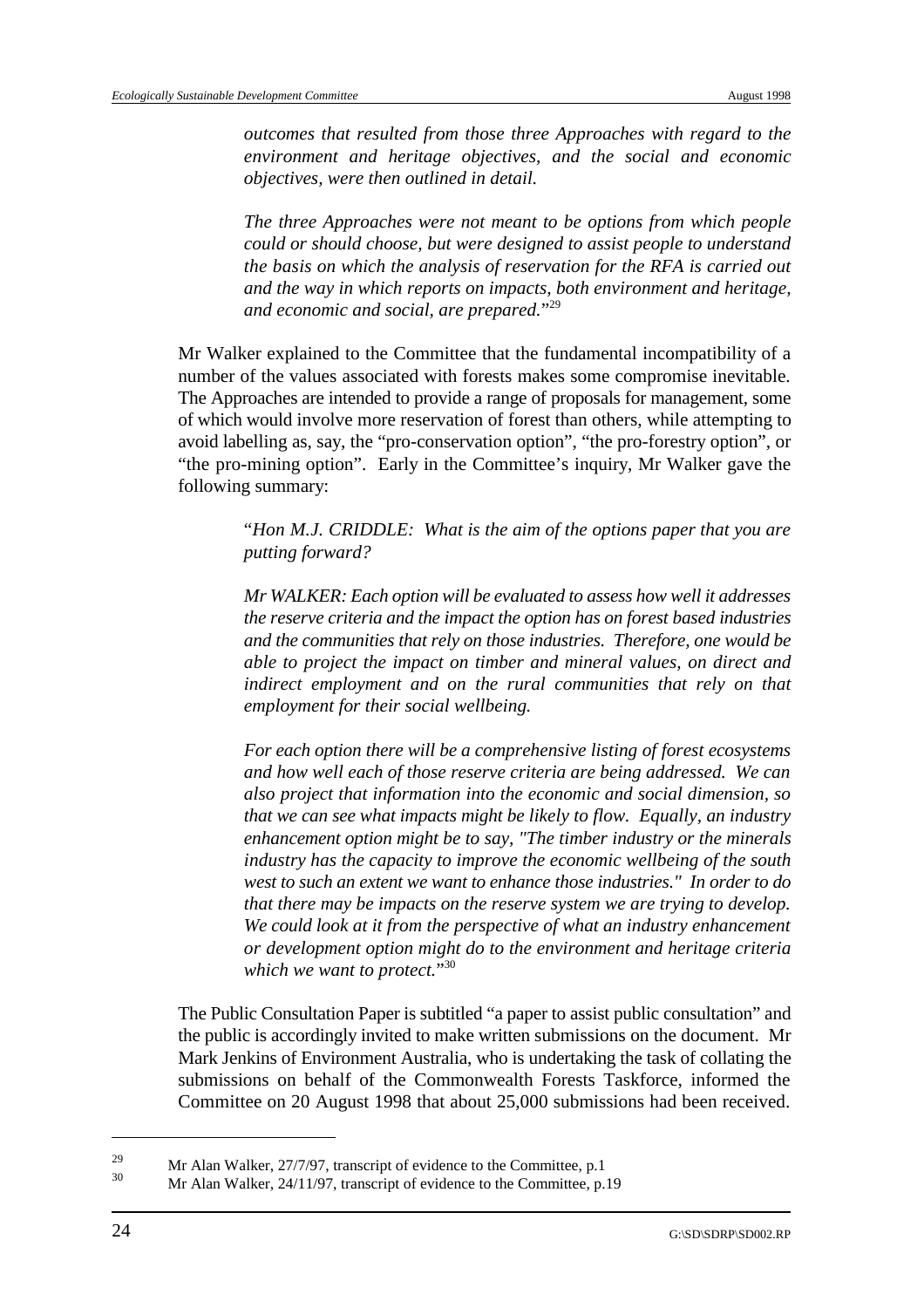The submissions are to be analysed as to whether they support one or more of 80 "themes". It is not clear how the submissions and the analysis of themes will be used from this point.

The Steering Committee promises that "*opportunities for discussion between the Steering Committee and interested parties will be made available throughout the South-West Forest Region to provide further information on the RFA process and the documents released to date.*"31

### **6.10 COMPLETION OF THE RFA PROCESS**

Following the end of the public consultation period on 31 July 1998, key steps in completion of the RFA are:

- & consideration of submissions from the public. Initial assessment is being undertaken by Environment Australia. It is not clear who will undertake the task of analysing the submissions and determining what is to be the preferred approach for the final RFA. This task might be undertaken by the Steering Committee, or Western Australia might be represented by someone else such as the office of the Minister for the Environment or the Ministry of Premier and Cabinet;
- & preparation of an agreement to be signed by the Prime Minister and the Premier. The Committee understands that the final version of the Agreement will be prepared by the respective Ministers for the Environment;
- signing the RFA;
- & drafting whatever legislation is required at State level to implement the RFA. The legislation will then have to be passed by Parliament; and
- & implementing the policy of the RFA. The instrument most likely to require amendment under the RFA is the Forest Management Plan 1994-2003, which currently determines matters such as the level of allowable cut and the areas reserved from cutting. Any change proposed by the RFA to these matters will not be able to be implemented until the Forest Management Plan is suitably amended following appropriate Ministerial approval of allowable cut.

### **6.11 ASSESSMENT BY THE WA ENVIRONMENTAL PROTECTION AUTHORITY**

There is inconsistency within RFA documentation about whether a draft RFA will require assessment by the Western Australian Environmental Protection Authority. Paragraph 5 of Attachment 1 to the "*Scoping Agreement for a Western Australian*

Joint Commonwealth and Western Australian Regional Forest Agreement (RFA) Steering Committee <sup>31</sup> (1998c), p.1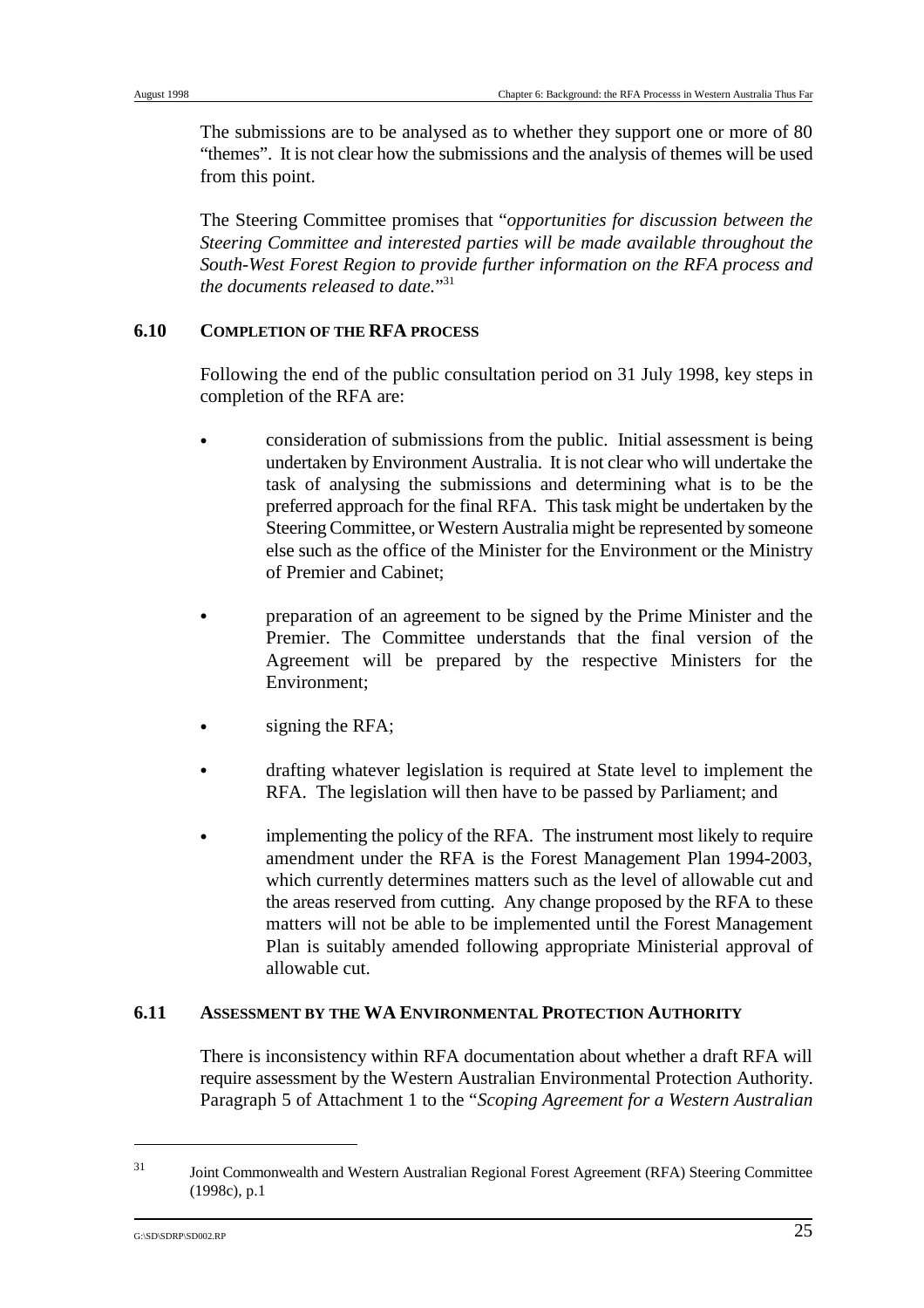*Regional Forest Agreement*" entered into by the Commonwealth and Western Australia in 1995 reads as follows:

> "*5. The decision of the Commonwealth to engage in a process leading to a RFA with Western Australia will require an environmental impact assessment under the Administrative Procedures of the Commonwealth's* Environmental Protection (Impact of Proposals) Act 1974 *and Western Australia's* Environmental Protection Act 1986*. The Commonwealth and Western Australia agree to define a joint or cooperative environmental impact assessment of the draft RFA(s) which is in accordance with the principles of the draft national agreement on environmental impact assessment and meets the statutory requirements of both Governments.*"

It is reasonable to conclude that the intention of the Governments in 1995 was that a draft RFA would be prepared and subjected to review by the EPA. However it should be noted that the Scoping Agreement is not enforceable by any person, including the Governments (under Paragraph 1A of the Preamble).

Hon Norm Kelly MLC asked the Minister for Finance representing the Minister for the Environment a question on this point, to which the following response was given<sup>32</sup>:

## "*[Question]*

*According to point 5 of the "Scoping Agreement for a Western Australian Regional Forest Agreement", there is to be an environmental impact assessment made of the draft RFA.*

- *(1) When is this assessment due to commence?*
- *. . .*

#### *Answer*

*(1) The Scoping Agreement for the WA RFA outlines the process for a cooperative environment impact assessment of the RFA by the Commonwealth and Western Australia which meets the statutory requirements of both governments. The Minister for the Environment has indicated to the EPA that the State's environmental assessment is made on the Forest Management Plan. In that regard the RFA itself is not formally assessed by the EPA. The EPA is however, being fully briefed on the RFA process and is working cooperatively with the Commonwealth EPA. The Commonwealth Government is conducting an assessment in line*

<sup>&</sup>lt;sup>32</sup> Legislative Council of Western Australia, 12/8/1998, Question No 16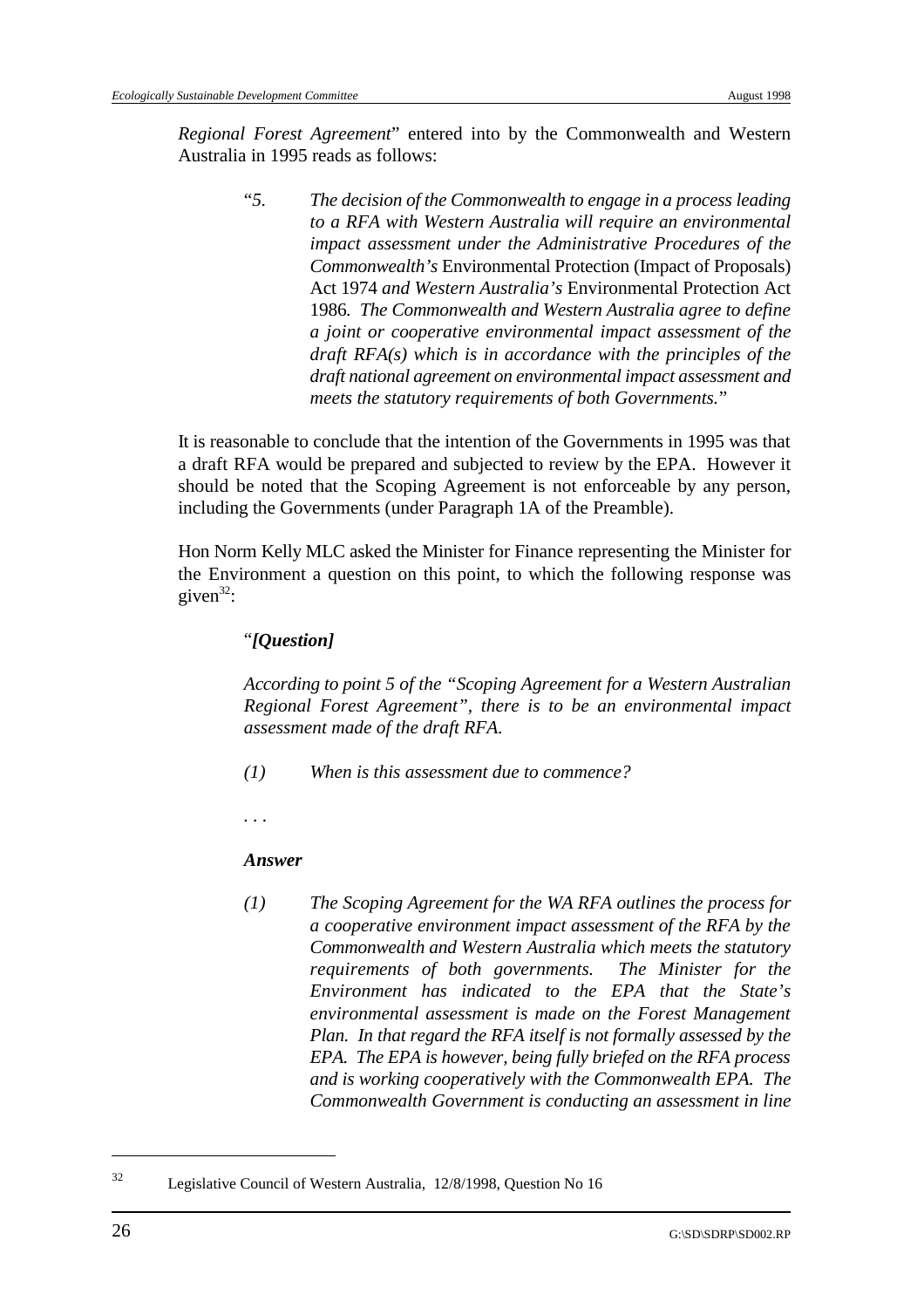*with the requirements of the Commonwealth Environment Protection (Impact of Proposals) Act 1974.* 

*The Commonwealth's assessment has commenced and is ongoing.*"

The proposal that only the new Forest Management Plan be subject to EPA assessment accords with Mr Walker's evidence to the Committee:

> "*The Department of Environmental Protection has been invited to participate in the process as a key stakeholder. The Environmental Protection Authority has had briefings from both State and Commonwealth officials regarding the Regional Forest Agreement. Technically, there is no requirement for the RFA to be assessed under the State's EPA legislation. However, almost certainly, the RFA will lead to either a major amendment to the current forest management plan or, more likely, a new draft forest management plan, which would then have to go through the State EPA process, which is customary for forest management plans.*"33

These are the arguments that the requirements for assessment under Western Australia's *Environmental Protection Act 1986* will be met if the course proposed by the Minister and Mr Walker - that is, assessment only of the Forest Management Plan, not of the draft RFA - is followed. $34$ 

Nevertheless, the course proposed is clearly inconsistent with the intention of the Governments as evinced by the Scoping Agreement.

### **COMMITTEE FINDINGS**

To avoid further conflict, the Committee considers it essential that the intent of the Scoping Agreement be honoured by the State Government.

A further consideration favouring early review by the EPA is that if the draft RFA is not assessed by the EPA, the RFA itself will have to be made subject to EPA assessment and any resulting conditions. It would appear preferable to promote certainty by conducting EPA review prior to entering into the RFA itself.

The Committee also has some concern that if the EPA is only asked to review the Forest Management Plan at a later stage, that review will be constrained because the proposal under

 $\frac{33}{34}$  Mr Alan Walker, 27/71997, transcript of evidence to the Committee, p.2

The requirements for assessment under the *Environmental Protection Act 1986* are complex. It may <sup>34</sup> be that legal recourse is available if the EPA does not at least consider the proposal to implement the RFA at some stage. However it is doubtful whether the proposal **must** be considered at the draft RFA stage.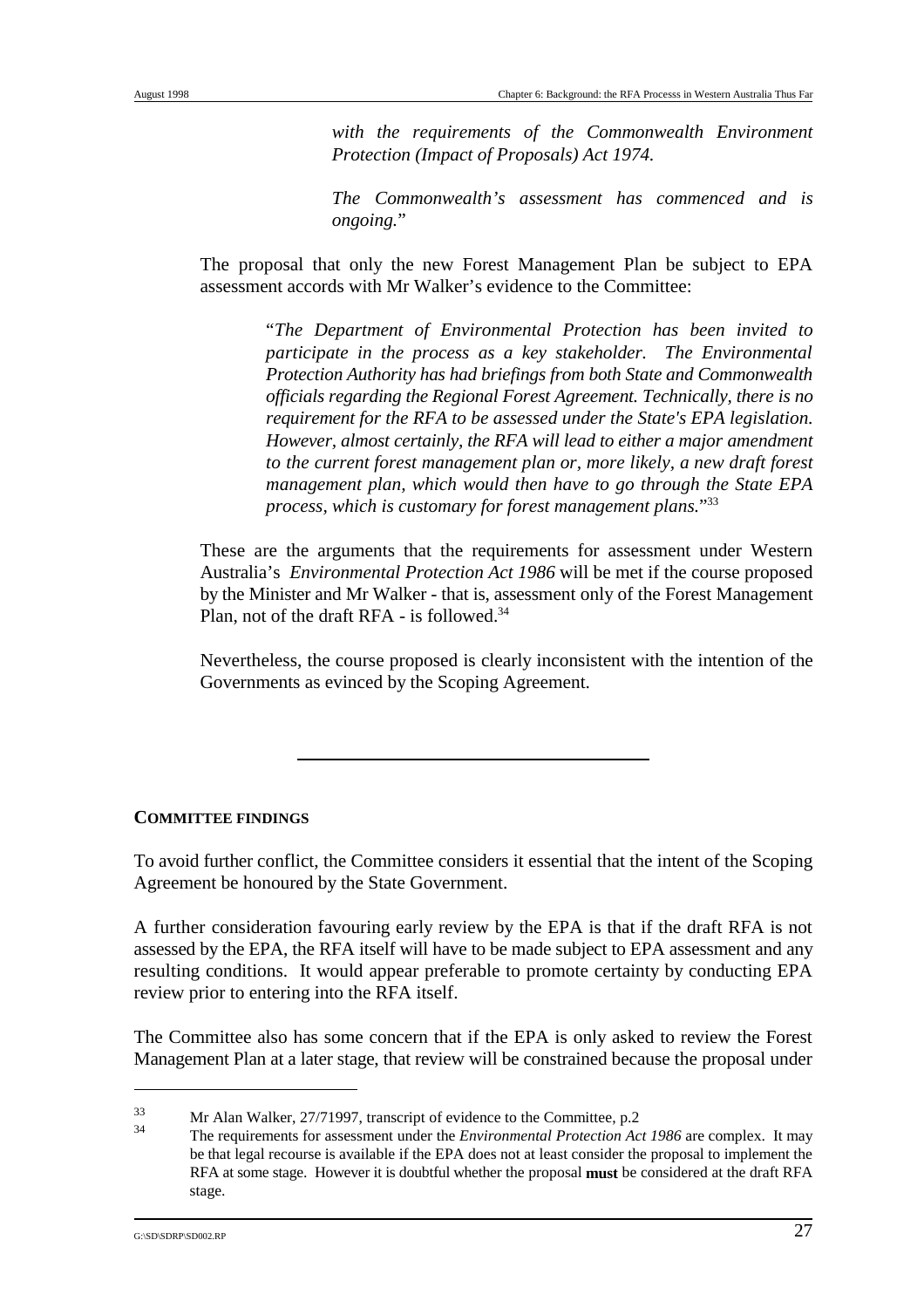review will already be supported by a State-Commonwealth agreement. There is also concern about possible compensation liabilities.

If the draft RFA is to be reviewed by the EPA, the draft RFA should be open to public comment as part of the review process.

On the basis of these findings, the Committee proposes that the intention evinced by the Scoping Agreement, Attachment 1, Paragraph 5, be carried out by release of a draft RFA for public comment and assessment by the State Environmental Protection Authority.

**Recommendation 1: that the WA Minister for the Environment ensure that the intention of the "Scoping Agreement for a Western Australian Regional Forest Agreement", Attachment 1, Paragraph 5, be carried out by release of a draft RFA for public comment and assessment by the State Environmental Protection Authority.**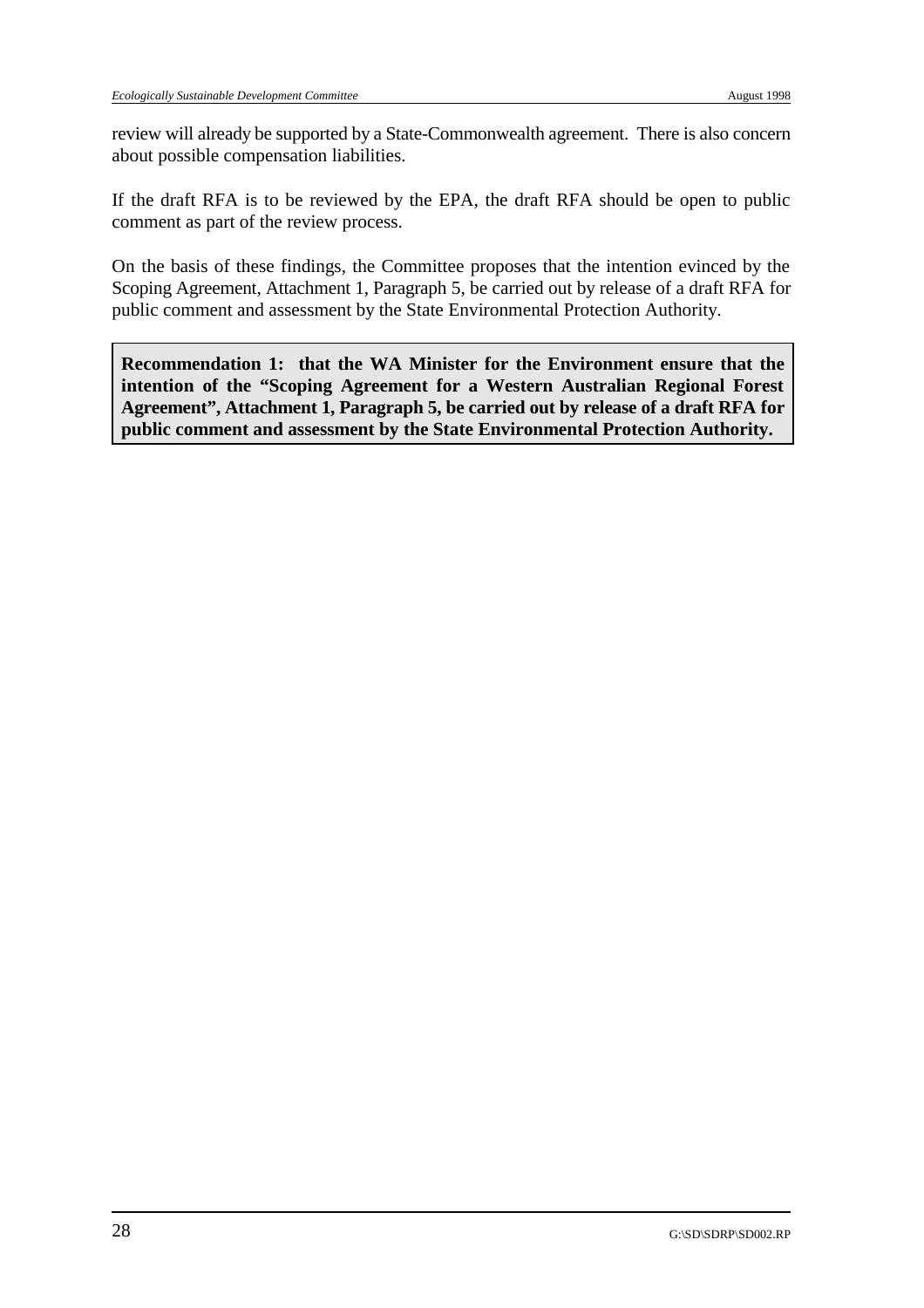# **ANALYSIS OF THE EXTENT TO WHICH THE RFA PROCESS WILL ACHIEVE ITS INTENDED OUTCOMES**

This Chapter discusses the intended outcomes of the RFA listed in 5.2 above and reviews the extent to which the RFA process is meeting those outcomes.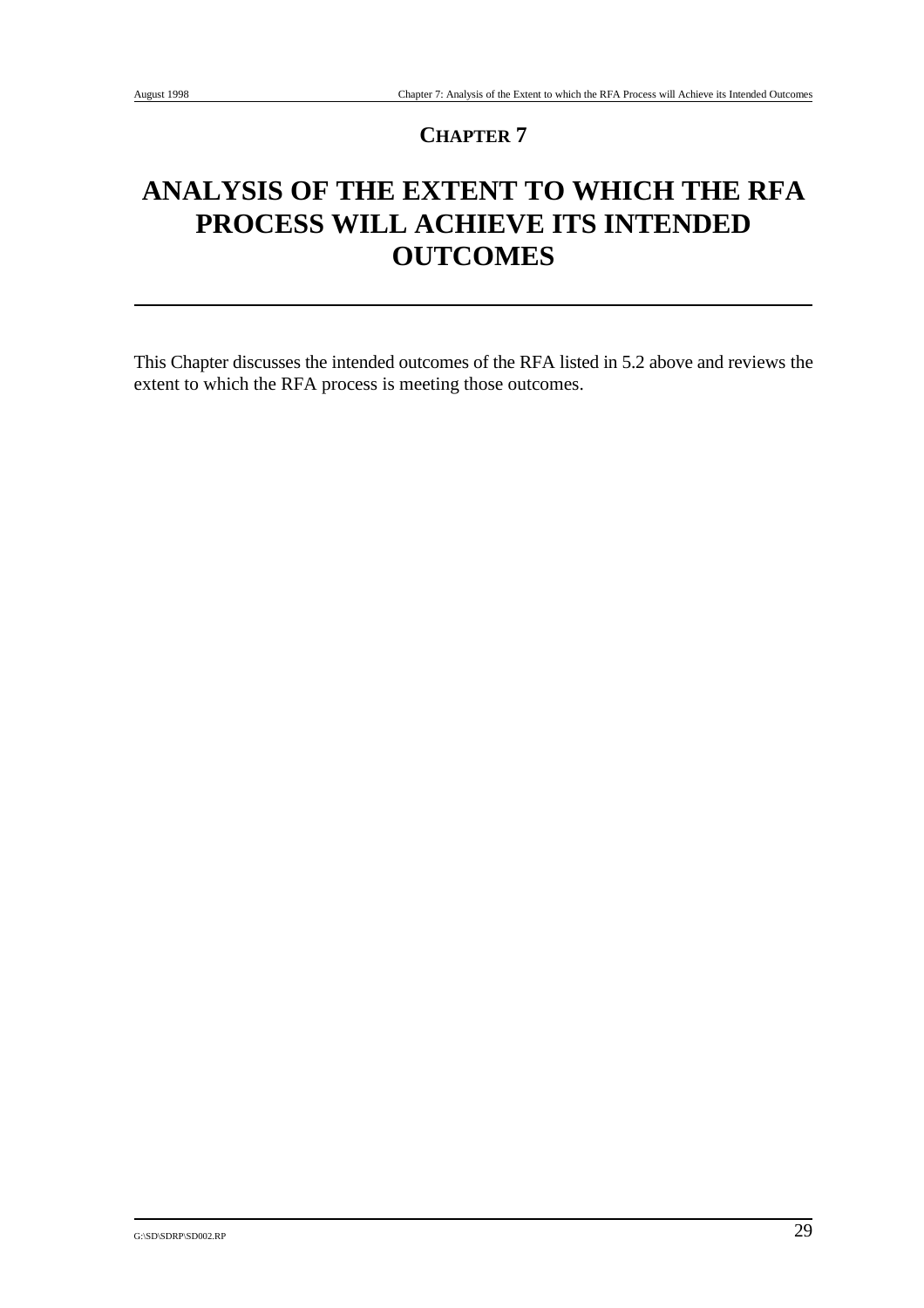## **7.1 COMPLIANCE WITH THE COMMONWEALTH** *EXPORT CONTROL (HARDWOOD WOOD CHIPS)REGULATIONS 1996* **UNDER THE** *EXPORT CONTROL ACT 1982***, AND MEETING REQUIREMENTS OF OTHER COMMONWEALTH LAWS**

## **7.1.1 Nature of the Commonwealth Regulations**

One key outcome of the RFA process is intended to be to satisfy the Commonwealth that an adequate forest management structure is in place. Once the Commonwealth is satisfied with the parameters set by the RFA, as evidenced by its entry into the RFA, the need for environmental approvals by the Commonwealth in relation to particular proposals will be minimised.<sup>35</sup> It is intended that any actions within the RFA parameters will be accepted by the Commonwealth as complying with Commonwealth environmental standards.

The Commonwealth's most significant power in relation to forest management is its power over exports. It has used this power to enact the *Export Control (Hardwood Wood Chips) Regulations 1996* under the *Export Control Act 1982*. The Regulations' relevant purpose is described in Regulation 2 as follows:

- "*2. The purpose of these Regulations is to provide a system for the granting of licences to export hardwood wood chips that:*
	- *(a) ensures that, from 1 January 2000, hardwood wood chips that are derived from native hardwood forests are permitted to be exported only if they are derived from a region to which a Regional Forest Agreement applies;"*

 It can be seen why it is important to the woodchipping industry that a Regional Forest Agreement is in place by the year 2000 for areas from which woodchips are to be sourced.

The RFA is also intended to satisfy Commonwealth laws requiring assessment of impact of proposals on the environment.<sup>36</sup> The *Regional Forest Agreements Bill 1998* was introduced into the Commonwealth Parliament earlier this year. The Bill provides among other things that forestry operations in a region covered by an RFA must be disregarded for the purposes of a number of laws which would otherwise give the Commonwealth certain powers over State forestry operations:

- & section 30 of the *Australian Heritage Commission Act 1975*;
- & approved procedures under section 6 of the *Environment Protection (Impact of Proposals) Act 1974;*
- & section 11 of the *Environment Protection (Impact of Proposals) Act 1974*; and

 $\frac{35}{36}$  Commonwealth (1992), p.24-25

Mr Alan Walker, 27/71997, transcript of evidence to the Committee, p.2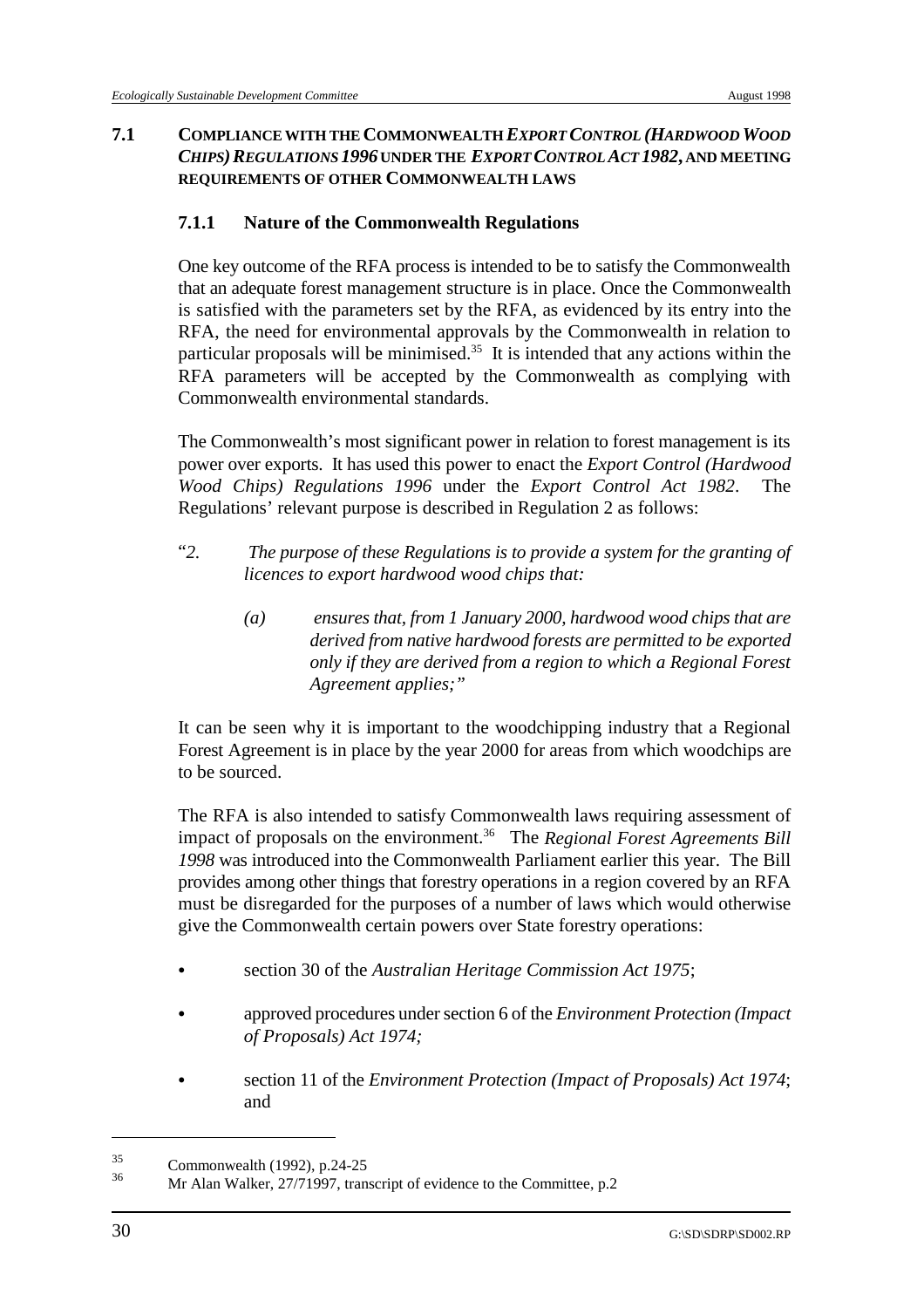& section 6 of the *World Heritage Properties Conservation Act 1983*.

The Commonwealth laws cited give the Commonwealth some powers over the environment but these have been of little practical effect in the Western Australian forest context. For instance, a joint project by the Australian Heritage Commission and CALM to identify interim heritage areas in CALM's southern forest region was undertaken in 1992 and resulted in an agreement between CALM and the Heritage Commission, but the agreement is of merely persuasive force when CALM makes forest harvesting decisions.

The other significant provision of the Commonwealth *Regional Forest Agreements Bill 1998* is section 7, which establishes liability on the part of the Commonwealth to pay compensation as required under the final RFA. The Committee has not seen any information indicating what compensation requirements might be agreed by the two Governments.

## **COMMITTEE FINDINGS**

When an RFA is signed, the Commonwealth's legal requirements in respect of native forest woodchip exports will be met. This will remove a degree of uncertainty faced by Western Australia's sole native chip exporter, West Australian Chip and Pulp Co Pty Ltd.

If in addition the Commonwealth's *Regional Forest Agreements Bill 1998* becomes law, other potential Commonwealth powers over Western Australia's forest region will no longer apply. The application of Commonwealth powers appears limited, meaning that the removal of those powers is not of great significance.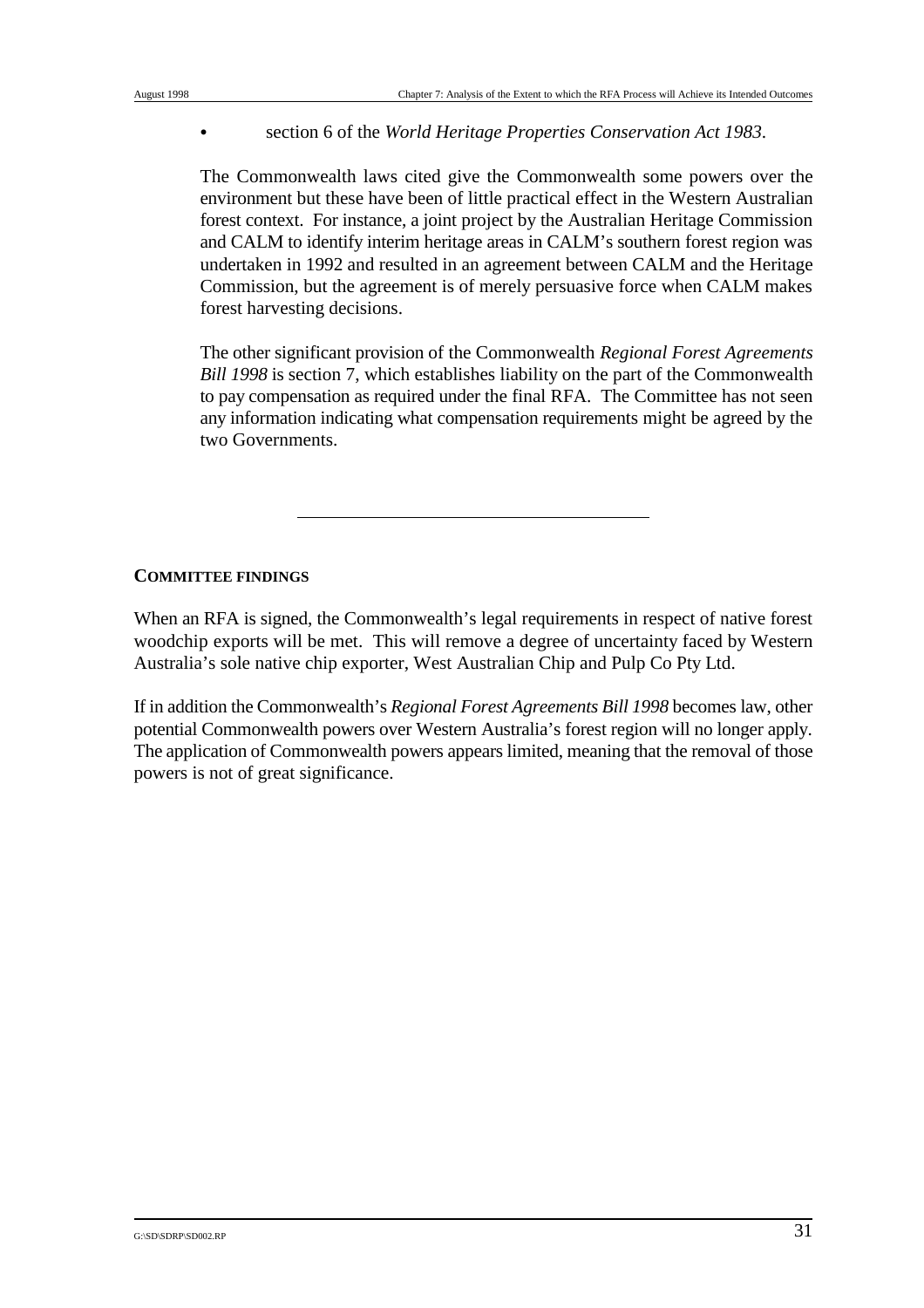### **7.2 COMPREHENSIVE REGIONAL ASSESSMENT**

## **7.2.1 What a Comprehensive Regional Assessment is**

The Comprehensive Regional Assessment produced for the RFA in January 1998 is the culmination of a large number of projects on matters as diverse as distribution of forest types, social and economic impacts of the timber industry and distribution of rare species. It is described as being "*[p]repared by officials to support the Western Australian South-West Forest Regional Forest Agreement process*".

The Comprehensive Regional Assessment document contains chapters on the following main areas of activity<sup>37</sup>:

- timber production and timber industry;
- plantations;
- tourism and recreation:
- water and catchments;
- mining and mineral processing;
- & other forest products: apiculture, floriculture, seeds industry, biotechnology;
- & economic and social assessments; and
- biodiversity, old growth, wilderness and national estate.

The Comprehensive Regional Assessment is not intended to indicate outcomes for the RFA process but to provide background information appropriate for preparation and consideration of options and the final RFA.

# **7.2.2 Apparent inaccuracies in the Comprehensive Regional Assessment**

One of the key factors leading to confusion, disagreement and resentment in the forest debate in Western Australia has been the inability of the participants in the debate to settle on common figures on which debate can be based. The real issues in the debate are about appropriate forest use and management. However much of the argument which occurs is bogged down on what should be easily resolvable matters such as what proportion of jarrah is reserved. A pre-requisite for arriving at good solutions about use and management is that figures about existing areas of forest, production forest and reserve forest are available and are accurately and objectively compiled.

The Comprehensive Regional Assessment is ideally placed to perform this function. It is well resourced, it is being carried out jointly by State and Commonwealth agencies and it is central to planning both for the RFA process and, presumably,

Joint Commonwealth and Western Australian Regional Forest Agreement (RFA) Steering Committee <sup>37</sup> (1998a), p.(v)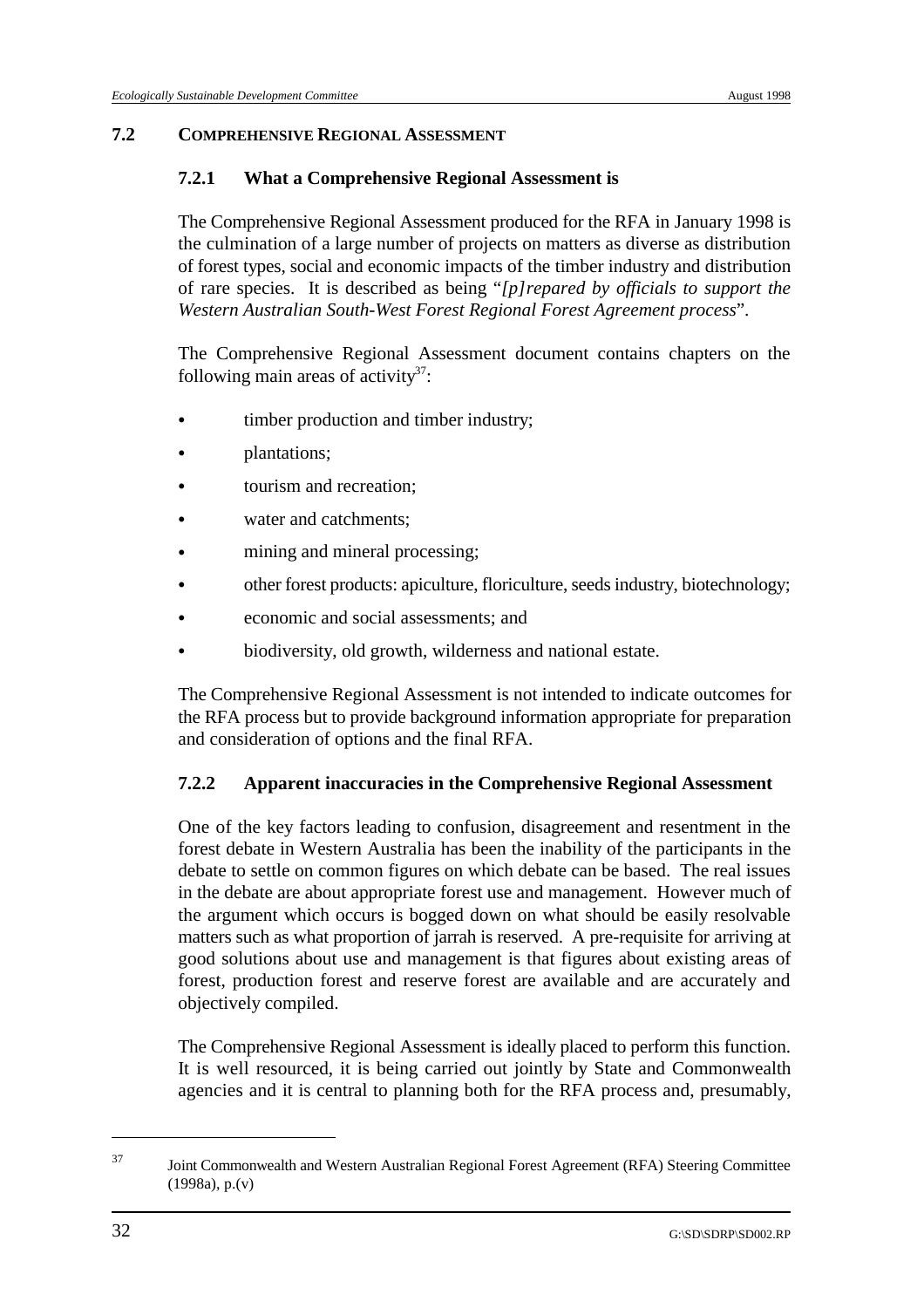forest management over the next few decades. Its scope and level of detail on matters such as distribution of each of the 27 forest ecosystems are impressive.

The key figures for the RFA process are, for each forest ecosystem, the total area of the forest type, the area qualifying as old growth and the area reserved from timber production. Any significant inaccuracies in these figures will raise critical doubts about the RFA's decision making processes and lead to inaccurate outcomes with respect to meeting the targets for reservation.

The Committee noted that a number of critical figures in the Comprehensive Regional Assessment are markedly different from what appear at face value to be comparable figures in the Forest Management Plan 1994-2003, the key document governing forest management over that ten year period.

Two examples will suffice to illustrate why the Committee had concerns of this nature. Figures are rounded to the nearest 1,000 ha.

& The Forest Management Plan (on page 46) shows the "*total area of forest (all CALM managed land)*", set out "*by primary forest type*", taking into account the "*new forest reserve system*", and including "*existing or proposed tenure*", as **1.74 million hectares**.

> The Comprehensive Regional Assessment on page 41 refers to "*the total area of approximately 2.45 million hectares of public native forest managed by CALM*".

This is an apparent discrepancy of **710,000 hectares**, or 41%.

The Forest Management Plan on page 46 shows the area of riparian zones, travel route zones and mature forest patches in primary forest types (collectively often described as "informal reserves") as **156,000 hectares**.

The Comprehensive Regional Assessment on page 25 shows the area of informal reserves within State forest as **315,000 hectares**.

This is an apparent discrepancy of **159,000 hectares**, or just over 100%.

In response to a parliamentary question from the Chair of this Committee concerning these apparent discrepancies, the Minister for Finance representing the Minister for the Environment stated:

> "*The Comprehensive Regional Assessment report applies to a different region boundary than the 1994 Forest Management Plan. More importantly Table 6 on page 46 of the Forest Management Plan refers only to "jarrah forest" and "karri forest" types. Other forest and non forest types are not included in the area statement in this table. The figure in the*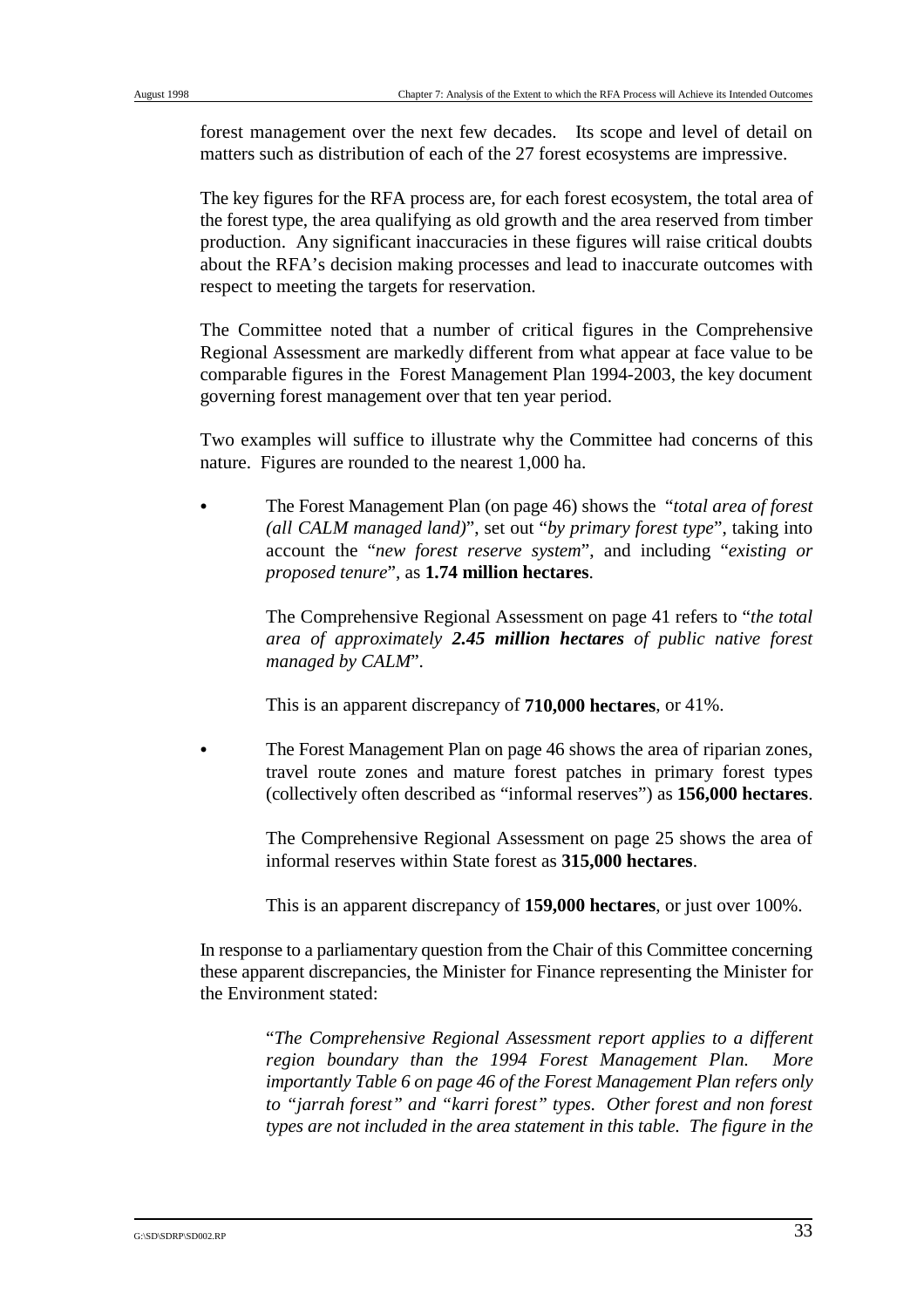*Comprehensive Regional Assessment report includes all forest and non forest types.*"38

The Committee also asked Dr Syd Shea to respond to its concerns<sup>39</sup> and conducted a hearing on the issue with Mr Alan Walker, CALM's RFA Manager.<sup>40</sup> In each case the responses were similar to that of the Minister. Essentially the two points made in all three responses are that:

- the Forest Management Plan region boundary is different from the RFA region boundary; and
- & Forest Management Plan information relates only to areas of jarrah forest and karri forest types while RFA information relates to "the total area of public estate managed by CALM" and includes "all forest and non-forest types" $41$ .

Looking at the first (and less significant) point, it appears that the difference between the boundaries hinders rather than assists the search for an explanation for the apparent discrepancies. The area within the Forest Management Plan region is actually significantly **larger** than the area within the Comprehensive Regional Assessment region, as demonstrated by a map provided to the Committee by Dr Shea<sup>42</sup>. If this is taken into account as suggested, it becomes more difficult to see how the areas listed in the Forest Management Plan could be significantly **smaller** than those in the Comprehensive Regional Assessment.

The second point provides a more relevant and plausible explanation for the apparent discrepancies. The apparent increases in area of forest and areas of formally and informally reserved forest in the Comprehensive Regional Assessment are due to the fact that not only jarrah and karri forest ecosystems but also other forest and nonforest ecosystems under CALM management are included in the figures. The nonforest ecosystems listed by Dr Shea are shrub, sedge, heath and herb communities, swamps and rock outcrops.<sup>43</sup> It is credible that these account for a large portion of the CALM managed estate.

However, the explanation does not remove the Committee's concern that the Comprehensive Regional Assessment does not adequately communicate the basis on which its baseline data has been prepared. The major point of confusion is that page 41 of the Comprehensive Regional Assessment refers to "*the total area of approximately 2.45 million hectares of native forest managed by CALM*" (emphasis added). As explained to the Committee, the figures make sense if the words "native

<sup>&</sup>lt;sup>38</sup><br>Legislative Council of Western Australia,  $9/6/1998$ , Question No. 404

 $\frac{39}{40}$  Dr Syd Shea, 30/7/1998, letter to the Committee

<sup>&</sup>lt;sup>40</sup> Mr Alan Walker, 27/7/1998, transcript of evidence to the Committee  $\frac{41}{28.5}$ 

<sup>&</sup>lt;sup>41</sup> Dr Syd Shea,  $30/7/1998$ , letter to the Committee, p.3

<sup>&</sup>lt;sup>42</sup> Dr Syd Shea,  $30/7/1998$ , letter to the Committee

Dr Syd Shea, 30/7/1998, letter to the Committee, p.8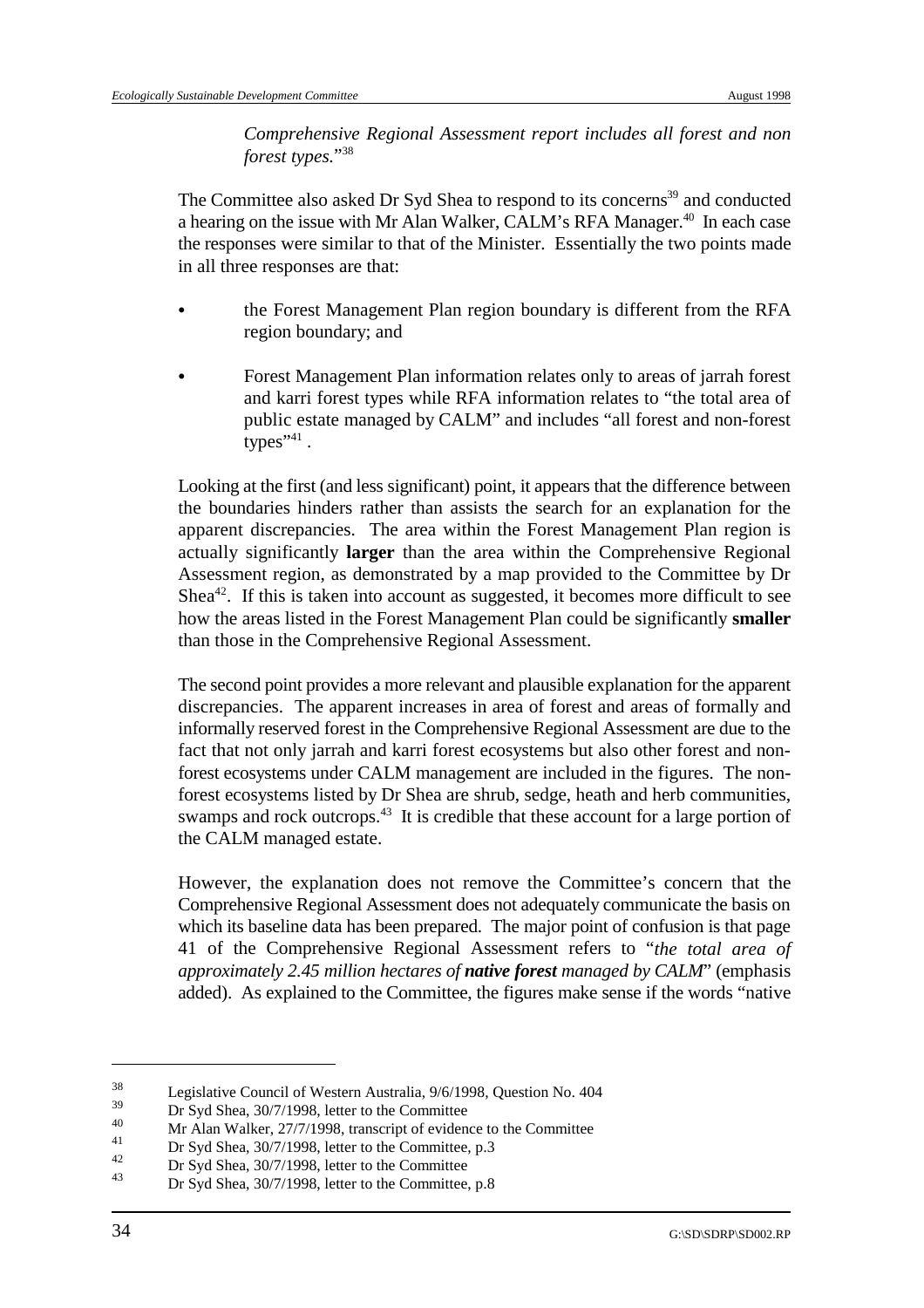forest" are replaced by "all forest and non-forest types". They are, however, somewhat misleading at face value.

The task of interpreting the Comprehensive Regional Assessment is possibly made more difficult by the fact that the Comprehensive Regional Assessment's focus on "all forest and non-forest types" rather than "native forest" means that the Comprehensive Regional Assessment does not actually give figures for total forest area, area of forest formally reserved or area of forest informally reserved. The Committee asked Mr Walker why this was the case:

> "*[T]he reason for that is very clear and fundamental; that is, that we were required to do our analysis on the basis of forest ecosystems. You probably recall the controversy that existed during the deferred forest assessment process when it was said that the analysis that was done of jarrah and karri as the two primary forest types was inadequate: It was too broad an assessment, those two forest types had to be broken down and there had to be a subdivision of those two forest types for it to be a valid assessment. Had we aggregated those and made statements about the aggregated jarrah and karri types, we would have been justly criticised as having tried to generalise rather than make it specific to forest ecosystems.*"44

The Committee agrees that there are valid scientific and management reasons for adopting this approach. However the approach raises two potential difficulties for the reader. First, the approach differs markedly from the approach taken in the Forest Management Plan, making it difficult to work out how the Comprehensive Regional Assessment relates to current forest management. Secondly, in the absence of a clear explanation to the contrary, the reader could reasonably expect that the Regional Forests Agreement would be primarily concerned with forest rather than heathland, sand dunes and other non-forest ecosystems. Even though the approach taken is justifiable, it needs to be clearly communicated before the reader can evaluate the data.

#### **COMMITTEE FINDINGS**

Much of the conflict and mistrust surrounding the RFA process stems from the lack of acceptance of the generally agreed definitions for terms used in the RFA process.

In the Committee's view it is essential to the success of the RFA process that the process establish credible, repeatable baseline data and commonly agreed, consistently used definitions. The Comprehensive Regional Assessment is ideally placed to achieve this outcome.

<sup>&</sup>lt;sup>44</sup> Mr Alan Walker, 27/7/1998, transcript of evidence to the Committee, p.22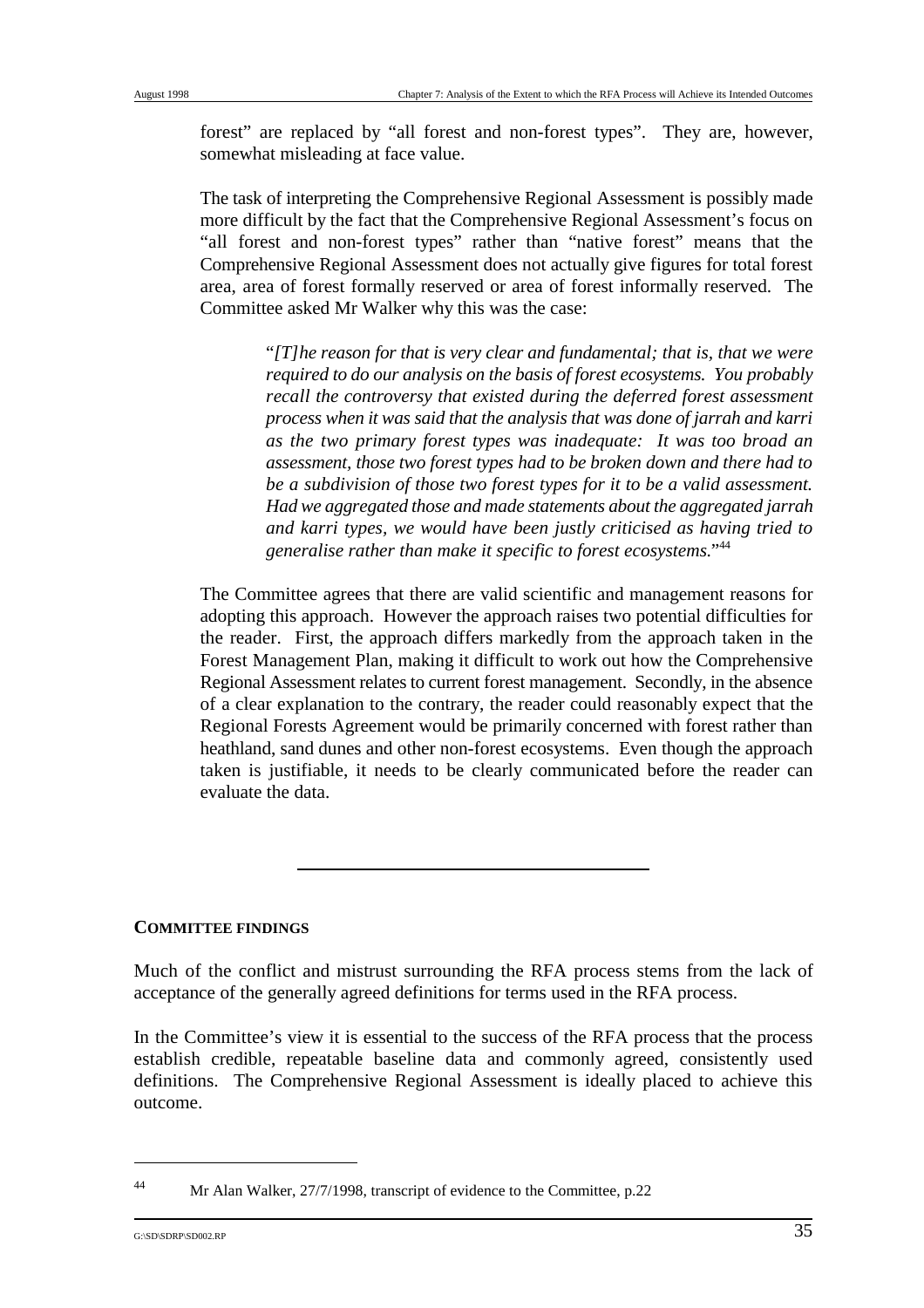The work done to prepare the Comprehensive Regional Assessment is clearly valuable, regardless of what shape the RFA takes. The availability of information about forest ecosystems in particular of the sophistication and detail the Committee has seen will undoubtedly be of great benefit to forest management in this State.

The Committee is satisfied with the detailed explanations given by Mr Walker as to why the figures on such fundamental matters as area of forest, area formally reserved and area informally reserved differ so much between the Forest Management Plan and the Comprehensive Regional Assessment.

However, the need for a detailed explanation, involving some critical qualifications to the text of the Comprehensive Regional Assessment, illustrates how difficult it is for the reader to understand and accept the Comprehensive Regional Assessment figures at face value, without the benefit of such a specific explanation.

The difficulties the Committee perceives with the Comprehensive Regional Assessment are that:

- although the scientific baseline data used in preparation of the Comprehensive Regional Assessment process appears to be of high quality, it is not well presented or explained;
- & the Comprehensive Regional Assessment uses different concepts and definitions to the Forest Management Plan and other current Government forest information, making it difficult to work out how the Comprehensive Regional Assessment relates to current forest management; and
- & these problems are compounded when the reader of the Comprehensive Regional Assessment seeks to compare the Comprehensive Regional Assessment with the Forest Management Plan. The Comprehensive Regional Assessment is not intended to be used in this way, but this is not made clear in the document.

The Committee's conclusion is that the opportunity offered by the RFA process for the Governments to produce credible, repeatable baseline data using commonly agreed, consistently used definitions may not have been utilised to the full.

This shortcoming does not mean that the RFA process has not produced a valid Comprehensive Regional Assessment, but that work remains to be done so that the full benefits of the Comprehensive Regional Assessment may emerge. The Committee sees two means by which this intended outcome of the RFA can be promoted.

First, information produced in the remainder of the RFA process should be clearly presented and explained so that interested members of the public can come to an understanding of how the information relates to current forest management.

Second, the baseline data established in the Comprehensive Regional Assessment should be adopted for all forest-related materials and information produced by the Western Australian Government in future, particularly the Forest Management Plan which will follow the RFA.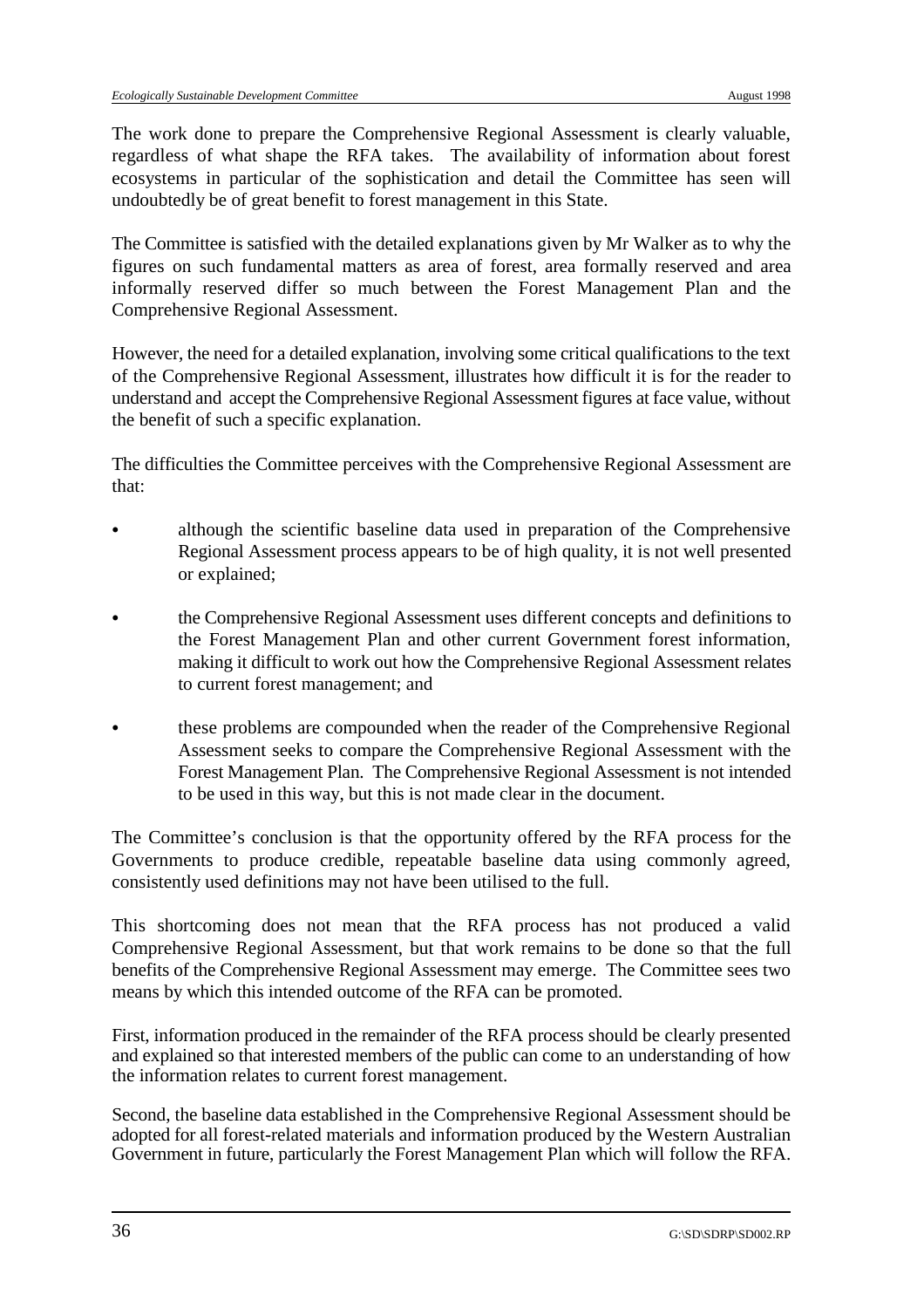**Recommendation 2: That the Minister for the Environment note that much of the conflict and mistrust surrounding the RFA process stems from the lack of acceptance of generally agreed definitions for terms used in the RFA process.**

**Recommendation 3: That the RFA process establish credible, repeatable baseline data and generally agreed, consistently used definitions.** 

**Recommendation 4: That information produced in the remainder of the RFA process be clearly presented and explained so that interested members of the public can come to an understanding of how the information relates to current forest management.**

**Recommendation 5: That the baseline data established in the Comprehensive Regional Assessment be adopted for all forest-related materials and information produced by the Western Australian Government in future, particularly the Forest Management Plan which will follow the RFA.**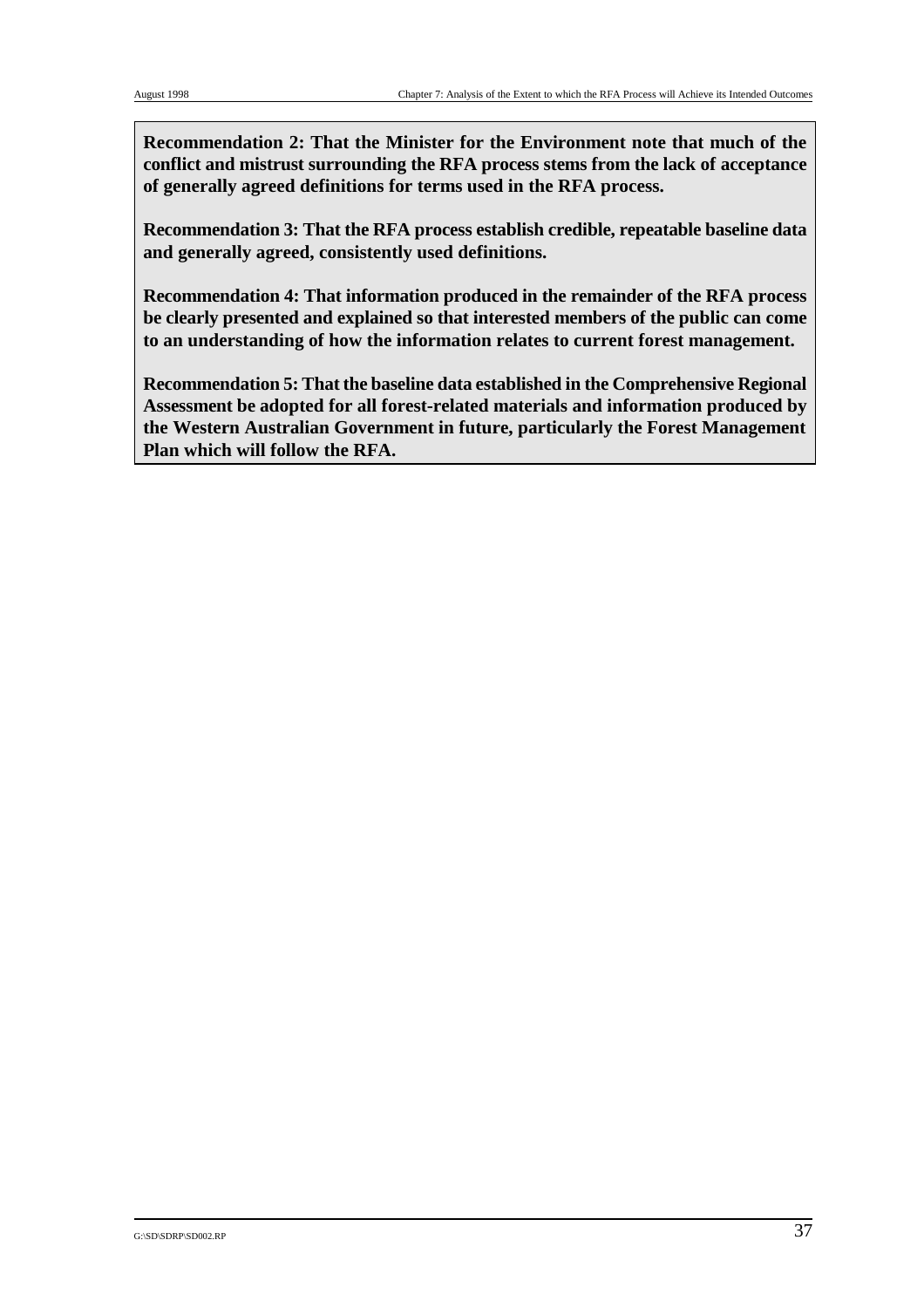#### **7.3 LEGISLATED RESOURCE SECURITY FOR THE TIMBER INDUSTRY**

#### **7.3.1 Timber industry's need for resource security**

Mr Alan Walker is of the view that a major benefit to come out of the RFA process will be resource security for both sides of the debate:

> "*Hon M.J. CRIDDLE: A point that has been made to us on quite a few occasions relates to where the line should be drawn and how much it will shift over a period. In other words, if logging needs to increase will we go over the line and will that line keep shifting? We have interim listings that are in the throes of being logged. That is the reason for the uncertainty and doubt about the process.*

> *Mr WALKER: From my point of view, that is the great strength of the process. I speak passionately about that, because the Regional Forest Agreement enables us to identify the area needed for the reserve system and to lock that in. The Western Australian Government would make an undertaking to commit to those areas being reserved and protected in various ways. That locks in conservation for that 20 year period.*

> *At the same time, industries - whether minerals, timber or other industries - know the areas that are available to them and where they can operate. The Commonwealth will sign off on national estate listing and world heritage listing and its environmental protection legislation. It will say categorically in the agreement that for the purposes of the national estate, the Commonwealth considers that this RFA will not need to revise that matter over the next 20 years. This process will provide a sign off and the sort of certainty that some forest users are seeking. It gives certainty for conservation and industry interests in that both will get a clear understanding of where their values will be protected.*"45

Resource security is emphasised by all submittors from the timber industry as central to the ongoing viability of their industry. The Forest Protection Society submits that:

> "*Over the last decade there has been a major move by timber producers to value add their products and many have installed expensive equipment to facilitate this. The full advantages of these moves are yet to come. The potential for further investment and employment opportunities is great but it is easily discouraged by continued uncertainty about whether access to the resource will be guaranteed.*

> *Just as it is essential to have a certain proportion of the forest types in reserves to act as ecological benchmarks it is equally important for the*

<sup>&</sup>lt;sup>45</sup> Mr Alan Walker, 24/11/97, transcript of evidence to the Committee, p.25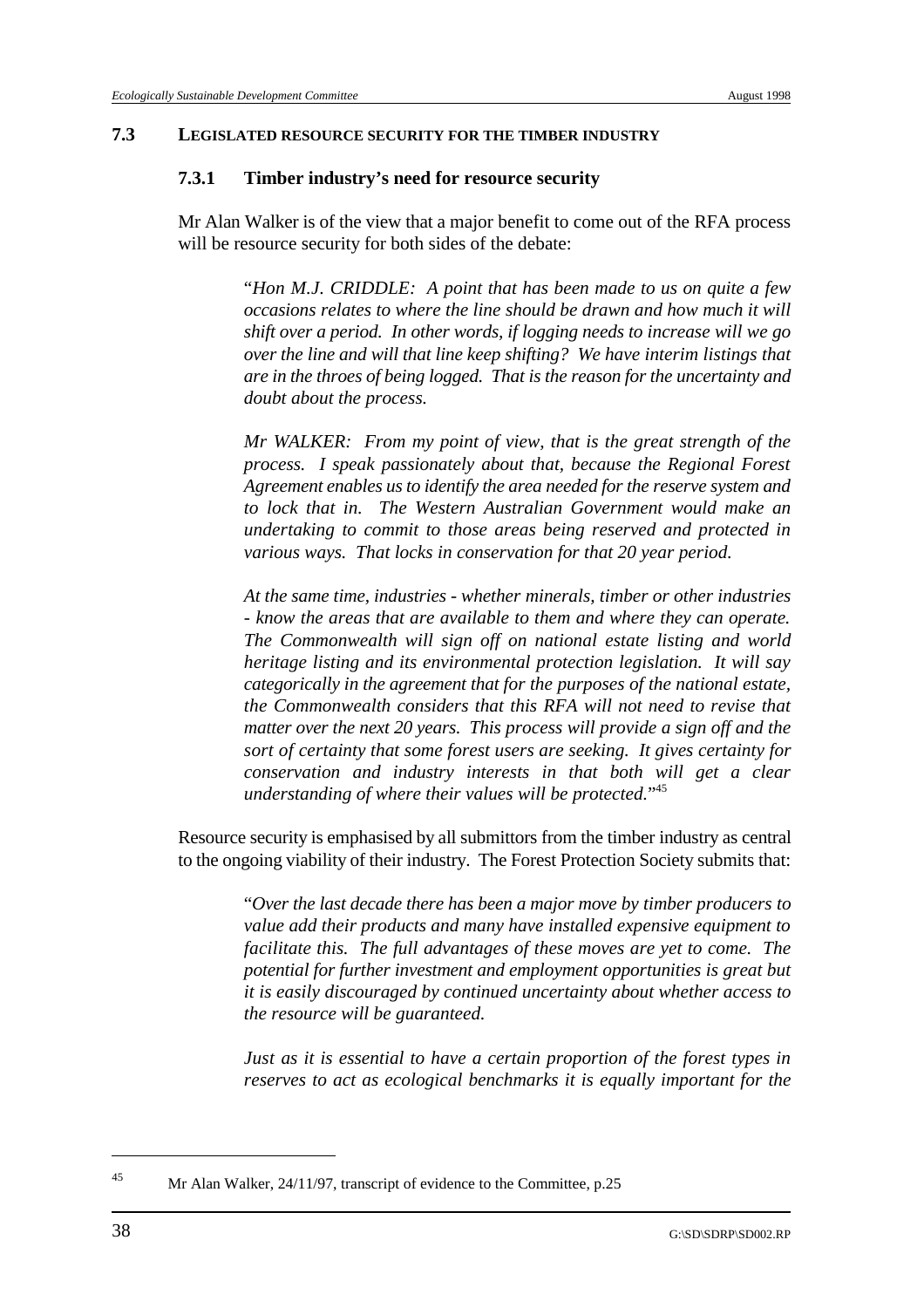*timber industry to prosper to have confidence that the areas available for logging will not change from day to day."46*

The Forest Industries Federation (WA) believes that the RFA is an appropriate process to achieve certainty:

> "*The key issue facing our industry is competitive access to timber resources. We are constantly working to achieve secure tenure of an affordable and reliable resource, and to that end we are participating in the regional forest agreement process. We see this as the next step in a long process of policy development nationally in forest management and forest industry development. We hope it will yield some good, durable results.*"47

# **7.3.2 Current levels of resource security**

The first thing which is apparent in considering the degree of resource security available to the timber industry is that in a legal sense the industry has at least a reasonable degree of resource security, contrary to the impression which might be gained from the quotes included above. The Committee notes the following features of contracts for supply to the timber industry.

- CALM figures show that over 99% of timber is currently sold by the Executive Director of CALM pursuant to long term contractual obligation (as opposed to, say, sale at the Executive Director's option, or by auction or tender). 48
- Contracts between the Executive Director and timber purchasers generally have a 10 year term.
- Contracts do not allow the Executive Director to lower the volume of timber to be delivered each year.
- The resource relied on by the timber industry is publicly owned, but under the CALM Act it is in part required to be dedicated to production of timber.

Taken together these factors present the timber industry as a whole with a strong degree of resource security.

It might be added that the evident lack of scope for the Government as timber seller to adapt sales of timber to changing circumstances is, as the Committee understands it, somewhat unusual in a contract to provide a primary product. This could be regarded as giving timber purchasers a high degree of security of supply by comparison to other purchasers of primary product. At the same time, the fact that contracts between CALM and timber purchasers require or give incentives to the

<sup>&</sup>lt;sup>46</sup><br>Forest Protection Society, Submission #13<br> $\frac{47}{6}$  M<sub>s</sub> C<sub>1</sub> M<sub>s</sub> C<sub>1</sub> M<sub>s</sub> 20(11/1007 transition)

 $\frac{47}{10}$  Mr Cam Kneen, 29/11/1997, transcript of evidence to the Committee, p.2

Dr Syd Shea, 17/3/1998, Responses to Standing Committee questions following the field trip to south <sup>48</sup> west forests (Attachment to letter to the Committee)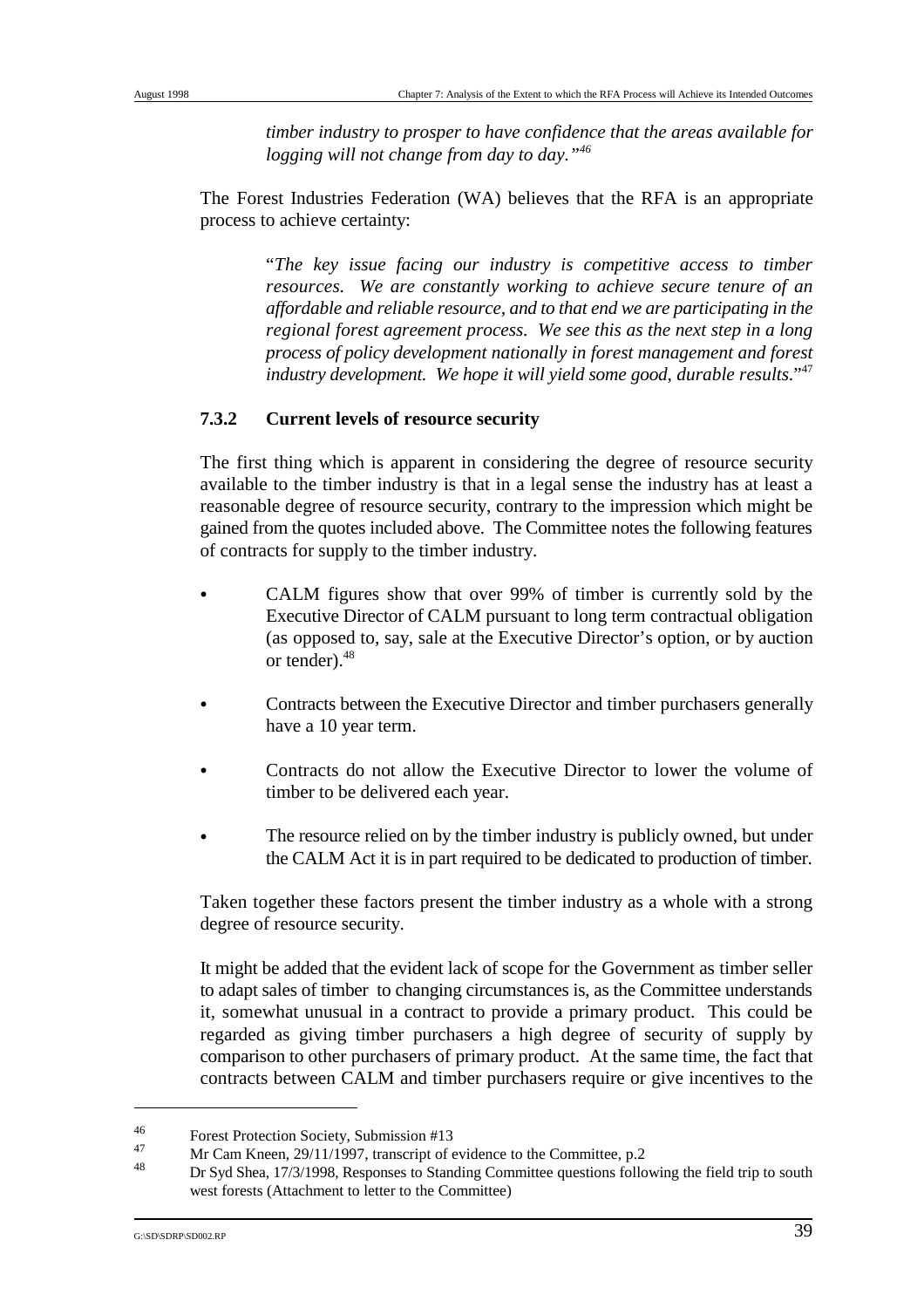purchaser to continue to purchase fixed volumes, regardless of whether the purchaser wishes to do so, can cause difficulties for the purchaser.

One witness with forestry expertise notes that security of supply (whereby contracts must be fulfilled regardless of timber availability from a silvicultural perspective) may not be ideal:

> "*From an operational perspective the most difficult factor to deal with to achieve improvements in planning and utilisation is security of supply. Coupled with the high rate of cut, security of supply causes many problematic issues which are not able to be solved by forest managers. No matter what happens, in terms of available forest, seasonal variations, changes in market, changes in ecological knowledge, different community expectations etc, at the end of the day, contracts to supply and for sale have to be satisfied."* <sup>49</sup>

This implies that contracts must have a degree of flexibility to reflect such uncertainties.

A greater degree of resource security is provided to industry where the State enacts legislation which requires sale of forest produce to timber purchasers. The only native forest product contract which has such legislative sanction at this time is the woodchipping supply contract between the State and West Australian Chip & Pulp Co Pty Ltd. If this approach were to be extended across the entire forest products industry, new legislation would be required, which would give the opportunity for fresh public debate on the issue.

However, it does not appear that this approach is being seriously mooted. Leaving aside consideration of how well the current Forest Management Plan works, most parties appear to accept that generally speaking having a Forest Management Plan, rather than legislation, entrenching harvest levels and so on, is appropriate.

Consistent with this, Mr Trevor Richardson of the Forest Protection Society does not seek entrenchment of harvesting levels in legislation, but rather points to the frequent intervals at which the Forest Management Plan is reviewed as the major factor contributing to resource insecurity:

> "*It is a long term industry; it is not a short term industry. One does not spend \$20m, \$30m, \$40m, \$50m, \$100m and get it back next year. Usually it is spent on a 10 year program. The current contracts in Western Australia have never lasted 10 years for the simple reason that we have had to sit in front of people like you at roughly 12 month intervals.*

> *In each case the management plan has never gone the full 10 years; it has been pulled back. Last time it was pulled back by the Lawrence Government because it became a political issue prior to the last election.*

 $^{49}$  Submission #56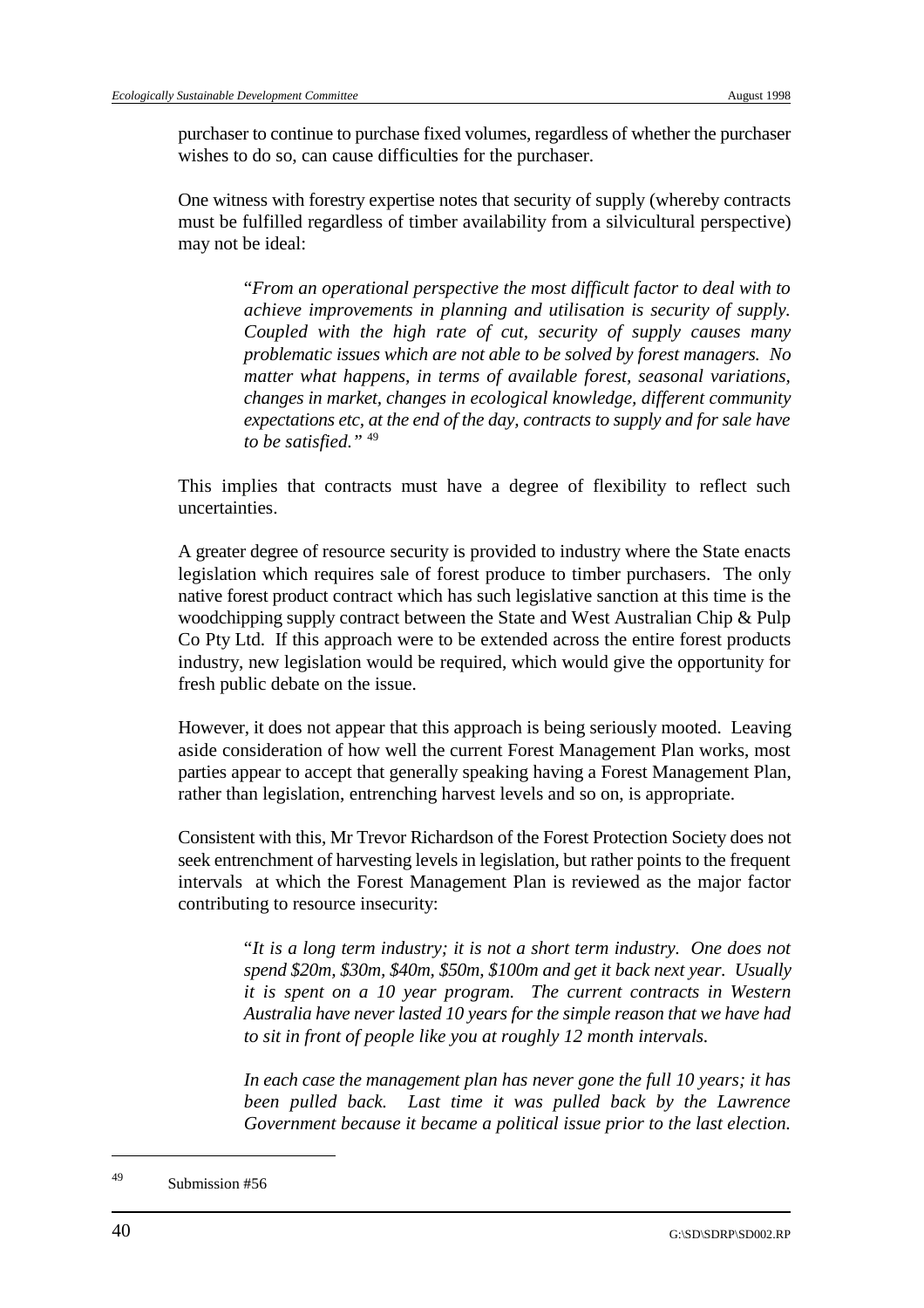*Until we get that resource security for industry - we hope that is what will come out of the Regional Forest Agreement, which is a 20 year contract the industry cannot go any further forward than it has. . . The potential has not even looked like being reached. That will not occur until the industry has some form of security. Currently it has never looked further forward than roughly five years.*"50

As a matter of commercial common sense, it is clear that frequent review has the potential to pose real difficulties for industry. However, in practice this argument is not as clear cut as industry might like to suggest, as both the reviews of 1992 and the current RFA process in fact offer clear benefits for industry:

- the 1992 review led to the 1994-2003 Forest Management Plan, under which there is a substantial increase in the volume of jarrah sawlog available to the industry compared to the volume which would have been available over those ten years had the 1987 Timber Strategy continued to operate. Had the review not taken place the level of allowable jarrah sawlog harvest would in 1997 have been somewhere between 351,000 m<sup>3</sup> and 399,000  $m<sup>3</sup>$  per year.<sup>51</sup> However, as a result of the review, under the Forest Management Plan 1994-2003 the level of allowable jarrah sawlog harvest in 1997 is 490,000  $m<sup>3</sup>$  per year; and
- & the RFA appears likely to require further amendment to the Forest Management Plan, again about half way through its ten year lifetime. Contrary to what might be expected from Mr Richardson's statement quoted above, the RFA has been welcomed by the FPS as likely to offer greater resource security.

The Industry Commission's 1993 report on value adding in forest industries concludes that the magnitude of the risk to supply is overstated by industry and that under the standard medium to long term contracts applying in the timber industry, supply is in fact more certain than in most other primary industries. The only demonstrated risk to supply identified by the Commission is the Commonwealth's power to impose export limits for woodchips.<sup>52</sup> The RFA will remove this risk, as discussed at [7.1] above.

The Industry Commission goes on to discuss, without coming to any clear conclusion, why there is such a strong perception within industry that resource security is lacking. The Commission, however, accepts that the industry **perception** of lack of security is damaging to investor confidence.

The only measure the Commission proposes to remedy the perceived difficulty is the implementation of the National Forest Policy Statement. The RFA process is

<sup>&</sup>lt;sup>50</sup> Mr Trevor Richardson, 22/10/1997, transcript of evidence to the Committee, p.5

The range of figures is because the log grades in terms of which the allowable harvest is set out in Part 6 of the 1987 Timber Strategy, "The Allowable Cut" are different to the log grades in the Forest Management Plan, making direct comparison problematic.

<sup>&</sup>lt;sup>52</sup> Industry Commission (1993), p.110-112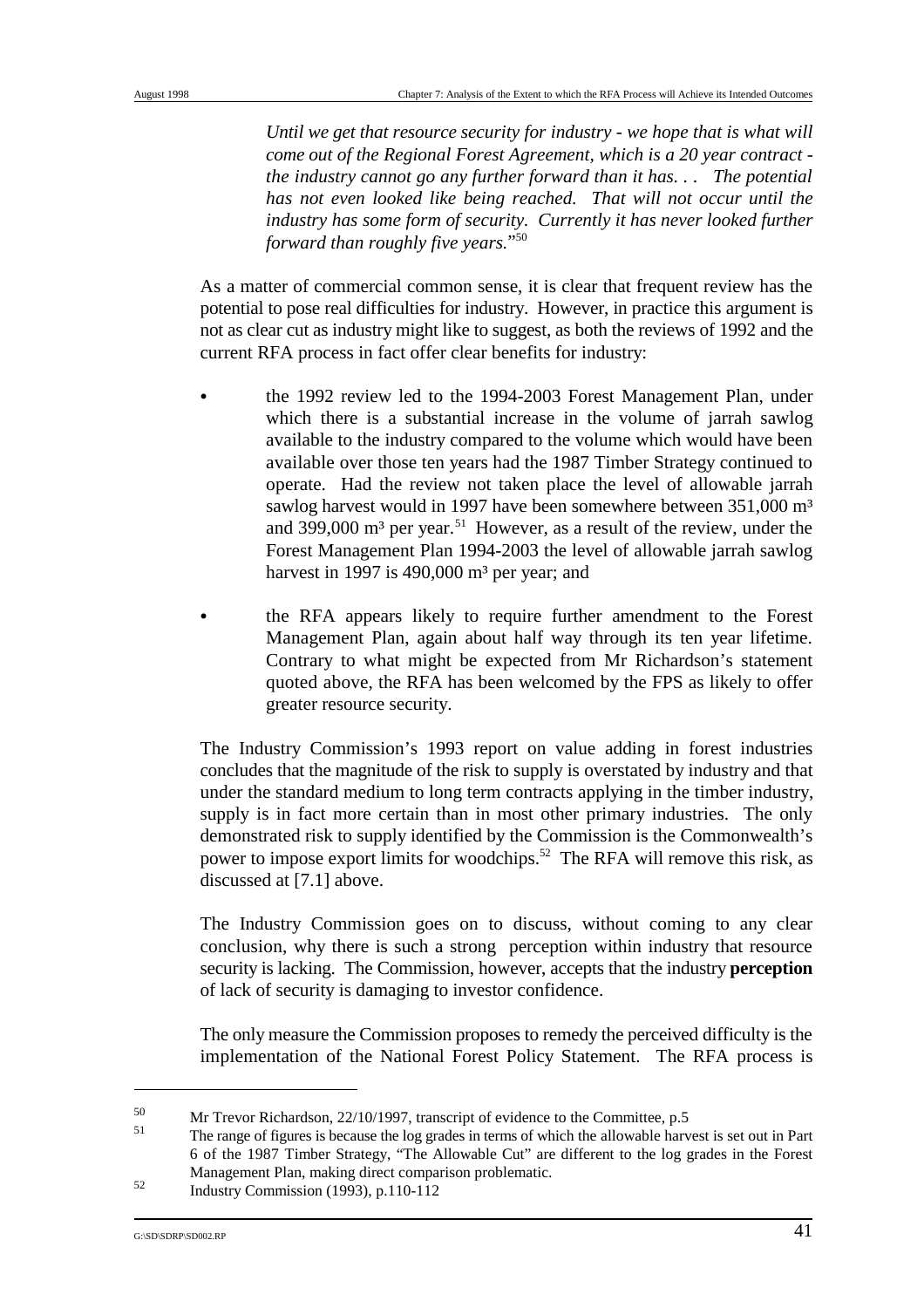intended to go some way towards achieving this, but does not seek to implement the National Forest Policy Statement in full as recommended. The Industry Commission report does not record any other concrete suggestions for reform made to the Commission's inquiry.53

This Committee's experience is similar to that of the Industry Commission. Industry representatives seek resource security but do not point to particular provisions of the laws applying to their industry which should be amended to achieve resource security. As the Industry Commission concluded, the industry already has secure supply from a legal point of view.

In summary, the industry's access to resource is backed by a series of guarantees, the net result of which is that timber purchasers are largely immune from the kinds of disruptions to supply which affect other primary industries.

## **7.3.3 What the RFA can do to promote legislative resource security**

As the degree of security available to industry in a legal sense is already high, there is limited scope for it to be improved by the RFA. The only area which the Industry Commission identifies as posing a threat to security, the ability of the Commonwealth to impose export restrictions, is dealt with by the RFA as discussed at [7.1] above.

The major achievement of the RFA in offering increased certainty is therefore not a change in the law but simply the length over which it is intended to operate. The RFA is offering industry guaranteed levels of access for 20 years.

To achieve this length of guarantee, changes will be required to statutory instruments currently governing forest management. The Public Consultation Paper gives no detail about how the RFA will actually affect current State legislation and the Forest Management Plan, stating only that:

> "*Within the scope of [existing legislation] new wood supply proposals that arise during the currency of the RFA will not require assessment unless they are beyond the scope of the Agreement.*

> *Where existing legislation and management plans require changes under the RFA to ensure certainty, this will be pursued by both Governments.*"54

The ability of the RFA process itself to promote resource security in a legal sense is limited in two key ways.

The RFA is not a State law but a State-Commonwealth agreement. It has no legislative effect in itself and will not avoid requirements for

 $^{53}$  Industry Commission (1993), p.110-112<br> $^{54}$  Is integer and Western Australia

Joint Commonwealth and Western Australian Regional Forest Agreement (RFA) Steering Committee, <sup>54</sup> p.25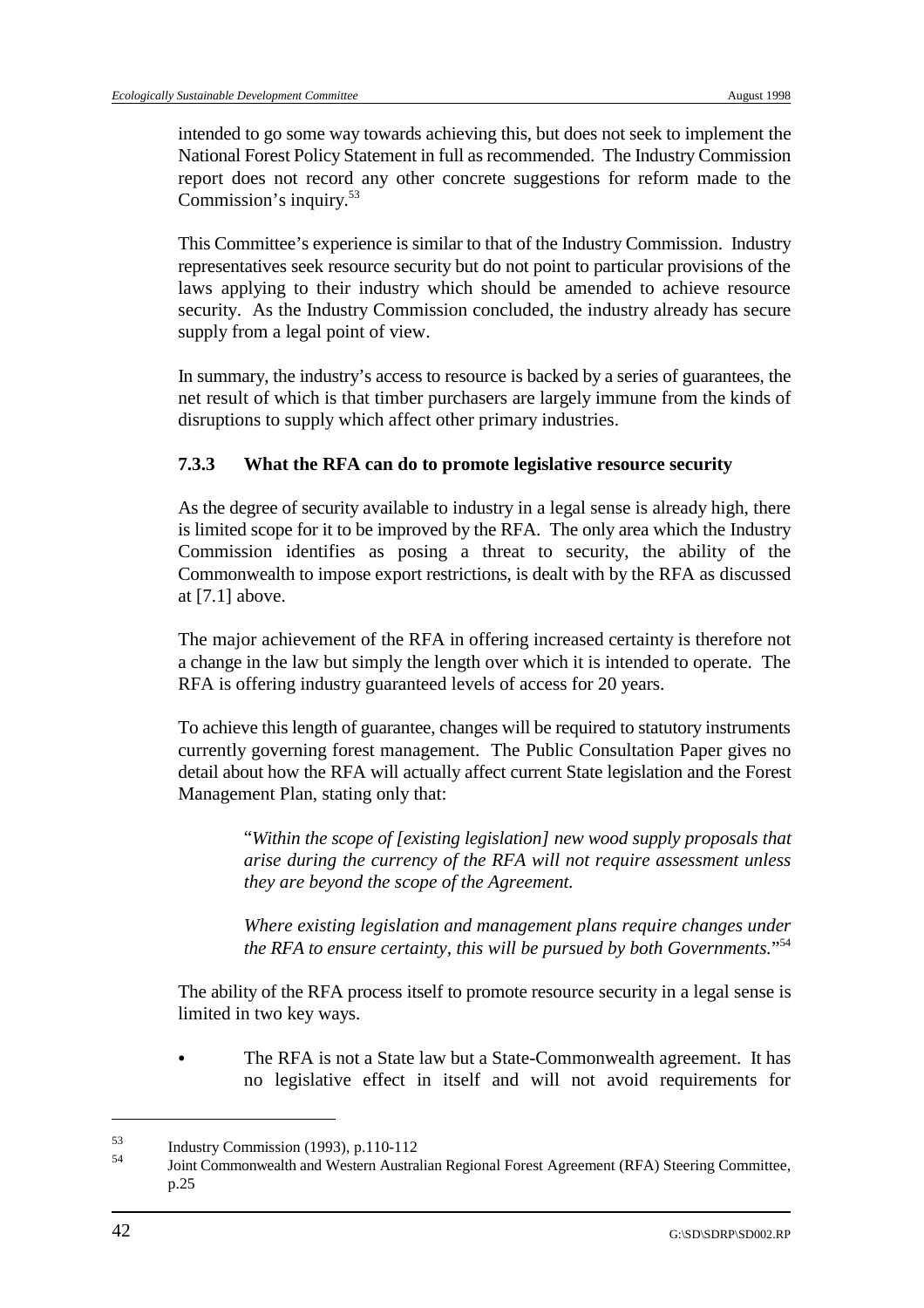assessments of forest harvesting levels under the CALM Act and the *Environmental Protection Act 1986*. Current forest harvesting levels are approved under those Acts until the end of the Forest Management Plan 1994-2003. To entrench harvest levels for 20 years (ie about 15 years from the expiration of the current Forest Management Plan) a new Forest Management Plan will be required. This will be subject to the usual procedures of Ministerial approval and EPA review under those two Acts, discussed at [6.11] above.

The important point in considering the issue of certainty is that the RFA can only provide **policy backing** and indicate **Government support** for fixing harvest levels for 20 years. **It cannot in itself guarantee** harvest levels for 20 years.

The present Government cannot prevent a future Government changing the law. This rule does not have particular application to the timber industry: it is a factor that applies to any industry to the extent it is affected by legislation. It does however affect the timber industry more than most industries because the timber industry relies so heavily on a publicly owned and managed resource.

The industry avoids this difficulty to the extent that it relies on plantations as a resource. The plantation resource is subject to public opinion and government controls only to a similar degree as other agricultural industries. To some extent a shift in industry focus towards reliance on a plantation resource is occurring. However, the National Forest Policy Statement emphasis on development of plantation industry is not reflected in the Public Consultation Paper, which does not discuss plantations in any significant degree. The Committee feels there is scope for further development in this direction and will report on this in future.

From an investor's point of view, the fact that the native forest industry is reliant on a public resource (and therefore vulnerable to political decisionmaking) is presumably taken into account in decision-making. This factor will continue to prove troublesome for the industry to the extent that it continues to rely on public resources. It cannot be removed by the RFA process.

Claims that the RFA will itself provide watertight security for industry are therefore something of a simplification. This is not a shortcoming of the RFA but a product of the political system operating in the State.

The findings of the Independent Expert Advisory Group review of forest management undertaken for the RFA, published in December 1997 as "*Assessment of Ecologically Sustainable Forest Management in the South-West Forest Region of Western Australia*"*,* require brief consideration. The Advisory Group makes the following recommendation: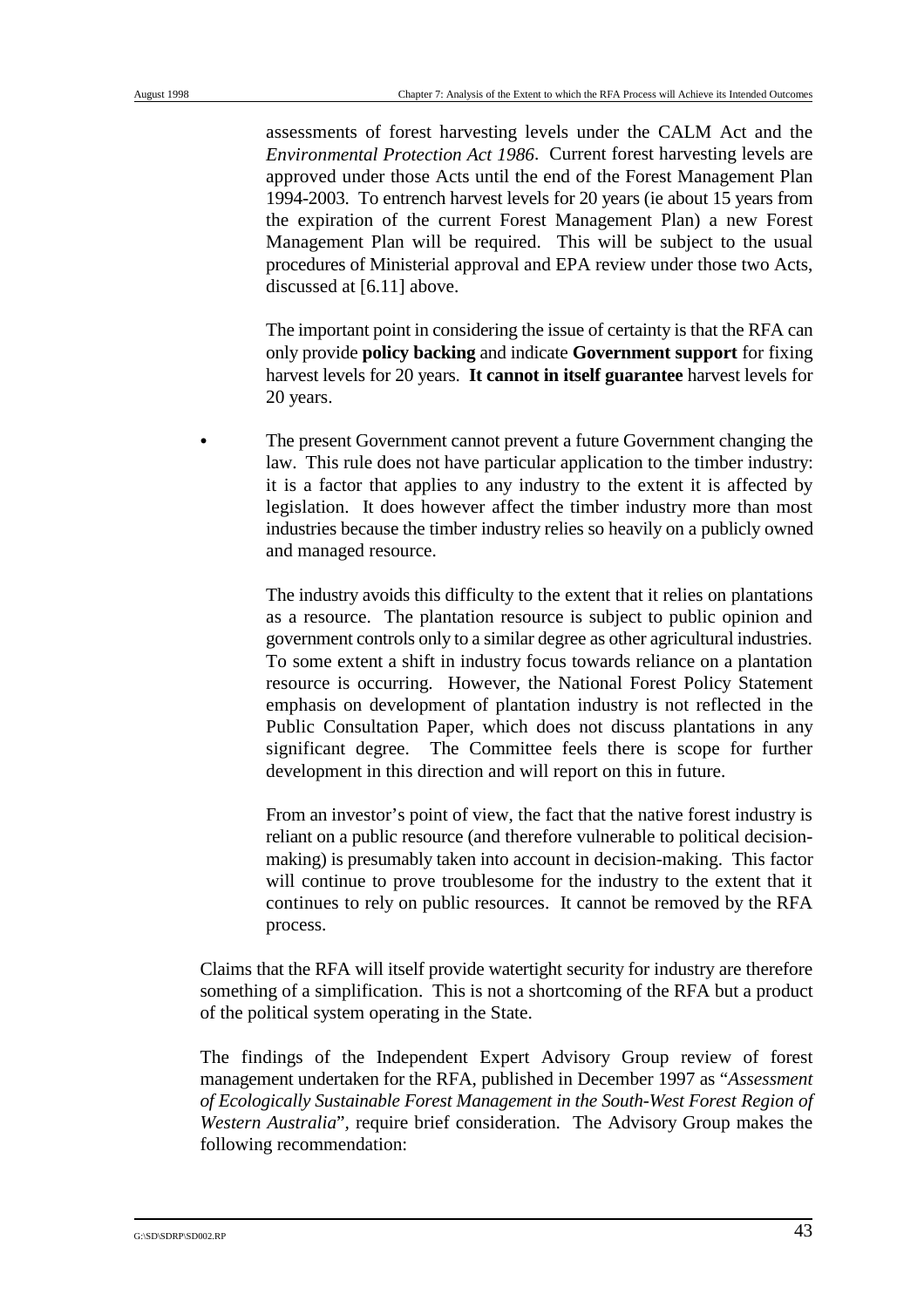"*The Government of Western Australia should review the Conservation and Land Management Act to:*

- & *enable licences for the sale of wood to extend beyond the period of the management plan;*
- & *make some or all long-term licences renewable as well as transferable; and*
- & *introduce a declining ratchet provision in the volumes to be sold beyond the initial ten years of any longer term licence.*"55

The first proposal read by itself appears broadly in keeping with the industry's need for ongoing security of supply but requires some modification to work in practice. If contracts for sale of timber could be entered into regardless of whether a management plan exists for the period of sale of timber under the contract, the management plan becomes redundant. All sides of the debate appear to accept that some form of meaningful management planning is needed.

It should also be noted that the second and third of these proposals are already in place under sections 88 and 91 of the CALM Act. These provide for contracts to last for up to 15 years, renewable for a further 5 years. Under section 88 (1) (b), the Executive Director can enter into such contracts on such terms as he thinks fit, meaning there is nothing to prevent a declining ratchet provision or any similar provision varying the volume of timber to be sold. The proposals therefore appear to require a change in the Executive Director's contracting policies, not amendments to the CALM Act as suggested.

The Committee does not propose to make any findings or recommendations in relation to the proposals of the Independent Expert Advisory Group, for the reason that they relate to executive decision making rather than the RFA process. However the Committee notes its preliminary view that the Independent Expert Advisory Group's recommendations have considerable merit. It appears a realistic proposal to have contracts for supply of timber last beyond the term of a Forest Management Plan. A designated level of supply would apply during the life of the then current Forest Management Plan, with ongoing guarantee of a lower level of supply following the expiry of the Forest Management Plan.

If such an approach were taken by the Executive Director, care would have to be taken that the ongoing guarantee of supply did not compromise the ability of the Minister to assess timber harvest levels so as to achieve ecologically sustainable forest management for each new Forest Management Plan. In other words, the industry's need for security has to be balanced against the Government's environmental obligations.

 $I_{\text{1}}$ <sup>55</sup> Independent Expert Advisory Group (1997), p.24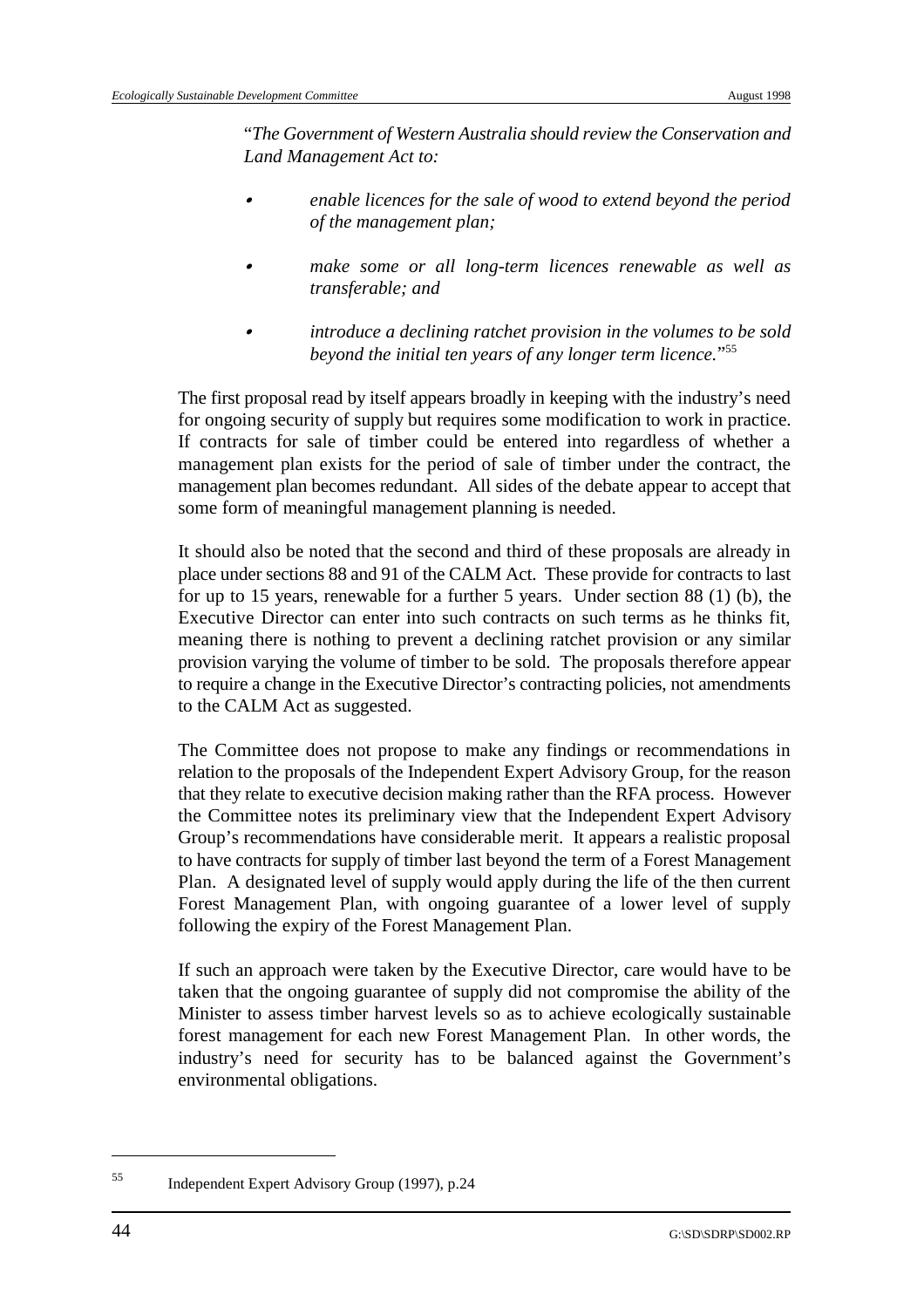Over the course of this inquiry a number of witnesses have raised objections to the structure of forest management in the State. The criticism made by conservationists and others is that CALM already has conflicting responsibilities as the manager of forestry and also the regulator of forest activities in the State. It is claimed that the RFA process exacerbates the conflict, by giving CALM the role as lead agency and therefore adviser to the Western Australian Government on the RFA, despite the fact that CALM has a significant interest, financial and otherwise, in its outcome.

The 36th Report of the Legislative Council's Standing Committee on Government Agencies<sup>56</sup>, an important reference for this Committee, tends to support this concern. The 36th Report proposes that, where practical, the advisory, regulatory and operational functions of a given field of government activity be given to different agencies.

The criticism is not a criticism of CALM's competence. On the contrary, CALM is the most significant repository of forest knowledge in the State and it is therefore appropriate that it has had the major role in providing information for the purposes of the RFA.

## **COMMITTEE FINDINGS**

Summarising the discussion above, it appears that the most effective practical way to offer industry an increase in resource security is by determining forest harvesting levels for 20 years rather than, as at present, approving a 10 year Plan which in practice lasts only 5 years or so before being replaced. This appears likely to be achieved as part of the RFA process, not by the RFA itself, but by implementing a 20 year Forest Management Plan following the RFA (or introducing legislation which would have a similar effect).

All the other legislative and contractual elements which could reasonably be required to achieve resource security are in place and cannot be improved. The only other conceivable addition to resource security would be legislation obliging the Government to sell particular levels of product every year. Such legislation would be highly unusual, would require serious scrutiny and does not appear to be under consideration in the course of the RFA process.

The Committee is not aware of widespread concern about the proposal that a Forest Management Plan should last 20 years. Rather, concerns voiced by conservationists and some sectors of the tourism industry, local government and the community are directed at ensuring that the 20 year plan is put in place by an adequate, inclusive process. These concerns, and the threat they pose to achieving resource security, are discussed in full in the following Chapter.

The 36th Report is titled "State Agencies: Their Nature and Function" <sup>56</sup>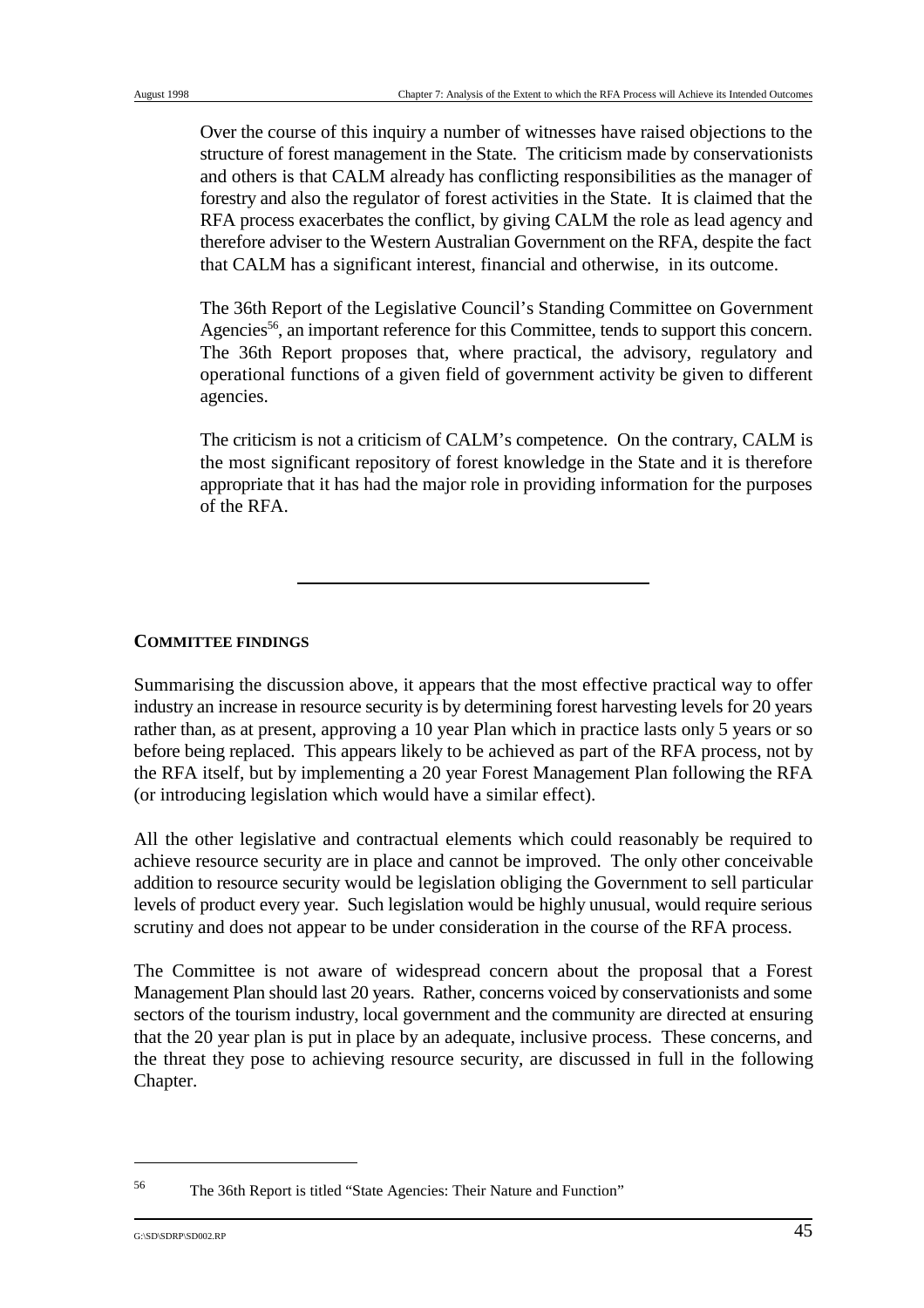The Committee supports, and recommends that the Government support, the proposed RFA outcome of improving the timber industry's resource security by implementing a 20 year Forest Management Plan, to promote better forest management, long term industry planning and investment and workforce security in timber-related industry.

At the same time, the Committee notes that the 20 year plan will not be produced by the RFA but will require implementation or approval by the EPA, the Minister and possibly Parliament, depending on what steps are proposed to implement the RFA. The Committee considers that review of the RFA process by these bodies is appropriate and the RFA should not propose any measures which avoid such scrutiny.

There are good arguments that in addition to such initial review processes, ongoing implementation of the Forest Management Plan and other aspects of forest management should be subject to independent scrutiny. Principles of good government discussed in the 36th Report of the Government Agencies Committee suggest that the management and regulatory functions of government should be carried out by separate agencies.

This principle has been applied in industries such as water and telecommunications and appears generally applicable to forestry. If there were an independent body empowered to review and regulate forest management, there would likely be less concern about instituting a 20 year plan and greater public confidence in forest management.

The Committee therefore takes the view that the Government should introduce legislation to allow for the independent scrutiny and regulation of:

- forest management; and
- & the formulation, implementation, assessment and review of Forest Management Plans.

The other key qualification to the security offered by the 20 year plan is that a future Government could change the laws relating to forests to diminish the availability of resource to industry. This factor is endemic to any industry relying on public resources and therefore political goodwill. It is not surprising or controversial that it affects the timber industry. It is wrong to suggest that the RFA somehow can or should seek to negate the right of the public through Parliament to exercise control over public resources.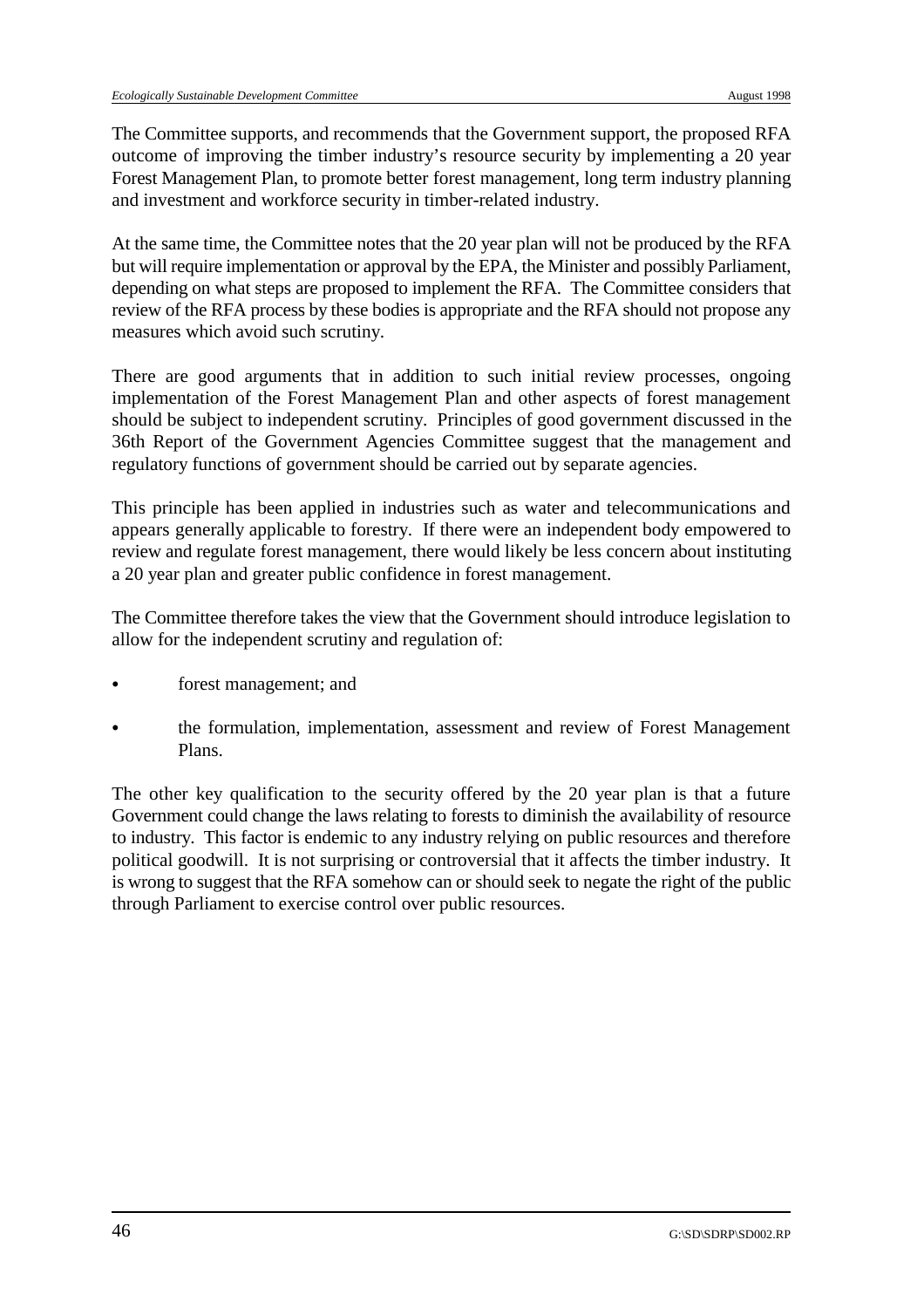**Recommendation 6: That the Government support the proposed RFA outcome of improving the timber industry's resource security by implementing a 20 year Forest Management Plan, to promote better forest management, long term industry planning and investment and workforce security in timber-related industry.**

**Recommendation 7: That in conjunction with Recommendation 6, the Government introduce legislation to allow for independent scrutiny and regulation of:**

- & **forest management; and**
- & **the formulation, implementation, assessment and review of Forest Management Plans.**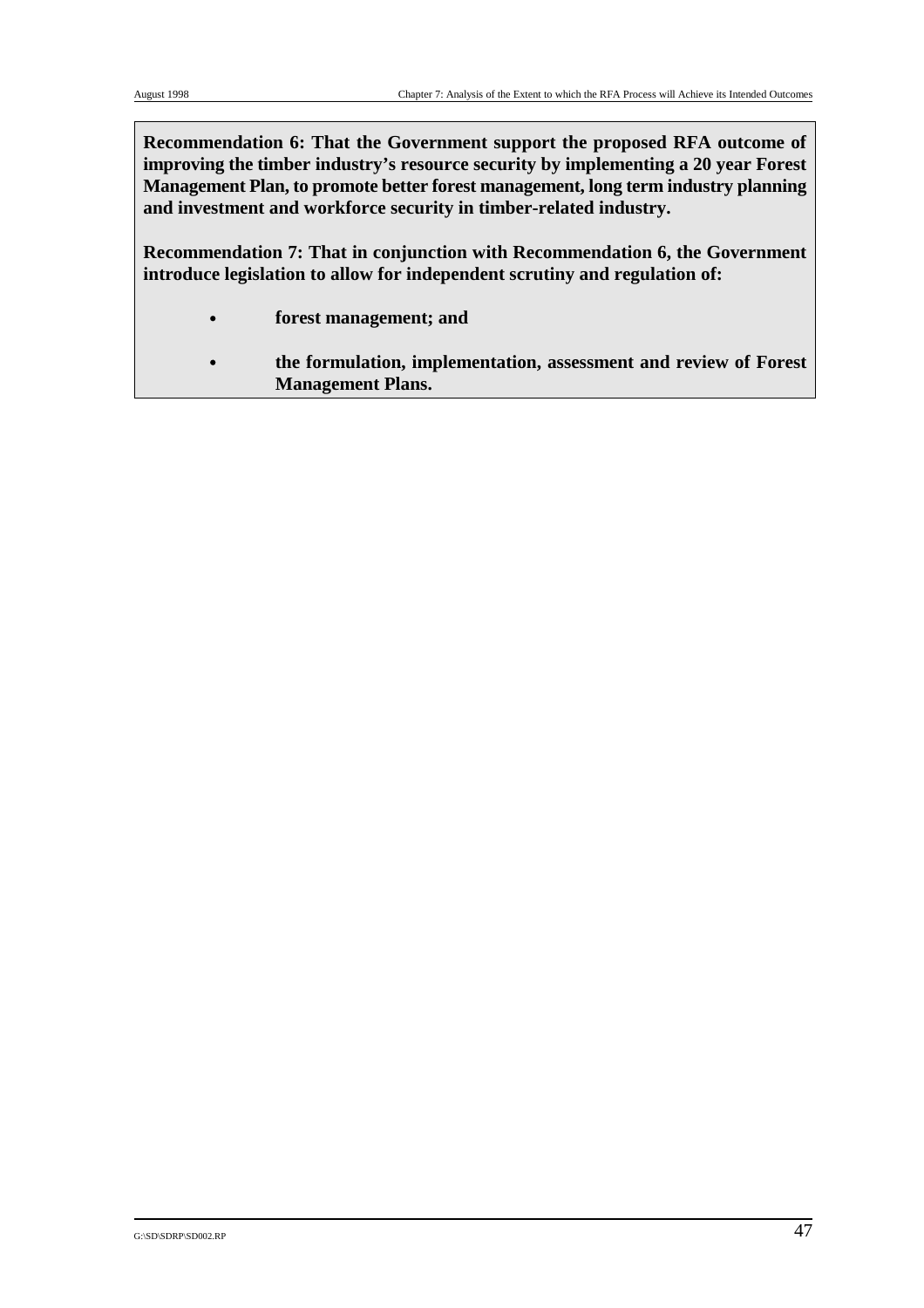#### **7.4 SOCIAL AND POLITICAL RESOURCE SECURITY FOR THE TIMBER INDUSTRY**

### **7.4.1 Timber industry's need for resource security in a socio-political sense**

Closely related to the RFA process aim of achieving resource security in a legal sense is the aim of doing so in a social and political sense. The two factors are usually spoken of as a single issue, but are discussed separately in this Report for the following reason.

The timber industry's key concern throughout the Committee's inquiry has been resource security, or security of supply. To the outsider reviewing forest management policies and practices, this degree of concern is at first surprising. As discussed in section [7.3] and as concluded by the Industry Commission, the industry has almost unshakeable resource security in a legal sense. It is also strongly supported by both major political parties and there is no reason to think that this is likely to change.

The obvious question, then, is why the industry regards itself as being constantly in danger of losing access to the native forest resource on which it relies.

It appears that the industry's real concern stems not from legal or contractual considerations but from the pressure applied to government about forest policy by conservationists, some local governments, some tourism representatives, some politicians and sections of the public. The industry may regard itself as under siege because it has not achieved the degree of social and political acceptance it would like and which it believes is deserved. It is aware that while its position at law is secure at present, it is in the long term vulnerable to the possibility that the strong opposition to current forest management could be translated into political change.

The Comprehensive Regional Assessment sets out an analysis of the "social values associated with forested land within the population of the Western Australian RFA region". One of the findings is that "*within the regional population, high levels of concern were expressed in relation to the management of native forests.*"<sup>57</sup> This comment is based on figures indicating that 66% of people in the region are "*not confident that native forests are being well managed in Western Australia*". 58

The study also suggests that 57% of people in the region believe there is a degree of conflict between the need for jobs and the need to preserve native forests in Western Australia.59

Joint Commonwealth and Western Australian Regional Forest Agreement (RFA) Steering Committee <sup>57</sup> (1998a), p.114

Joint Commonwealth and Western Australian Regional Forest Agreement (RFA) Steering Committee <sup>58</sup> (1998a), p.115

Joint Commonwealth and Western Australian Regional Forest Agreement (RFA) Steering Committee <sup>59</sup> (1998a), p.115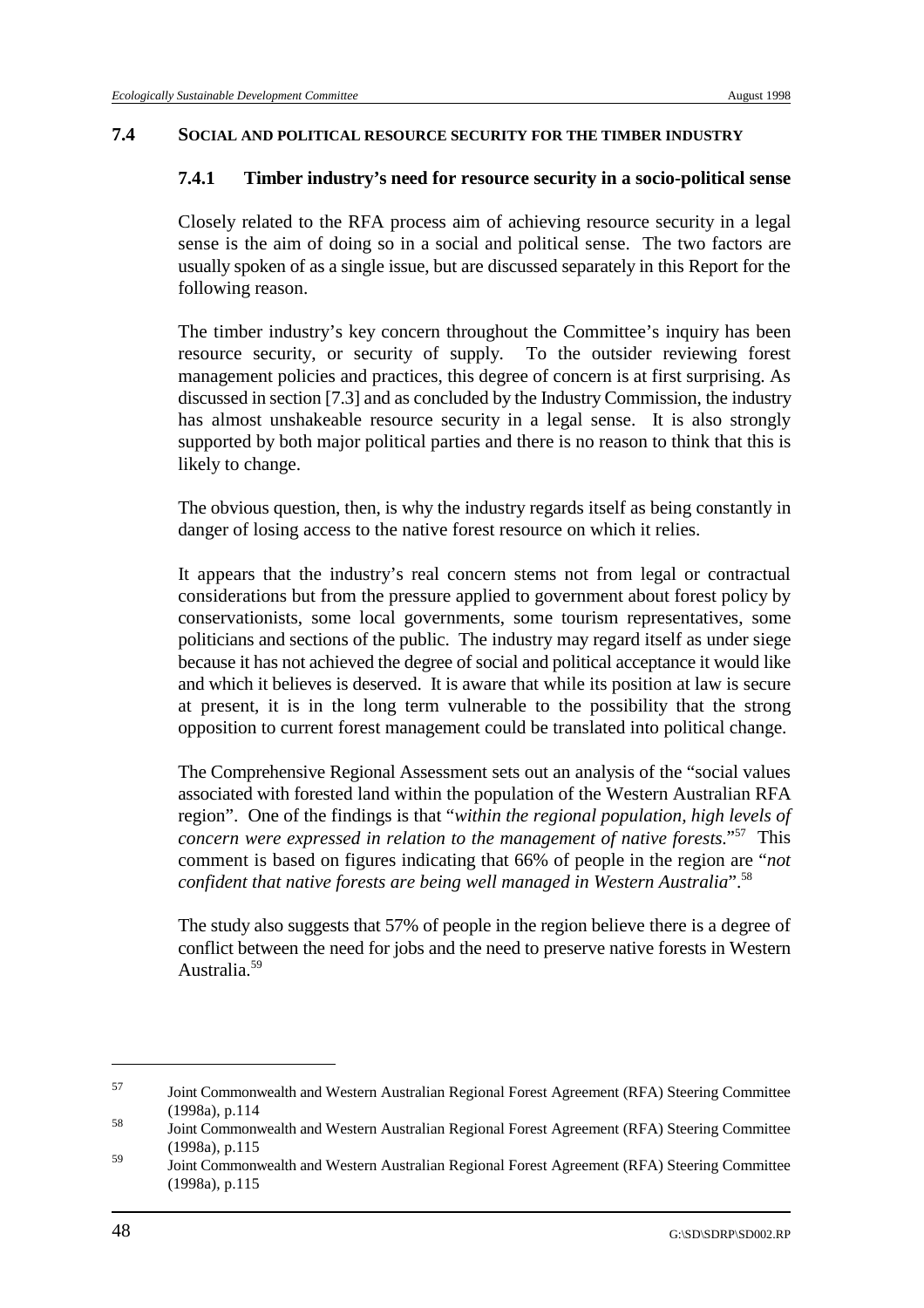The industry's vulnerability to popular opinion will never entirely disappear for the simple reason that the native forest timber industry relies almost entirely on access to a public resource. This sets it apart from, for example, timber plantation operators and other agricultural/primary producers.

However, it seems evident that the position of industry will become more socially and politically secure as it gains greater public support. Recent marketing campaigns funded by the industry to encourage acceptance of logging and timber production are testimony to the industry's awareness of the importance of community opinion.

The Southern Branch of the Institute of Foresters of Australia noted that in talking of resource security, industry is concerned not so much with legislative protection as with reducing the degree of scrutiny and debate about forest management:

> "*The tree based industries must have some certainty of availability of resource to allow them to continue to invest and develop.*

> *Until we take those uncertainties out of the process, a damaging and often emotive debate about what we are doing will continue. At some stage or other, we need to dissipate as much of that emotion as we can, come back to as much of the science as we can, and from that make a reasonable compromise on how we will manage in the future.*"60

The clearest example of the pressure being brought to bear on industry is the strong opposition to current forest management practices which has been voiced by shire councils in Bridgetown and Denmark, traditionally towns supportive of logging. The councils' opposition has little or no substantive legal effect, as CALM is not subject to local government controls. Nevertheless it is keenly felt by industry in those places. The Committee gained the impression from its hearing at Bridgetown and other meetings with industry representatives that the industry, from workers to management, feels itself to be very much under siege because of the local opposition to their activities, clearly articulated by the large group of Councillors at the Bridgetown hearing.

The timber industry and timber worker representatives argue that their constituencies have more at stake - livelihood, career, security - in the logging debate than the supporters of the Bridgetown and Denmark Councils' position. Good decisionmaking in these circumstances should give considerable weight to how important logging is to those who support it, regardless of the fact that they appear to no longer form a majority in the region.

The Public Consultation Paper sets out the results of the RFA social assessment, an RFA project intended to find how sensitive different communities in the RFA region are to change in the timber industry $^{61}$ . One of the findings is that:

 $Mr$  Robert Hagan, 28/10/1997, transcript of evidence to the Committee, p.16 60

Joint Commonwealth and Western Australian Regional Forest Agreement (RFA) Steering Committee <sup>61</sup> (1998c), p.35, 71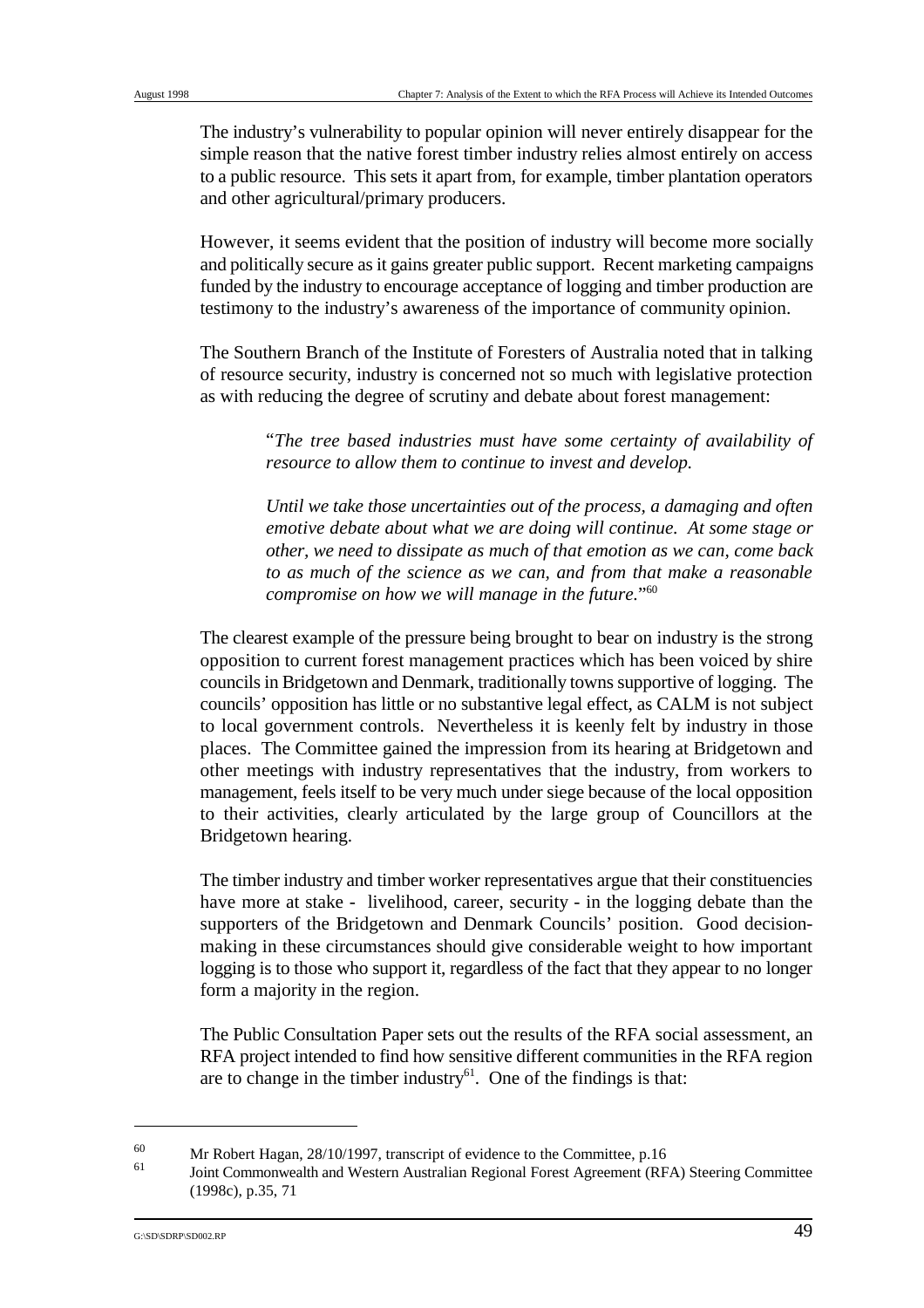"*The research indicated that those communities most sensitive to change exhibit many of the following characteristics:*

- & *small populations;*
- & *limited economic diversity;*
- & *limited population growth;*
- low mobility;
- & *low levels of home ownership;*
- & *limited service provision;*
- & *lower median income;*
- & *a high percentage employed in the timber industry.*"62

The relative political strengths of timber workers as opposed to other sectors in forest regions need to be borne in mind when assessing the importance of local council opposition to the timber industry. It might be that local council is a forum in which timber workers are not likely to have a great impact. To balance this, it certainly cannot be said that overall the timber industry lacks public and political representation, as evidenced by the industry's publicity campaign mentioned above, strong bipartisan Government support for industry and the considerable presence in forest debate of the Forest Industries Federation (WA) and the Forest Protection Society.

It appears that the industry cannot credibly rely on the often used argument that logging is vital to the health of the south-west communities where it occurs. Making forest available for logging does indeed benefit those who gain from the logging operations, but the majority view of submittors to this inquiry in Bridgetown and Denmark appears to be that overall, from the community viewpoint, the disadvantages outweigh the benefits.

The Committee notes the recent election to the Bridgetown-Greenbushes Shire Council of Mr Robert Jenkins, the manager of Whitakers, a large sawmill in the area. Since Mr Jenkins' election an accord process has been established within the Shire, with the aim of reaching agreement on how to balance the needs of timber industry and timber workers with the needs of other members of the community for recreation, tourism and conservation of local forest.

The groups involved in the Accord process are the following (with number of representatives in brackets $)^{63}$ :

- $plantation industry (1)$
- tourism industry  $(2)$
- timber industry  $(3)$
- mining industry  $(1)$
- Shire of Bridgetown-Greenbushes (2)

<sup>&</sup>lt;sup>62</sup> Joint Commonwealth and Western Australian Regional Forest Agreement (RFA) Steering Committee (1998c), p.35

Shire of Bridgetown - Greenbushes Accord (1998) <sup>63</sup>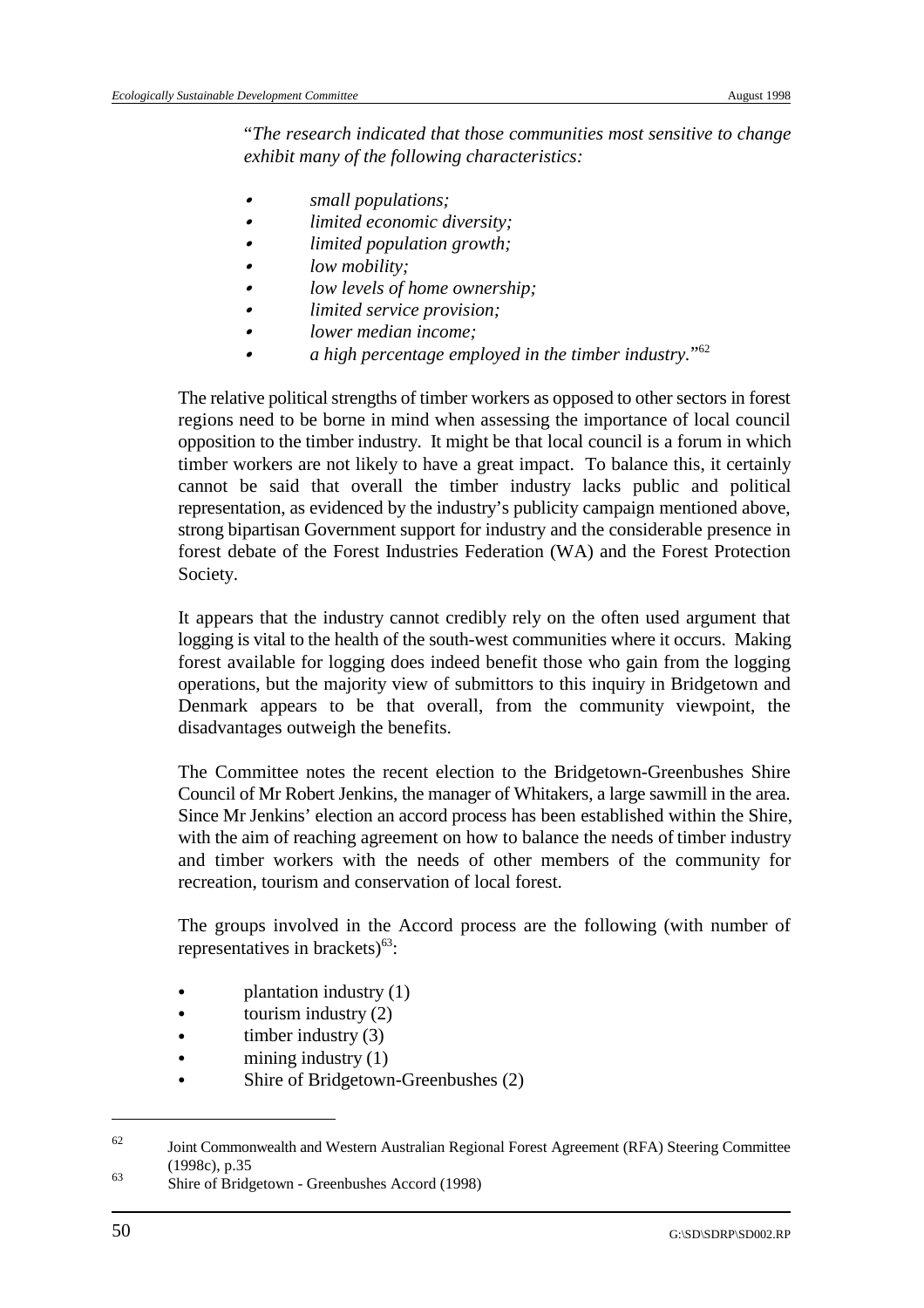- $\bullet$  community (2)
- $conservation (3)$
- agriculture  $(1)$ .

The Bridgetown-Greenbushes Accord group submission to the RFA public consultation process sets out an appraisal of how the Accord has operated in the context of the RFA process:

> "*The RFA process has highlighted disharmony in many communities within Western Australia including rallies for and against the logging of forests, "city" versus "rural" on opinions to do with logging and associated issues. The Accord set up by the Shire of Bridgetown - Greenbushes has been unique in as much as diverse groups / organisations have worked together to arrive at developing some policy agreement on future directions in our Shire.*

> *. . . this community has now proven it can come together to discuss contentious issues and find consensus on how to proceed for the benefit of the whole community. All delegates of the Accord have shown consideration to the views and needs of the various other community groups and organisations.*"64

The Committee notes the value of opening channels of communication between the various parties with an interest in forest issues.

# **7.4.2 The RFA public consultation process**

Some tension is evident in the approach taken to the RFA process by the Governments, between the desire to retain Government control over what is essentially an agreement between the Governments, and the desire to achieve community acceptance of the outcomes of the process.

Most intergovernmental agreements are negotiated between the Governments without significant input from the broader community which the Governments represent. The Western Australian RFA process follows this pattern to the extent that the Steering Committee consists solely of representatives of the Governments, and in that only the Governments will be party to the RFA. The intended legal outcomes of the RFA process (such as removal of export limits on native forest woodchips, achievement of a Comprehensive, Adequate and Representative reserve system and a proposal for a new Forest Management Plan or equivalent) do not require community involvement or acceptance for their implementation.

At the same time the Steering Committee has put in a huge amount of effort to inform the community about what the RFA entails and to seek community involvement in a variety of forums. These efforts have included the establishment of a stakeholder group consisting of community organisations which has met a

Shire of Bridgetown - Greenbushes Accord (1998) <sup>64</sup>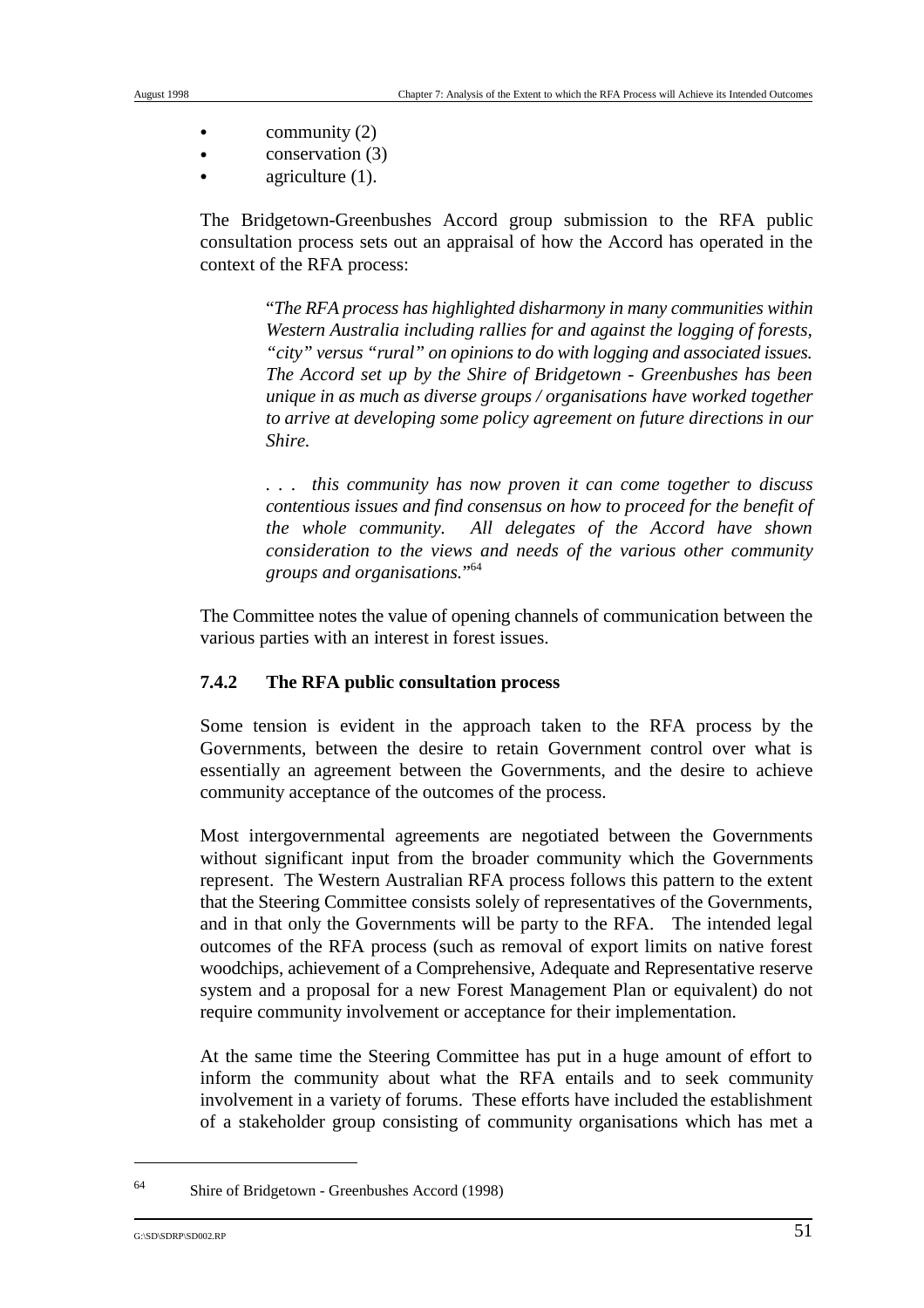number of times, commissioning of research from independent consultants on a range of matters, establishment of an internet site and two sets of briefings to local communities in the south-west.

The Public Consultation Paper does not give details about the role which groups other than Governments are able to play in the RFA process from this point, or how their views might affect the RFA, if at all. The only indication of what the Governments hope to achieve by the consultation process is the following:

> "*The Steering Committee recognises that difficulties will arise in seeking to meet a number of these objectives [of the RFA] concurrently. It is also recognised that the objectives themselves do not identify the appropriate balance between environment, heritage, social and economic values. This report puts forward a range of possible approaches to meeting the various objectives. These approaches are not meant to represent the full range of options for addressing the RFA objectives, but rather have been designed to promote discussion and feedback as to the most appropriate way to implement a RFA in the South-West Forest Region.*"65

## **7.4.3 Areas of community concern**

The most significant stumbling block to achieving representative community involvement in the RFA process has been the virtual boycott of the Stakeholder Group by the conservation movement (from peak bodies such as Wilderness Society, Conservation Council and West Australian Forests Alliance, to most local conservation groups), some tourism groups, and some local community groups. Some local groups have been involved in stakeholder meetings, along with some conservation-minded local councils.

Tourism South West expresses its reservations about the RFA process:

"*The tourism industry is a major stakeholder in the forests of Western Australia and is already deriving significant economic benefits from their existence. The viability and outlook for the tourism industry in the south west is closely linked to the future of the forests in the region, and in particular the old growth forests. As far as the Regional Forest Assessment goes the tourism industry has expressed major concerns about the RFA process and, in particular, the representation of the Steering Committee. Those concerns still remain with the industry and it is likely that, if the current structure remains, the tourism industry will not accept the outcomes as being valid.*"<sup>66</sup>

The Wilderness Society describes its position as follows:

Joint Commonwealth and Western Australian Regional Forest Agreement (RFA) Steering Committee <sup>65</sup> (1998c), p.12

Ms Pauline McLeod, 27/10/1997, transcript of evidence to the Committee, p.34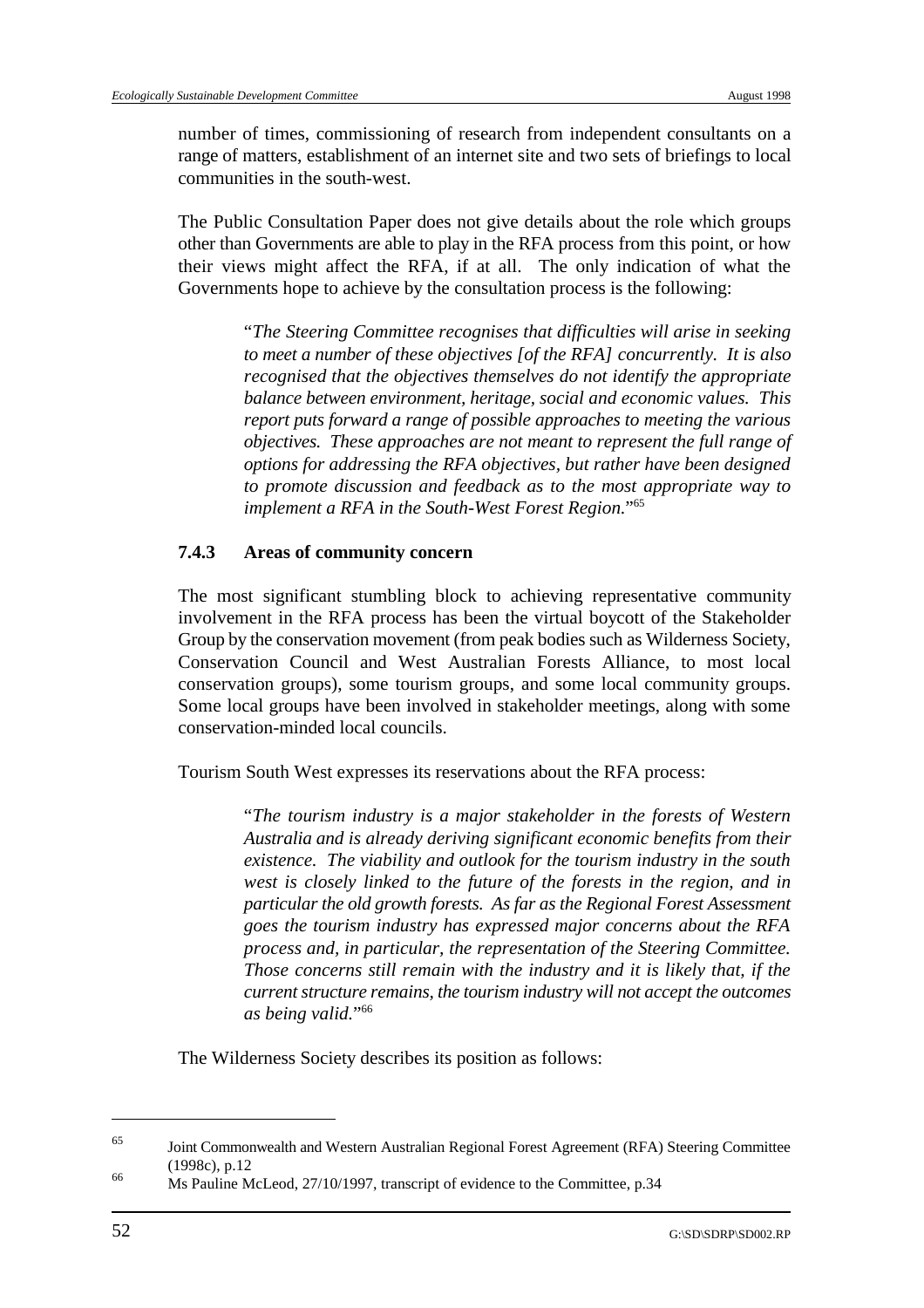"*. . . the joint State/Federal Regional Forest Agreement process . . . has not addressed even the most basic of pre-requisites for conservation movement participation and acceptance. As a result all forest conservation groups have chosen to boycott the process, pressing for its suspension and reformation.*" 67

The South Coast Environment Group explains conservation misgivings about the process as follows:

> *". . . the Department of Conservation and Land Management are doing their darnedest to appear to be consulting widely. They have even gone to the extent of printing our groups name on the list of Key Stakeholders, even though we have written to them on several occasions to say we cannot be a part of the process until we gain some form of representation on the Steering Committee and open access to all data being collated."68*

The Shire of Bridgetown-Greenbushes has been attending the stakeholder meetings of the RFA but Councillor Browne expressed some misgivings:

> "*I believe that this process has criteria to fulfil for its own purpose and will not be influenced greatly by the submissions made by the community. However, the situation could be changed if the Steering Committee had representation from local government, the tourist industry and the environment and conservation movement. With such representation, evidence and scientific information would be requested from other sources rather than from in-house sources which is the case at the moment.*"69

Bridgetown-Greenbushes Shire, Denmark Shire and Nedlands City Council in May 1998 proposed that all concerned Shires meet to discuss the RFA process. The municipalities assert that:

> "*We are greatly concerned that Local Government is not being afforded the consideration it deserves in the evolving Regional Forest Agreement. If this situation is not immediately addressed the process may well result in a conclusion which is most unsatisfactory for the communities we represent."70*

Essentially, these groups are concerned that public involvement has only been possible through the Stakeholder Reference Group, which is being consulted about the RFA process, not the Steering Committee which is driving the RFA process, controlling, analysing and publishing all data and preparing key documents such as the Comprehensive Regional Assessment and the Public Consultation Paper.

 $^{67}$  The Wilderness Society, 16/7/1997, letter to the Committee  $^{68}$ 

 $\frac{68}{69}$  South Coast Environment Group, Submission #15

 $\frac{69}{70}$  Mr Hugh Browne, 29/10/1997, transcript of evidence to the Committee, p.19

Mr Brian Kavanagh, President of Bridgetown-Greenbushes Shire, et al, undated letter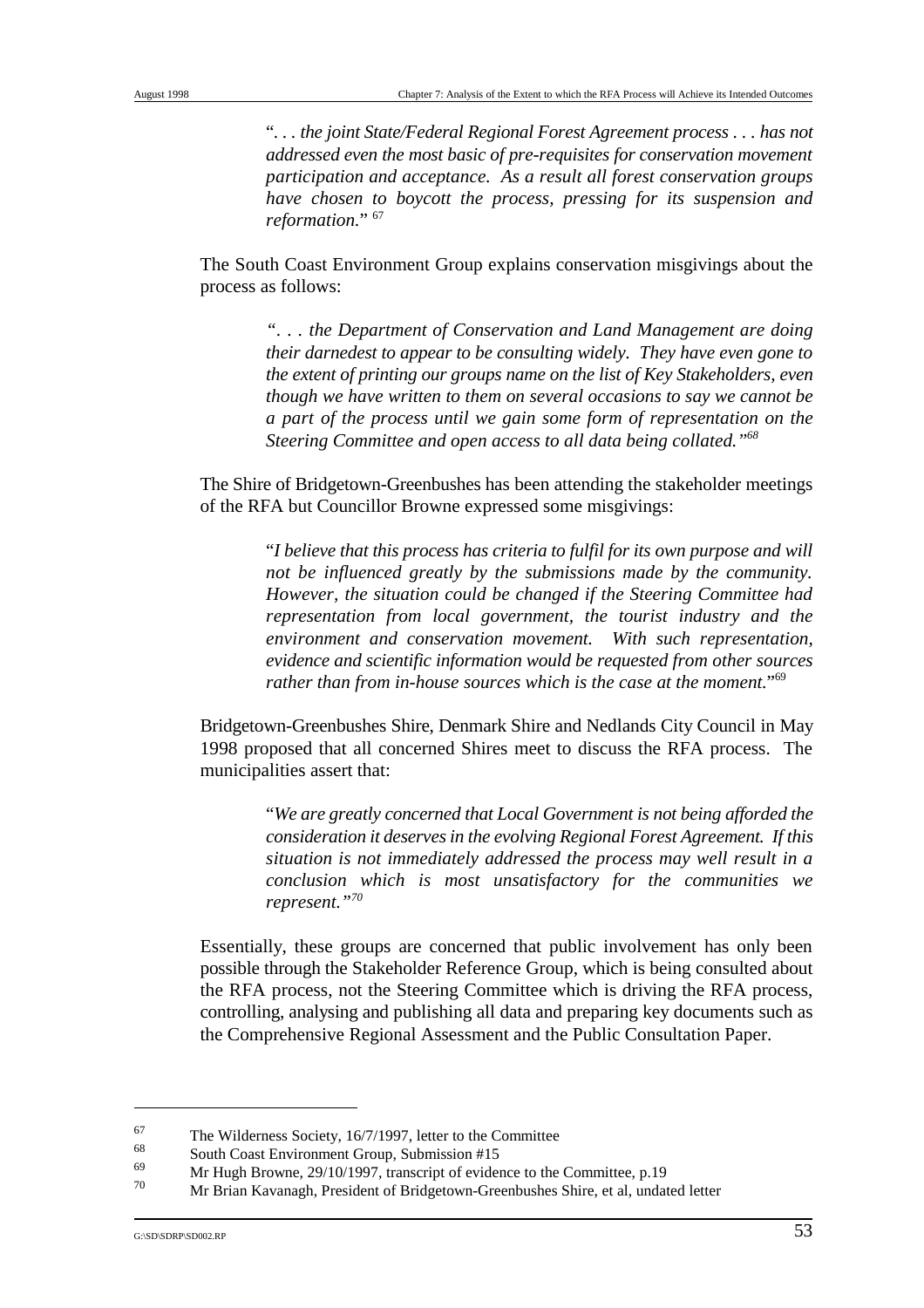In response CALM has consistently called for an end to the boycott of the Stakeholder Group:

> "*Mr WALKER: Information provided to me suggests the conservation movement Australia-wide made a conscious decision not to participate in RFAs. I refer to some of the peak bodies Australia-wide - the Wilderness Society, the Australian Conservation Foundation and other peak groups, for example. Their reasons for that were, first, that it would be difficult for them to acknowledge all the goals of the national forest policy, which was a document that would underpin and provide a framework for the regional forest agreements; and second, that they would influence decision making more effectively by staying outside the process and through direct action. The peak bodies for conservation in Western Australia, the Conservation Council of Western Australia and the Western Australian Forest Alliance, have said similar things at various times. However, they have also provided prerequisites for their participation in the process that both State and Commonwealth Governments felt they could not meet. There are a variety of reasons for that non-participation.*

> *Hon NORM KELLY: How do you think their non-involvement will affect the final outcome of the agreement?*

> *Mr WALKER: Both Governments expressed the view that they would rather conservation groups participated in the process. They have tried to persuade conservations groups to join the process and to be part of the stakeholder reference group. However, to this stage that has not been successful. Some conservation groups are participating in the process at a local level. For example, members of the Walpole-Nornalup national park association, the Busselton naturalist club, the Wildflower Society of Western Australia . . . have attended the stakeholder reference group meetings on a regular basis.*"71

The opening statement of Mr Walker's quote is somewhat at odds with information received from the Commonwealth Department of Prime Minister and Cabinet. The Department's response to a Committee question about conservation group participation is as follows:

> "*Question: Have peak conservation groups taken part in the RFA process in other States, whether as Stakeholders or otherwise?*

> *NSW Yes. The State and local conservation organisation members participated in the original Steering Committee and will have places on the new Stakeholder Consultation Group when it is formed.*

<sup>&</sup>lt;sup>71</sup> Mr Alan Walker, 27/8/1997, transcript of evidence to the Committee, p.4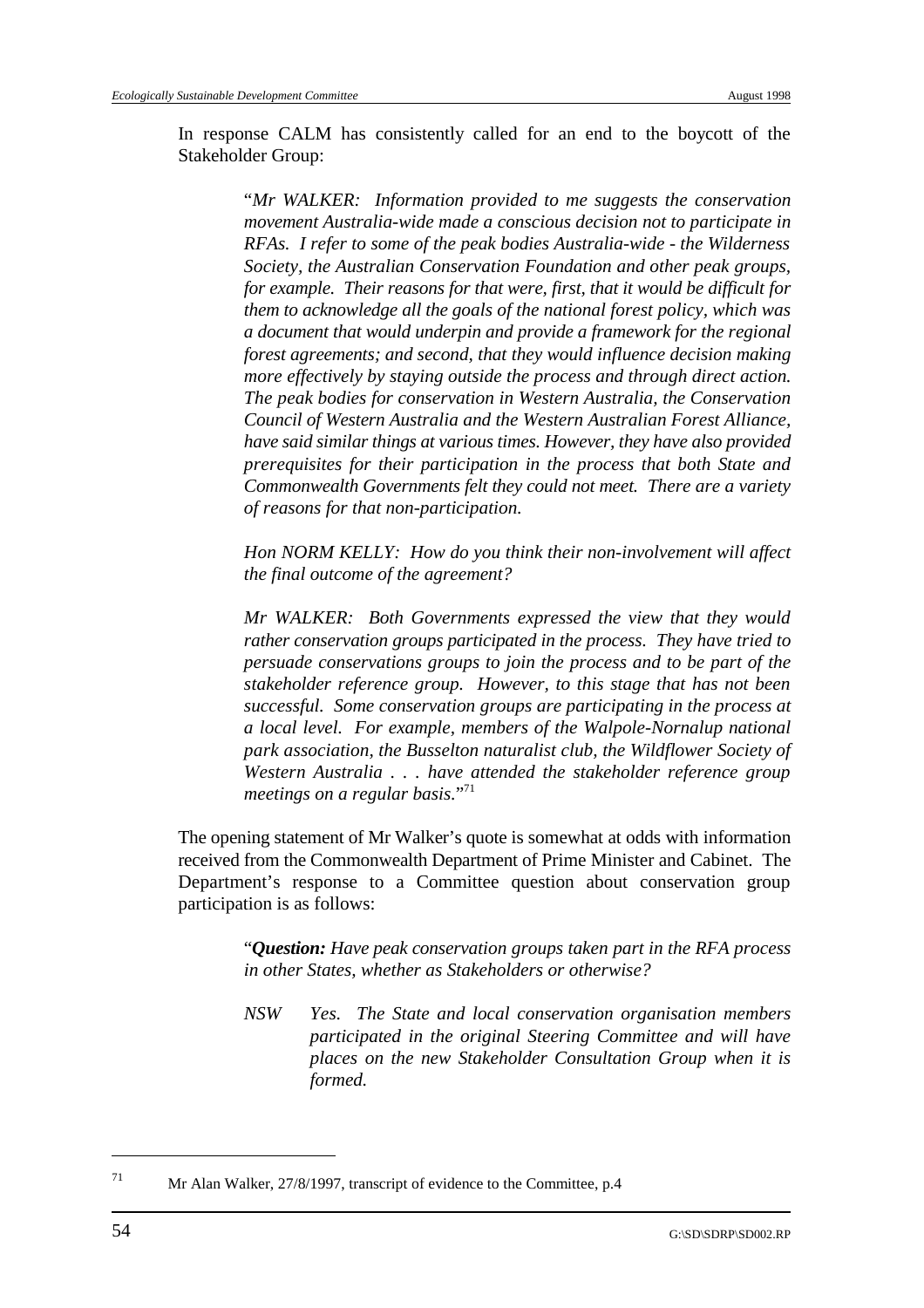- *VIC Yes. In the East Gippsland Region conservation groups took part in the RFA consultations. Prior to the completion of the Central Highlands RFA national conservation groups formally withdrew from the RFA process though State groups remain formally involved.*
- *QLD Yes. Conservation groups have 3 places on the Stakeholder Reference Panel and one of the two positions that represents the Reference Panels' members views on the Steering Committee. Of those on the Reference Panel, two represent State conservation groups, while the third represents a national conservation group.*
- *TAS Yes, as participants in all relevant stakeholder consultative forums."72*

The question for the Committee is not whether conservation groups are right or wrong in boycotting the Stakeholder Group. It is evident in any case that the boycott is only part of the problem, given that some groups which **have** participated in the stakeholder groups such as local councils and Tourism South West have reservations similar to those of conservation groups about the RFA process.

The question is whether the RFA is likely to succeed in giving the industry resource security at a social and political level. The evidence before the Committee indicates that the RFA process in Western Australia is accepted by CALM and timber industry representatives as having objective credibility, but that many other groups interested in the debate about forest management in Western Australia either have reservations about or are in outright opposition to the RFA process.

The groups which are unhappy with the RFA process in Western Australia do not appear opposed to the concept of an RFA being put in place. As Mr Walker stresses, the process is intended to provide resource security for both industry and nonindustry interests. There is no reason to believe that non-industry interests do not support this outcome at a philosophical level. Conservationists and groups such as local councils and Tourism South West have approached the prospect of an RFA with a willingness to become involved. This suggests that significant gains for resource security at a social and political level could be achieved by the RFA process.

Opposition has, rather, arisen because of the manner in which the RFA process has been carried out. The opportunity to achieve resource security appears to have been missed because of the unacceptableness of the process to non-industry groups. It might be argued that it is pointless trying to achieve social and political security for the industry as there will always be opposition from some members of society. To an extent this is justified but it also appears self-evident that there are degrees of opposition, and that the RFA has not succeeded even in lessening opposition to current forest management.

 $^{72}$  Department of Prime Minister and Cabinet,  $9/7/1998$ , letter to the Committee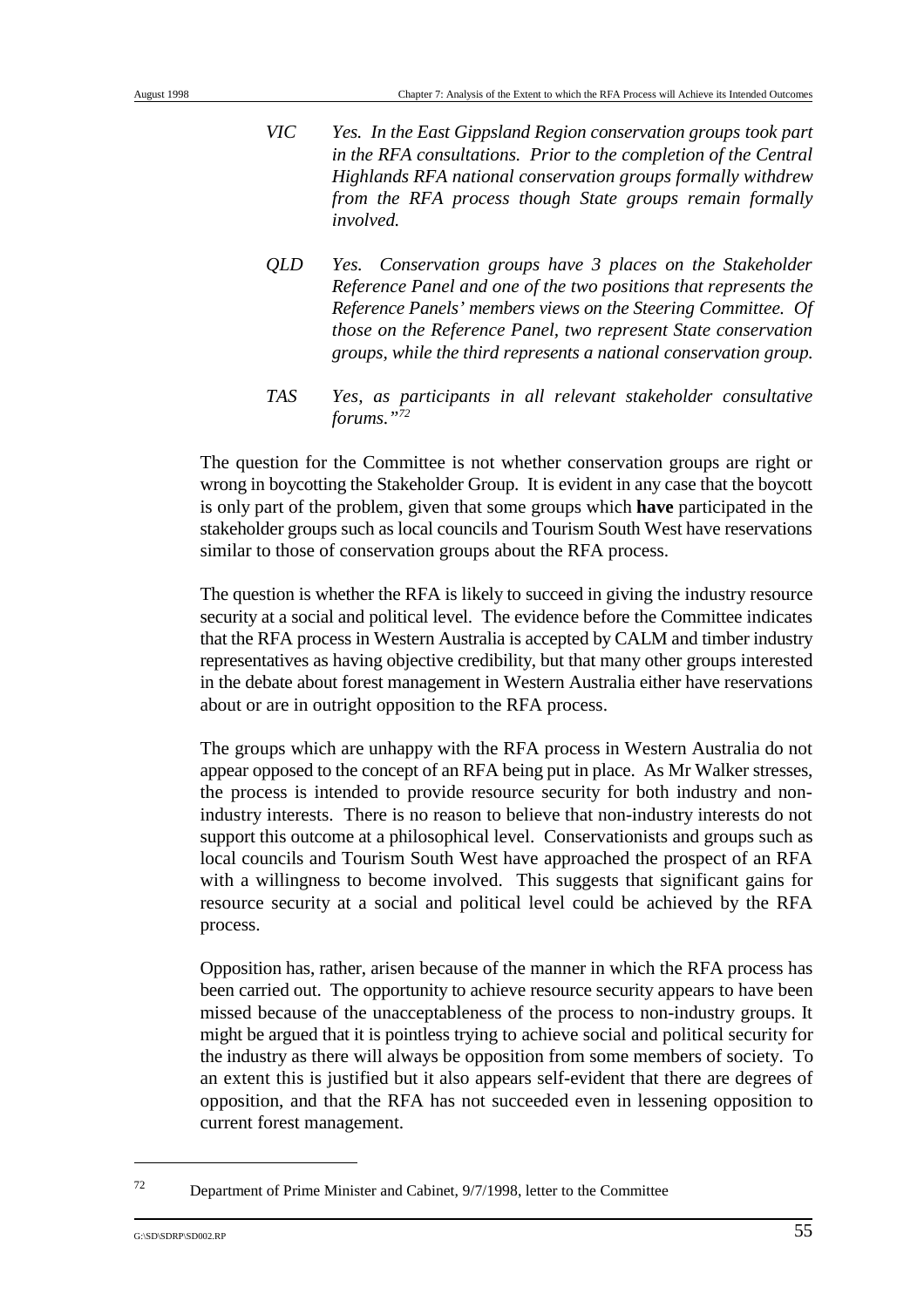Some submittors have raised the additional concern that CALM and the Steering Committee have gone to great lengths to appear to be consulting the public while not in any way relinquishing absolute control over the RFA process. Submittors have questioned whether it is fair to describe Stakeholder Groups and the period of public comment on the Public Consultation Paper as amounting to consultation in any meaningful sense, given that there is no indication as to how, if at all, the views of the public have been or will be taken into account.

Another factor which has caused conflict over the course of the RFA is that while the RFA process has been in train, CALM has proposed or commenced logging in a number of interim heritage listed forest blocks. Logging was deferred in some of these areas, but not all, under the 1996 Deferred Forest Agreement, despite the Commonwealth's 1995 request that logging be deferred from all interim heritage listed blocks until the completion of the RFA process or at least the end of 1997.<sup>73</sup>

# **7.4.4 The RFA process in Queensland**

It might be argued by the proponents of the RFA that conflict is endemic to the issue of native forest harvesting and cannot be reduced by the RFA process or any other proposal.

Against this, there is the positive example of the RFA negotiations in Queensland. Virginia Young, a national lobbyist for the Wilderness Society, appeared before the Committee to discuss the status of forest management in Queensland and in particular the progress of the RFA in that State. She describes the current negotiations in Queensland as follows:

> *"We have had dialogue facilitated through an independent arbiter involving the timber industry and the conservation movement. Almost as soon as those talks began we discovered that, rather than having the entrenched positions and conflict attitudes that had characterised relationships between the conservation movement and timber industry elsewhere in Australia, there was a real prospect for dialogue and problem solving.*

> *Generally, the Wilderness Society has not been closely involved on technical committees, reference panels and steering committees. It has been intimately involved with all those aspects in Queensland in the Regional Forest Agreement process. In no other State in Australia has it had the confidence that it could influence the outcomes of these RFA processes and see real change. That has come about because of the attitude of the industry in Queensland.*"74

 $\frac{73}{74}$  Commonwealth (1995), Executive Summary, p.1

Ms Virginia Young,  $11/2/98$ , transcript of evidence to the Committee, p.1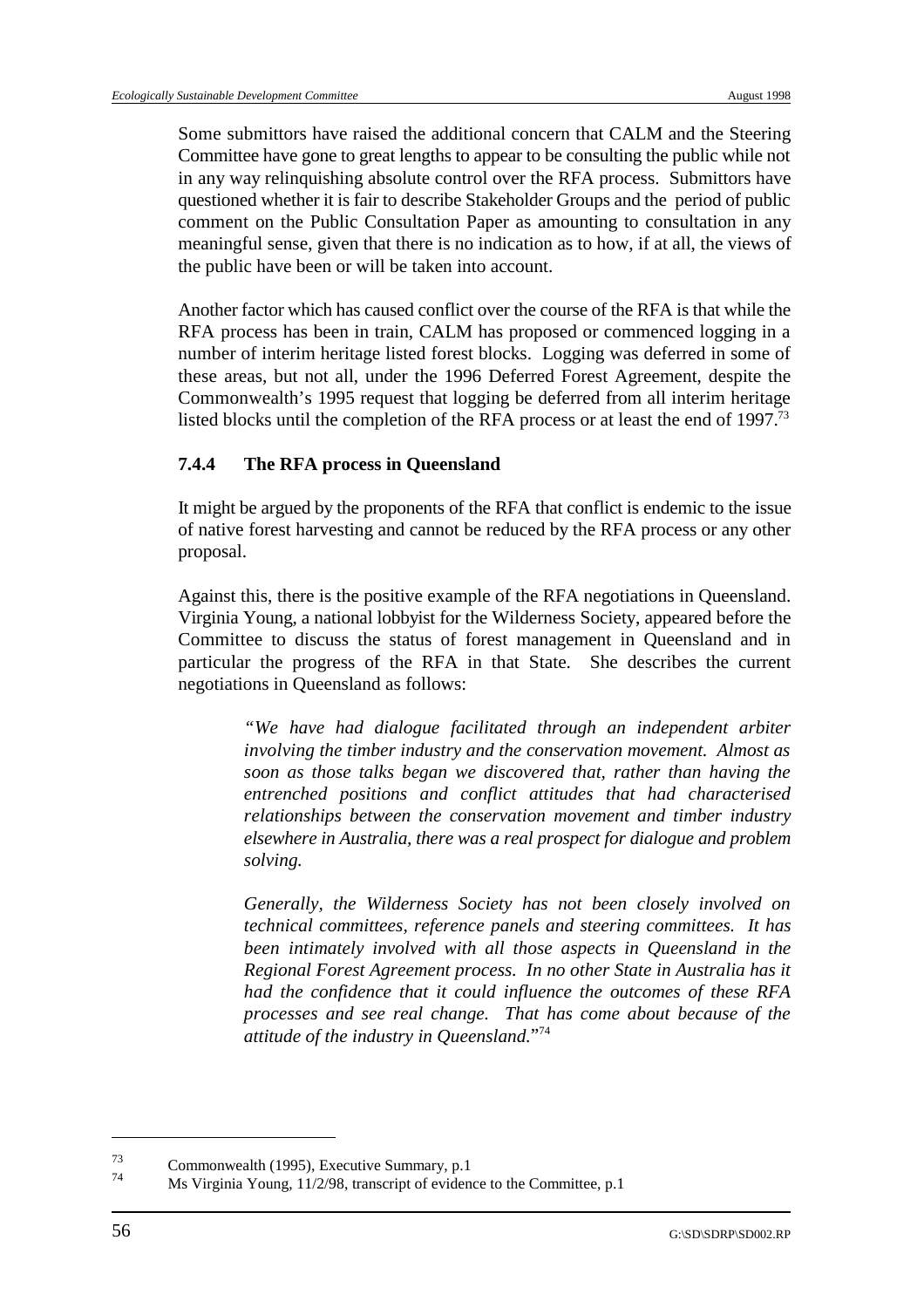The Queensland approach, in gaining the confidence of all interested parties, appears to have achieved resource security in the sense that there is a high level of acceptance of the outcome.

Looking at each of the States which have entered into an RFA process, the Steering Committee for the RFA process in each of Queensland, NSW and Tasmania, but not Victoria or WA, has included non-government representation. Similarly, the forest management agency is the lead agency in Victoria and WA, while in the other States either the Department of Premier and Cabinet or the Department of Urban Affairs and Planning is the lead agency.<sup>75</sup>

Ms Young's comments appear to support the contention made by a number of submittors that the RFA process would be likely to capture a wider degree of support if it were not perceived to be dominated by CALM. She outlines the differences between the processes:

> *"I can understand why the conservation movement here [in W.A.] has had no confidence in the process. There was no capacity, as there was in Queensland, to be fully involved. We participate in all of the technical committees. We are on the reference panel and the Steering Committee. The Steering Committee of course becomes a rubber stamp once you are on it. The real decision making structure comes below that at the level of the reference panel, on which all stakeholders are represented.*"<sup>76</sup>

A clear benefit for the timber industry emerges from this rapport:

"*We have the extraordinary situation in Queensland where there has been no public attack on the timber industry for two and a half years because we have had dialogue. We do not attack people with whom we are having dialogue.*"77

The picture painted by Ms Young contrasts with the Committee's impression of the Western Australian forest debate, wherein conservationists are unhappy and aggressive about the perceived unwillingness of CALM and the industry to take conservationist views into account in the decision making process. At the same time, CALM and the industry are unhappy and defensive at being the constant target of mistrust from some sections of the community.

However, the Commonwealth Department of Prime Minister and Cabinet does not share Ms Young's view of the Queensland RFA process. The Department's response to the Committee's question about the Queensland RFA process is as follows:

> "**Question:** The Committee has been told that the RFA process in Queensland has been more successful than RFA processes in other States

<sup>&</sup>lt;sup>75</sup> Department of Prime Minister and Cabinet, 9/7/1998, letter to the Committee 76

 $\frac{76}{77}$  Ms Virginia Young, 11/2/1998, transcript of evidence to the Committee, p.7

Ms Virginia Young, 11/2/1998, transcript of evidence to the Committee, p.7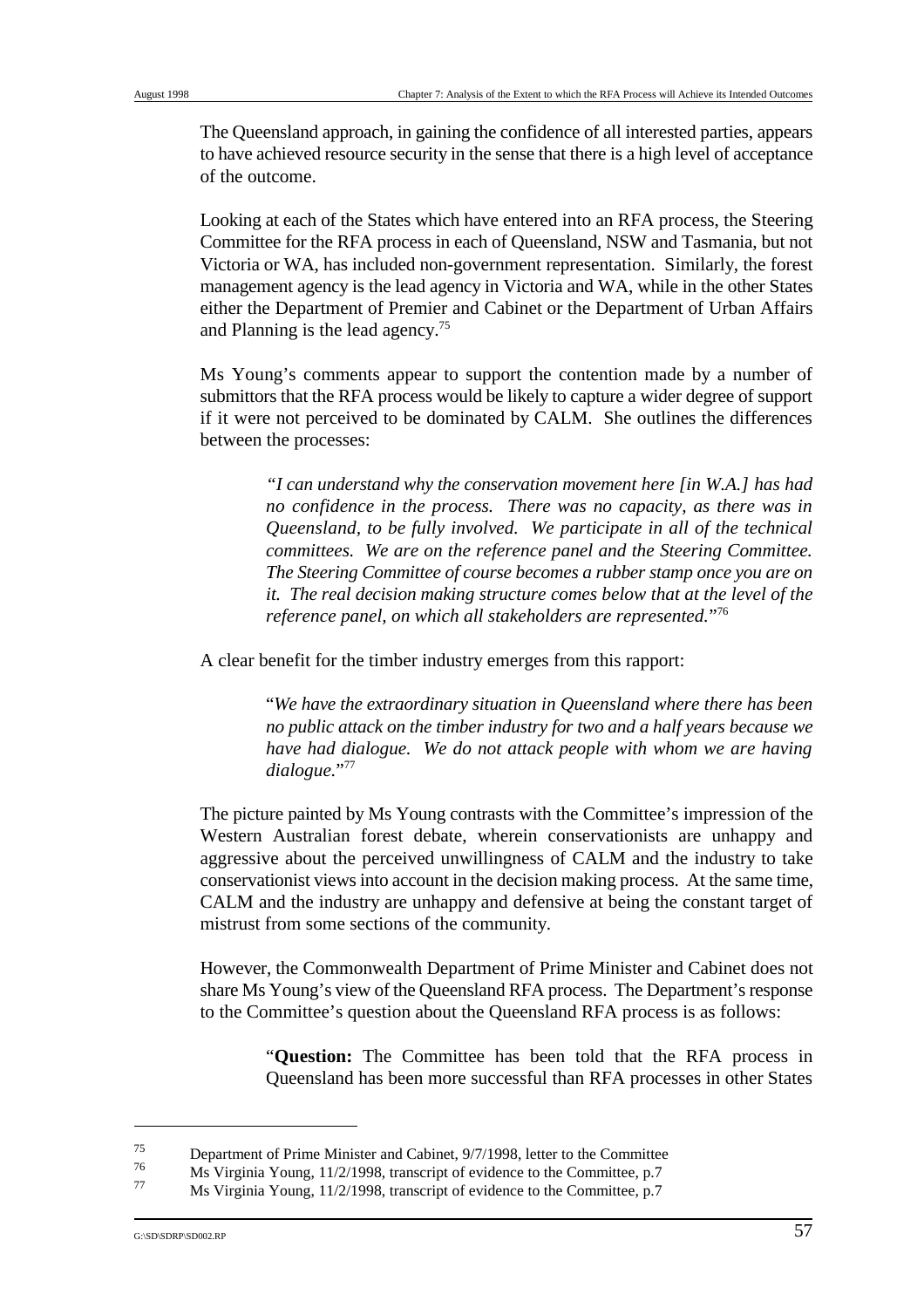in attracting broad participation and support. Is this the case? If so, in what ways is it more successful and why did this come about?

*The question requires a subjective judgment. We are aware of only one particular stakeholder organisation which holds this view. In our view, the Queensland RFA process has not been more successful than others in attracting broad participation and support. Different forms of participation have been developed under the various RFAs in response to the existing State consultative mechanisms, different geography, number of RFA regions in the State, and interest of stakeholders.*<sup>778</sup>

Ms Young suggests that the key goal of the RFA, resource security, has not been met in those States where dialogue has not occurred, and will not be met in Western Australia under the current RFA structure:

> "*I do not think it is lost on either the Commonwealth Government or the State Government that what is happening in Queensland is historic. We really are paving the way and breaking out of the paradigm of conflict and simply having warring parties, with the need for some intermediary in the middle to make some kind of political best guess decision, which is really all that has happened so far.*

> *When it boils right down to it, the Tasmanian decision, despite all of the RFA work, is just another political decision. East Gippsland is the same. They were very bad decisions because they do not do anything for anybody. They do not give the industry security or address conservation needs and community concerns. "Why did anyone bother?" you might ask. Quite frankly, you would be better off without an RFA than going down the Tasmanian and East Gippsland path.*"79

#### **COMMITTEE FINDINGS**

#### **GENERAL FINDINGS**

The Committee's conclusion is that the RFA is falling short of delivering resource security to industry in a social and political sense. The timber industry will not be further advanced towards obtaining resource security in a social and political sense unless the RFA process increases public acceptance of forest management and the industry.

A failure to deliver public acceptance is to the detriment of industry, which will continue to face opposition from conservationists and some local councils, some tourism bodies and

 $\frac{78}{79}$  Department of Prime Minister and Cabinet, 9/7/1998, letter to the Committee

Virginia Young, 11/2/1998, transcript of evidence to the Committee, p.7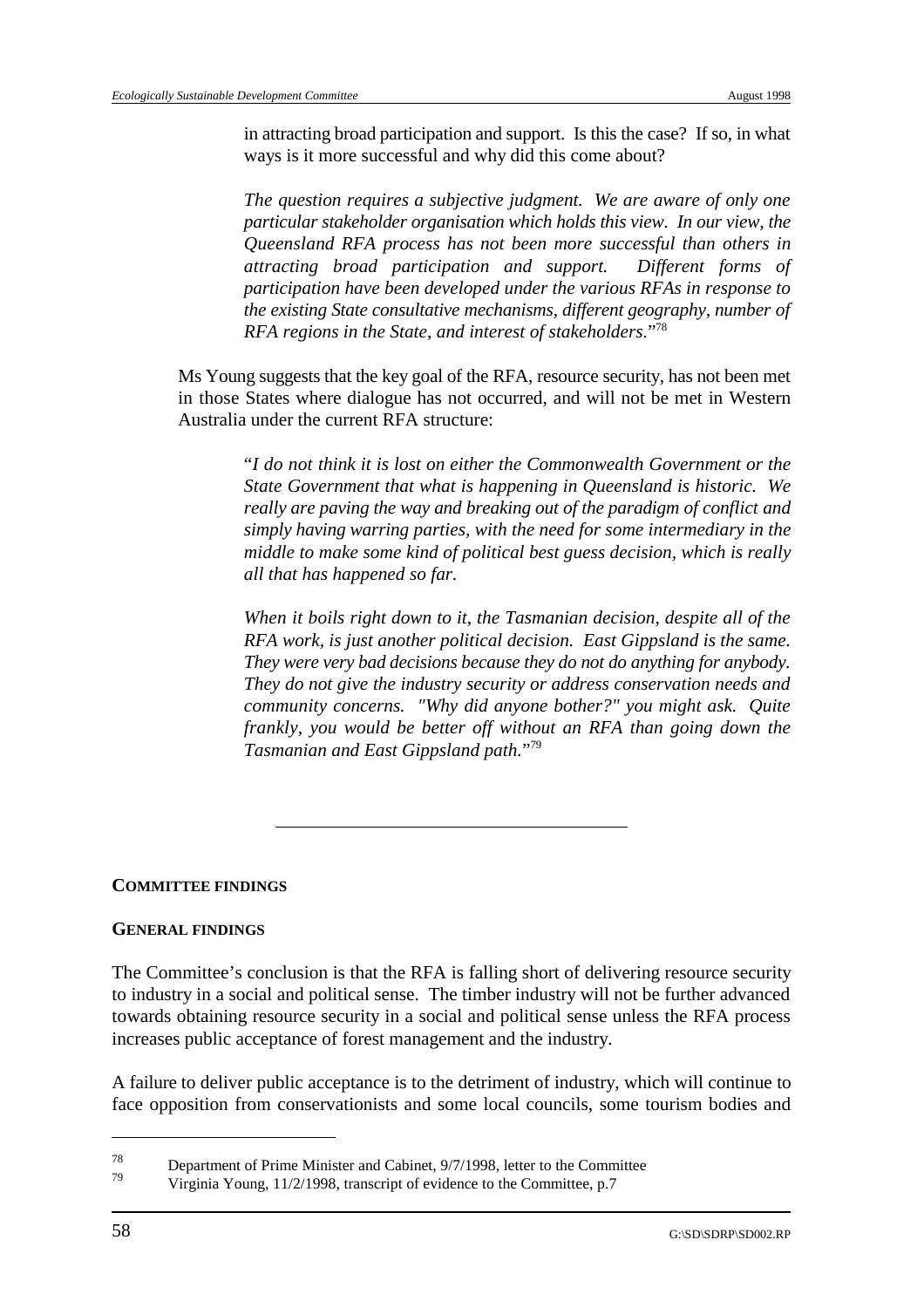sections of the community. Recent developments such as the rally against the RFA process on 5 July 1998 in Perth indicate that the RFA process may indeed have had the opposite effect to the intended outcome.

In the Committee's view it is critical that the Government should seek to enhance acceptance of the RFA process and thereby to promote resource security in a political and social sense for native forest-based timber industry. Based on the positive examples of the Bridgetown-Greenbushes Accord and the Queensland experience, the Committee finds that social and political acceptance for the timber industry is not impossible. To put it the other way, the current level of conflict is not inevitable.

**Recommendation 8: That the Government seek to enhance acceptance of the RFA process and thereby to promote resource security in a political and social sense for native forest-based timber industry.**

### **FINDINGS ON THE PUBLIC CONSULTATION PROCESS**

Following a genuine public consultation process is important in achieving public acceptance. There have been a number of difficulties with the consultation process which have given rise to significant public concern about the validity of the RFA process. The Committee notes the following shortcomings in the process.

- & Important documents prepared on the basis of projects undertaken for the Steering Committee have been released late in the RFA process, in some cases after the release of the Public Consultation Paper. This makes it less likely that rigorous independent scrutiny of the documents can occur. It also adversely affects the ability of members of the public who are genuinely interested in contributing to the RFA to formulate adequate responses to the Public Consultation Paper.
- The Public Consultation Paper is difficult to understand. For example, Chapter 2 of the PCP attempts to set out in 3 pages the objectives of the RFA but because the objectives are drawn from so many sources, it has to refer to a range of other documents and other Chapters of the PCP.
- Some key issues are relegated to the Appendices of the PCP: for example, the findings of BIS Shrapnel's important *"Review of Value Adding Development Opportunities for the Western Australian Hardwood Industry*" are set out in a one page flow diagram at Appendix 3.
- Specific forest areas are not discussed. Mr Walker's explanation for this is essentially that the PCP is not intended to go into that level of detail. There are valid reasons for the Steering Committee to have avoided raising detailed issues for debate in the PCP. However the Committee notes that the price of this strategic decision is inevitably that the public will tend to perceive that critical decisions about particular areas will be made behind closed doors and without consultation.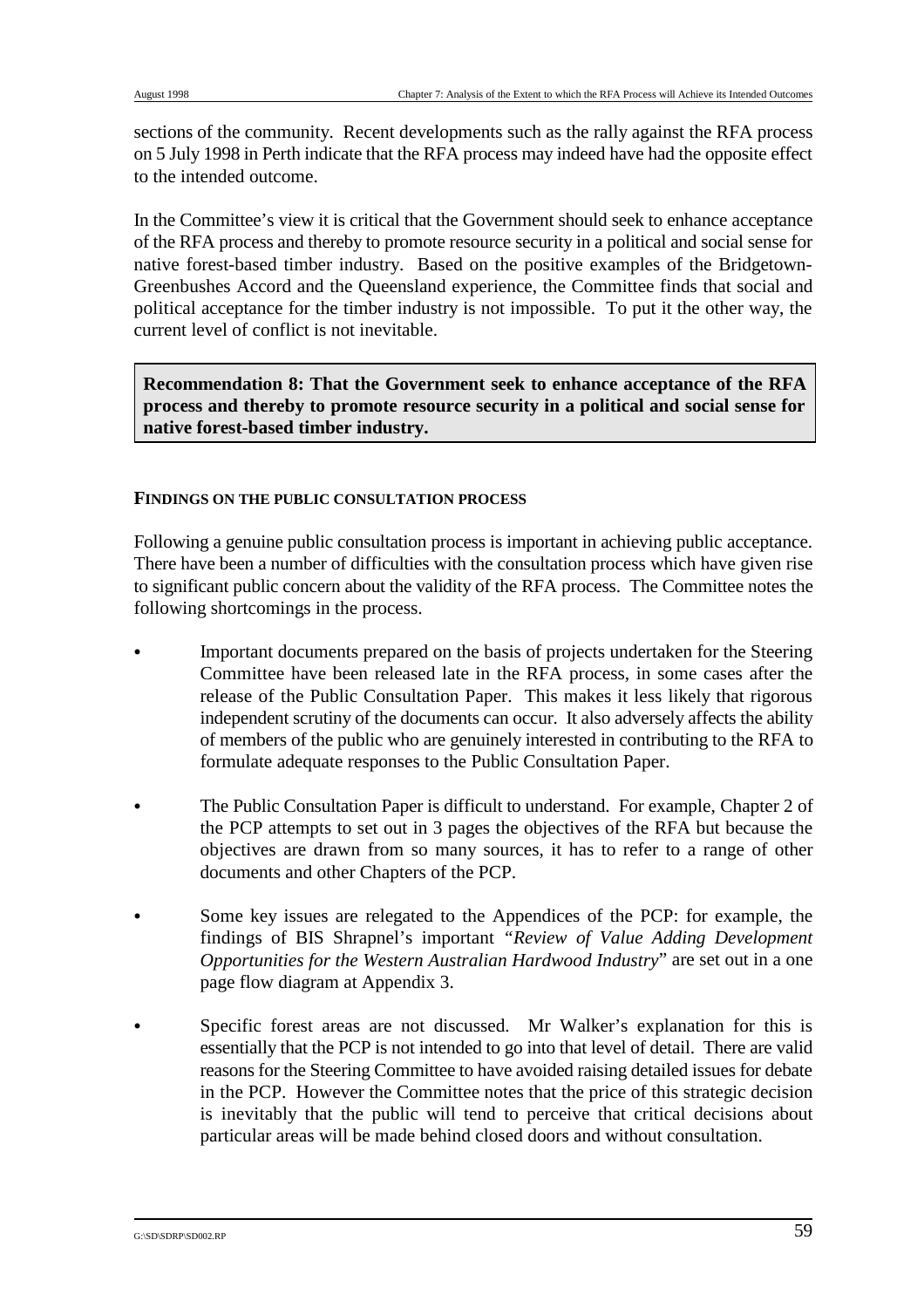The community information forums are not helpful. Members of the Committee who have attended such a forum are of the view that little was achieved in the way of meaningful explanation of the RFA process and how it will affect individual communities.

#### **FINDINGS ON THE STEERING COMMITTEE**

Turning from the public consultation process to the issue of representation on the Steering Committee, the Committee finds that problems in achieving public acceptance have arisen because:

- & CALM's role as lead agency for Western Australia on the Steering Committee raises a perceived conflict of interest, because CALM is also Western Australia's forest manager and therefore interested in the outcome of the RFA process; and
- & there is no non-government representation on the Steering Committee.

### **COMMITTEE PROPOSALS**

Despite the difficulties identified in the above findings, there is no point at this stage in the RFA process in taking a backwards-looking approach or discounting the work done by the Steering Committee.

Rather, the Committee proposes two forward-looking steps to promote public acceptance of the RFA process and thereby enhance resource security.

- That the Department of Premier and Cabinet be given lead agency status for the remaining stages of the RFA process, to overcome the perceived conflict of interest that CALM is both the key agency affected by the outcome of the RFA process and also the lead agency in the RFA process.
- That the Minister for the Environment establish and adequately fund an accord process to assist in the Minister's review of the RFA process thus far and in the preparation of the Agreement itself.

The accord process should include representatives from at least the timber industry, the Australian Workers' Union, the conservation movement, indigenous people, the Institute of Foresters, the Forest Protection Society, the Department of CALM, local government, the tourism industry and non-timber forest-based industry.

To promote public confidence in the RFA process, it is important that the outcomes of the accord process should be transparent and publicly available.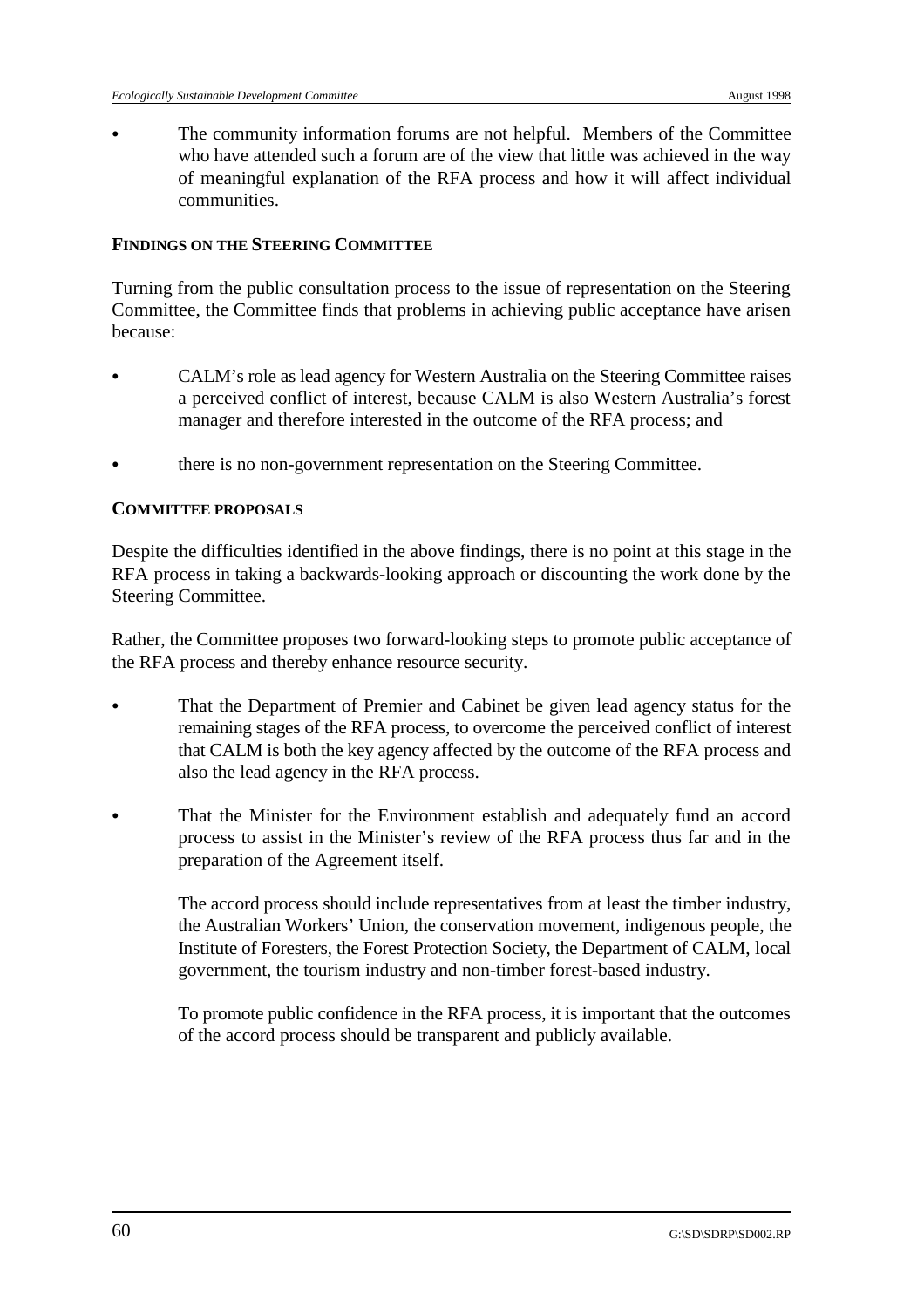**Recommendation 9: That the Government ensure that the Department of Premier and Cabinet is given lead agency status for the remaining stages of the RFA process, to overcome the perceived conflict of interest that CALM is both the key agency affected by the outcome of the RFA process and also the lead agency in the RFA process.**

**Recommendation 10: That the Minister for the Environment seek to enhance acceptance of the RFA process by establishing and adequately funding an accord process to assist in the Minister's review of the RFA process thus far and in preparation of the Agreement itself.** 

**Recommendation 11: That the accord process include representatives from at least the timber industry, the Australian Workers' Union, the conservation movement, indigenous people, the Institute of Foresters, the Forest Protection Society, the Department of CALM, local government, the tourism industry and non-timber forestbased industry.**

**Recommendation 12: That the outcomes of the accord process be transparent and publicly available.**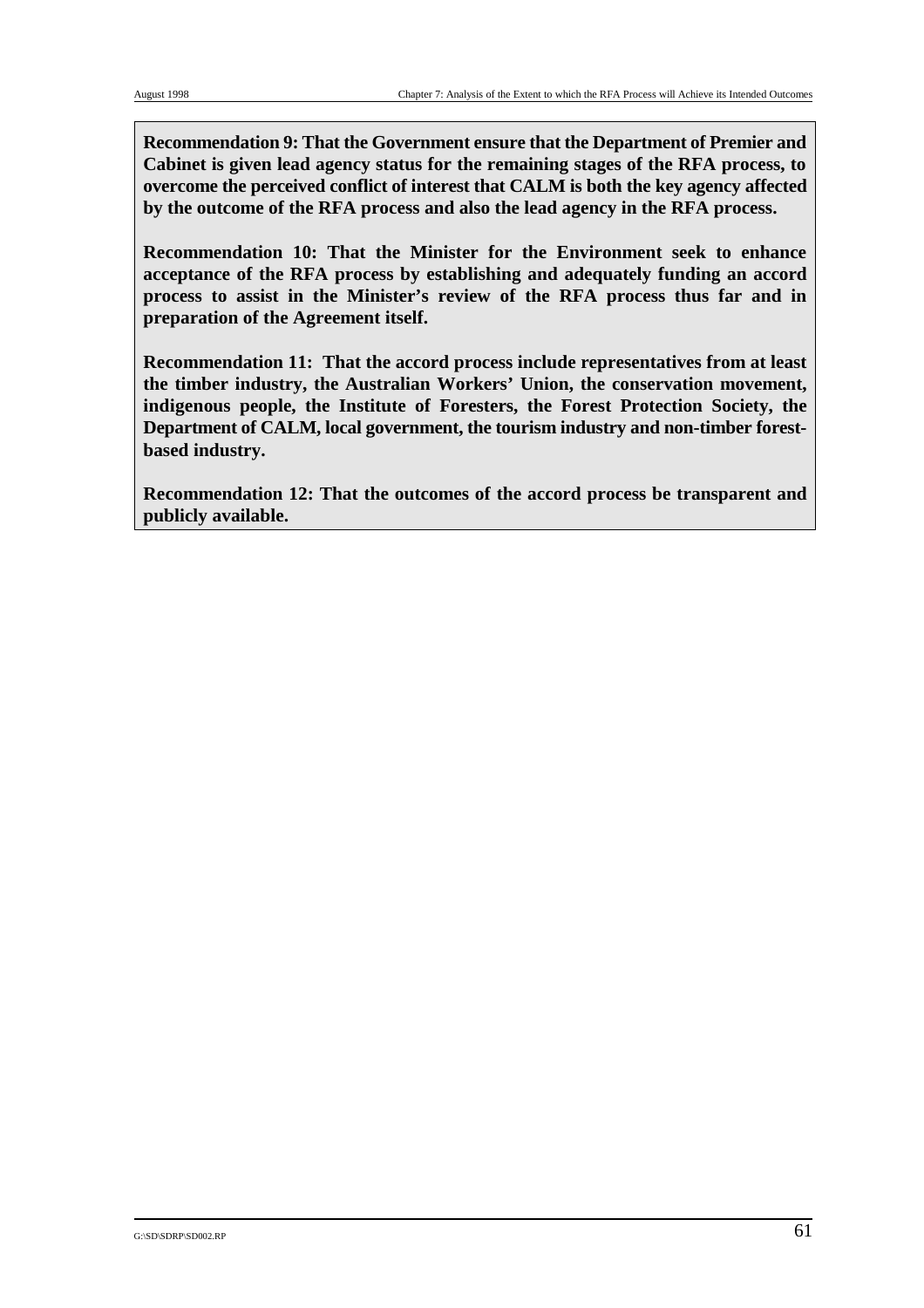### **7.5 A COMPREHENSIVE, ADEQUATE AND REPRESENTATIVE RESERVE SYSTEM**

### **7.5.1 Criteria for a Comprehensive, Adequate and Representative reserve system**

The Commonwealth's information package for the RFA process states that "*Australian governments are committed to the development of a Comprehensive, Adequate and Representative reserve system.*"<sup>80</sup> The Public Consultation Paper reiterates that an objective of the RFA process is to "*protect forest biodiversity through a comprehensive, adequate and representative reserve system - consistent with the JANIS criteria*<sup>"81</sup>

The key terms are defined as:

"*Comprehensive: includes the full range of forest communities recognised by an agreed national scientific classification at appropriate hierarchical levels.*

*Adequate: the maintenance of the ecological viability and integrity of populations, species and communities.*

*Representative: those sample areas of the forest that are selected for inclusion in reserves should reasonably reflect the biotic diversities of the communities."82*

The Commonwealth's general information package on the RFA gives the following summary of the JANIS criteria:

- *"*& *15% of the distribution of each forest ecosystem that existed prior to Europeans arriving in Australia;*
- & *60% or more of existing old growth forest;*
- & *90%, or more, of high quality wilderness;*
- & *remaining occurrences of rare and endangered forest ecosystems including old growth.*"83

The Public Consultation Paper's summary of the JANIS criteria is set out in full at Appendix F.

 $\frac{80}{81}$  Departments of Primary Industry and Environment, Sports and Territories (1997)

Joint Commonwealth and Western Australian Regional Forest Agreement (RFA) Steering Committee (1998c), p.13

 $\frac{82}{200}$  Departments of Primary Industry and Environment, Sports and Territories (1997)

Departments of Primary Industry and Environment, Sports and Territories (1997)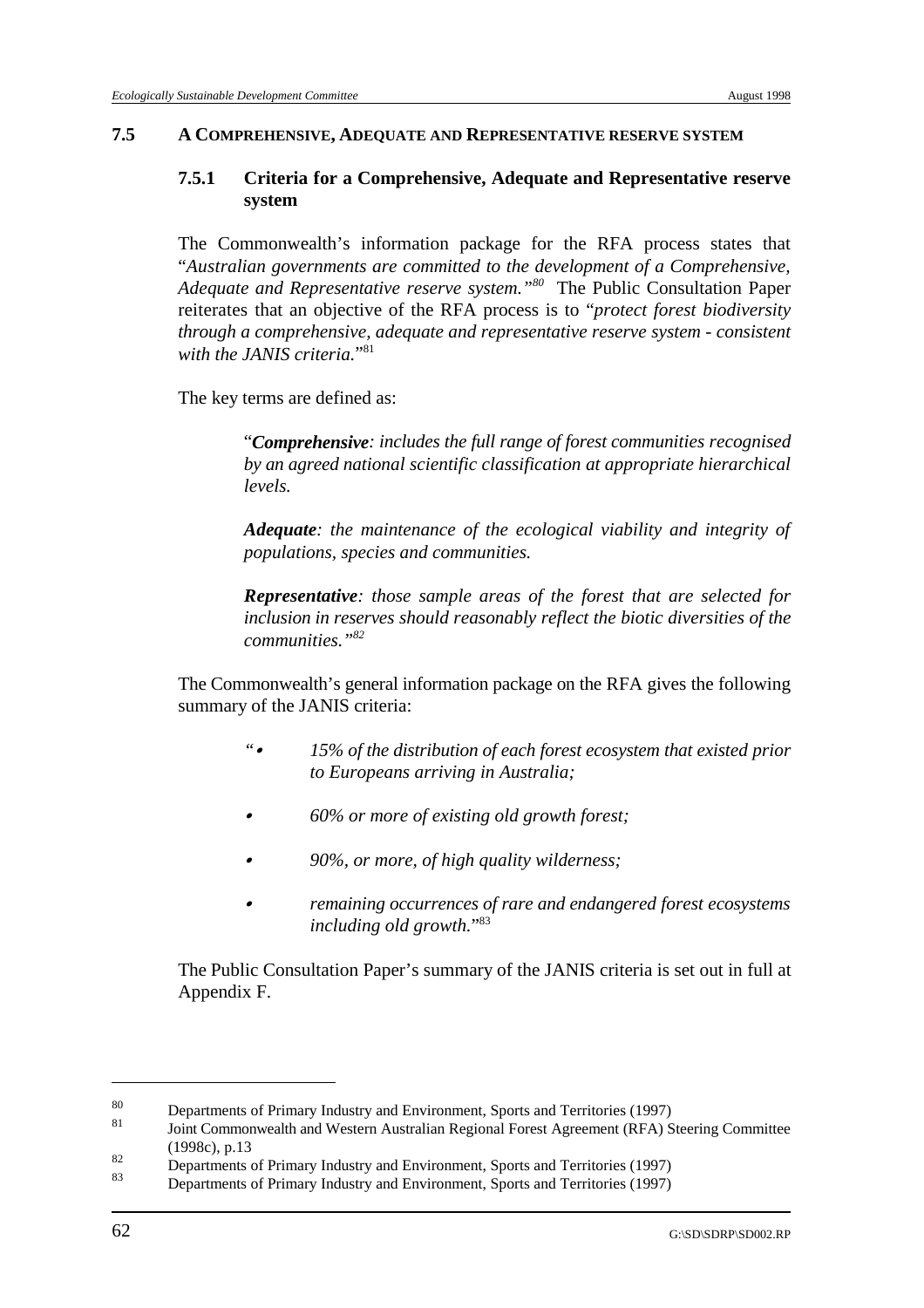An interesting point is that the Comprehensive, Adequate and Representative target reservation levels do not relate to geographical areas but to forest types. This means that the categorisations of "forest ecosystem" are critical to determining the distribution (and to a lesser extent, the overall amount) of reservation. The practical results of this are illustrated in the response by Dr Shea of CALM to a Committee question about the low level of reservation in the central jarrah forest:

> "*Question: There is very little forest reserved in the central jarrah forest. What are the pros and cons of reserving an area like Hester or Kingston as representative of the central jarrah?*

> *Answer: The CALM administrative regions are not an appropriate basis for assessing the adequacy of forest reservation.*

> *The RFA has defined and mapped 27 "forest ecosystems" including 11 jarrah forest ecosystems. These ecosystems have been determined using the National criteria and incorporating both overstorey and understorey vegetation mapping. . .*

> *The reservation analysis of the pre-1750 distribution of these forest ecosystems and the old growth forest protection within each ecosystem will provide a more scientific assessment of the adequacy of reservation against nationally agreed (JANIS) targets. . . The merits of Hester and Kingston forest blocks can best be assessed in this context."84*

The AWU supports the RFA process but is concerned that additions to the conservation estate would be detrimental to its timber industry members. It submits that:

> *"AWU members are potentially the greatest losers from this process. If the current reserve system is significantly increased from forest presently available for timber production, the current sustainable harvest volume will decrease and employment will diminish."*<sup>85</sup>

It is to be noted that the RFA process could result in deletions from the conservation estate as well as, or instead of, additions to it. The Institute of Foresters, WA Division, submits that:

> "*In the [RFA] exercise it would be hoped that all existing reserves are examined to see whether their reservation was made on a valid scientific basis. It is our view that some reserves such as the Shannon River catchment addition to the D'Entrecasteaux National Park in the 1980s were made more for political than environmental reasons."*86

 $\frac{84}{85}$  Dr Syd Shea, 17/2/1998, letter to the Committee

 $\frac{85}{100}$  Australian Workers' Union, Submission #8

Institute of Foresters, WA Division, Submission #27 <sup>86</sup>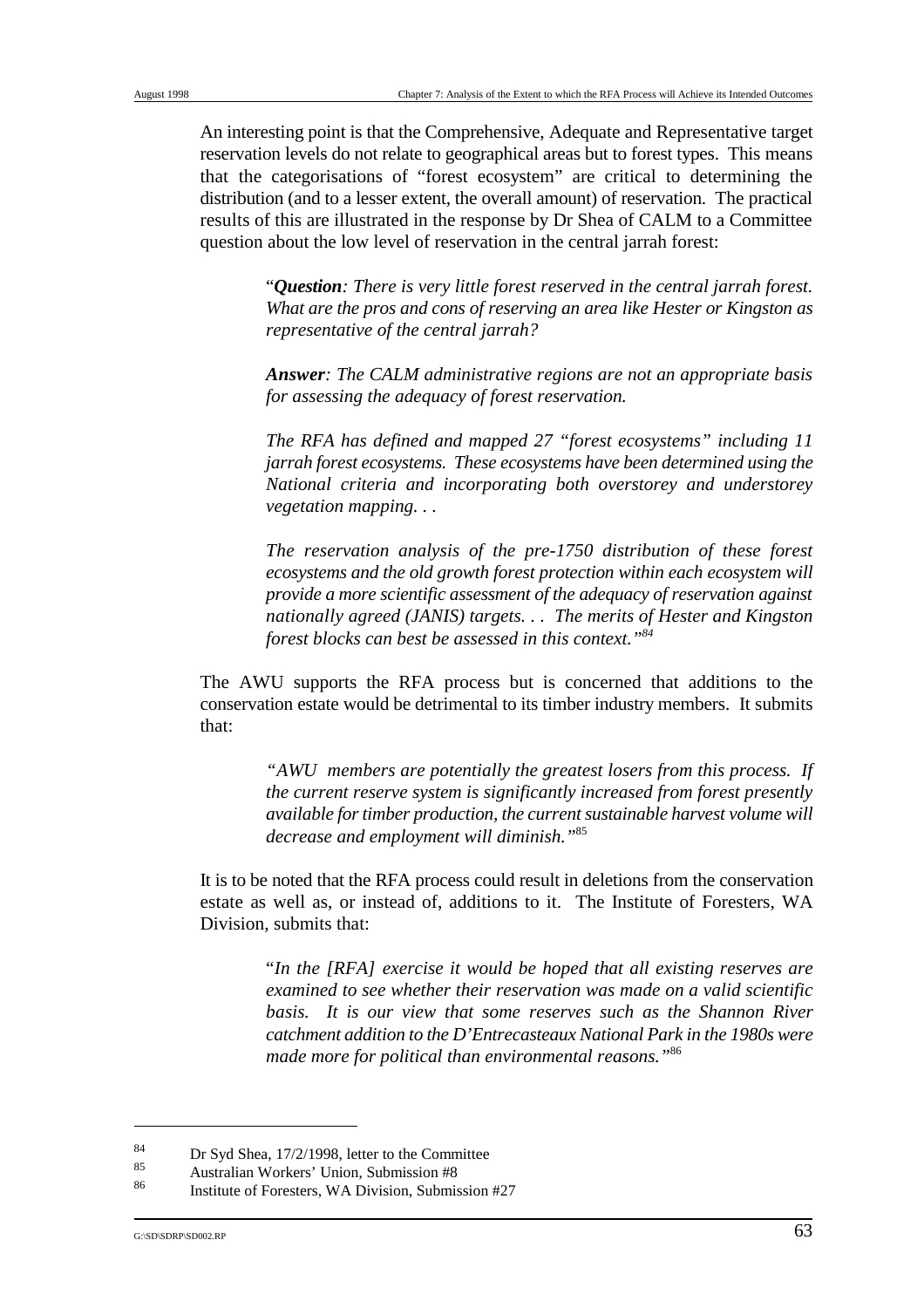The areas most vulnerable to losing their conservation status are those which were proposed for reservation in the 1994 Forest Management Plan and have, according to CALM, been managed as reserves since that time but which have not yet been formally proclaimed as reserves.<sup>87</sup>

In the following sections the Committee discusses some concerns which have been raised in relation to the JANIS criteria and the definitions of the various factors (area of old growth, pre-1750 forested area, etc) which go to make up the reservation targets.

## **7.5.2 Is a percentage-driven reserve system appropriate?**

The first area of concern goes to the heart of the Comprehensive, Adequate and Representative concept. The argument is that the use of the JANIS criteria percentages as a basis for constructing a reserve system is a second rate, reductionist approach. A better approach would be to assess each area of forest on its merits. Arguably, good objective criteria are available for determining the presence of each of what might broadly be described as **conservation values**, as evidenced by the 1992 joint CALM/Australian Heritage Commission study of the Southern forest region which proposed a number of areas for heritage listing, and **production values**, as evidenced by CALM's timber yield projections. The same applies to other values such as water catchment, wildflower harvesting, recreation and so on.

Some particular areas of forest arouse more public interest in respect of their conservation values than others. Perhaps the most prominent recent example is karri old growth forest in blocks such as Giblett, Hawke and Carey. A number of areas of the southern karri forest were given interim Australian heritage listing following a joint study of the southern forest region in 1992 conducted by CALM and the Australian Heritage Commission.<sup>88</sup> These areas were given a degree of protection in the 1995 Deferred Forest Agreement between the Commonwealth and WA Governments. More recently, these areas have been the subject of considerable activity on the part of conservationists.

Under the JANIS criteria these areas, which are largely of the ecosystem type "karri main belt", will nominally be treated for the purposes of the percentage targets in the same way as any other ecosystem type. It is arguable that it is inappropriate to adopt the percentage driven approach for these areas without regard to their perceived significance.

A more general concern with the percentage driven approach is that it does not necessarily offer anything to people primarily interested in a particular local forest area. Illustrating this, Peter Murphy of Donnybrook discusses the areas of interest to him as a local tourism operator:

<sup>&</sup>lt;sup>87</sup> Each of the Approaches in the Public Consultation Paper in fact proposes that some of these areas should be removed from the conservation estate: see pages 42, 44 and 47.

<sup>88</sup> Australian Heritage Commission and CALM (1992)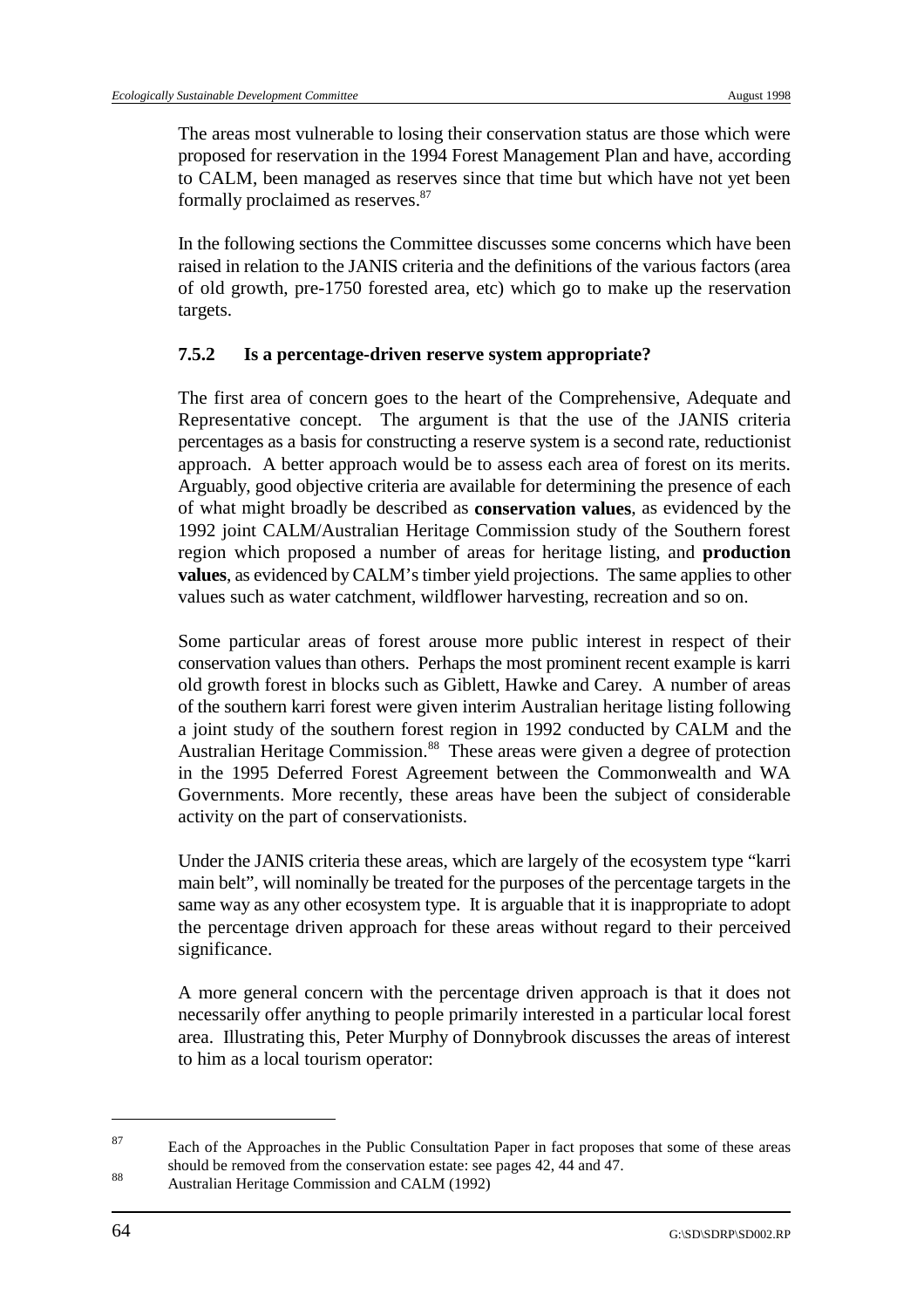"*Twelve years ago we had areas of central jarrah forest called Management Priority Areas. These areas were deemed to be areas of high conservation value. In 1983 some of the forest blocks included Lennard, Dardanup, Preston, Noggerup and Mullalyup. These [Management Priority Areas] had 18 500 ha of high conservation value forest. In 1995 we had only 6 145 ha of old growth pristine forest left in the region.*"<sup>89</sup>

The difficulty the RFA process poses for people interested in reservations in a particular location is that JANIS criteria percentage targets for reservation could be met without the claims for reservation of a particular forest location having even been considered.

The percentage approach potentially has a detrimental impact on the prospects for reservation of:

- & a location which has been heavily logged in the past, which is therefore less likely to have areas of old growth, requiring 60% protection and more likely to have non-old growth, requiring only 15% protection; or
- & a location which consists of a common forest type, for which the reservation target could be met by reservation of another area.

A further issue arising from the percentage driven approach is that under the Comprehensive, Adequate and Representative criteria, at least 90% of areas identified as "wilderness" should be reserved. For the Western Australian RFA process, as for other States $^{90}$ , an area cannot qualify as wilderness unless it is at least 8,000 ha in area. $91$  The threshold was determined and is being applied on a national basis. $^{92}$  Under this criterion, there is no wilderness in the RFA region, meaning the issue of reservation of wilderness does not arise.

A counter-argument to these concerns is that there are no objective criteria for **balancing** the merits of conservation against production, even once the presence of each of those values has been objectively measured. In some cases, particular goals, such as avoiding extinction of species and minimising erosion of stream banks, clearly should take precedence. However these types of rules give only minimal guidance. The harder questions, such as what level of diminution of a species' range is acceptable, and whether it is worth reserving a degraded area in order to link two areas of quality forest, do not admit of clear objective solutions. The difficulties of coming up with general satisfactory criteria for reservation are borne out by Western Australia's turbulent recent history of disputation about forest management.

The great hope of the JANIS criteria's percentage-based approach is that it can defuse the dispute by setting a benchmark for what areas should be reserved which

 $Mr$  Peter Murphy, 30/10/1997, transcript of evidence to the Committee, p.4

Department of Prime Minister and Cabinet,  $9/7/1998$ , letter to the Committee

Joint Commonwealth and Western Australian Regional Forest Agreement (RFA) Steering Committee (1998a), vol 1 p.167

<sup>&</sup>lt;sup>92</sup> Department of Prime Minister and Cabinet, 9/7/1998, letter to the Committee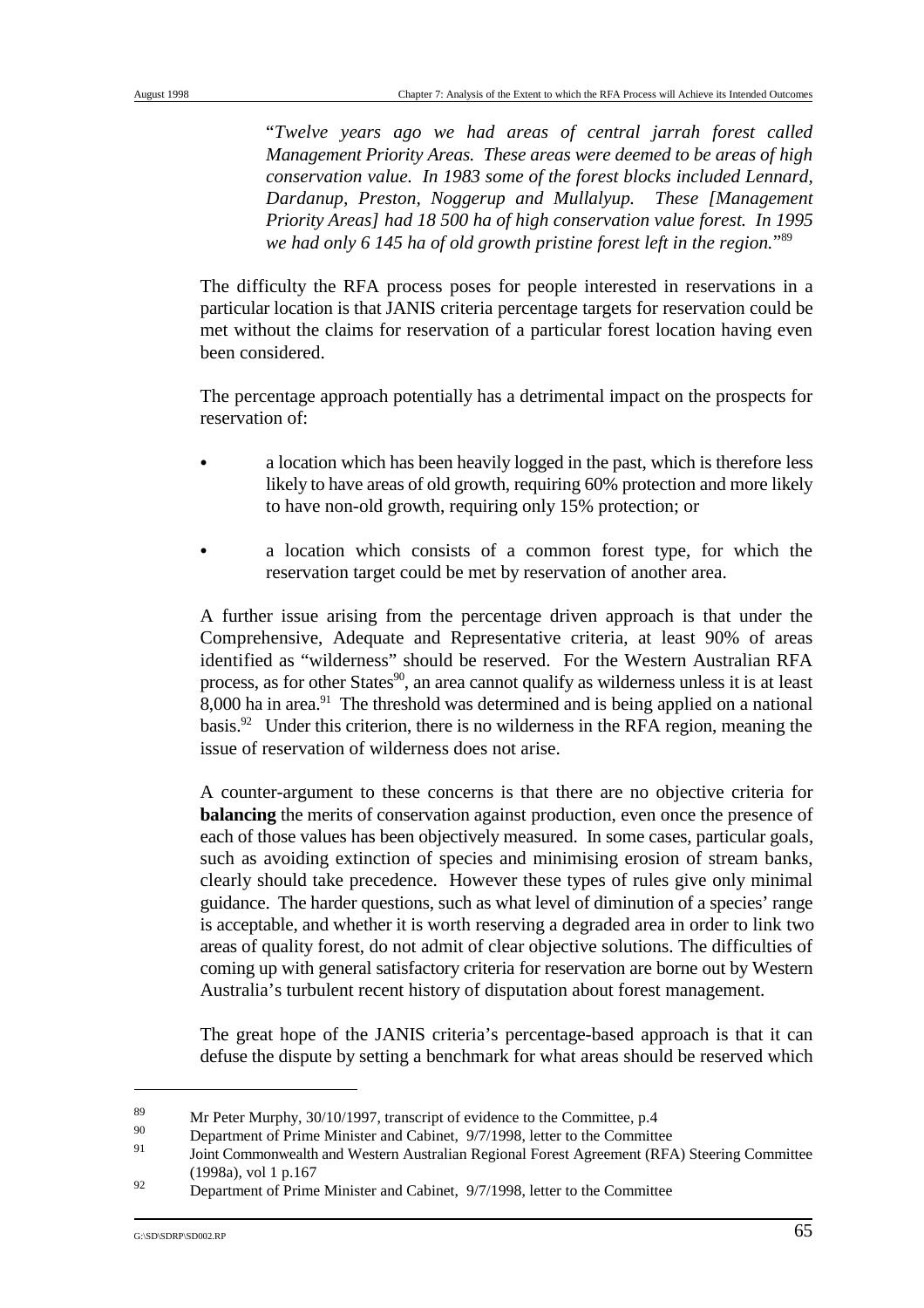is **objectively verifiable**, albeit somewhat arbitrarily determined. It should be regarded as a positive by the environment movement that this approach is generally accepted by the timber industry.

A second counter-argument is that even though the JANIS criteria themselves are arbitrarily determined, the determination of which actual areas are to be reserved will be done on a more environmentally satisfactory qualitative basis, by assessing the conservation values of the various areas which could go towards meeting the targets. The Comprehensive Regional Assessment has identified not only which areas fall within which ecosystem type and class of forest, but also which have high levels of endemism, endangered species and so on. Areas with high conservation values according to these indicia will presumably be preferred when the shape of the reserve system is determined.

## **COMMITTEE FINDINGS**

No model for determining which areas should be reserved can satisfy all the demands for use and management of forests. Broadly speaking, the JANIS criteria provide an appropriate, objectively verifiable benchmark.

Greater consideration should be given, in the course of the RFA process, to the impact that decisions about reservation will have on local communities and on particular forest areas. The flexibility provisions in the JANIS criteria could be used to promote local conservation and recreation needs and to improve the distribution of reserved areas.

In applying the flexibility provisions, it should be recognised that there is community support for a higher degree of reservation of interim heritage listed karri forest of the ecosystem type "karri main belt".

It is appropriate to consider whether areas which are lacking in old growth forest because of past disturbances should nevertheless be reserved to a greater degree than 15%.

Similarly, it is appropriate that substantial areas of high conservation value be considered for reservation to the same degree as "wilderness" (ie 90%) even though they do not meet the 8,000 ha threshold and therefore do not qualify as wilderness.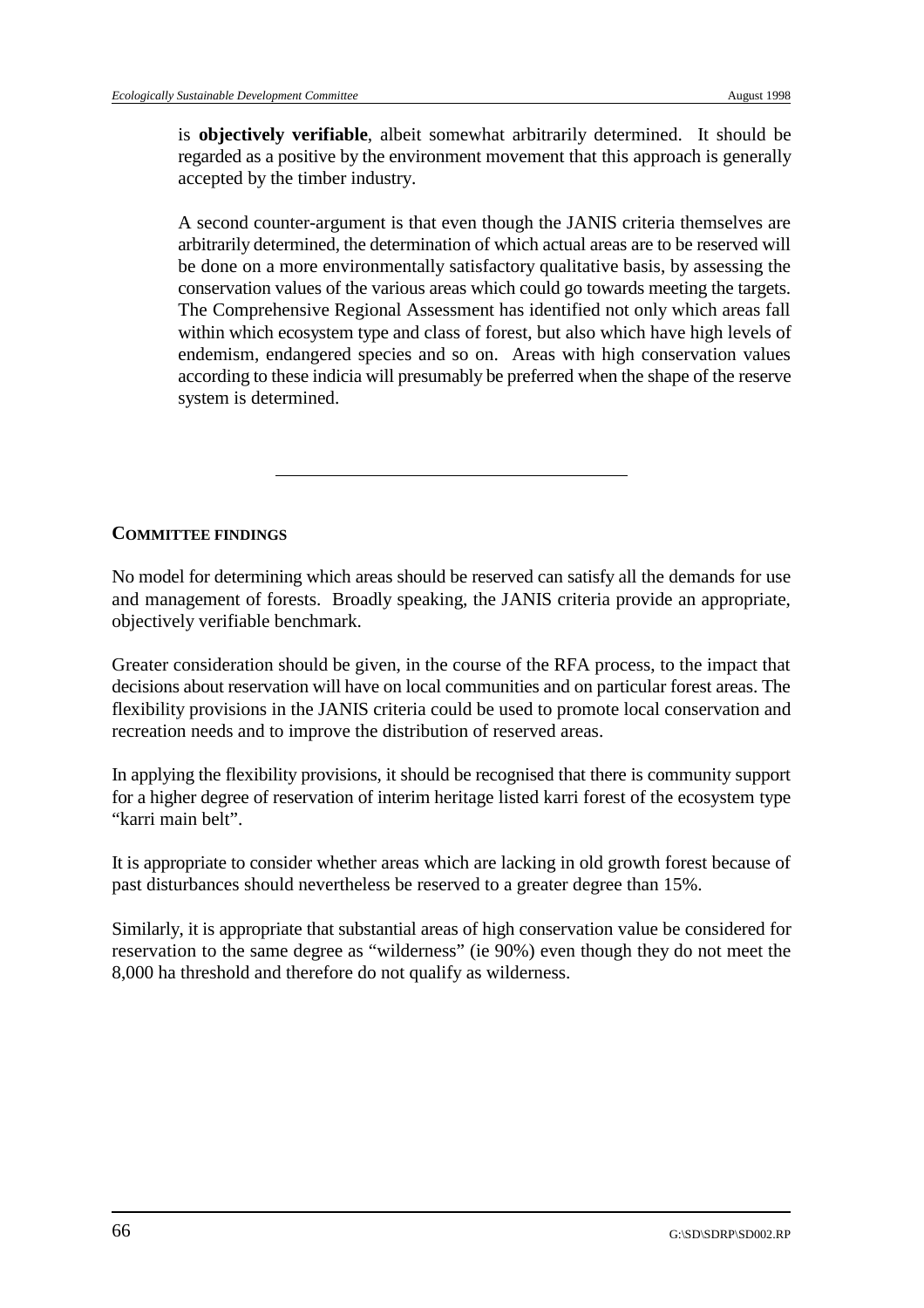**Recommendation 13: That the flexibility provisions in the JANIS criteria be used to promote local conservation and recreation needs and to improve the distribution of reserved areas, particularly in areas where little old growth is identified by the Comprehensive Regional Assessment.** 

**Recommendation 14: That the Minister for the Environment recognise community support for more reservation of interim heritage listed karri forest of the ecosystem type "karri main belt".**

### **7.5.3 Definition of "old growth"**

The definition of "old growth" used in the RFA process was developed as part of the JANIS criteria. Old growth is defined as:

> "*Forest that is ecologically mature (the upper stratum or overstorey is in the late mature to over-mature growth phases) and has been subjected to negligible unnatural disturbance such as logging, roading and clearing.*"93

It can be seen that the interpretation of the phrase "negligible unnatural disturbance" is critical in determining how much old growth there is and consequently what area will be required to be reserved for each forest ecosystem if the 60% target is to be met for that ecosystem. The interpretation of what amounts to "negligible unnatural disturbance"is determined separately for each region and for Western Australia was determined by the Steering Committee.

The Comprehensive Regional Assessment lists the following factors as indicating **unnatural disturbance that is not merely negligible**, the presence of which therefore **negates** the existence of old growth<sup>94</sup>:

- past clearing for agriculture;
- & all logging of karri forest, whether intensive (before 1940 and after 1967) or selective (1940-1967);
- all logging of jarrah forest, other than some areas (totalling 3,070 ha) selectively logged between 1940 and 1960;
- the presence of dieback (phytophthora cinnamomi);
- mining; and
- private ownership.

 $\frac{93}{94}$  Commonwealth (1995), p.25

Joint Commonwealth and Western Australian Regional Forest Agreement (RFA) Steering Committee (1998a), p.165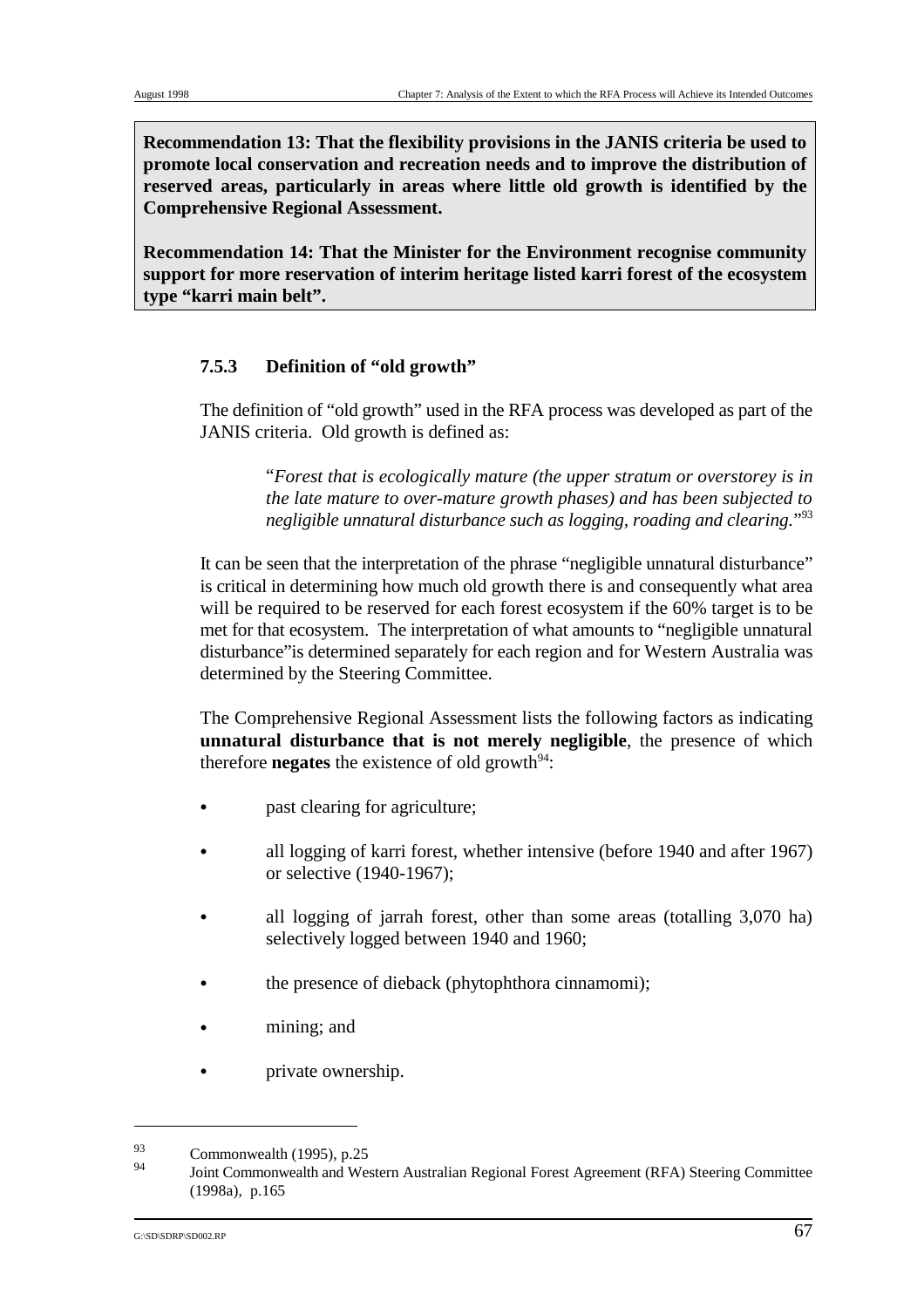The proposal for protection of "old growth forest" has been a key plank of the RFA process, from the National Forest Policy Statement, through the development of the JANIS criteria to the final RFA itself. Under the JANIS criteria, 60% of existing old growth is to be preserved. Clearly, the greater the area of forest identified as old growth, the greater will be the area making up 60% of the total.

Conservationists such as Dr Schultz of the Western Australian Conservation Council have claimed that the above definition of old growth forest being used by the RFA is a narrow one which will minimise the total area required to be reserved:

> "*Dr SCHULTZ: Going back to the old growth definition, as it is very important, the Commonwealth has decided under the national forest policy that 60 per cent of old growth forest will be retained in reserves. The smaller the area of old growth, the smaller the area to be retained in reserve. CALM has taken virgin forest as a surrogate for old growth forest. This is a much smaller area, especially in jarrah forests, than the area of old growth properly defined. CALM has played with the definition in another way. It is calling virgin forest old growth.*

*Hon GREG SMITH: Is virgin forest old growth?*

*Dr SCHULTZ: It is one form of old growth forest. A lot of old growth forest in Western Australia still has the important characteristic of big old trees with hollows. Logging occurred in the past in the jarrah forest, but they left the marri for which they had no use. The primary original forest of marri trees is still there, and the biggest and best jarrah trees have gone - they left the cull jarrah. That is jarrah old growth. However, by ignoring the jarrah old growth, they can reduce the 60 per cent of old growth to a smaller figure than it should be when considering all the properly so-called old growth.*"95

However, Nick Oaks of the Australian Workers' Union claims that the conservation movement takes the above view on a political rather than scientific basis:

> "*Some people did not agree with the definitions [of old growth forest] in the Policy Statement, and have never agreed to the concept of what is defined as old growth forest and what is high conservation forest, notwithstanding that Governments have agreed to those criteria on the basis of science.*

> *. . . In my view, it would be better to log [Hester Block] and grow a new forest. It can be used as an educational exercise to show people that we can have sustainable logging and we can manage our forests. I bet no-one in this room, other than Peter [Robertson], was aware of Giblett block 10 years ago as the focus was on the Hawke block. It is a moving target from*

<sup>&</sup>lt;sup>95</sup> Dr Beth Schultz, 10/9/1997, transcript of evidence to the Committee, p.4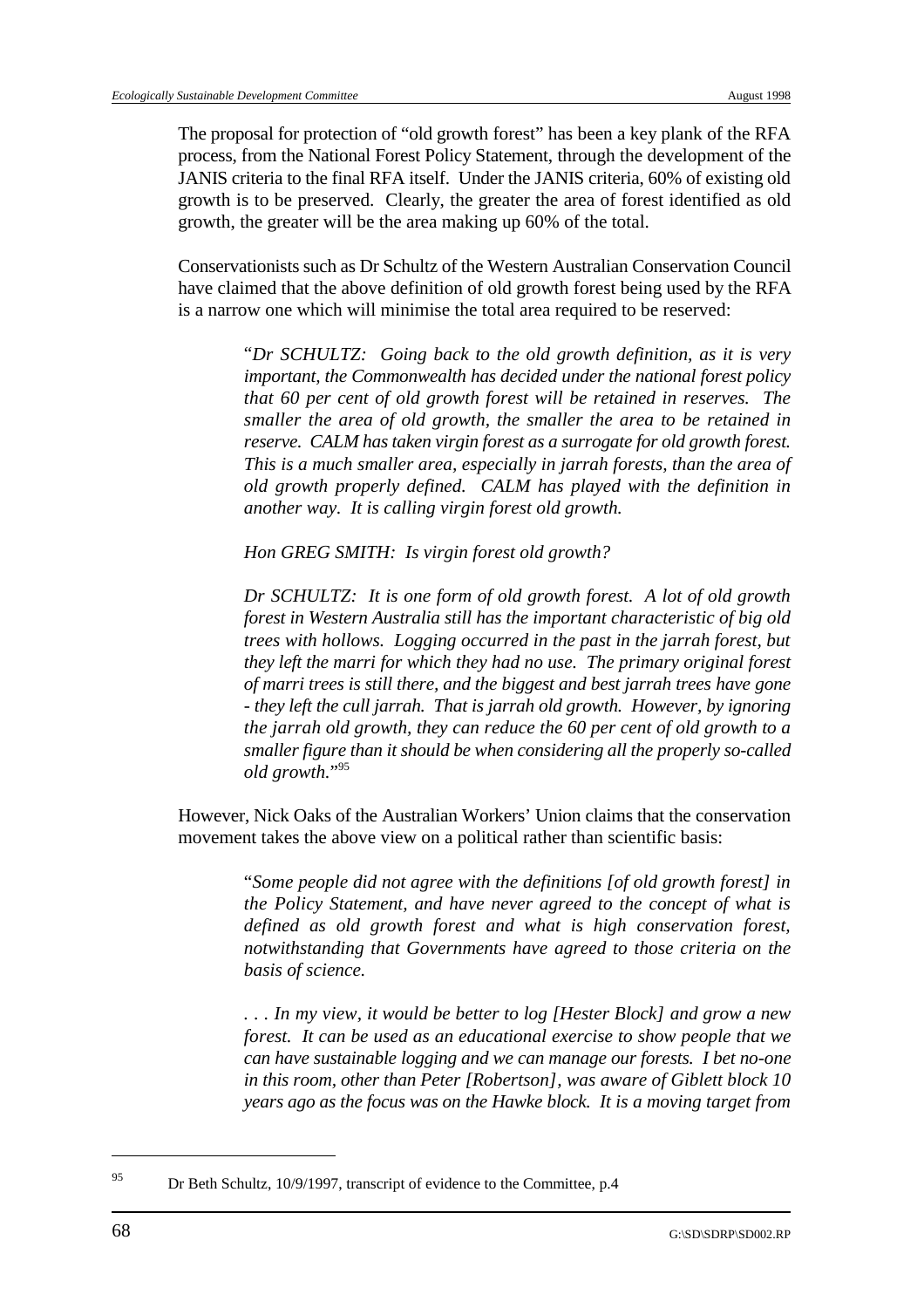*our point of view. The focus now is not on the Hawke block, but the Giblett block.* 

*. . . Why was Giblett available to be harvested? It was because the values* to be found in Giblett are to be found elsewhere."<sup>96</sup>

CALM responds to the Conservation Council's claim by pointing to the fact that the basic definition of old growth is nationally agreed, arrived at "*following extensive scientific deliberations*".<sup>97</sup> Certainly, the basic definition for WA is the same as for other forest regions.

However, pointing to the uniform national criteria does not really answer the Conservation Council's criticism, which is that the definition of "negligible unnatural disturbance" has been given a very narrow meaning in Western Australia so as to exclude too much forest from ranking as old growth.

Turning from ideological argument to the actual figures for old growth arrived at in the Comprehensive Regional Assessment, the Committee considers that they raise questions in at least two respects.

- & It seems surprising that of all the forest **selectively** logged since European settlement of Western Australia, only 3,000 or so hectares of jarrah and no karri are counted as old growth.<sup>98</sup>
- It is not self-evident that every patch of forest affected by die-back should be immediately excluded from being old growth.

### **COMMITTEE FINDINGS**

The determination of what counts as old growth is critical to the establishment of a Comprehensive, Adequate and Representative reserve system.

The Committee is not made up of scientists and does not propose to enter into the debate about what should be counted as old growth. However the Committee believes that the exclusion of almost all selectively logged forest and all dieback affected areas raises questions of substance which should be resolved.

The accord process proposed by the Committee is well placed to undertake resolution of this issue. As part of the process, the question of what areas qualify as "old growth" under the

<sup>&</sup>lt;sup>96</sup> Mr Nick Oaks, 22/10/1997, transcript of evidence to the Committee, p.25

 $\frac{97}{98}$  CALM (1998), p.1

Joint Commonwealth and Western Australian Regional Forest Agreement (RFA) Steering Committee (1998a), p.165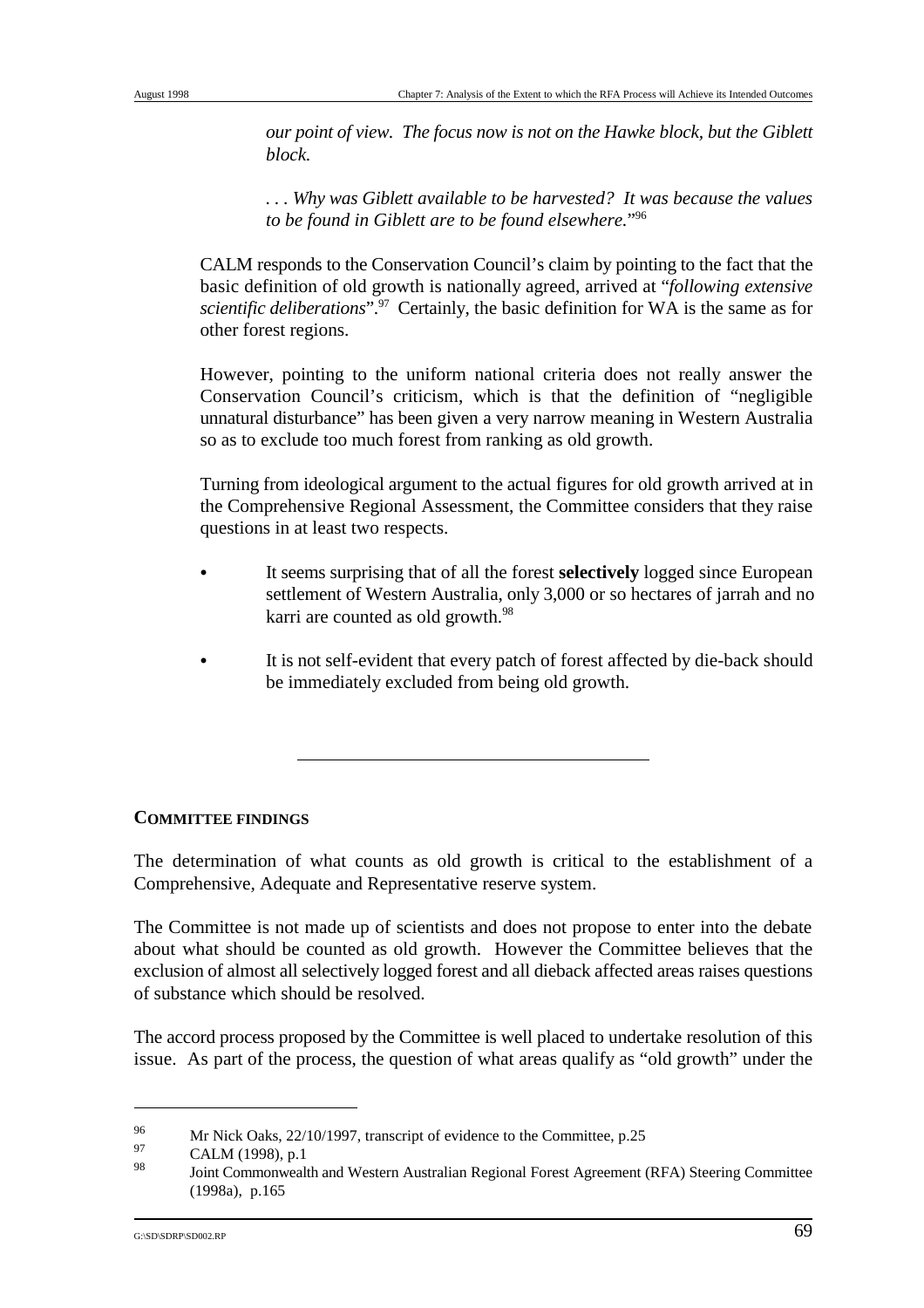JANIS criteria should be determined in a way that is accurate, objective and generally acceptable to the Western Australian community.

**Recommendation 15: That the question of what areas qualify as "old growth" under the JANIS criteria be determined by the accord process in a way that is accurate, objective and generally acceptable to the Western Australian community.**

#### **7.5.4 Definition of "reservation": informal reserves**

The Commonwealth's 1995 Report on Deferred Forest Areas in Western Australia identified a number of points relevant to the reservation criteria on which the State and Commonwealth disagreed. Most of these relate to the question of what types of "informal reserves" (ie roadside reserves, streamside reserves and diverse ecotype zones as identified by CALM under its management policy) should be accredited (ie counted as reserved areas) for the purposes of the Comprehensive, Adequate and Representative targets.

It appears that the Commonwealth in 1995 was resistant to accepting as "reserved" a number of classes of forest which CALM proposed to count as "reserved" for the purposes of the Comprehensive, Adequate and Representative targets. Problems identified by the Commonwealth with CALM's claims included:

- & that in many cases the roadside and streamside reserves nominated by CALM might not be able to maintain the full range of attributes present in the forests;
- that the "edges" of roadside and streamside reserves should not be counted as reserved for the purpose of meeting reservation targets, owing to their vulnerability to disturbance.<sup>99</sup>

When questioned early on about these disagreements Mr Walker's response was that a number of such matters continued to be discussed and that the outcomes would be clearer in the findings of the Comprehensive Regional Assessment.

Substantial disagreement remains evident through the RFA process. In the Comprehensive Regional Assessment, CALM claims **314,900 ha** of informal reserves.<sup>100</sup> However, the Steering Committee in the Public Consultation Paper accredits only **170,800 ha** of informal reserves, including 3,530 ha which were not claimed by CALM.<sup>101</sup>

 $\frac{99}{100}$  Commonwealth (1995), p.26-28

Joint Commonwealth and Western Australian Regional Forest Agreement (RFA) Steering Committee (1998b), p.28

Joint Commonwealth and Western Australian Regional Forest Agreement (RFA) Steering Committee <sup>101</sup> (1998b), p.28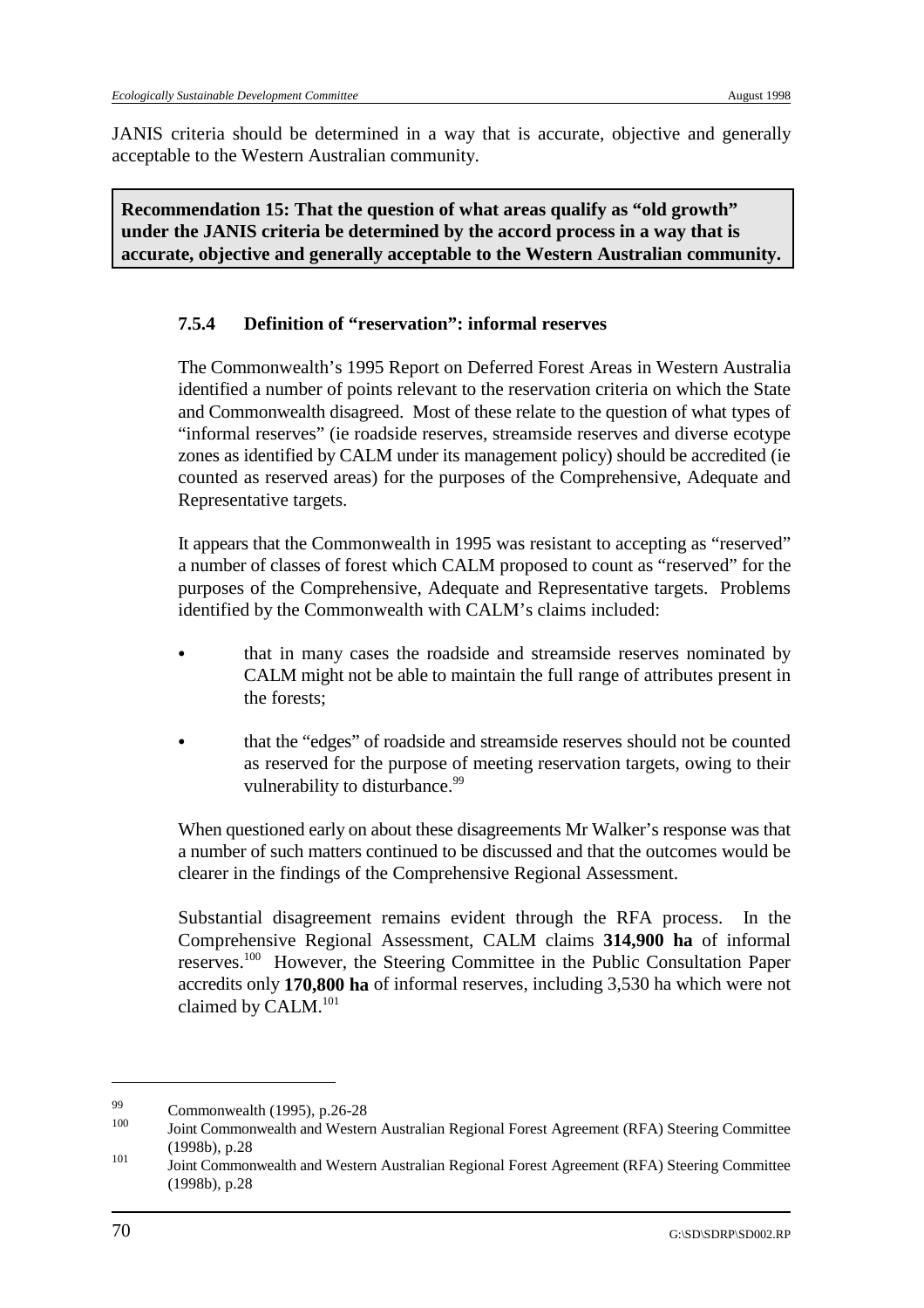Because the Commonwealth declined an invitation to send representatives to appear before the Committee, the Committee does not know to what extent the final accredited Steering Committee figure of 170,800 ha of informal reserve exceeds the Commonwealth's preferred figure.

For completeness the Committee notes the view of the Conservation Council that informal reserves should not count at all towards the JANIS criteria reservation targets, but relate only to the issue of achieving ecologically sustainable forest management.<sup>102</sup>

#### **COMMITTEE FINDINGS**

As with the question of determining what areas count as "old growth", the determination of what counts as a "reserved" area is critical to the establishment of a Comprehensive, Adequate and Representative reserve system.

The Committee believes that the apparent disagreements between State and Federal Governments on the question of what counts as a reserved area raise questions of substance. The disagreements appear to have been resolved in the Comprehensive Regional Assessment but there is no explanation of how the resolution was achieved.

The accord process proposed by the Committee is well placed to undertake resolution of this issue. As part of the process, the question of what areas qualify as "reserved" under the JANIS criteria should be determined in a way that is accurate, objective and generally acceptable to the Western Australian community.

**Recommendation 16: That the question of what areas qualify as "reserved" under the JANIS criteria be determined by the accord process in a way that is accurate, objective and generally acceptable to the Western Australian community.**

#### **7.5.5 Proposals for reservation under the RFA**

Having considered the issues raised by the percentage reservation targets under the JANIS criteria, the Committee now turns to the actual proposals for a Comprehensive, Adequate and Representative reserve system discussed in the Public Consultation Paper.

The Public Consultation Paper sets out three possible Approaches which could be taken to preparation of a final RFA, "*to promote discussion and feedback to the two*

 $W_A$  Forest Alliance (1998), p.1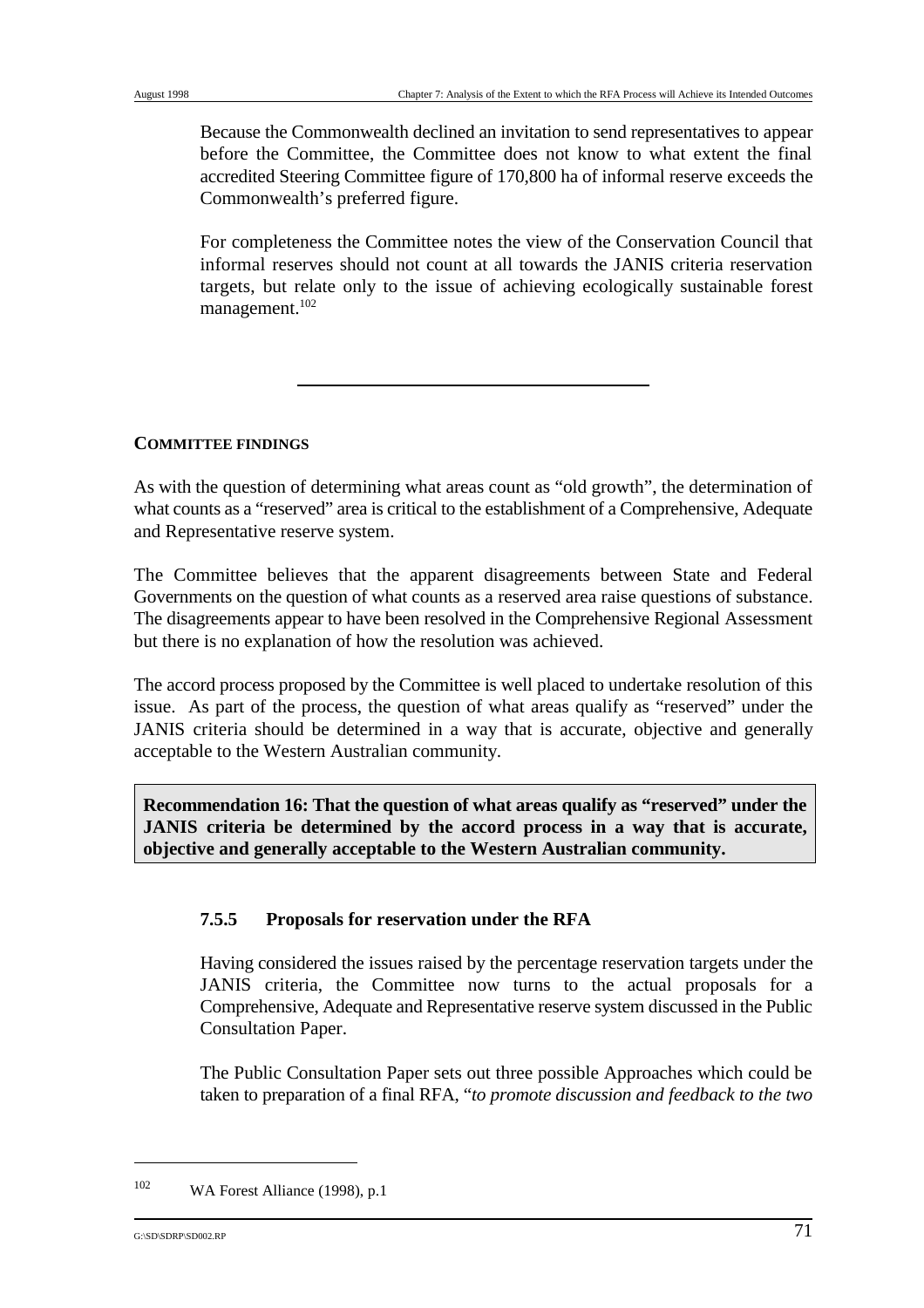*governments on the development of a balanced RFA that addresses the needs of the community, industry and governments."*<sup>103</sup>

It is emphasised that the final result of the RFA might differ from all these Approaches and need not even fall within the spectrum delineated by the Approaches. Each of the Approaches is set out in such a way that it can be compared to the reservation targets for different forest classes set out under the JANIS criteria, noting that the JANIS criteria includes room for flexibility. 104

Approach A goes the closest of the three to meeting the JANIS percentage reservation targets, and Approach C falls furthest short. The following Table sets out how well the three Approaches perform against the JANIS percentage reservation targets.105

<sup>&</sup>lt;sup>103</sup> Joint Commonwealth and Western Australian Regional Forest Agreement (RFA) Steering Committee (1998c), p.38

Joint Commonwealth and Western Australian Regional Forest Agreement (RFA) Steering Committee (1998a), p.20

Joint Commonwealth and Western Australian Regional Forest Agreement (RFA) Steering Committee (1998c), p.42-49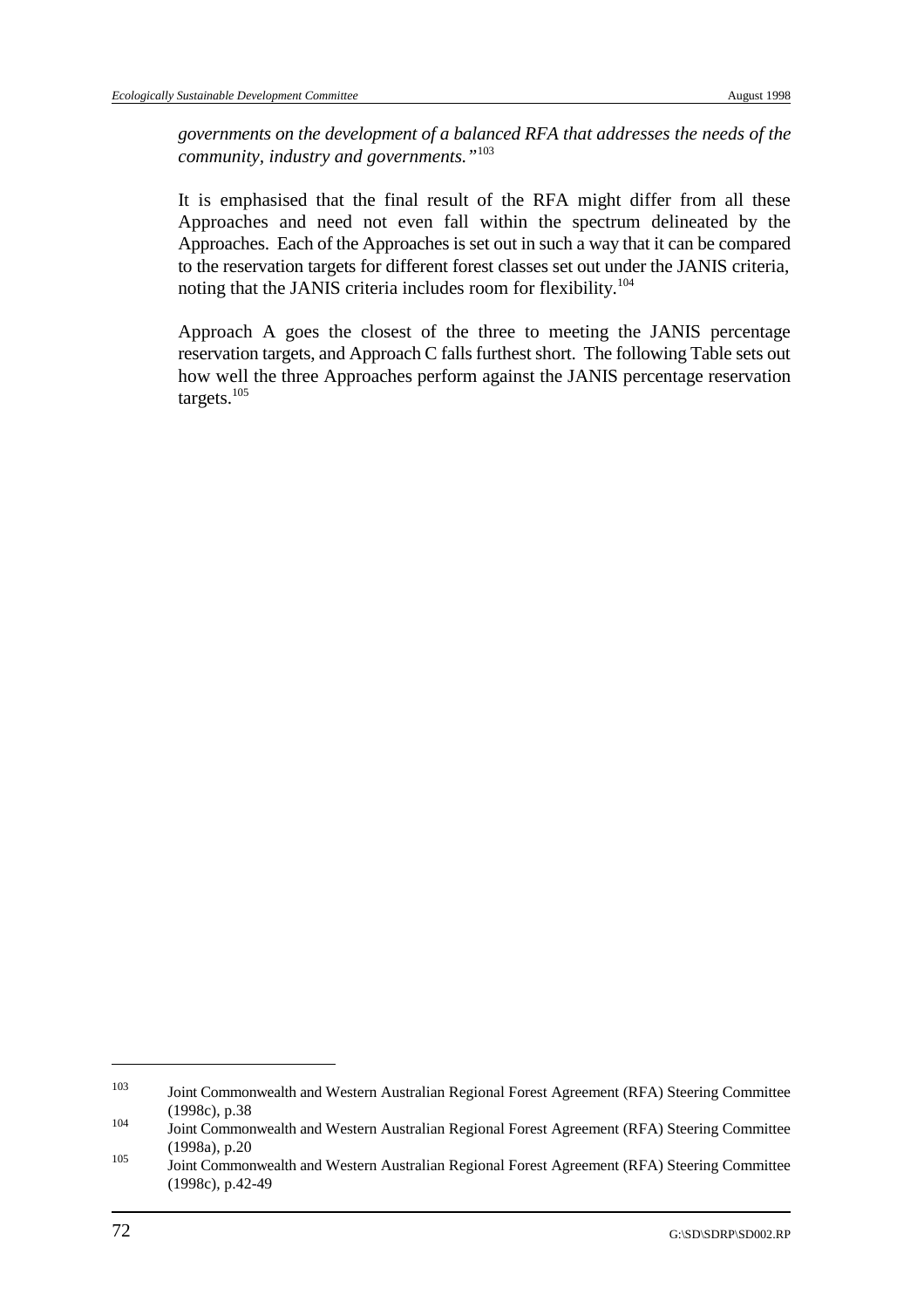| Measurement of Approaches A, B and C against the<br><b>JANIS</b> criteria percentage reservation targets |                               |                                          |                                          |                                |  |
|----------------------------------------------------------------------------------------------------------|-------------------------------|------------------------------------------|------------------------------------------|--------------------------------|--|
| <b>Performance</b><br><b>Approaches</b>                                                                  | <b>JANIS</b><br><b>Target</b> | Approach<br>A                            | Approach<br>R                            | <b>Approach</b><br>$\mathbf C$ |  |
| Net increase in reserves                                                                                 | N/A                           | $145,000 -$<br>155,500 ha                | $77,700 -$<br>92,500 ha                  | $7,000 -$<br>8,000 ha          |  |
| <b>Forest ecosystem</b><br>targets                                                                       |                               |                                          |                                          |                                |  |
| Pre-1750 distribution of<br>forest ecosystems that<br>are not rare or<br>endangered                      | 15%                           | 21 of 22                                 | 16 of 22                                 | 16 of 22                       |  |
| Existing distribution of<br>vulnerable forest<br>ecosystems                                              | 60%                           | <b>Not</b><br>applicable                 | <b>Not</b><br>applicable                 | <b>Not</b><br>applicable       |  |
| Pre 1750 distribution of<br>forest ecosystems which<br>are rare and endangered                           | 100%                          | $0$ of 4. One<br>goes from<br>78% to 86% | $0$ of 4. One<br>goes from<br>78% to 86% | $0$ of 4. No<br>increase.      |  |
| <b>TOTAL</b> for forest<br>ecosystems                                                                    |                               | 21 of 26                                 | 16 of 26                                 | 16 of 26                       |  |
| Old growth targets                                                                                       |                               |                                          |                                          |                                |  |
| Existing old growth                                                                                      | 60%                           | 9 of 9                                   | $4$ of 9                                 | 4 of 9                         |  |
| Existing rare or depleted<br>old growth                                                                  | 100%                          | 6 of 10                                  | 6 of 10                                  | 5 of 10                        |  |
| <b>TOTAL</b> for old growth                                                                              |                               | 15 of 19                                 | 10 of 19                                 | 9 of 19                        |  |
| Wilderness                                                                                               | 90%                           | <b>Not</b><br>applicable                 | <b>Not</b><br>applicable                 | <b>Not</b><br>applicable       |  |
| <b>Total targets</b>                                                                                     | 45                            | 36 of 45                                 | 26 of 45                                 | 25 of 45                       |  |

#### **COMMITTEE FINDINGS**

The RFA's intended outcome of a Comprehensive, Adequate and Representative reserve system based on systematic analysis of area of ecosystems reserved has some shortcomings but could make a significant contribution to the State. However, there are a number of factors which appear to raise doubts about the ability of the RFA process in its current form to achieve a Comprehensive, Adequate and Representative reserve system.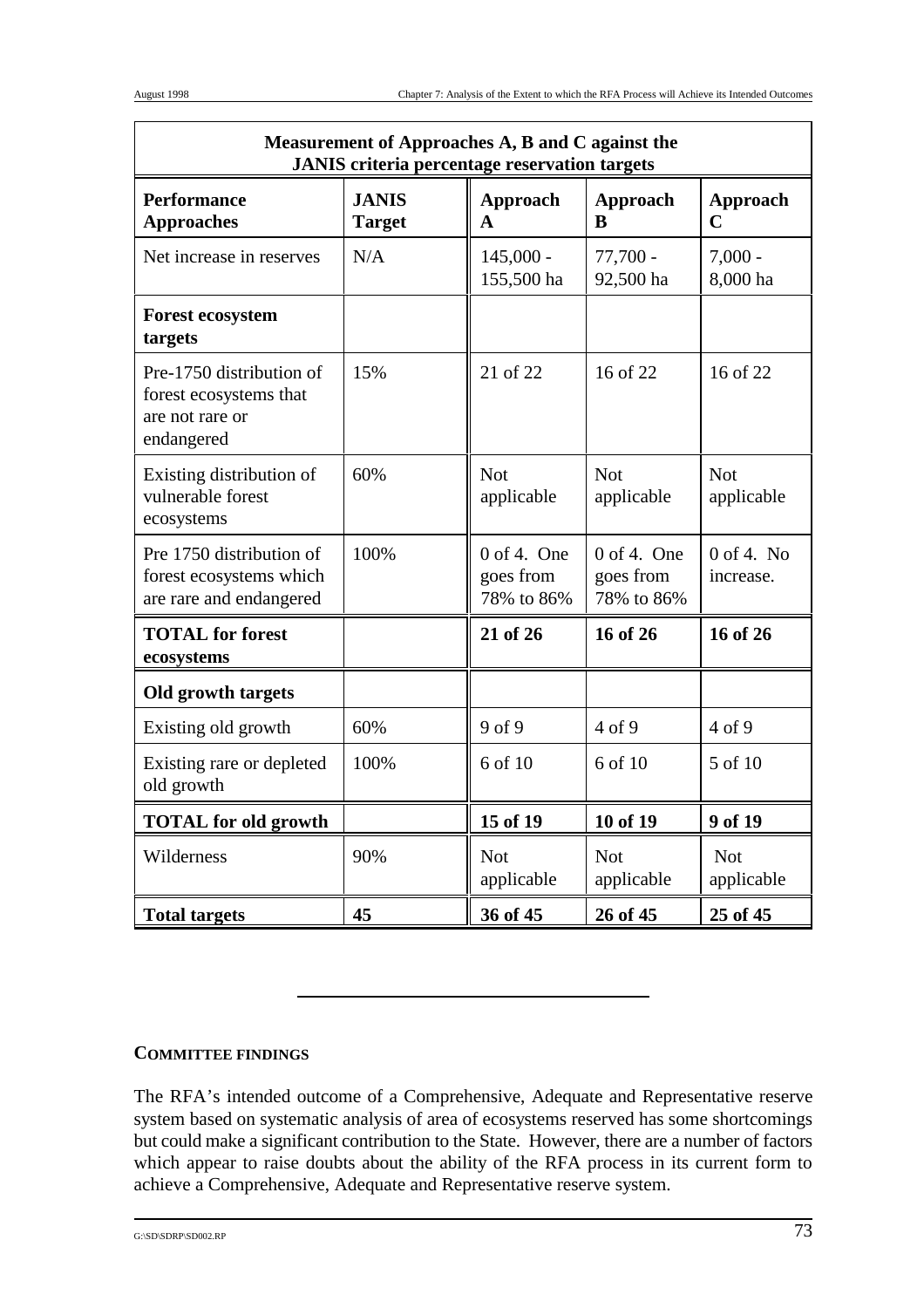To the extent that the RFA process falls short of delivering this intended outcome, Western Australia's compliance with the National Forest Policy Statement will be compromised.

If the reserve system proposed by the RFA is smaller than the JANIS reserve criteria demand, industry would benefit in that a greater area of forest will be available on an ongoing basis for timber production. However it must be questioned whether this is ultimately worth the cost of ongoing confrontation arising from non-industry dissatisfaction with any failure by the RFA to deliver a Comprehensive, Adequate and Representative reserve system.

The Committee is of the view that the RFA should deliver to Western Australia a Comprehensive, Adequate and Representative reserve system, taking into account the recommendations in this report, and in accordance with the flexible targets for reservation forming the JANIS reservation criteria. This will both satisfy the National Forest Policy Statement and increase the acceptability of the RFA process.

**Recommendation 17: That the RFA deliver to Western Australia a Comprehensive, Adequate and Representative reserve system, taking into account the recommendations in this report, and in accordance with the flexible targets for reservation under the JANIS criteria.**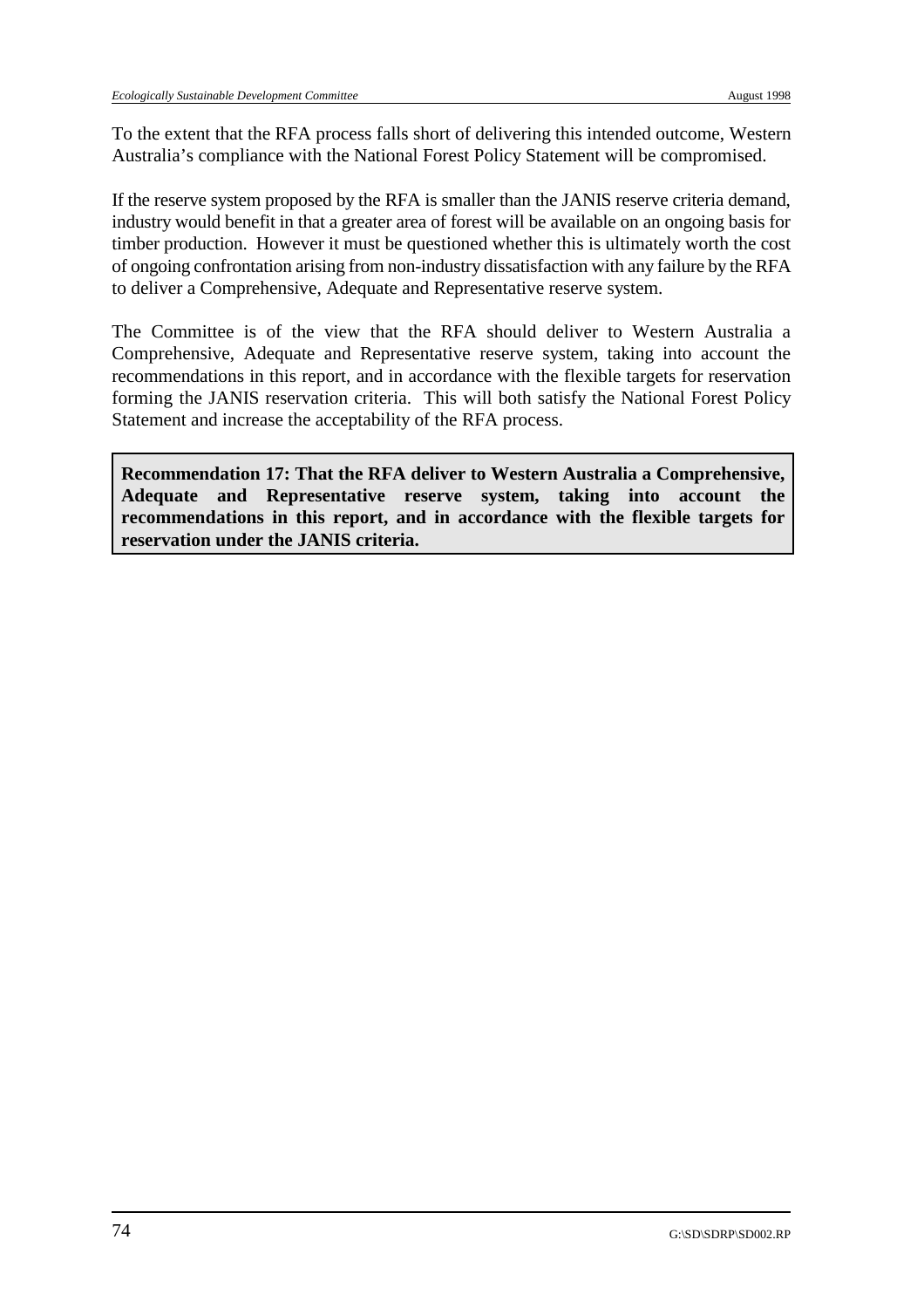#### **7.6 WILL THE RFA ENSURE ECOLOGICALLY SUSTAINABLE FOREST MANAGEMENT?**

#### **7.6.1 Introduction**

An intended outcome of the RFA process is to "provide for the ecologically sustainable management and use of forested areas in the region".<sup>106</sup>

One of the other terms of reference of the Committee's inquiry concerns the sustainability of current logging practices and the Committee intends to report in full on this matter at a later date. For the purposes of this Report the Committee has considered ecologically sustainable forest management, or "ESFM", issues only insofar as they are likely to be affected by the RFA process.

The most important indicator of whether ESFM has been achieved is the **quantitative** one that timber harvesting levels remain sustainable over time. This question is considered in [7.6.2].

In addition, there appears to be general acceptance that achievement of ESFM requires that the **qualitative** goal of maintaining ecological values and the quality of the timber resource be met. This issue is considered at [7.6.3]

#### **7.6.2 Quantitative ESFM measure: maximum sustainable yield**

One of the reviews commissioned by the RFA Steering Committee for Western Australia's RFA process is "An appraisal of methods and data used by CALM to estimate wood resource yields for the South-West Forest Region of Western Australia", prepared by Dr Brian J Turner of Australian National University. Dr Turner generally supports CALM's methodology and practices in estimating timber yields:

> "*Results indicated that the datasets, models, systems and methodologies used by CALM to assess sustainable yields from the karri and jarrah forests are appropriate, internally consistent and contain adequate safeguards on the quality of the data through the use of competent staff and the incorporation of monitoring and calibrating procedures."*<sup>107</sup>

However Dr Turner expressed some reservations about the reliability of the models in the long term:

> "*The jarrah growth models are inappropriate for long term growth projection and currently used silvicultural methods, and new models should be given high priority.*"108

<sup>&</sup>lt;sup>106</sup> Joint Commonwealth and Western Australian Regional Forest Agreement (RFA) Steering Committee (1998c), p.3

 $\frac{107}{108}$  Turner (1998), p.9

Turner (1998), p.31

G:\SD\SDRP\SD002.RP  $75$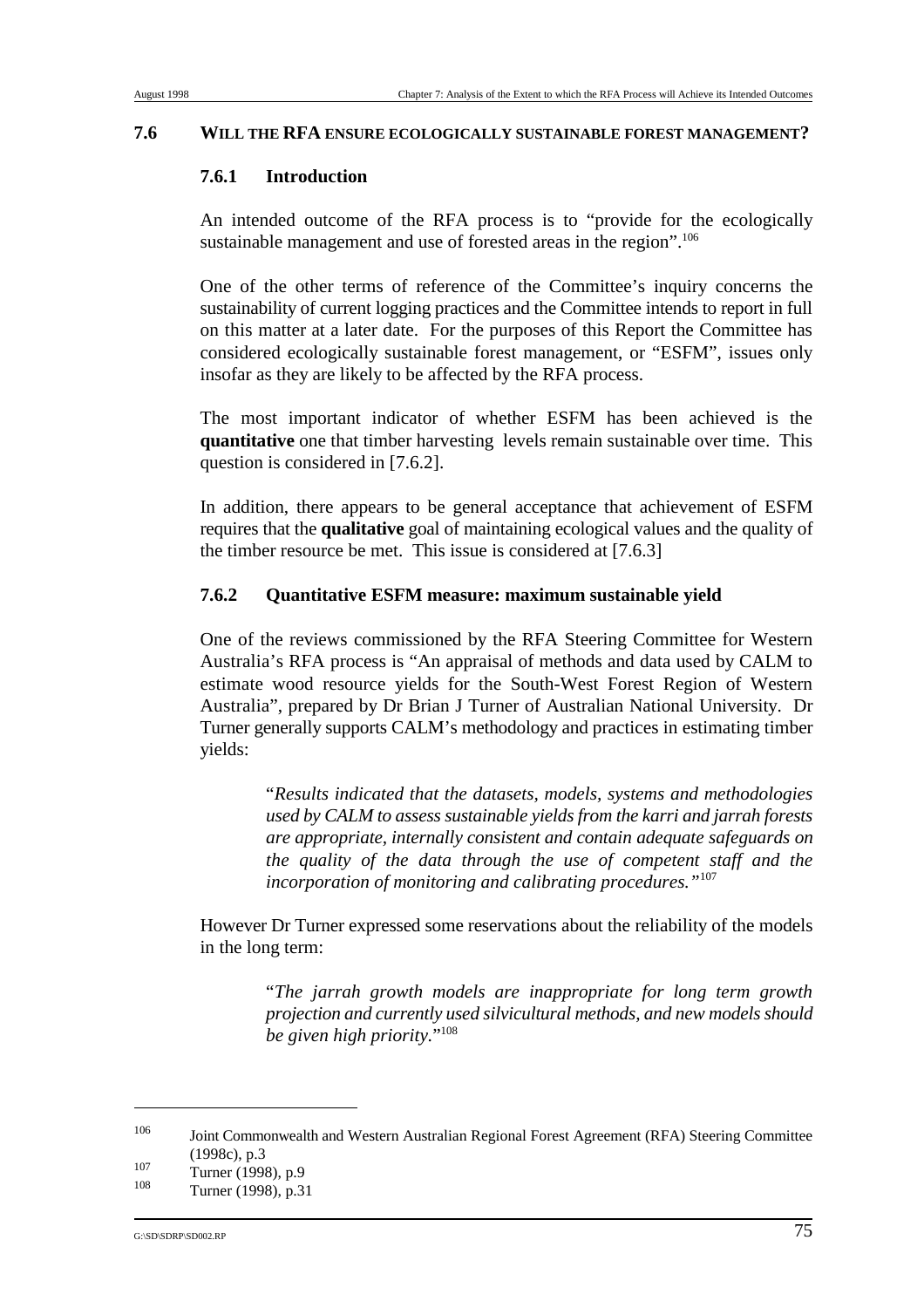As the Committee understands it, no new inventory was prepared for the RFA process as the most recent inventory, produced in 1992-93 for the purposes of the Forest Management Plan 1994-2003, remains applicable.

The most difficult issue in determining long term sustainable yield arises in relation to **jarrah first and second grade sawlogs**. The Public Consultation Paper gives a good summary of the current harvest levels of jarrah first and second grade sawlogs under the Forest Management Plan and CALM's estimates of long term sustainable yield:

> "*The annual allowable harvest under the current Forest Management Plan was determined by the Western Australian Minister for the Environment on 16 August 1993, and applies from January 1994 until 31 December 2003. The annual sawlog harvest for the period of this plan was set at:*

- & *karri 214,000 cubic metres per year of first grade sawlog and 203,000 of other logs.*
- & *jarrah 490,000 cubic metres per year of first and second grade sawlogs, with a substantial quality of lower grade material also being available.*

*A review of the data and methods used to calculate these sustainable yields was conducted as part of the Comprehensive Regional Assessment. This included examination of CALM's timber scheduling program (FORSCHED) for the determination of long-term sustainable yield. As noted in the Meagher Report, under current log specifications, harvesting practices and conversion technologies, the long-term non-declining level of first and second grade jarrah sawlogs is approximately 300,000 m³ per annum.*"109

Dr Martin Rayner of CALM confirmed to the Committee that 300,000 m<sup>3</sup>/yr is the best available projection. It should also be noted that the Meagher Committee in 1993 reported that CALM's FORSCHED model predicted that a yield per year of "*somewhere close to 250,000 m³ of [jarrah] sawlogs would be sustainable in perpetuity.*"<sup>110</sup>

 The Committee has had the benefit of a presentation from Dr Martin Rayner and Mr Alan Walker on the question of determination of maximum sustainable yield, and is impressed with the degree of expertise which is devoted to the determination of what is obviously an extremely complex question. Although, as Dr Turner notes, some uncertainty remains as to the accuracy in the long term of the first and second grade

<sup>&</sup>lt;sup>109</sup> Joint Commonwealth and Western Australian Regional Forest Agreement (RFA) Steering Committee (1998c), p.16

 $^{110}$  Meagher et al (1993), p.24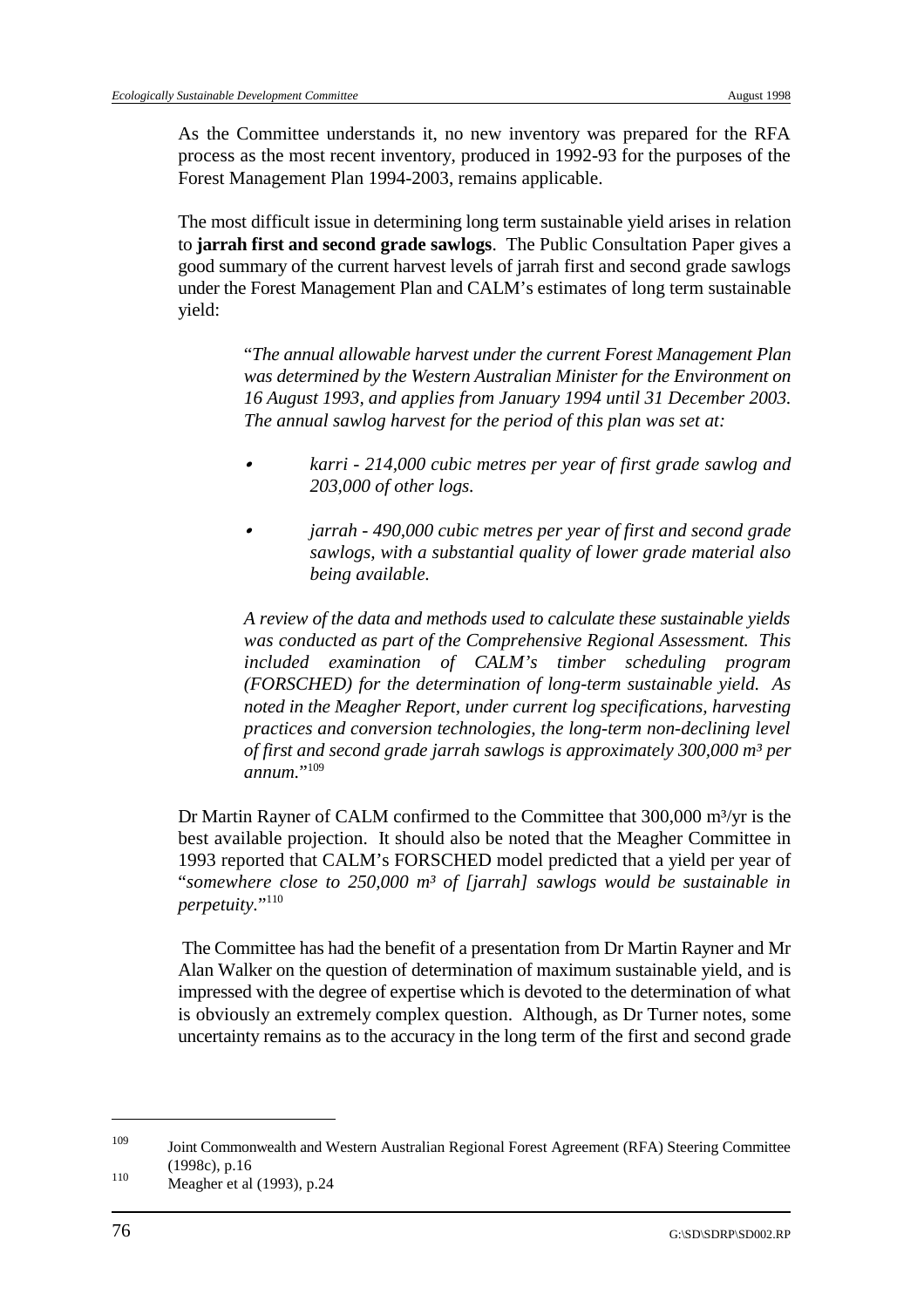jarrah sawlog sustainable yield estimates $\frac{111}{11}$ , the Committee has assumed for the purposes of discussion that CALM's estimates of sustainable yield are correct.

Turning to the three Approaches presented by the Public Consultation Paper, the proposals for allowable yield of first and second grade jarrah sawlogs are as follows:

Approach A - 453,400 to 457,700  $\text{m}^3/\text{yr}^{112}$ 

This is a reduction of about 8% compared to the current Forest Management Plan, but is about 51% greater than the projected maximum sustainable yield of first and second grade jarrah sawlogs given in the Public Consultation Paper.

Approach B - 466,100 to 478,000  $\text{m}^3/\text{yr}^{113}$ 

This is a reduction of about 4% compared to the current Forest Management Plan, but is about 57% greater than the projected maximum sustainable yield of first and second grade jarrah sawlogs given in the Public Consultation Paper.

Approach C - 496,300 m<sup>3</sup>/yr<sup>114</sup>

This is an increase of about 2% compared to the current Forest Management Plan, and is about 65% greater than the projected maximum sustainable yield of first and second grade jarrah sawlogs given in the Public Consultation Paper.

The Public Consultation Paper does not discuss in detail why the volume of first and second grade jarrah sawlogs proposed by the three Approaches is so much greater than the volume identified by CALM as the maximum sustainable yield. The Committee asked Mr Alan Walker about this.

> "*The CHAIRMAN: Was any effort made in the public consultation paper regarding the reserves system, as well as options A, B and C, to offer the public options for providing for sustainable forest management, particularly dealing with the setting of the cut and ways to meet issues surrounding that?*

> *Mr WALKER: I do not understand why you refer to it as sustainable forest management. Sustainable forest management in relation to the level of cut, from a biological perspective, relates to the sustainable level of jarrah*

 $See$  Turner (1998), pp 28, 29 and 31

Joint Commonwealth and Western Australian Regional Forest Agreement (RFA) Steering Committee (1998c), p.43

Joint Commonwealth and Western Australian Regional Forest Agreement (RFA) Steering Committee <sup>113</sup> (1998c), p.45

Joint Commonwealth and Western Australian Regional Forest Agreement (RFA) Steering Committee <sup>114</sup> (1998c), p.48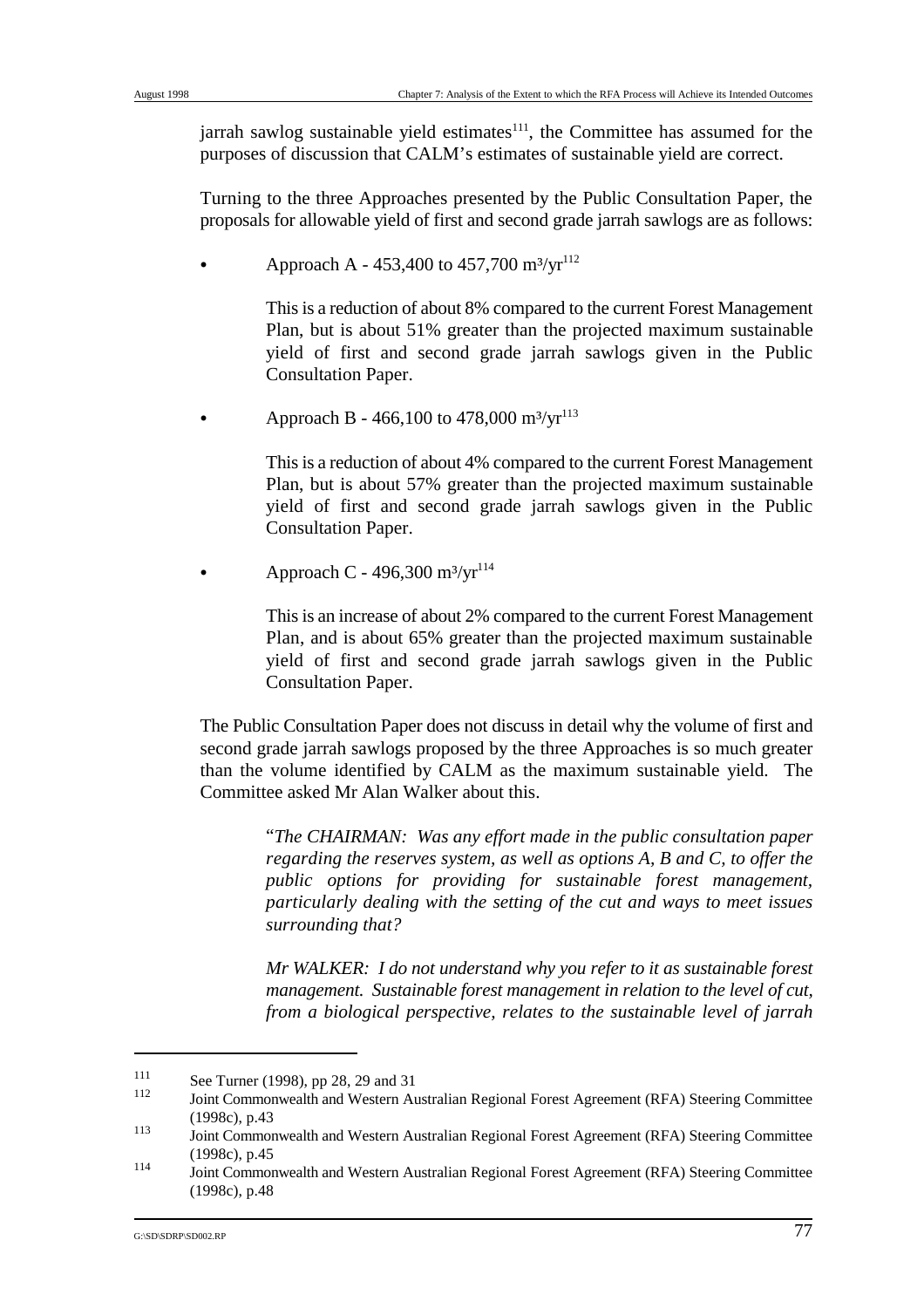*harvest of 1.36 million cubic metres. That matter has been evaluated by the people who examined the inventory, the calculations of forest growth and the elements that indicate whether the calculation of the biological sustainable development has occurred in a proper fashion. That work has been done. I think you are referring to the proportion of sawlogs within the 1.36 million cubic metres . . . [W]hen the ministerial determination was made on the allowable level of cut, a clear distinction was made between the biological sustainability of the 1.36 million cubic metres of jarrah and the sawlog yield about which there is considerable variation due to utilisation standards, the extent to which those standards might change and the extent to which other changes might occur, such as the introduction of whole-bole logging. The ministerial determination made it very clear those matters would be addressed during the 10-year life of the plans.*

*The CHAIRMAN: Are you saying that the sawlog yield is irrelevant to biological sustainability?*

*Mr WALKER: Yes.*"115

The Forest Management Plan sets out harvest levels for both the figures referred to in this discussion: the total volume of jarrah; and first and second grade jarrah sawlogs. It is the second of these which Mr Walker states is irrelevant to ESFM.

Mr Walker's statement also suggests that whole-bole logging is proposed for introduction. Mr Cam Kneen of the Forest Industry Federation (WA) raises some concerns about whole bole logging:

> "*Mr KNEEN: The concept of whole bole logging is that the tree is cut at the base and the crown, and what is left is the whole bole. If technically feasible it is transported to a mill, otherwise it must be cut into shorter lengths. If it is not straight enough it may need to be cut. That is a different log production system from the current system which involves grading logs in the forest. The industry and CALM are doing some trials on the concept of whole bole logging, and the main objective is to increase the overall utilisation of the timber resource. However, early indications from the trials are that we are just transferring a waste product from the forest to the mill at fairly great expense.*"<sup>116</sup>

Turning to karri harvest levels, the current figure of  $214,000$  m<sup>3</sup>/yr of first grade sawlogs $117$  appears to be generally accepted as an accurate projection of maximum sustainable yield. Against this, Approach A proposes that  $193,500$  to  $196,800$  m<sup>3</sup>/yr

<sup>&</sup>lt;sup>115</sup> Mr Alan Walker, 27/7/1998, transcript of evidence to the Committee, p.7

Mr Cam Kneen, 19/11/1997, transcript of evidence to the Committee, p.7<br>117

CALM (1993), p.35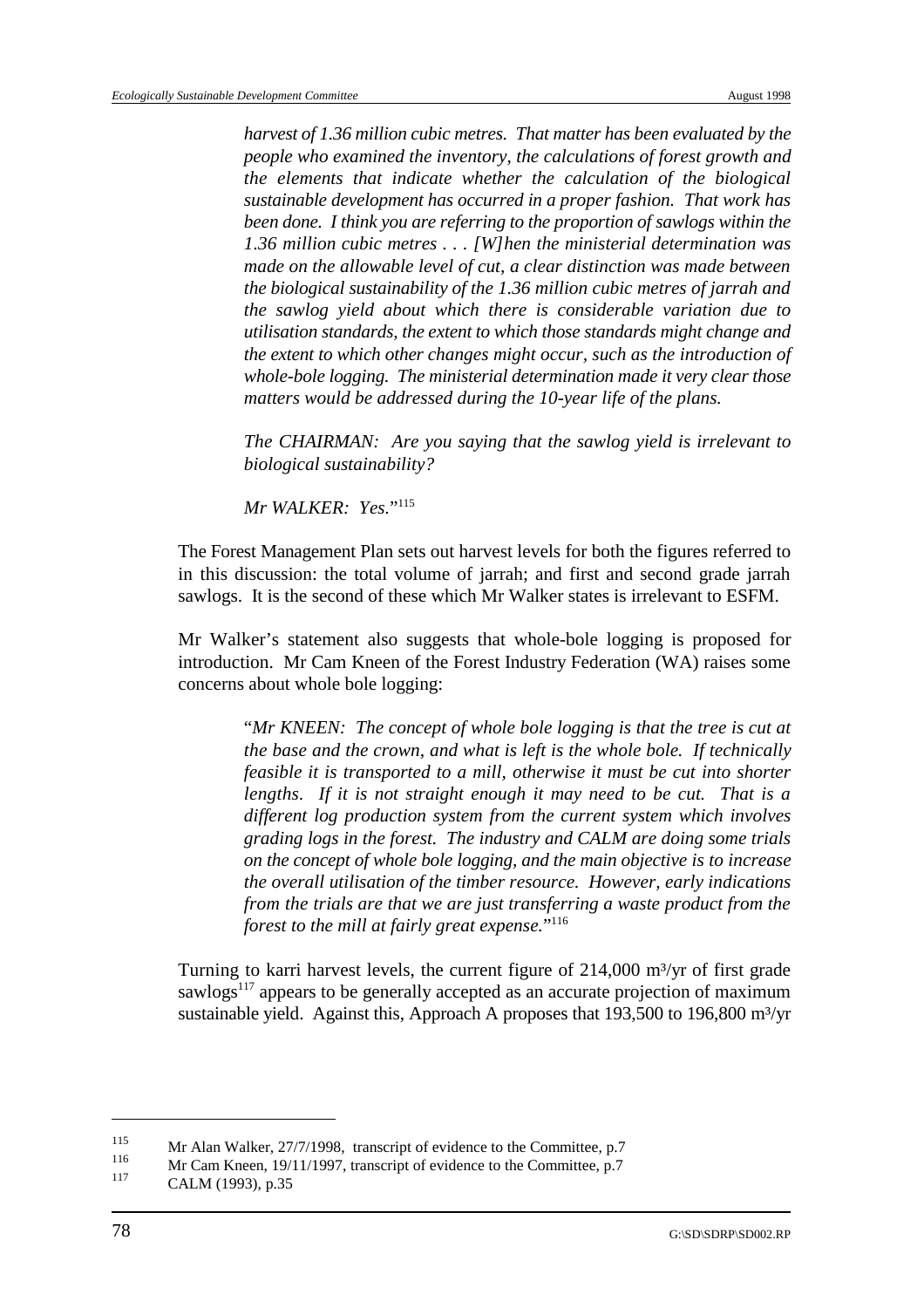of karri sawlogs be harvested<sup>118</sup>, Approach B proposes 197,300 to 207,700 m<sup>3</sup>/yr<sup>119</sup> and Approach C 211,100 to 211,200 m<sup>3</sup>/yr.<sup>120</sup>

Each Approach is approximately consistent with the figure of  $214,000$  m<sup>3</sup>, as the decrease (or increase in the case of Approach C) in the **area** of karri forest available for timber production is approximately proportionate to the decrease (or increase) from the projected **volume** of 214,000 m³/yr. It is not possible to be more specific as the Approaches do not make clear how much of the reduction in production forest comes from karri, and how much from jarrah.<sup>121</sup>

It can be seen that the discrepancy between estimated maximum sustainable yield and the Approaches in respect of karri is either non-existent or much less than it is for jarrah.

#### **COMMITTEE FINDINGS**

The Committee believes the desirability of achieving ecologically sustainable forest management is self-evident. Remaining below maximum sustainable yield is a critical element in achieving this. In the Committee's experience most industries reliant on renewable resources have accepted the need to remain within sustainable yield, for the reason that in the long term it benefits the industry. Examples are Western Australia's broad acre cropping and crayfishing industries.

It is disappointing that the Approaches do not propose levels for jarrah first and second grade sawlog harvest which are in the vicinity of CALM's estimated level of 300,000 m<sup>3</sup>/yr. While there are immediate financial benefits to harvesting over sustainable yield, it is accepted by most industries that the long term costs in depletion of the resource are too great to justify over-harvesting. There is no reason why the general rule should not apply to the timber industry.

The Committee does not accept that it is self-evident that the first and second grade jarrah sawlog harvest levels are irrelevant to achieving ESFM. The currently applicable parameters for timber harvest levels in the State, determined by the Minister for the Environment and applied by CALM through the Forest Management Plan, are given in terms of first and second grade sawlog harvest levels. If, as Mr Walker suggests, the RFA process has abandoned this

Joint Commonwealth and Western Australian Regional Forest Agreement (RFA) Steering Committee <sup>118</sup> (1998c), p.43

Joint Commonwealth and Western Australian Regional Forest Agreement (RFA) Steering Committee <sup>119</sup> (1998c), p.45

Joint Commonwealth and Western Australian Regional Forest Agreement (RFA) Steering Committee <sup>120</sup> (1998c), p.48

Joint Commonwealth and Western Australian Regional Forest Agreement (RFA) Steering Committee (1998c), p.43, p.45 and p.47. A gross figure is given for area available for timber production under each Approach.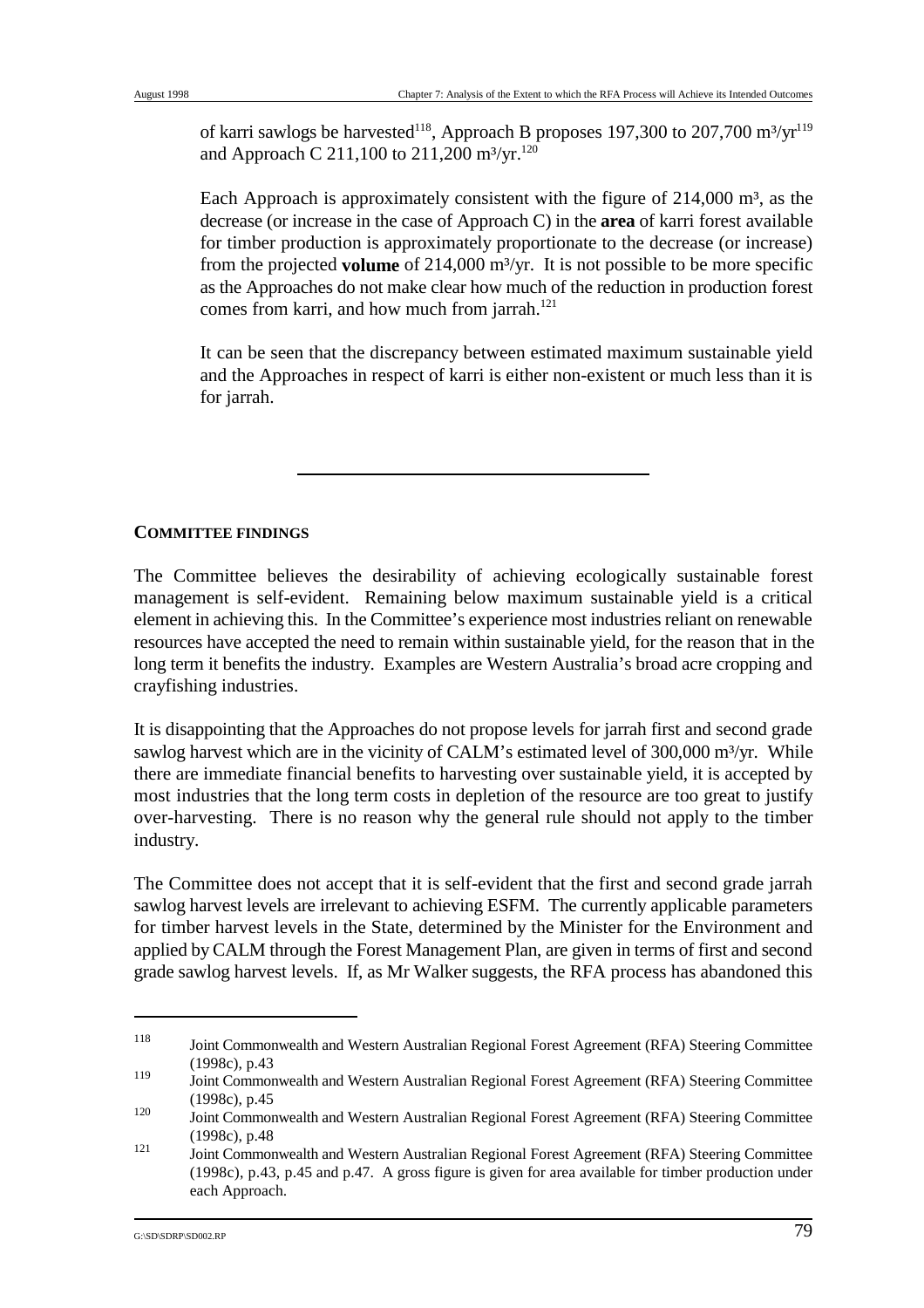key indicator without discussion or justification, this appears to be a serious flaw in the RFA process.

The accord process recommended by the Committee is well placed to consider this issue and to advise the Minister for the Environment on how first and second grade jarrah sawlog volumes harvested should be taken into account in the final RFA if the intended RFA outcome of achieving ESFM is to be met.

At the same time the Committee is aware that reducing the harvest of first and second grade jarrah to a sustainable level means, on CALM's current projected figures in the Public Consultation Paper, a drop in cut from about 490,000 m<sup>3</sup> to about 300,000 m<sup>3</sup>.<sup>122</sup> This will significantly affect timber businesses and workers currently reliant on the jarrah resource.

One of the tasks of the accord process should be to consider options for minimising the impact on businesses and workers likely to be affected by the achievement of sustainable yield, and to promote new industry value adding through structural adjustment provisions and other measures. Options which could be considered are:

- whether the lowering of cut should be phased in over a number of years so that sustainable yield of first and second grade jarrah sawlogs is achieved in, say, 2004, with stepped cuts in the intervening years;
- applying the Commonwealth's Forest Industry Structural Adjustment Package; and
- & encouragement of other timber-related industries such as plantations, downstream processing and other value adding measures in both native forest and plantation sectors, and the proposed pulp mill, so as to create jobs in those areas to replace any jobs lost in the sector of the industry reliant on the jarrah resource.

Given the intention of the RFA process to cater for employment and community needs, it is somewhat surprising that options such as these are not canvassed in the Public Consultation Paper.

**Recommendation 18: That the accord process consider:**

- **(a) how the projected long-term non-declining level of first and second grade jarrah sawlog harvest is to be achieved in a manner consistent with the principles of ecologically sustainable forest management; and**
- **(b) what steps might be taken to minimise the impact, if any, maintaining such a level would have on the timber industry and timber workers.**

**Recommendation 19: That the accord process consider what initiatives might be adopted to promote new industry value adding through the use of structural adjustment provisions.**

 $122 \text{ or } 250,000 \text{ m}^3$  according to the FORSCHED model quoted by Meagher et al (1993), p.24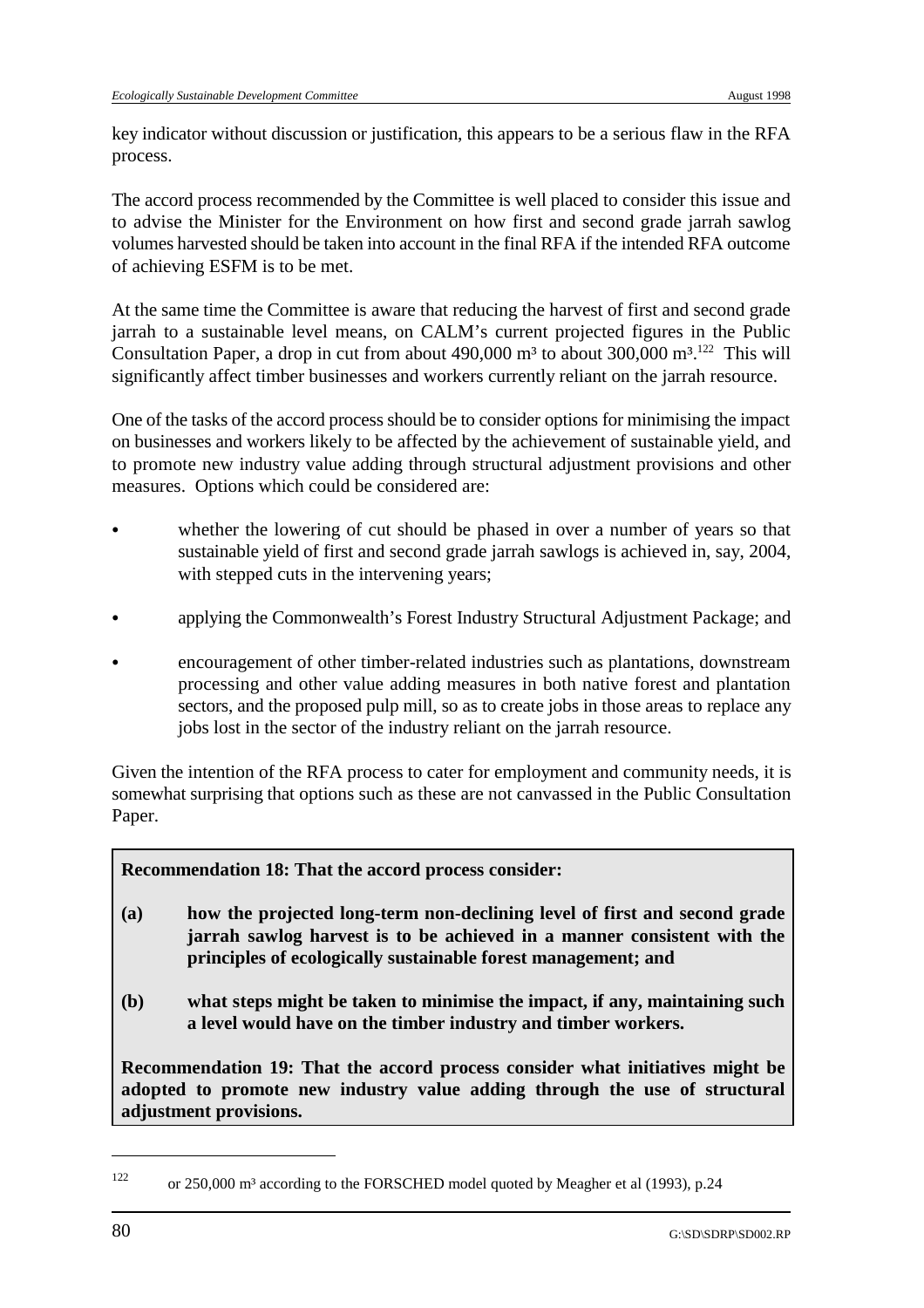### **7.6.3 Other ESFM indicators: ecological values and timber quality**

Turning to the **qualitative** criteria for whether ESFM is achieved, the first matter to be considered is **maintenance of the quality of the timber resource.** If ESFM is to be achieved, not only should the volume of timber harvested be no more than the annual timber increment, but the quality of timber should remain at a reasonably consistent level over time.

As Dr Shea of CALM explained to the Committee, some diminution of the quality of timber is inevitable in any region where logging is conducted over time. However the point remains that if, say,  $80\%$  of the  $490,000$  m<sup>3</sup> of 1st and 2nd grade jarrah sawlogs available in 1998 is 1st grade, ESFM requires that the proportion of 1st grade continue to be in the order of 80%. If in 2018 the harvest is, say, 50% each of 1st grade and 2nd grade jarrah sawlog, this has not been achieved.

To a degree, the diminution of quality over time might be alleviated by better uses being found for lower grade timbers. In Western Australia as elsewhere, moves are being made to create products based on lower grade timbers, such as medium density fibreboard and various chipboard products. The Public Consultation Paper suggests that improved utilisation of lower grade logs will also offset the decline in timber quality:

> "*It is anticipated . . that the forecast decline in availability of first and second grade jarrah sawlogs may be partially offset by an increase in the uptake of lower grade jarrah logs and the future adoption of whole treebole logging methods, together with the further refinement of sawing technologies to enable lower grade logs to be sawn.*"123

At the other end of the spectrum, the likely response to less high quality timber becoming available over time would be to make the most of whatever high quality timber is available, by turning it into furniture, veneers and other high value products.

These developments in the timber industry are to be applauded, but do not impact directly on the question of whether ESFM is being achieved.

The length of rotation for timber crops is one issue which is a management decision critical in determining whether the quality of timber remains high. High quality timber suitable for high value uses such as furniture takes a long time to grow and will not be produced if rotation lengths are too short.

For the karri forest, the Forest Management Plan sets out a complex pattern of proposed growth, regrowth and harvesting, with first harvesting of understocked or

<sup>&</sup>lt;sup>123</sup> Joint Commonwealth and Western Australian Regional Forest Agreement (RFA) Steering Committee (1998c), p.17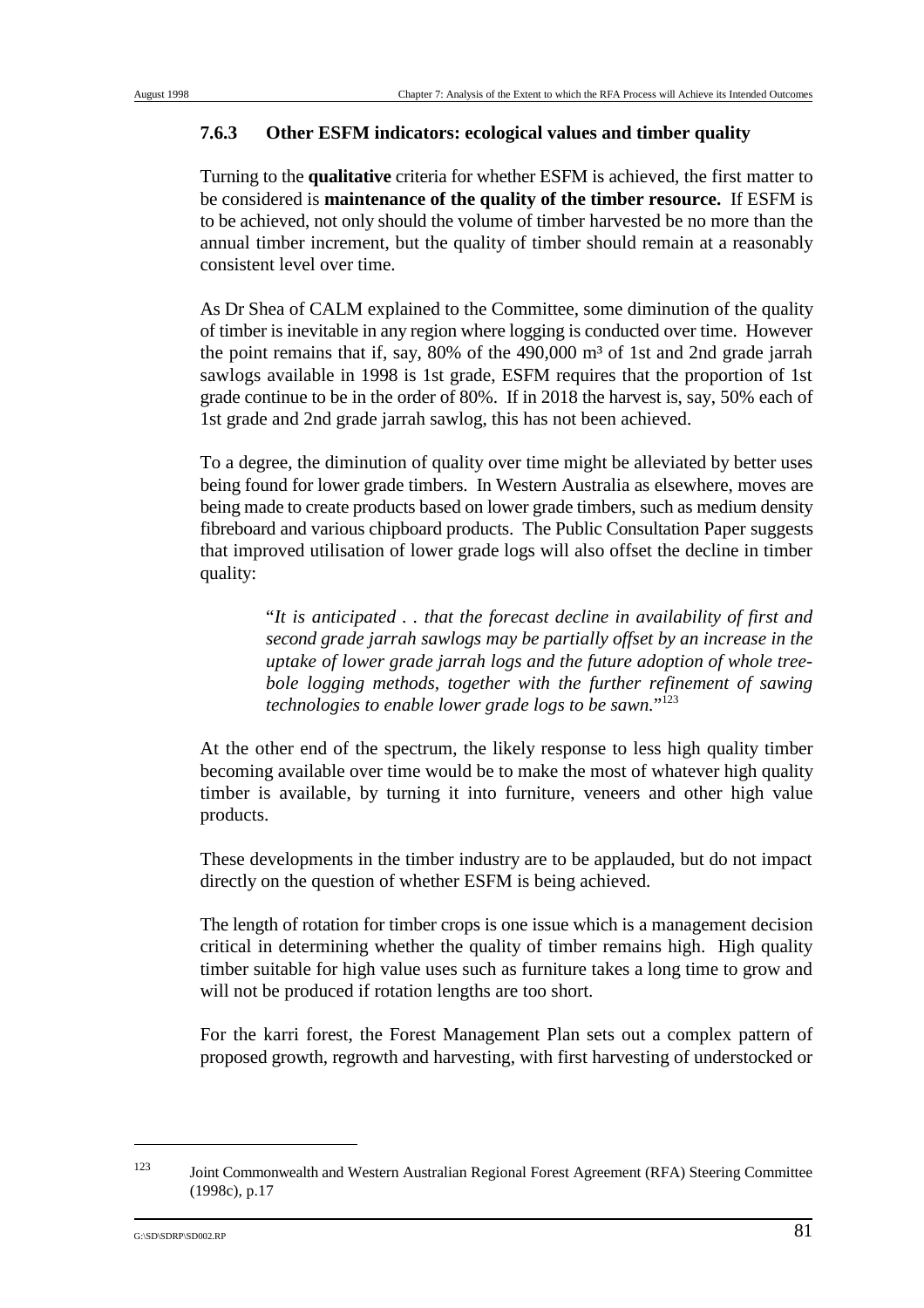fire damaged areas proposed at 60 years, but the bulk of regrowth to be managed on a rotation of 100 years or more.<sup>124</sup>

However current harvest levels indicate at face value that a far shorter rotation period than the one the Forest Management Plan proposes is actually in place. The average area of karri clearfelled or cut to seed trees each year over the last decade is, according to CALM's 1996-97 Annual Report, about 1,600 ha.<sup>125</sup> In most years an additional area is thinned. The area of karri forest available for harvesting is, according to the Comprehensive Regional Assessment, 94,000 ha.<sup>126</sup> At face value, this appears to mean that if the current harvest levels are maintained, the entire area of karri production forest will be clearfelled or cut to seed trees each 60 years or so.

The Committee asked Alan Walker if this simple analysis is valid. Mr Walker responded as follows:

> "*The calculation of a sustainable yield in karri is based on a range of things, but that analysis neglected the fact that you have intermediate yields of timber throughout the life cycle or the rotation length to which we are growing karri. We are now thinning, and we anticipate five thinnings, in a rotation length going to 200 years in karri. Those thinnings yield as much timber, if not more timber, during the rotation than the final clear felling would yield. . .*

> *Hon NORM KELLY: Are you saying those five combined thinnings would produce more than the final cut?*

> *Mr WALKER: It would vary from stand to stand. . . Therefore, whilst it might be an area cut over - and many people confuse this with the jarrah cut that is published in the annual report; people have said that 20 000 hectares of jarrah forest is cut over each year, and then divided that into the area of forest available to come up with a rotation length for jarrah it would be an incorrect thing to do because the aim is not to regenerate the forest for the large proportion of that area cut over."*<sup>127</sup>

Mr Walker's contention is that calculating average rotation length by dividing the available area (94,000 ha) by the area harvested each year (about 1,600 ha) is not valid because the 1,600 ha includes those areas which are only thinned and which therefore remain available to be further harvested in future years.

Mr Walker's contention is not consistent with CALM's 1996-97 Annual Report, under which the figure of about 1,600 ha is the area of karri "*clearfelled or cut to*

 $\frac{124}{125}$  CALM (1993), p.11-12

 $\text{CALM}$  (1997), p.75

Joint Commonwealth and Western Australian Regional Forest Agreement (RFA) Steering Committee <sup>126</sup> (1998a), p.41

<sup>&</sup>lt;sup>127</sup> Mr Alan Walker, 27/7/98, transcript of evidence to the Committee, p.23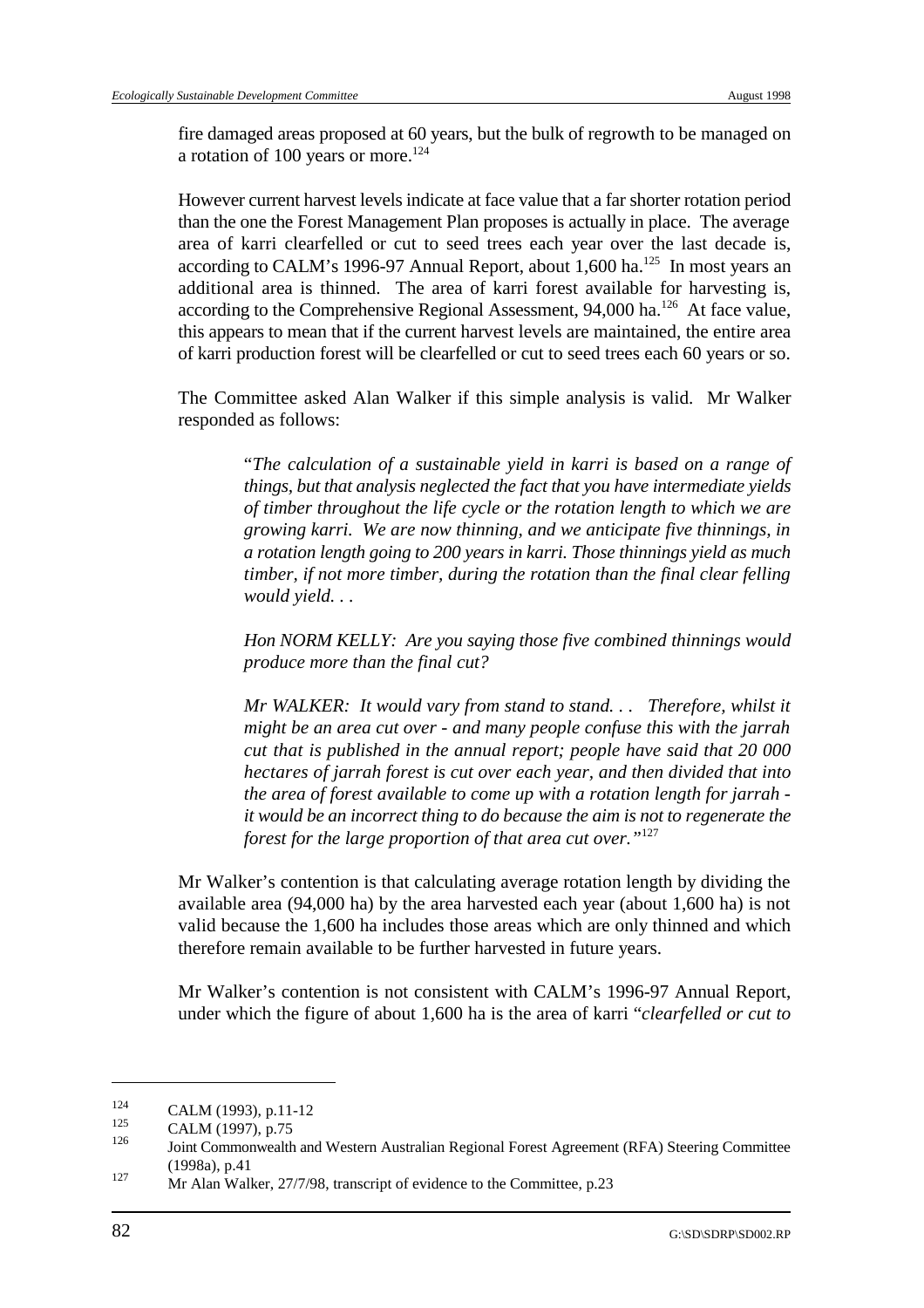*seed trees*"<sup>128</sup> each year. The figure of 1,600 ha does not include the area thinned, which is an additional figure, given separately, varying in the last decade from zero to around 910 ha/yr.

The situation with regard to jarrah is more complex because most jarrah stands are uneven aged and jarrah does not grow at a uniform rate as karri tends to do. Accordingly the Forest Management Plan does not contain any specific prescriptions for jarrah rotations. Of the 1,111,000 ha<sup>129</sup> available for harvesting, the average area harvested each year over the last decade is about  $16,000$  ha.<sup>130</sup> However in regard to jarrah the 1996-97 Annual Report does not distinguish between area clearfelled and area thinned, making it impossible to begin to assess average rotation.

The age of trees in forests in future raises more general issues about sustaining a whole range of ecological values in the forest, including hollow dependent fauna, soil characteristics and so forth. The Southern Branch of the Institute of Foresters (WA) assisted the Committee by supplying information about the Montreal process, an internationally agreed set of criteria by which foresters are able to measure performance over time in relation to sustainability of forest management.

Sustainability indicators under the Montreal process are intended to provide foresters with the ability to measure how well both timber and non-timber values are maintained in production forest. CALM's concept of "multiple use forest" encapsulates this approach, suggesting that areas allocated as production forest should be managed to promote not only timber production, but also other values associated with native forest, such as:

- other product-based commercial values, such as water production, honey production and wildflower collection;
- scientific values such as maintenance of biodiversity, research and preservation of species distribution;
- recreational values such as camping, bushwalking, birdwatching and canoeing; and
- & quality of life values such as preservation of air quality, water quality, combatting the greenhouse effect, existence value and visual amenity.

ESFM demands the achievement of an appropriate balance between timber production and these sorts of values. Often, these various values are claimed to be in competition, in that an increase in timber production will lead to a decrease in, say, quality of water or distribution of species.

 $\frac{128}{129}$  CALM (1997), p.75

Joint Commonwealth and Western Australian Regional Forest Agreement (RFA) Steering Committee (1998a), p.41  $\text{CALM}$  (1997), p.75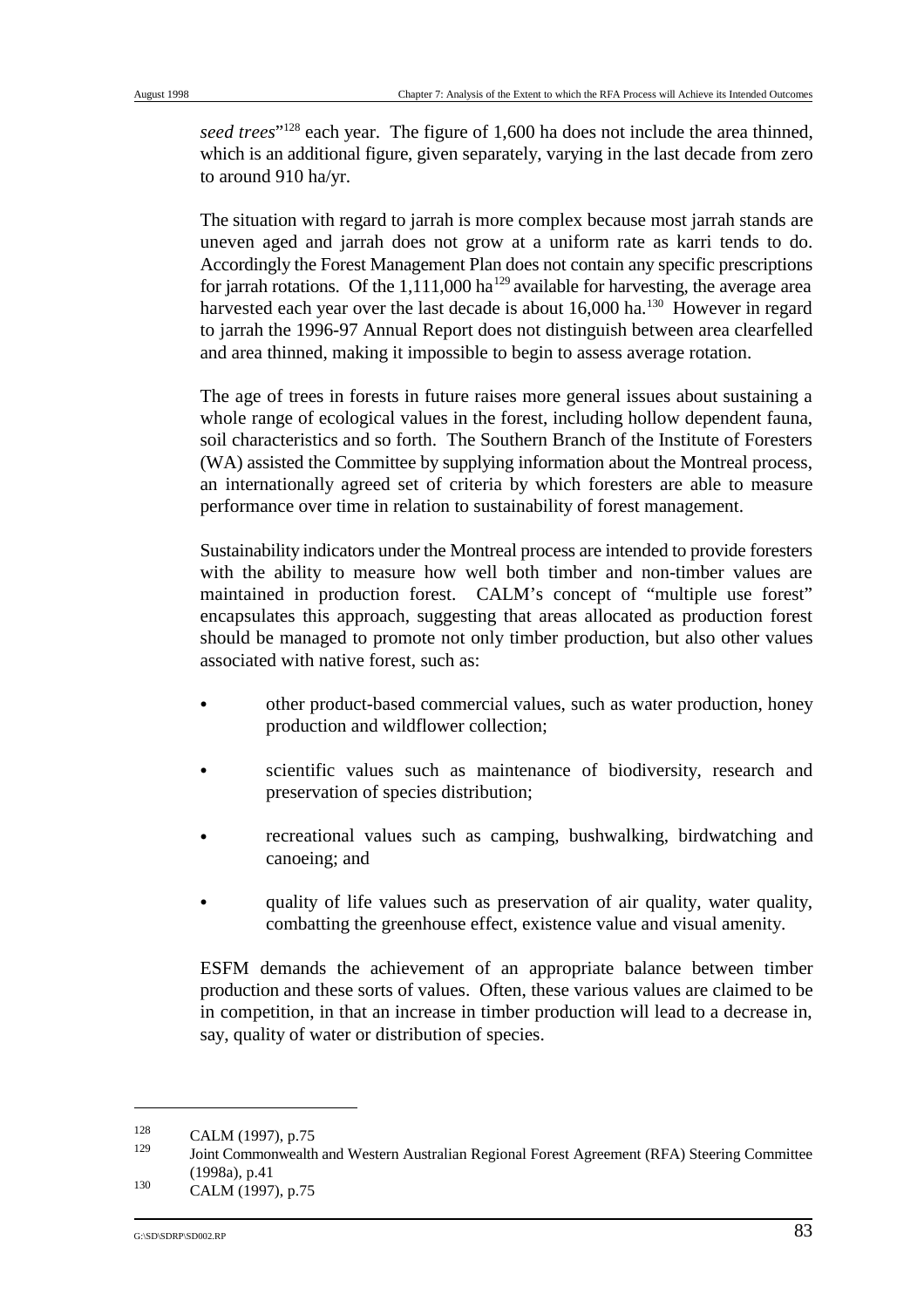Many submissions to the Committee's inquiry focus on one or more of these types of values, arguing that forest in the RFA region is primarily managed for timber production, to the detriment of other values, in breach of CALM's own policy of multiple use forest management.

CALM's general response to such criticisms is that the detrimental effects of harvesting on non-timber values are short term or insignificant. For instance, CALM claims that harvesting does not have a long term adverse effect on salinity levels or species distribution, and that its harvesting program is managed so as to minimise adverse impacts on recreation and visual amenity.

#### **COMMITTEE FINDINGS**

In the long term the issue of achieving ESFM is probably more important than the other intended outcomes of the RFA process, both for industry and conservation. Given that achievement of ESFM has been consistently put forward as one of the key goals of the RFA process, it is somewhat disappointing that so little attention is paid to ESFM indicators in the Comprehensive Regional Assessment and in the Public Consultation Paper.

The Committee is impressed with the commitment of the Institute of Foresters to adopting the Montreal process for assessing ESFM.

The Committee is not able to reach firm conclusions about whether jarrah and karri forests in the RFA Region are being managed in such a way as to maintain the quality of the timber resource as required under the principles of ESFM.

However the Committee is of the view that there are real issues to be addressed in regard to achieving ESFM in Western Australian forests. The example given above, of apparent discrepancies between projected rotation lengths under the Forest Management Plan and actual rotation lengths illustrates this. While there may be good explanations for apparent discrepancies of this nature, these are not available to the public, which tends to create a degree of mistrust and uncertainty as to whether ESFM is being achieved.

The Committee is of the view that information about ESFM matters such as rotation lengths should be discussed as part of the RFA process.

**Recommendation 20: That the RFA allow timber harvesting levels to be such as to promote maintenance of the quality of timber harvested in accordance with the principles of ecologically sustainable forest management.**

**Recommendation 21: That as part of the RFA process a representative range of baseline ESFM indicators as set out in the Montreal process be established.**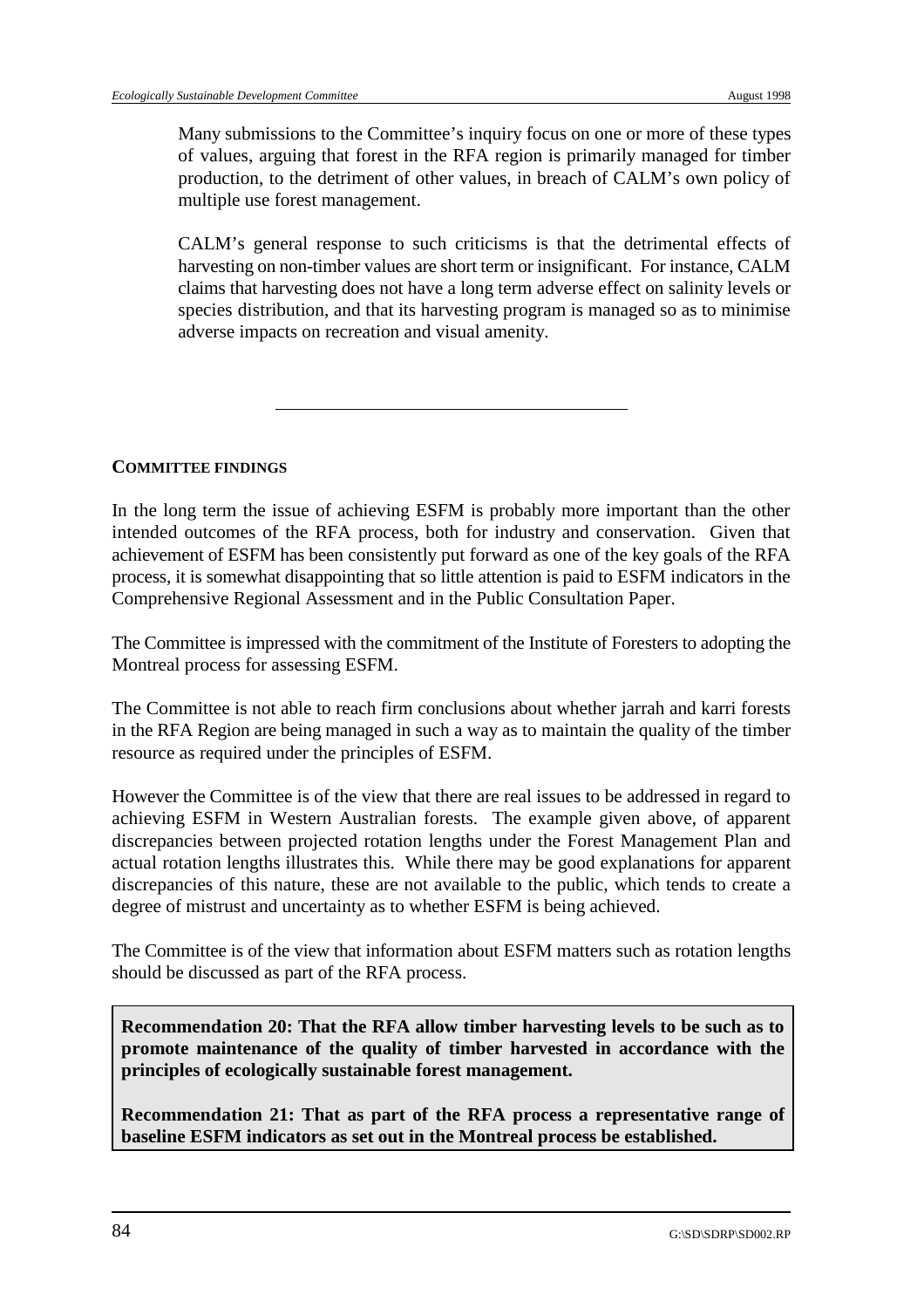### **7.7 PROMOTION OF FOREST-RELATED RESOURCE USE OPTIONS APART FROM THE NATIVE FOREST TIMBER INDUSTRY**

### **7.7.1 Role of the RFA process in promoting forest based resource use options**

Throughout the RFA process, from the National Forest Policy Statement to the Public Consultation Paper, the Governments have discussed the importance of using the RFA to promote development of industries relying on the forest resource.

The industry generally given the most attention in debate about forest resource use is the native forest timber industry. This is reflected in the RFA process and in particular the Public Consultation Paper. However other industries such as the downstream or value added timber processing industries, the plantation industry, the tourism industry, apiary industry, wildflower picking industry and seed collecting industry also have a major stake in forest management and use.

As indicated by the quote from Alan Walker set out in [7.3.1] above, CALM and the Steering Committee have emphasised throughout the RFA process that the process is intended to be even-handed, offering resource security both to the timber industry and to other industries affected by forest management decisions.

Much of this report also has concerned the native forest timber industry. This section discusses how the RFA process has dealt with other forest-related industries.

## **7.7.2 How non-timber industries are affected by the RFA process**

Proponents of the tourism industry in the RFA region are concerned about security of resource. Ms Pauline McLeod of the South West Tourism Association put her industry's view to the Committee as follows.

> "*What is the overall economic value of tourism to the south west? Tourism is a major contributor to the south west economy and it is considered to have enormous growth potential. It has only just started. Commercial and private accommodation visitors to the region are estimated to have spent around \$193m during 1994-95. The current estimate is \$205m. The region offers a wide range of natural attractions and activities. Among those attractions that are identified as important to visitors are the forests in the southern forest region.*

> *If the state tourism employment figure of 8.6 of the work force is extrapolated to the south west labour force of 55 607 jobs, 4 941 workers, and growing, are tourism workers in the south west compared with 2 700, and declining, in the forestry industry. Tourism employment in the south west is growing at a rate of 5.7 per cent compared with the timber and forestry employment figures of 2 700, falling at 2 per cent to 3 per cent per annum. . . .*

> *The tourism industry is a major stakeholder in the forests of Western Australia and is already deriving significant economic benefits from their*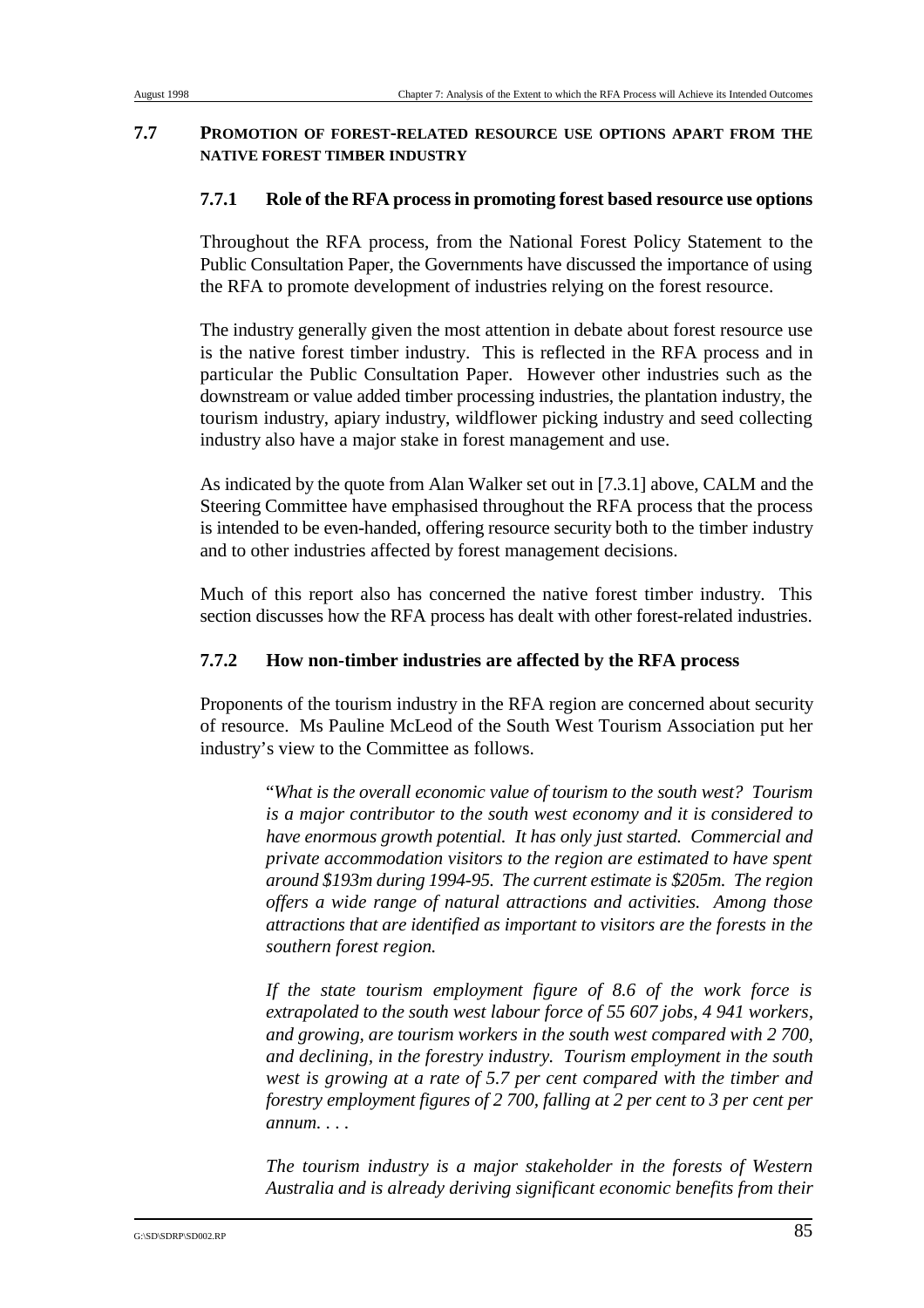*existence. The viability and outlook for the tourism industry in the south west is closely linked to the future of the forests in the region, and in particular the old growth forests. The industry believes the value in preserving the old growth forests far outweighs the value of logging the forests.*"<sup>131</sup>

Mr Peter Murphy of Donnybrook claims that loss of forest damages the tourism industry:

> "*The conflict I see with the Department of Conservation and Land Management is that there is no security for nature based tourism. The old growth forest in this region is disappearing rapidly, yet nature based tourism is growing. There is no security. Dr Syd Shea was at a nature based tourism seminar in Bunbury recently espousing how nature based tourism is exciting, it is growing at a rate of 30 per cent a year, and that the taxpayers of Western Australia should be embracing nature based tourism. I asked Dr Shea a question from the floor. I asked, if nature based tourism is growing at 30 per cent, why was the conservation reserve not growing at 30 per cent to deal with the projections that he was talking about. Dr Shea said that was not a decision that he could make; that it was up to the State Parliament*<sup>"</sup>

Mr Nick Oaks of the AWU rejects any claim made by the tourism industry for resource security over state forest, suggesting that anyone establishing an industry based on a resource to which continued access is not guaranteed has only themselves to blame:

> "*I hear comments by people who have set up tourism operations adjacent to forests who are relying on those forests for their income. People are either profoundly ignorant or profoundly stupid to set up an enterprise relying on state forest, knowing that it is state forest.*"133

 This approach encapsulates the tension between the multiple use forest concept, whereby all forest values should be promoted in state forest, and the widely held view that state forest is in reality managed mostly for timber production, so that other users cannot rely on state forest being available to them.

As Mr Oaks suggests, tourism operators, conservationists, local councils and others seeking assurance that areas of forest will not be logged, generally cannot obtain resource security over state forest.

 $M_s$  Pauline McLeod, 27/10/1997, transcript of evidence to the Committee, p.32<br>132 Mg Peter Mumber 20/10/1997, transcript of suidance to the Committee on A

 $Mr$  Peter Murphy, 30/10/1997, transcript of evidence to the Committee, p.4  $133$ 

Mr Nick Oaks, 29/10/1997, transcript of evidence to the Committee, p.26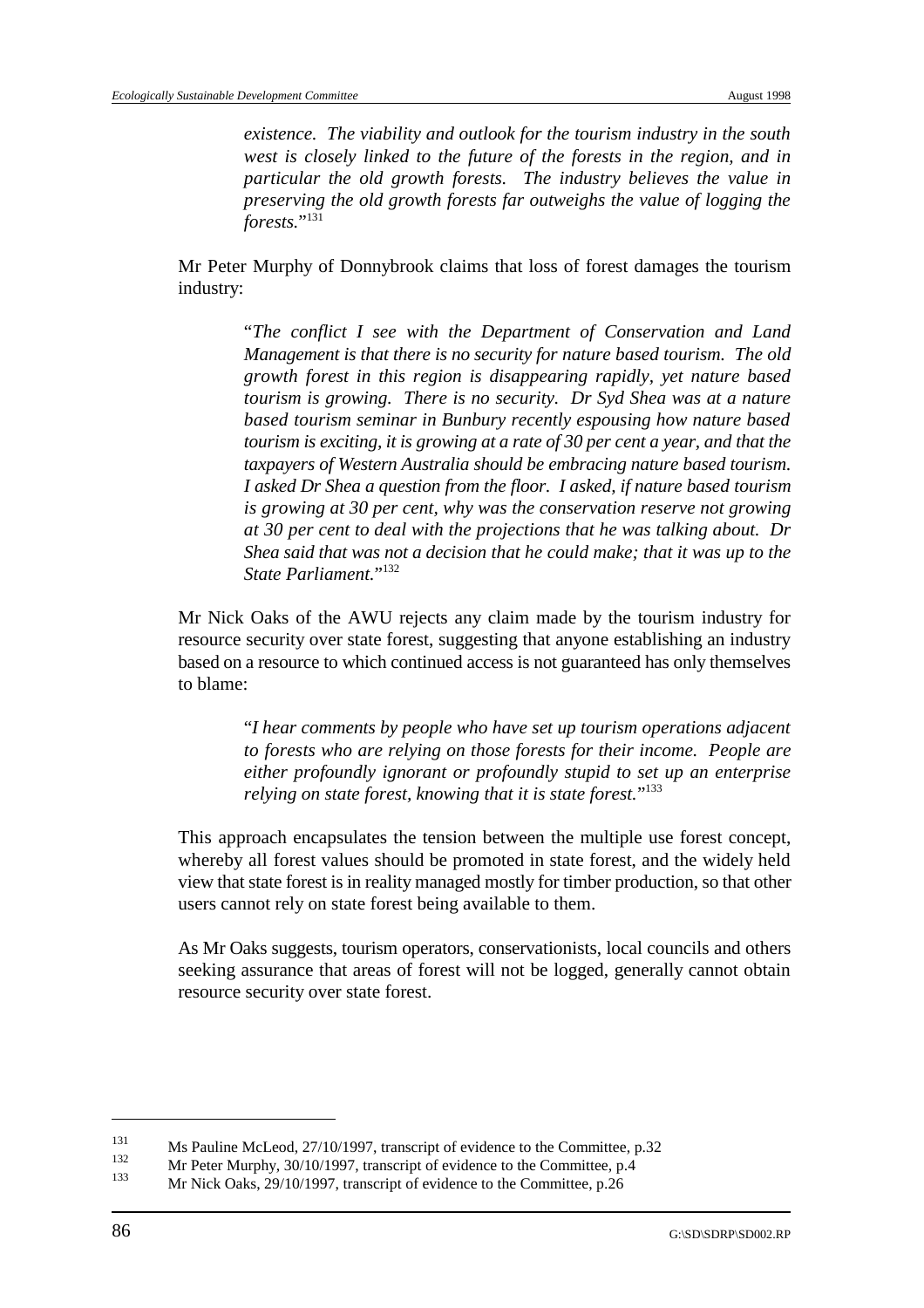A difficulty in assessing how the RFA might affect non-native forest timber industries is that the impact of forest management decisions on those industries is more complex than for the native forest timber industry. Some questions which might arise in relation to different industries are:

- what areas of reserved forest are required to promote forest-related tourism?
- would lowering the volume of native forest timber available to purchasers make any difference to the plantation timber industry?
- & does logging in a catchment have a detrimental effect on agriculture or local council works operating in the same catchment, for example by increasing salinity, soil run-off or water run-off? and
- & can forest management be used to promote and encourage downstream processing of both native forest and plantation timber?

### **COMMITTEE FINDINGS**

The Committee is concerned that although the RFA is nominally intended to offer improved resource security to and promote the development of forest-related industries generally, the Public Consultation Paper does not consider the possible effects of the RFA on any sector other than the native forest timber industry.

This omission is a serious shortcoming. The Committee does not know whether and to what extent timber harvesting has an impact on employment and investment across the range of forest-related industries, but it is unsatisfactory that the RFA, for all the time and resources expended on assessing social and economic impact, has not even begun to address the question.

This is not to say that balancing the various values attributed to forests is an easy task. The suggestion by Mr Peter Murphy that a 30% increase in tourism justifies a 30% increase in area reserved is overly simplistic. There is no simple equation between the area of forest in reserve and the number of jobs or the rate of development in the tourism industry.

At the same time, it appears unnecessarily divisive for Mr Nick Oaks to suggest that tourism interests should not be considered in management of State forest because there is no legislative resource security for the tourism industry.

In the Committee's view it is appropriate that the RFA process should consider employment and investment in all forest-related industries, including but not limited to tourism, downstream timber processing, agriculture, plantation timber industry, bee-keeping and wildflower picking.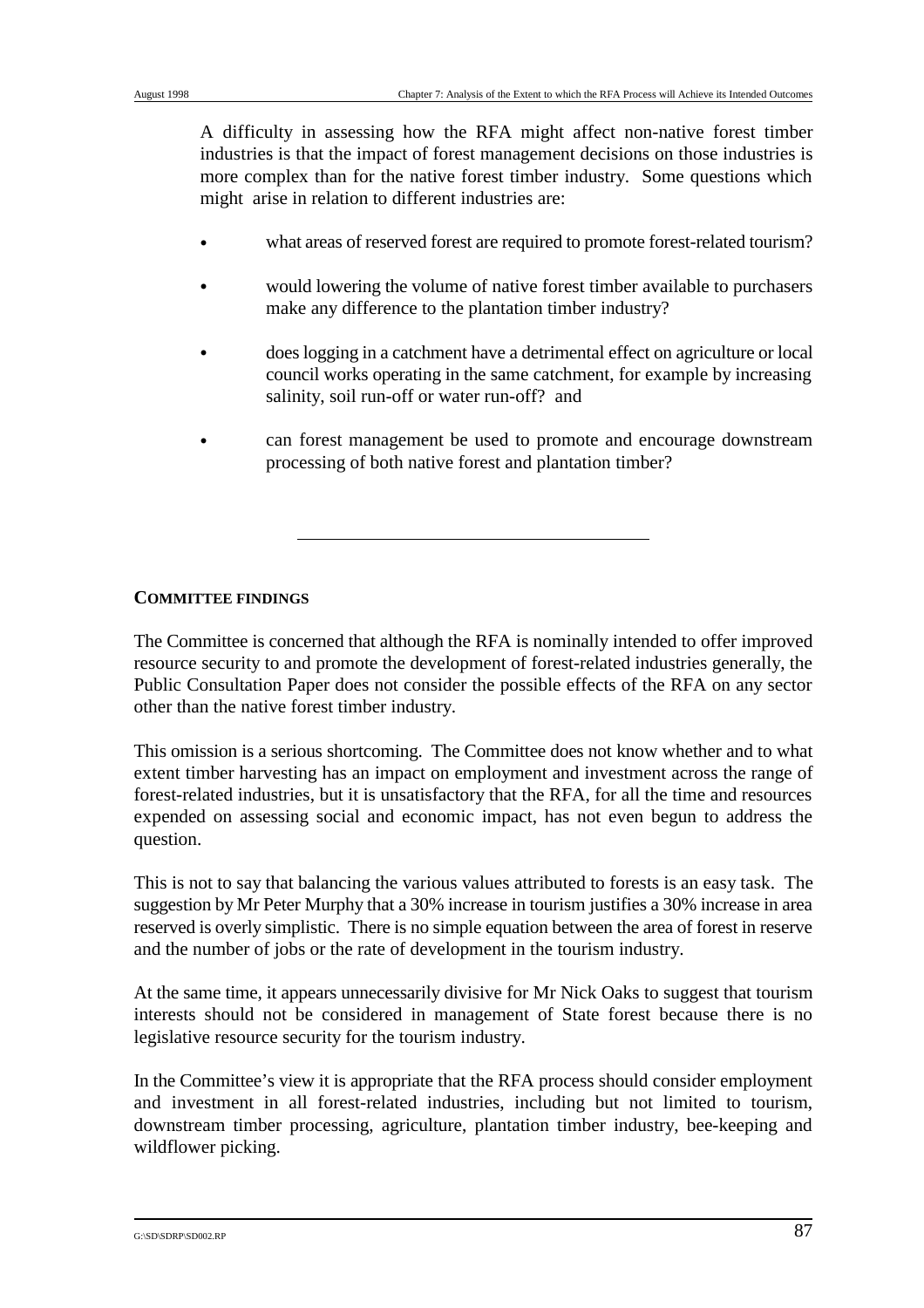In the Committee's view better information is needed about the effect of forest management decisions and possible RFA outcomes on employment and investment in all forest-related industries before the RFA can be entered into. The accord process recommended by the Committee would be well placed to undertake this task.

**Recommendation 22: The accord process should consider the extent to which the RFA will impact on employment and investment in forest-related sectors other than the native forest timber industry, including but not limited to tourism, downstream timber processing, agriculture, plantation timber industry, bee-keeping and wildflower picking.**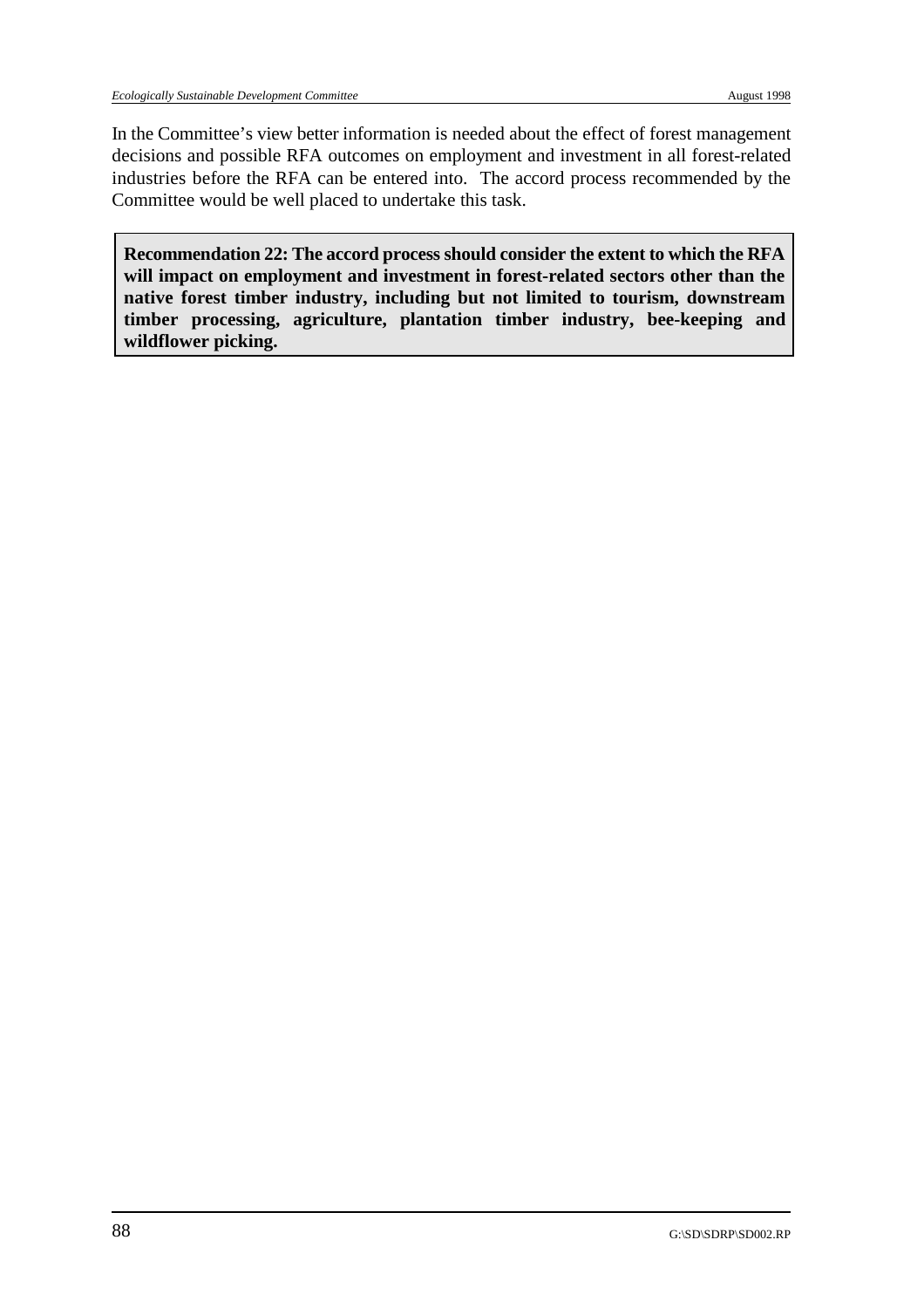#### **APPENDIX A: SUBMITTORS AT HEARINGS IN THE SOUTH WEST**

#### **Denmark Hearing (27 October 1997):**

James Gill, Denmark Environment Centre; Geoffrey Fernie, Walpole Nornalup National Parks Association; Stephen Ayling, Djarilmari Timber Products; Basil Schur, APACE Green Skills; Paul Llewellyn, Solar Stream Design; Alexander Syme; Anthony Smith, Forest Rescue; Donna Selby, South Coast Environment Group; Pauline McLeod, Tourism South-West; Ross Young.

### **Pemberton Hearing (27 October 1997)**:

Murray Johnson, South West Regional Tourism Association; Roger Cheeseman, Greater Beedelup National Park Society; Helen Nixon, Shire Councillor; John Taylor, Friends of Jane; Wendy Goodall; Helen Duval; Andrew Russell.

#### **Manjimup Hearing (28 October 1997)**:

Jean-Paul Orsini, Friends of Greater Kingston Forest; Ewald Valom, Bunnings Forest Products; Robert Hagan and Lachlan McCaw, Southern Branch Institute of Foresters; Cassandra Menard, Friends of the Chuditch Inc.

#### **Bridgetown Hearing (29 October 1997)**:

Members of the Bridgetown-Greenbushes Shire Council; Mary Frith; Jim Frith; Peter Lane, Geologist; Robert Jenkins, Whittakers Ltd; Elaine Michael; Hugh Browne, Bridgetown-Greenbushes Shire Councillor; Melva Browne, Bridgetown-Greenbushes Tourist Committee; Laurie Bullied, Tourism Operator, Bridgetown-Greenbushes Shire Councillor; Nick Oaks, Bridgetown-Greenbushes Conservation and Environment Committee; Neil Guazzelli; Cornelia Lowndes.

#### **Collie Hearing (30 October 1997):**

William Atherden, Quarter Sawn Timbers; Peter Murphy; Sally Coulson; Rodney Lee, Firewood Contractor; Don Spriggins, Institute of Foresters of Australia (WA Division); Martin Bottega; Ashley Davidson; John Vukovich; John Sherwood.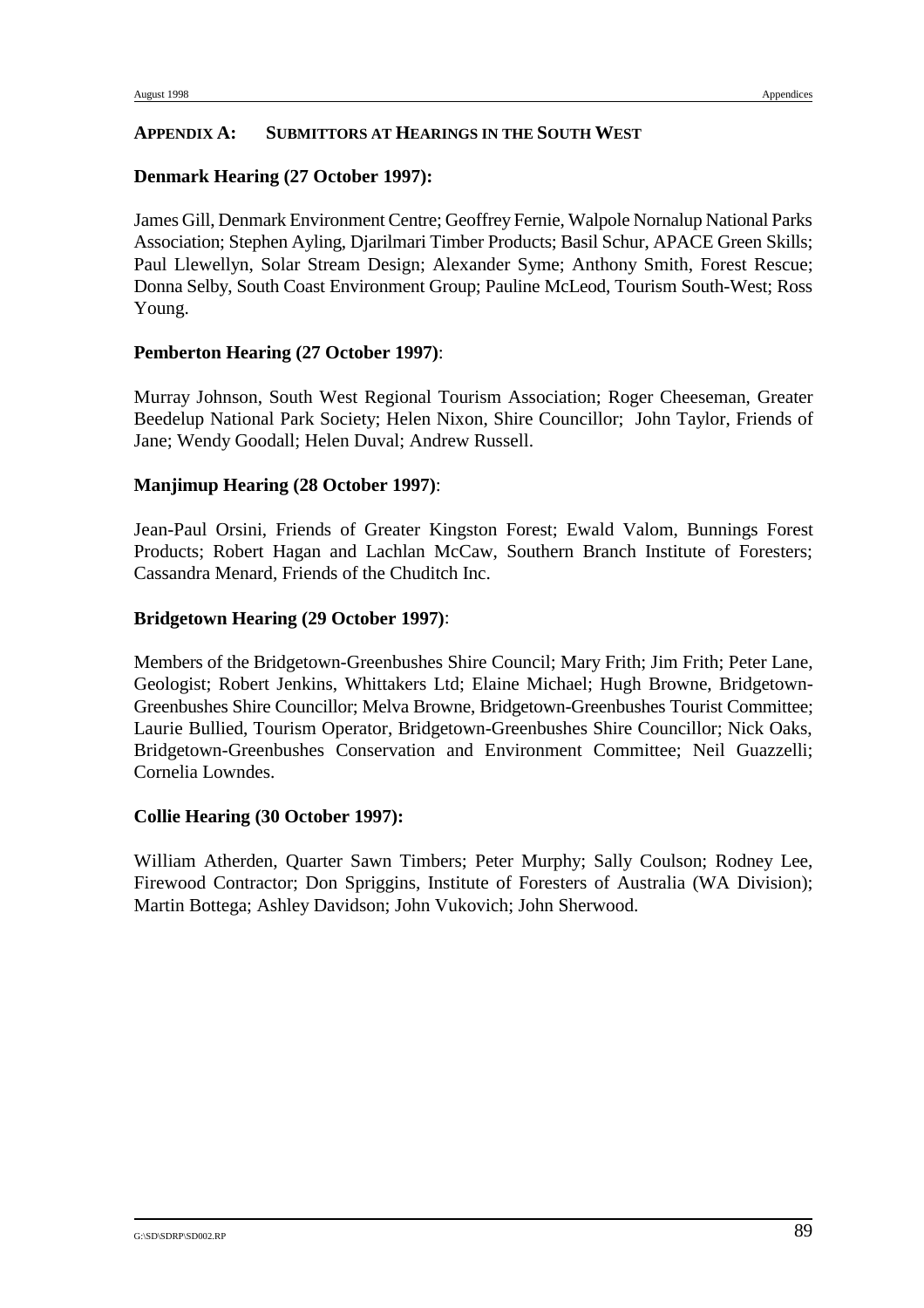#### **APPENDIX B: SUBMITTORS AT HEARINGS IN PERTH**

- & Mr Alan Walker, CALM Regional Forest Agreement Manager; Dr Geoffrey Stoneman, Project Coordinator, Regional Forest Agreement; Dr Syd Shea, Executive Director, CALM; and Mrs Pat Collins, Senior Forester, CALM;
- & Dr Beth Schultz, Conservation Council of Western Australia; and Mr Peter Robertson, WA Forest Alliance;
- Dr Michael Calver, Senior Lecturer in Biological Sciences, Murdoch University; and Dr Pierre Horwitz, Senior Lecturer in Environmental Management, Edith Cowan University;
- & Mr Ron Adams, Managing Director, Bunnings Forest Products; Mr Keith Kessell, Manager, Corporate Affairs, Bunnings Forest Products; Mr Ian Telfer, Manager, Diamond Mill, Bunnings Forest Products; Mr Max Evans, Manager, Timber Operations, Bunnings Forest Products; Mr Peter Jolob, Timber Marketing and Sales Manager, Bunnings Forest Products; and Mr Geoff McArthur, General Manager Bunnings Tree Farm Operations;
- Ms Margaret Pearce, Community Coordinator, Forest Protection Society; and Mr Trevor Richardson, Board Chairman, Forest Protection Society;
- & Mr Tim Daly, Secretary, Australian Workers Union and Secretary, Forest Products Furnishing and Allied Industry Union; and Mr Nick Oaks, South West Organiser, Australian Workers Union and Forest Products Union;
- & Mr Geoff Bertollini, Company Director, Hamilton Sawmills Pty Ltd, Forest Industries Federation (WA); Mr Cam Kneen, Executive Director, Forest Industries Federation (WA); and Mr Ron Adams, President, Forest Industries Federation (WA);
- & Mrs Virginia Young, National Lobbyist, the Wilderness Society;
- & Mr Wayne Merritt, Managing Director, Timber Supplies Pty Ltd; and Mr Richard Price, State Manager (Auspine Timbersales WA);
- & Leonie van der Maesen, Research Associate, Geomorphologist, University Utrecht.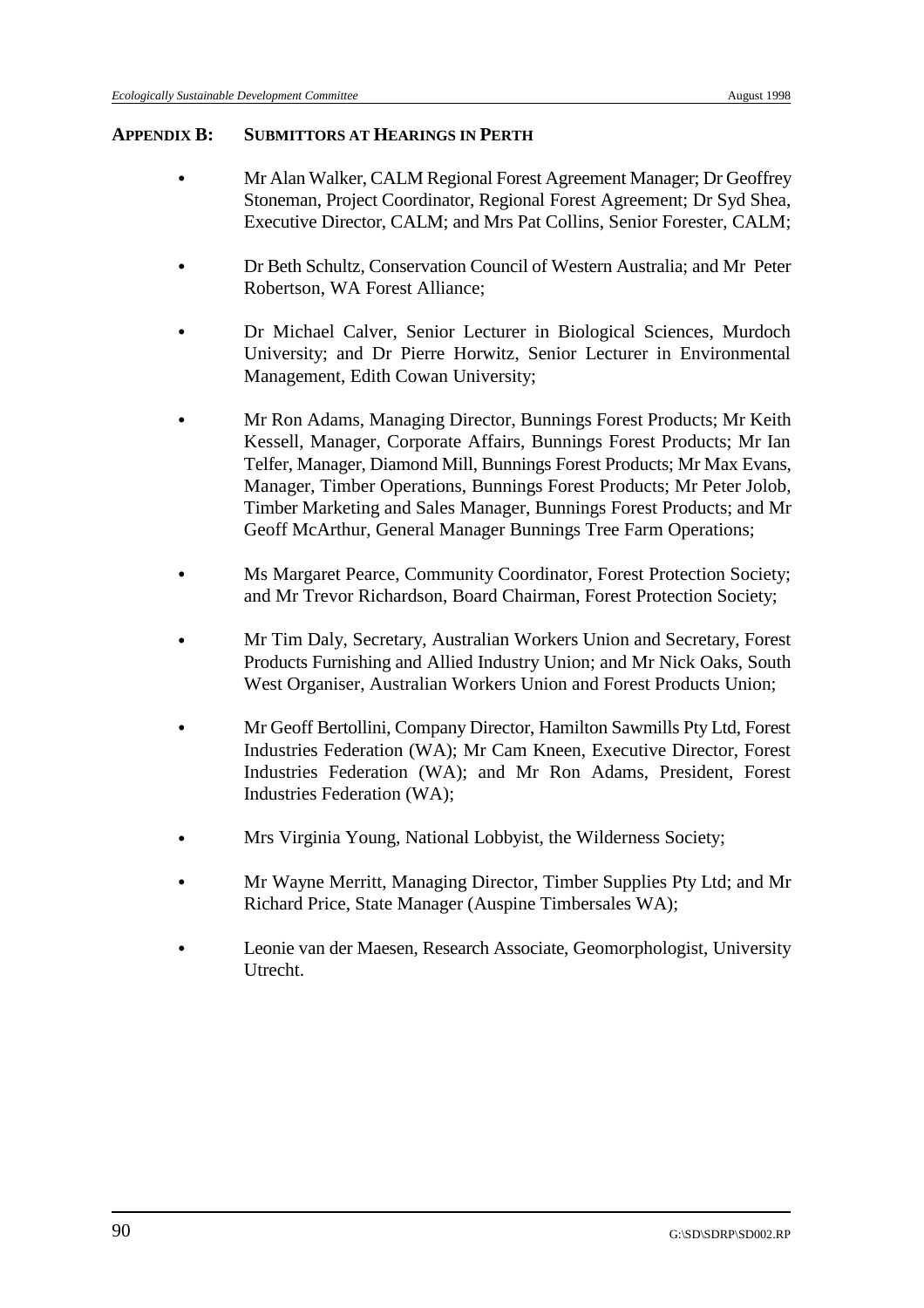#### **APPENDIX C: PERSONS WHO MADE WRITTEN SUBMISSIONS**

- 
- 2. Mr Ian Crawford Ph D
- 3. AA Lewis
- 4. Mr Roger Underwood
- 5. Mrs S Edwards
- 6. Dr Jean-Paul Orsini
- 7. Mr Phil Shedley, Forestry & Wood Use Consultant
- 8. Mr T Daly and Mr N Oaks, Australian Workers' Union
- 9. Mr Ross D Young
- 10. DPJ Milligan
- 11. Mr Stephen John Quain
- 12. Ms Joyce O'Farrell
- 13. Margaret Pearce, Community Coordinator, Forest Protection Society
- 14. Dr Elaine Davison, Senior Research Associate, Curtin University
- 15. Ms Donna Selby, Secretary, South Coast Environment Group
- 16. Mr Cam Kneen, Forest Industry Federation WA Inc
- 17. Mr PT Gunson, Vice President, Forest Protection Society Warren Branch
- 18. Ms Jacki Henry
- 19. Mr John Vukovich
- 20. June Spurge
- 21. Kathleen A Chindarsi
- 22. Henry P Schapper
- 23. Peter Murphy
- 1. Mr Wayne C Packer Ph D, Senior 24. Noel Ashcroft, Director, South West Lecturer in Zoology (Retired) Division, Department of Resources Development
	- 25. Bob Hagan, Chairman, CALM Regional Office, Southern Branch of the Institute of Foresters of Australia
	- 26. Sallie Coulson, Secretary, Preston Environment Group
	- 27. Don Spriggins, Chairman, Institute of Foresters (WA Division)
	- 28. Colin Mann, Executive Officer, Western Australia Farmers Federation (Inc.), Beekeeper Section
	- 29. Mr Terry O'Brien, Simcoa Operations Pty Ltd
	- 30. Mr Peter Lane
	- 31. Mrs Rita Jurd
	- 32. Cornelia Lowndes
	- 33. Hana Chvojka
	- 34. John Duval
	- 35. Geoff Fernie
	- 36. Stephen Ayling
	- 37. Roger Cheeseman, President, Greater Beedelup National Park Society Inc
	- 38. Murray Johnson, SW Regional Tourism Association, Fine Woodcraft **Gallery**
	- 39. Tony Smith, Treasurer, Forest Rescue
	- 40. Adrian Price, LCDC Co-ordinator, Blackwood Regional Centre
	- 41. Mr GWG Smith
	- 42. Cassandra Menard, Friends of the Chuditch Inc
	- 43. Jean Wheatley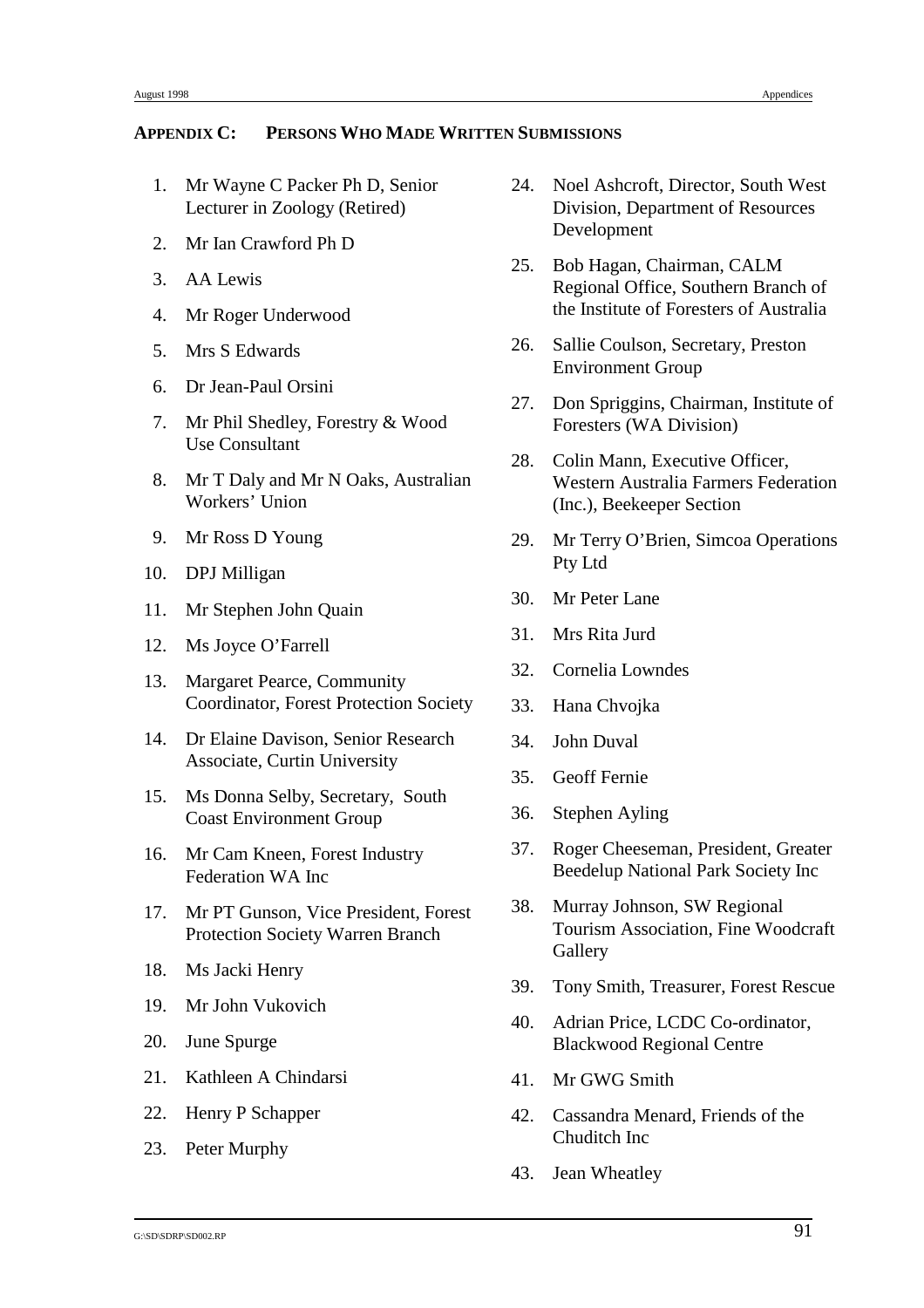- 44. Hugh Browne
- 45. Jim Frith, President, Bridgetown-Greenbushes Friends of the Forest
- 46. Mary Frith
- 47. Laurie Bullied
- 48. Bill Franssen
- 49. Des Grose
- 50. James Gill, Convenor, Denmark Environment Centre
- 51. Mr Keith Liddelow, Shire President, Shire of Manjimup
- 52. Hon Colin Barnett MLA, Minister for Resources Development
- 53. Leith Maddock and Lynn Atkinson, Friends of Giblett
- 54. Brian Young
- 55. Mrs Bev de Rusett
- 56. Name withheld
- 57. Lucia Ravi
- 58. John N Hutchinson
- 59. Name withheld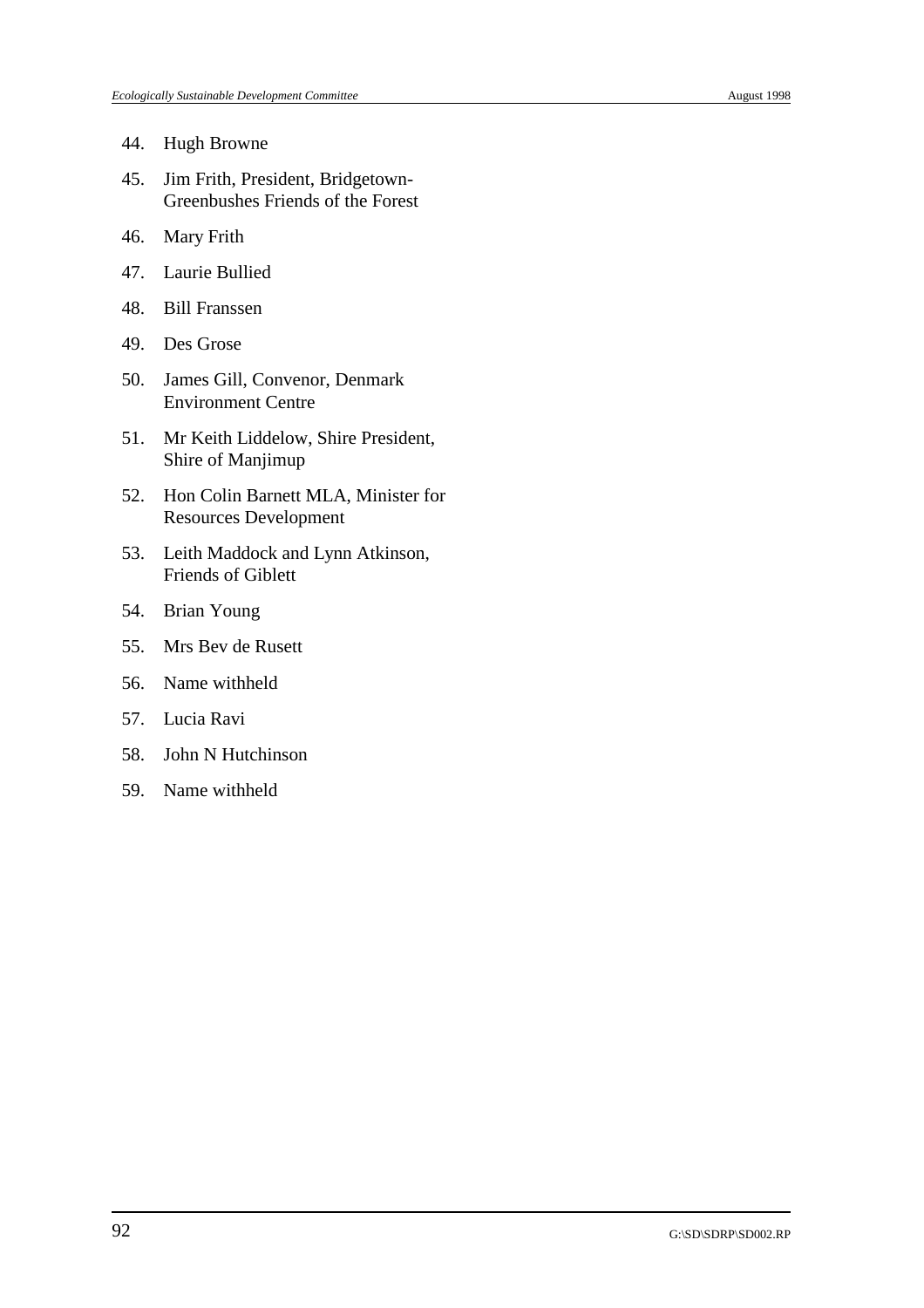#### **APPENDIX D: EXTRACT FROM THE PUBLIC CONSULTATION PAPER: OBJECTIVES FOR THE REGIONAL FOREST AGREEMENT**

Reproduced below is Chapter 2 of the Public Consultation Paper, titled "*Objectives for the Regional Forest Agreement*".

## 2 bjectives for the Regional Forest reement

The Commonwealth and Western Australian governments believe that the long-term ecologically sustainable management of forests and the development of competitive and efficient forest industries are compatible objectives. They are committed to providing a framework for meeting these objectives in the RFA for the South-West Forest Region of Western Australia, thereby ensuring the protection of conservation values, the basis of an internationally competitive forest products industry and the effective use of economic and social resources in the region.

The Scoping Agreement signed by the Commonwealth and Western Australian governments in July 1996 commits both governments to negotiate an RFA that is consistent with a range of policies, legislative requirements and agreements, as set out in Chapters 1 and 4.

In meeting the requirements of these policies, agreements and legislation, the Commonwealth agreed to:

- apply to each state the same standards for forest management and environmental, heritage, social and economic targets, while allowing for regional variation between States, such as differences in the forest types in individual regions and in environmental, economic and social pressures and in the level of information available (clauses 1B(d) and 1B(e) of the Scoping Agreement);
- facilitate implementation of RFA outcomes through its Wood and Paper Industry Strategy and, where necessary, the Structural Adjustment Package (clause 16) and to provide assistance for conservation outcomes from the RFA (clause 14).

In addition, both governments agreed to:

- accredit jointly, to the maximum extent possible, data sets and processes for the purposes of the RFA and to satisfy requirements of associated Western Australian and Commonwealth statutory assessments (clause 19);
- make available derived data and derived information sets to inform stakeholders at agreed consultation stages during the course of negotiations on the RFA (clause 20).

Further guidance is provided under clause 4 of the Scoping Agreement, whereby Western Australia and the Commonwealth agreed to negotiate a RFA that meets the following requirements:

- defines and describes the means for conserving those forest areas needed to form a CAR reserve system;
- defines those forest areas available for securing sustainable commercial use of forests:
- accredits codes of forest practice, including the process for periodic review of these codes and other management arrangements for forests within the RFA boundary;
- identifies forest resource use and sustainable industry development options and examines any potential social and economic implications, including for communities, of these options;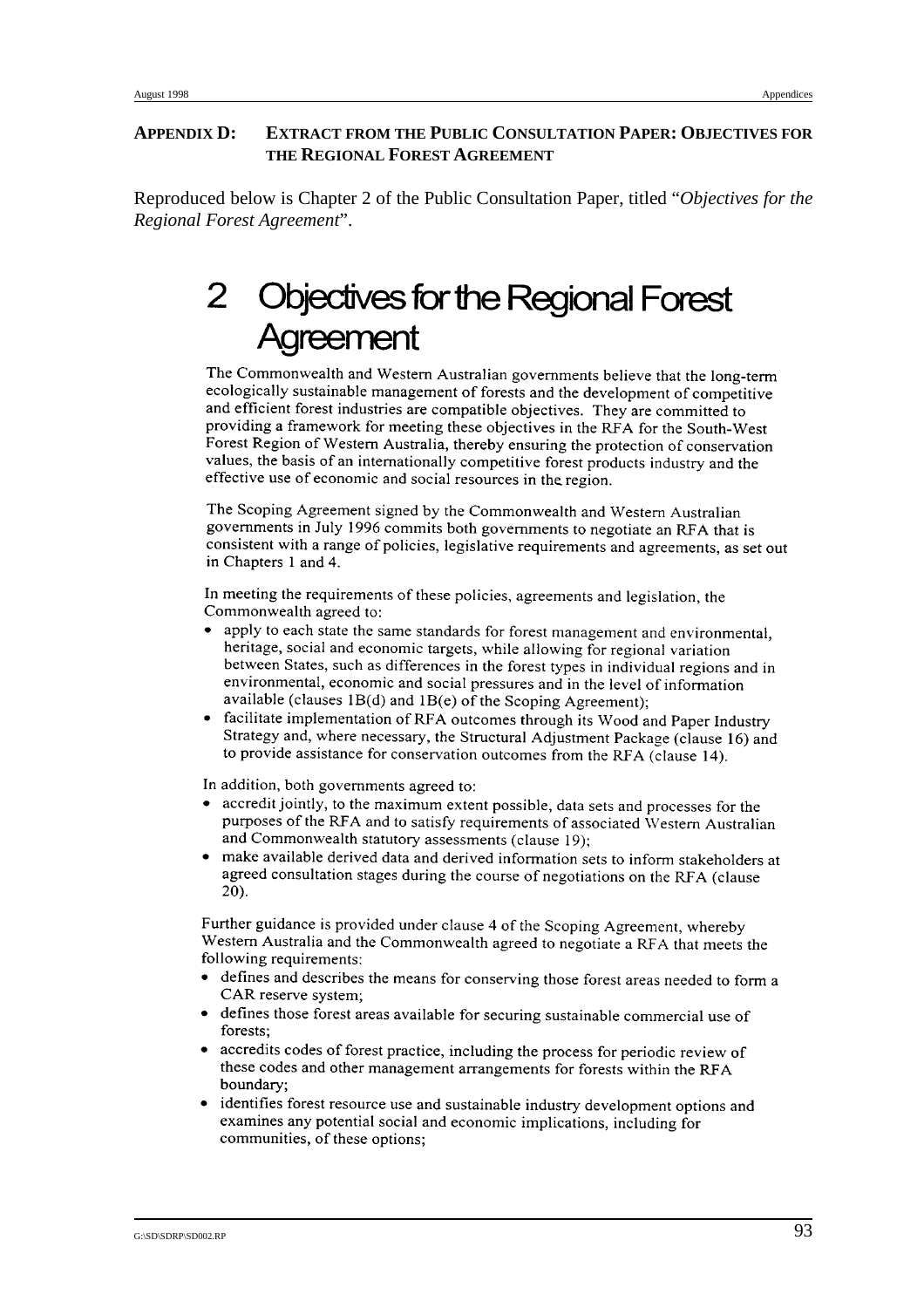- identifies the region's wood products, mining and other industry potential;
- addresses biodiversity and threatened species issues;
- addresses heritage issues; and
- identifies a mechanism to enable updating the agreement in the light of significant new information or exceptional circumstances.

In order to provide clear guidance on the goals governments wish to achieve through the RFA process the Steering Committee refined the objectives in the Scoping Agreement - see Box 2.1.

The Steering Committee recognises that difficulties will arise in seeking to meet a number of these objectives concurrently. It is also recognised that the objectives themselves do not identify the appropriate balance between environment, heritage, social and economic values. This report puts forward a range of possible approaches to meeting the various objectives. These approaches are not meant to represent the full range of options for addressing the RFA objectives, but rather have been designed to promote discussion and feedback as to the most appropriate way to implement a RFA in the South-West Forest Region.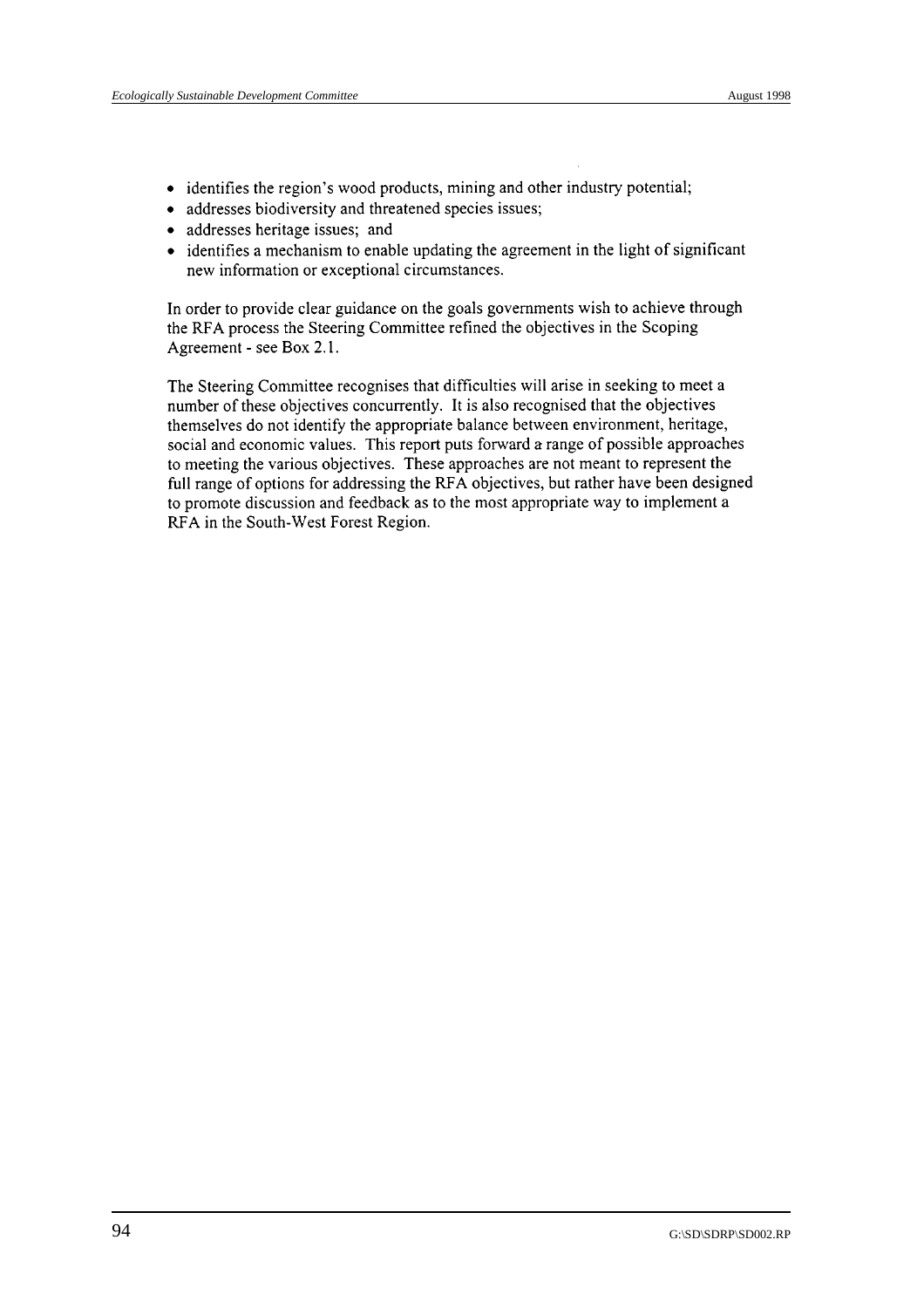#### BOX 2.1 REFINED OBJECTIVES FOR THE WESTERN AUSTRALIA RFA **AGREED BY THE STEERING COMMITTEE**

#### Social and economic objectives

- Maintain or enhance the sustainable level of harvest for first and second grade jarrah and karri sawlogs from State native forests incorporated in the approved Western Australian Forest Management Plan.
- Maximise a sustainable level of residue harvest to at least a level sufficient to facilitate the regeneration and tending of forest harvested for first and second grade sawlogs.
- Promote timber industry development options based on a sustainable native and plantation timber resource.
- Maintain and enhance the quality and quantity of water within and emanating from the forest estate and avoid impacting on sites with high potential for harnessing for both domestic and industrial water supplies.
- Maintain access for mineral exploration and mining, particularly to areas covered by State Agreement Acts, exploration licences and mining leases and other identified areas of moderate to high mineral potential.
- Maintain or enhance forest-based resource use options for other forest based industries, such as tourism, apiary, wildflower picking, fuelwood and seed collecting.
- Enhance the potential growth in Gross State Product, value of exports and regional employment arising from forest industry development strategies that reflect market opportunities and the resource potential of the existing forest land base to promote the development of internationally competitive industries that maximise the value added to the resource from forested land.
- For communities dependent on access to resources from forested land:
	- maintain or enhance employment opportunities in forest-based industry sectors;
	- maintain or enhance quality of life by increasing certainty for employment and access to social and physical infrastructure;
	- $-$  ensure community viability: and
	- $-$  maximise the benefits of the RFA on communities.
- Seek to meet the needs and aspirations of south-west communities in relation to adequate access to, and use of, the forest estate, including for Indigenous cultural activities.
- Maintain the forest structural goals identified for jarrah and karri forests in the approved Western Australia Forest Management Plan.

#### **Environment and heritage objectives**

- Protect forest biodiversity through a comprehensive, adequate and representative reserve system consistent with the JANIS criteria.
- Protect vulnerable, rare and endangered forest ecosystems consistent with the JANIS criteria.
- Protect old-growth forest consistent with the JANIS criteria.  $\bullet$
- Protect high-quality wilderness consistent with the JANIS criteria.  $\bullet$
- Maximise protection of conservation values through reserve design, taking into account the  $\bullet$ principles outlined in JANIS.
- Protect areas of high-quality habitat for biodiversity consistent with the JANIS criteria in  $\bullet$ particular for:
	- rare, vulnerable and endangered species;
		- special groups of organisms; and
	- areas of high diversity, refugia and endemism.
- Adequately protect areas containing natural and cultural heritage (including World Heritage) and indigenous heritage values, in particular those of National Estate value.
- Maintain the forest structural goals identified for jarrah and karri forests in the approved Western  $\bullet$ Australia Forest Management Plan.

#### Other objectives

- Ensure that Commonwealth and State legislative requirements are met.  $\bullet$
- $\bullet$ Ensure that effective and appropriate management systems and processes exist to provide for ecologically sustainable forest management, drawing on the final recommendations of the ESFM Expert Advisory Group.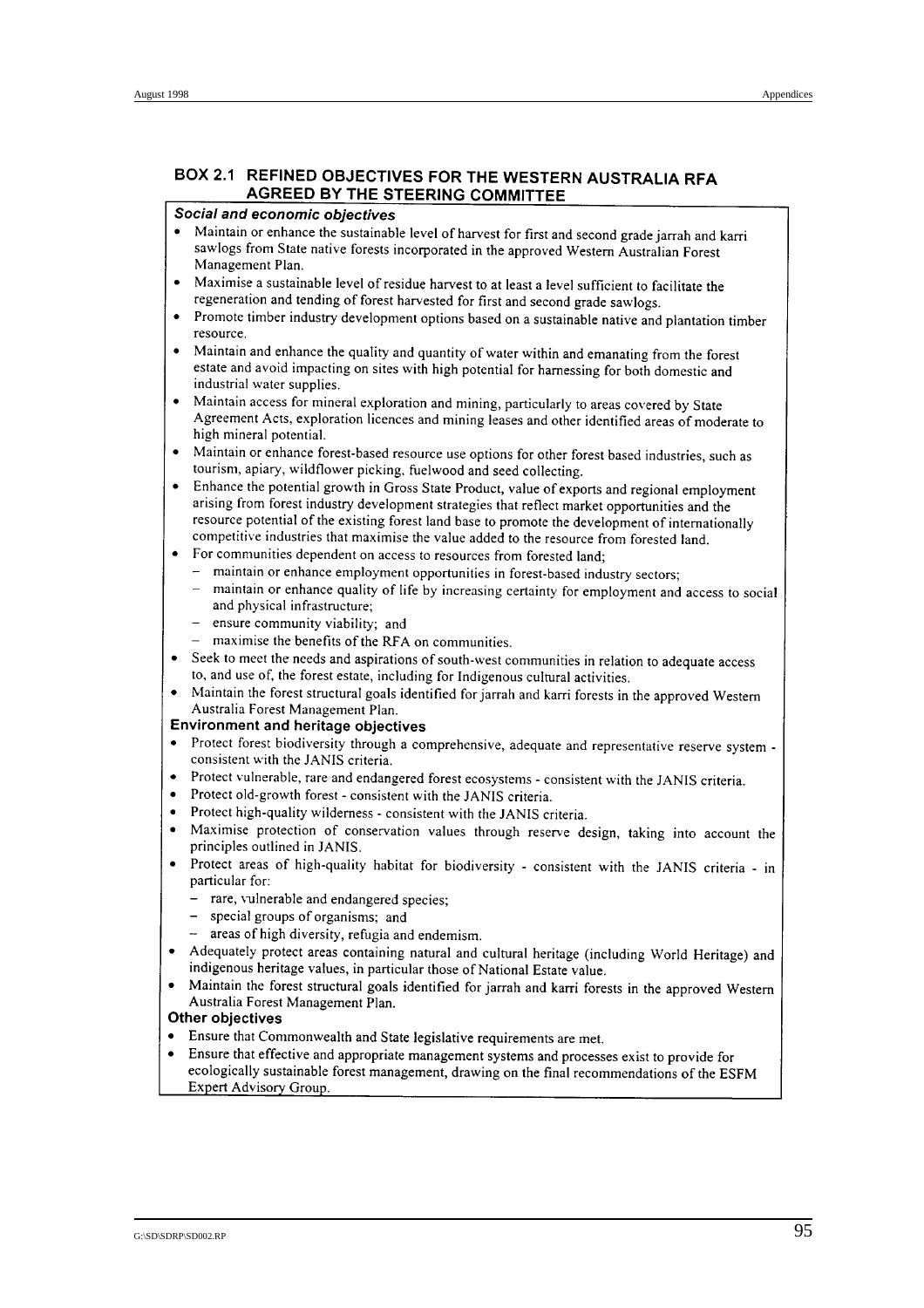# **APPENDIX E: RFA STAKEHOLDER REFERENCE GROUP MEETINGS**<sup>134</sup>

| Location | <b>Date</b>       |
|----------|-------------------|
| Perth    | 26 September 1996 |
| Perth    | 30 April 1997     |
| Perth    | 24 June 1997      |
| Perth    | 3 September 1997  |
| Manjimup | 15 October 1997   |
| Perth    | 29 October 1997   |
| Perth    | 26 November 1997  |
| Perth    | 26 May 1998       |
| Perth    | 2 July 1998       |

 $134$  Dr Syd Shea, 30/7/1998, letter to the Committee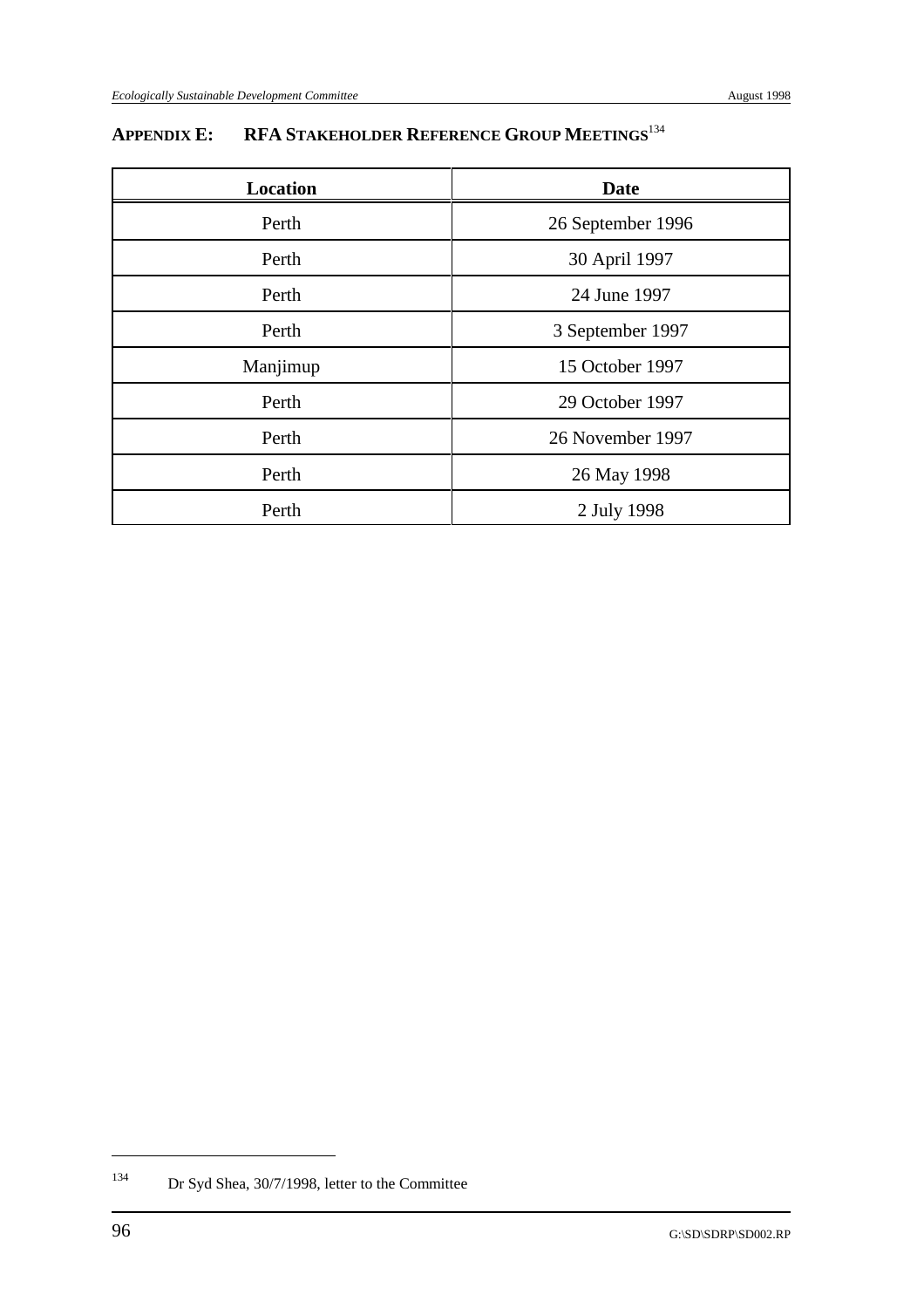#### **APPENDIX F: EXTRACT FROM THE PUBLIC CONSULTATION PAPER: THE JANIS RESERVE CRITERIA**

Reproduced below is the summary of the JANIS reserve criteria set out at page 5 of the Public Consultation Paper.

#### Box 1.1 Summary of the JANIS reserve criteria

The JANIS reserve criteria are nationally agreed criteria for the establishment of a comprehensive, adequate and representative reserve system for forests in Australia. The criteria were developed by the Joint ANZECC-MCFFA National Forest Policy Statement Implementation Subcommittee (JANIS). Regional conservation strategies

Conservation objectives will be best achieved through the development of integrated regional conservation strategies that provide for the establishment and effective management of conservation reserves (the CAR reserve system) and complementary management of adjoining forest areas.

#### Components of the comprehensive, adequate and representative reserve system All reasonable efforts should be made to provide for biodiversity, old-growth and wilderness conservation in a dedicated reserve system on public land. However, where it is demonstrated that this is not possible or practicable, other approaches will be required. The components of the CAR system

are dedicated reserves, informal reserves and values protected by prescription on public land as well as conservation arrangements on private land.

#### **Biodiversity**

- 1. As a general criterion, 15% of the pre-1750 distribution of each forest ecosystem should be protected in the CAR reserve system, with flexibility applied according to regional circumstances and recognising that as far as possible and practicable the proportion of dedicated reserves should be maximised.
- 2. Where forest systems are recognised as vulnerable, at least 60% of their remaining extent should be reserved.
- 3. All remaining occurrences of rare and endangered forest ecosystems should be reserved or protected by other means, as far as is practicable.
- 4. Reserved areas should be replicated across the geographic range of the forest ecosystem.
- 5. The reserve system should seek to maximise the area of high-quality habitat for all known elements of biodiversity wherever practicable.
- 6. Reserves should be large enough to sustain the viability, quality and integrity of populations.
- To ensure representativeness, the reserve system should, as far as possible, sample the full range of biological variation within each forest ecosystem.
- 8. In fragmented landscapes, remnants that contribute to sampling the full range of biodiversity are vital parts of a forest reserve system.

#### Old-growth forest

It is necessary to approach old-growth in a flexible manner according to regional circumstances. Wherever possible, areas of old-growth requiring protection should be included in the area identified to meet biodiversity criteria.

- Where old-growth forest is rare or depleted (generally less than 10% of the extant distribution)  $\mathbf{1}$ . within a forest ecosystem, all viable examples should be protected, wherever possible.
- 2. For other forest ecosystems, 60% of the old-growth forest identified at the time of assessment should be protected, consistent with a flexible approach where appropriate, increasing to the levels of protection necessary to achieve objectives for conservation and specific community needs for recreation and tourism.

#### **Wilderness**

Ninety per cent, or more if practicable, of the area of high-quality wilderness that meets minimum area requirements should be protected in reserves.

#### Application of the criteria

Flexibility in the application of reserve criteria is needed because of differing regional circumstances. The criteria are considered to be guidelines rather than mandatory targets. In some circumstances and for some criteria, lower levels of reservation may prove adequate. The extent of potential social and economic impact may limit the ability to meet reserve criteria (see Sections 5.2, 5.4 and 6.1.1 of the JANIS document). Where different configurations of reserves are identified as meeting the criteria, the option that imposes the least cost on the community should be adopted.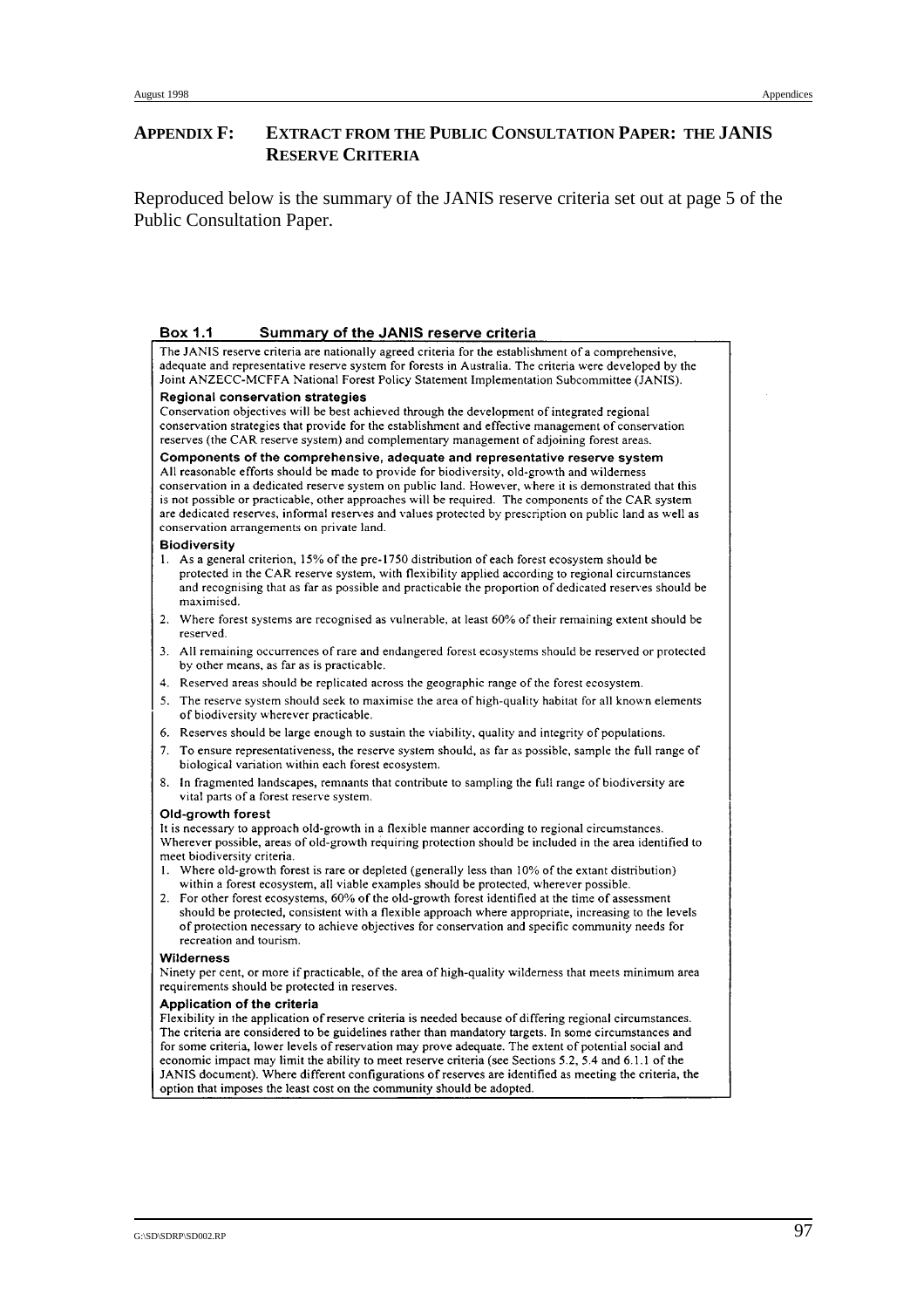### **APPENDIX G: RFA REPORTS PUBLISHED BY THE STEERING COMMITTEE**

The following list of RFA Reports published by the Steering Committee was provided to the Committee by Mr Alan Walker on 15 July 1998.

|     | <b>Report</b>                                                                                                                                        | <b>Author</b>                                                                       |
|-----|------------------------------------------------------------------------------------------------------------------------------------------------------|-------------------------------------------------------------------------------------|
| 1.  | Comprehensive Regional Assessment Vols 1 and 2                                                                                                       |                                                                                     |
| 2.  | World Heritage Report                                                                                                                                |                                                                                     |
| 3.  | Assessment of Ecologically Sustainable Forest<br>Management in the South-West Forest Region of<br>Western Australia                                  | Ferguson, I, Adams, M, Brown<br>M, Cork, S, Egloff, B and<br>Wilkinson G            |
| 4.  | Data Review and Evaluation for Biodiversity<br>Assessment Projects in Western Australia                                                              |                                                                                     |
| 5.  | Forest Ecosystems Mapping for the Western Australian<br><b>RFA</b>                                                                                   | Bradshaw, FJ and Mattiske, EM                                                       |
| 6.  | Ecosystem Processes and Key Disturbances in the<br>South-West Forest Region of Western Australia                                                     | Lamont B, Perez-Fernandez,<br>MA and Mann, R                                        |
| 7.  | Effect of Key Disturbances on Fungi in the South-West<br>Forest Region of Western Australia                                                          | Bougher, NL                                                                         |
| 8.  | A Review of the Knowledge of the Effects of Key<br>Disturbances on Fauna in the South-West Forest Region                                             | Christensen, P                                                                      |
| 9.  | A Review of Knowledge on the Effect of Key<br>Disturbances on Aquatic Invertebrates and Fish in the<br>South-West Forest Region of Western Australia | Horwitz, P, Jasinka, EJ,<br>Fairhurst E and Davis, JA                               |
| 10. | A Review of the Effect of Key Disturbances on<br>Vascular Flora in the South-West Forest Region of<br>Western Australia                              | Safstrom, R and Lemson, K                                                           |
| 11. | Report on the Impact of Disturbance on Terrestrial<br>Invertebrates in the Western Australian RFA Area                                               | Majer, JD and Heterick, BE                                                          |
| 12. | Review and Integration of Floristic Classifications in<br>the South-West Forest Region of Western Australia                                          | <b>Mattiske Consulting</b>                                                          |
| 13. | An Appraisal of Methods and Data Used by CALM to<br>Estimate Wood Yields for the Southwest RFA Region<br>of Western Australia                        | Turner, BJ                                                                          |
| 14. | Assessment of Minerals and Hydrocarbons - South<br><b>West Forest Region</b>                                                                         | Geological Survey of Western<br>Australia and Bureau of<br><b>Resource Sciences</b> |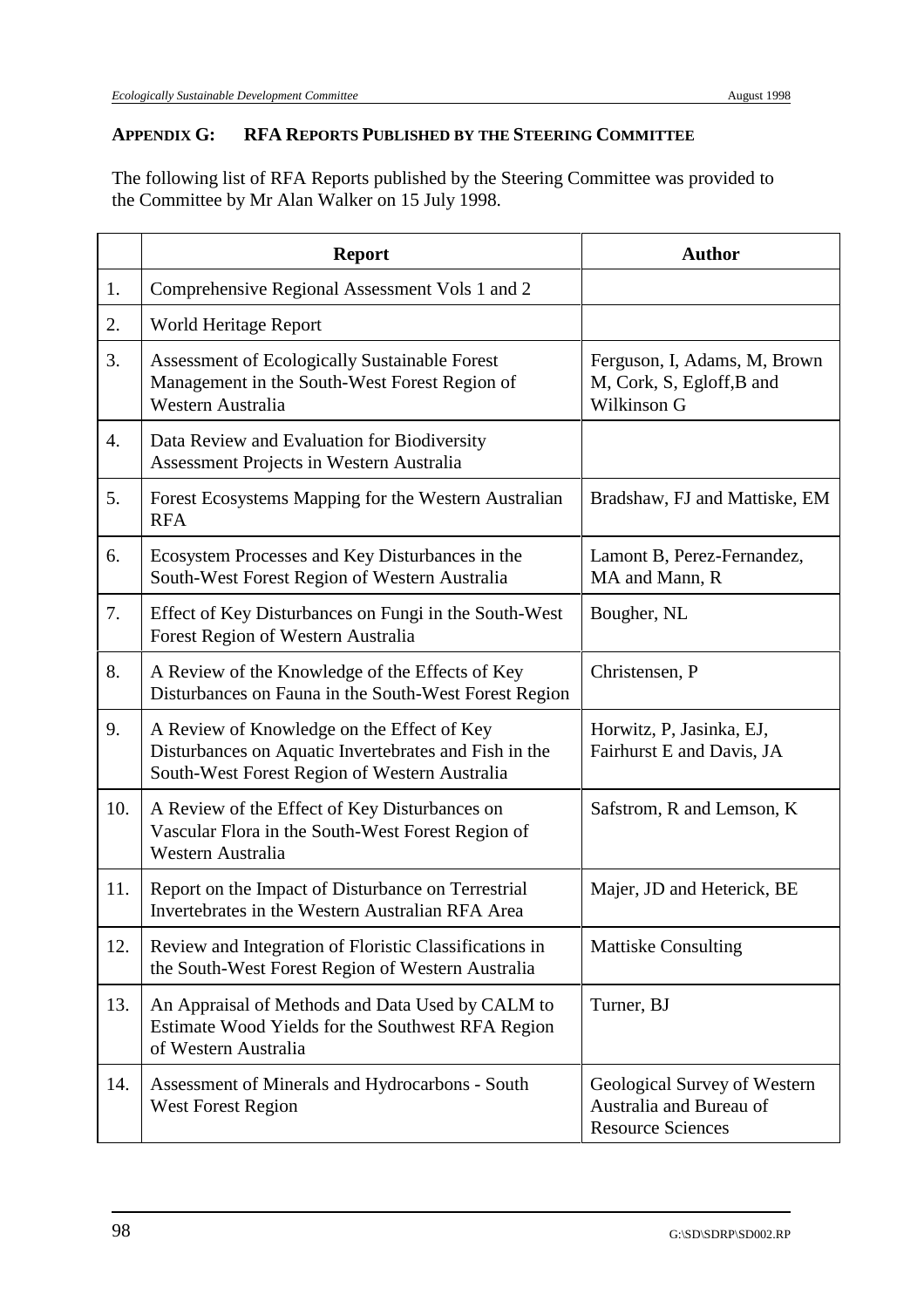| 15. | The South-West Forest Region of Western Australia: A<br><b>Thematic History</b>                                                                     | Bosworth, M and Brady, W                                                                              |
|-----|-----------------------------------------------------------------------------------------------------------------------------------------------------|-------------------------------------------------------------------------------------------------------|
| 16. | Aboriginal Consultation Project Report Volume 1                                                                                                     | Centre for Social Research,<br><b>Edith Cowan University</b>                                          |
| 17. | Aboriginal Consultation Project Report Volume 2                                                                                                     | Centre for Social Research,<br>Edith Cowan University and<br>McDonald, Hales and<br><b>Associates</b> |
| 18. | Western Australian National Estate Indigenous Values<br>Identification and Assessment Project Stage 1: Data<br>Upgrade, Validation and Gap Analysis | Pasqua, MA                                                                                            |
| 19. | Western Australian Comprehensive Regional<br><b>Assessment National Estate Aesthetic Value</b><br><b>Identification and Assessment Project</b>      | <b>ERM Mitchell McCotter Pty</b><br>Ltd                                                               |
| 20. | Western Australian Comprehensive Regional<br><b>Assessment Community Heritage Program (Non-</b><br>Indigenous) Reports A B and C                    | The Training and Development<br><b>Group Pty Ltd</b>                                                  |
| 21. | A Paper to Assist Public Consultation - Towards the<br><b>Regional Forest Agreement</b>                                                             |                                                                                                       |
| 22. | Review of Value Adding Development Opportunities<br>for the Western Australian Hardwood Industry                                                    | <b>BIS Shrapnel Forestry Group</b>                                                                    |
| 23. | Post Impact Analysis - RFA Social Impact Assessment<br>Project SAUI                                                                                 | Chambers & Galloway                                                                                   |
| 24. | National Estate Identification and Assessment in the<br>South West Forest Region of Western Australia                                               |                                                                                                       |
| 25. | Economic Profile of the Tourism and Recreation<br>Industries in the Regional Forest Agreement Area                                                  |                                                                                                       |
| 26. | Reconstructing the Fire History of the Jarrah Forest of<br>South-Western Australia                                                                  | Ward, D and van Didden, G                                                                             |
| 27. | Survival of Hollow-bearing Jarrah (Eucalyptus<br>marginata Sm) and Marri (Corymbia calophylla) Trees<br>in the South-West Forest Region of WA       | Whitford, KR and Williams.<br><b>MR</b>                                                               |
| 28. | Attribution and Modelling of Fauna for the South-West<br>Forest Region Comprehensive Regional Assessment -<br><b>Final Report</b>                   | Western Australian Museum of<br><b>Natural Science</b>                                                |
| 29. | Social and Forest Values of the Community Within the<br><b>West Australian RFA</b>                                                                  | Environment & Behaviour<br>Consultants                                                                |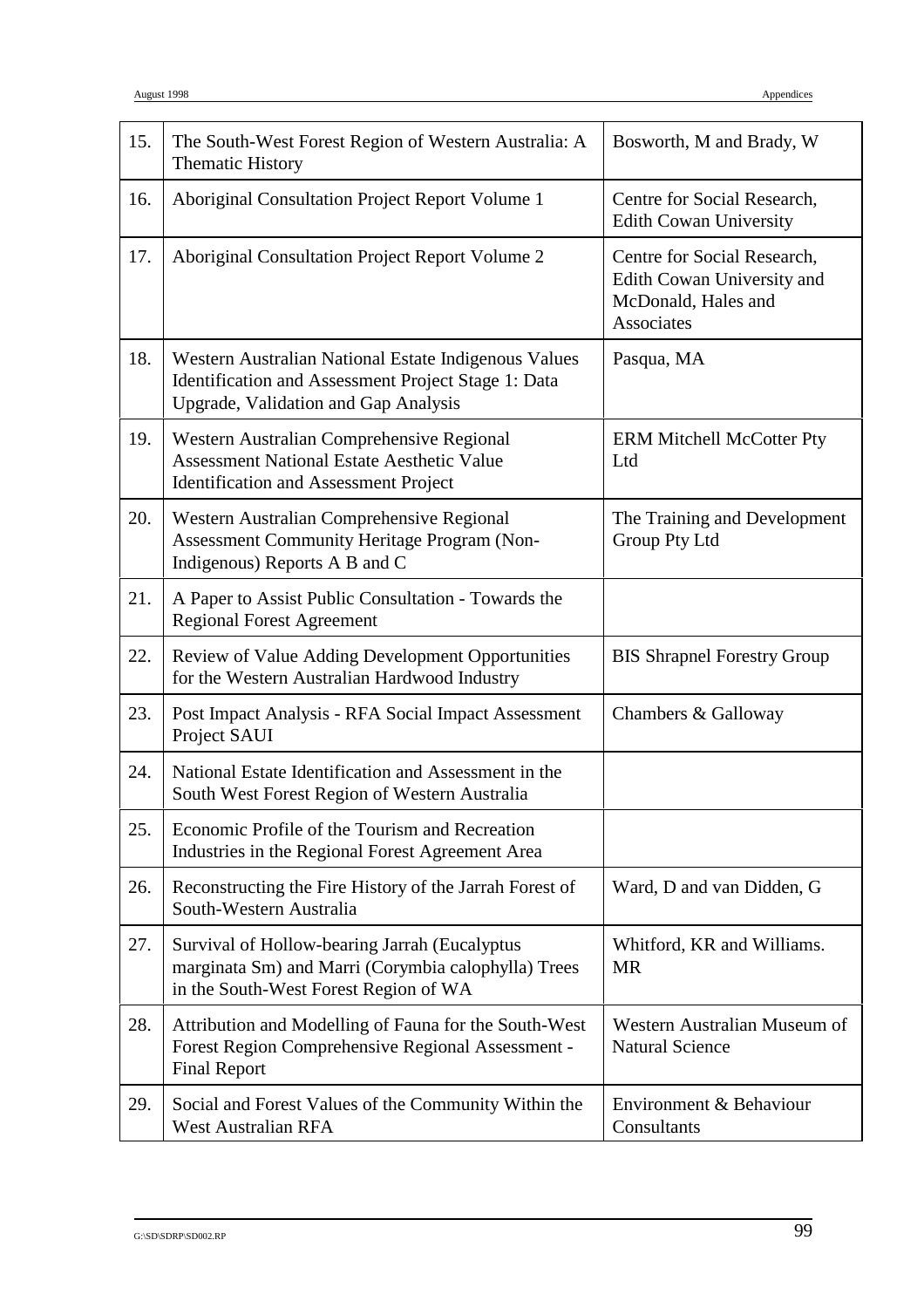#### **BIBLIOGRAPHY**

ABARE (1997): *Australian commodities: forecasts and issues (September quarter 1997)*, Canberra

Arthur Andersen (1997): *General Review of Hardwood Timber Royalties for the Minister for the Environment, January 1997*

Australian Bureau of Statistics (1997): *1996 Census of Population and Housing*

Australian Heritage Commission & Department of Conservation and Land Management (WA) (1992a): *Memorandum of Understanding between the Australian Heritage Commission and the Department of Conservation and Land Management of Western Australia concerning National Estate Values in the Southern Forest Region of South-West Western Australia*

Australian Heritage Commission & Department of Conservation and Land Management, W.A. (1992b): *National Estate Values in the Southern Forest Region of South-west Western Australia (Vols 1-5)*

Auditor General of Victoria (1993): *The Victorian Auditor-General's Report No.22: The Timber Industry Strategy*

Australian Forestry Council (1991): "Forest Practices Related to Wood Production in Native Forests: national principles", Attachment A in Commonwealth of Australia (1992) *National Forest Policy Statement*

Barnett, Thomas (as Appeals Committee) (1992): *Report to Jim McGinty, MLA, Minister for the Environment by Tos Barnett as Appeals Committee examining appeals submitted in relation to the Report and Recommendations of the Environmental Protection Authority on 'Proposals to amend the 1987 Forest Management Plans and Timber Strategy and proposals to meet Environmental Conditions on the Regional Plans and the WACAP ERMP'*

Beca Simons Australia Pty Ltd (1997): *A Report to Department of Resources Development: Further development of the forest products industry in Western Australia*

BIS Shrapnel Forestry Group (1998): *Review of Value Adding Development Opportunities for the Western Australian Hardwood Industry*

Clark, Judy (1995): *Australia's Plantations: Industry Employment Environment*

Commonwealth of Australia (1992): *National Forest Policy Statement*

Commonwealth of Australia (1995): *Deferred Forest Areas: Western Australia*

Commonwealth of Australia: *National Biological Diversity Strategy*

Commonwealth of Australia: *National Strategy for Ecologically Sustainable Development*

Conservation and Land Management, Department of (WA) (1987a) *Southern Forest Region Regional Management Plan 1987 - 1997*

Conservation and Land Management, Department of (WA) (1987b) *Timber Production in Western Australia: a strategy to take WA's south-west forests into the 21st century*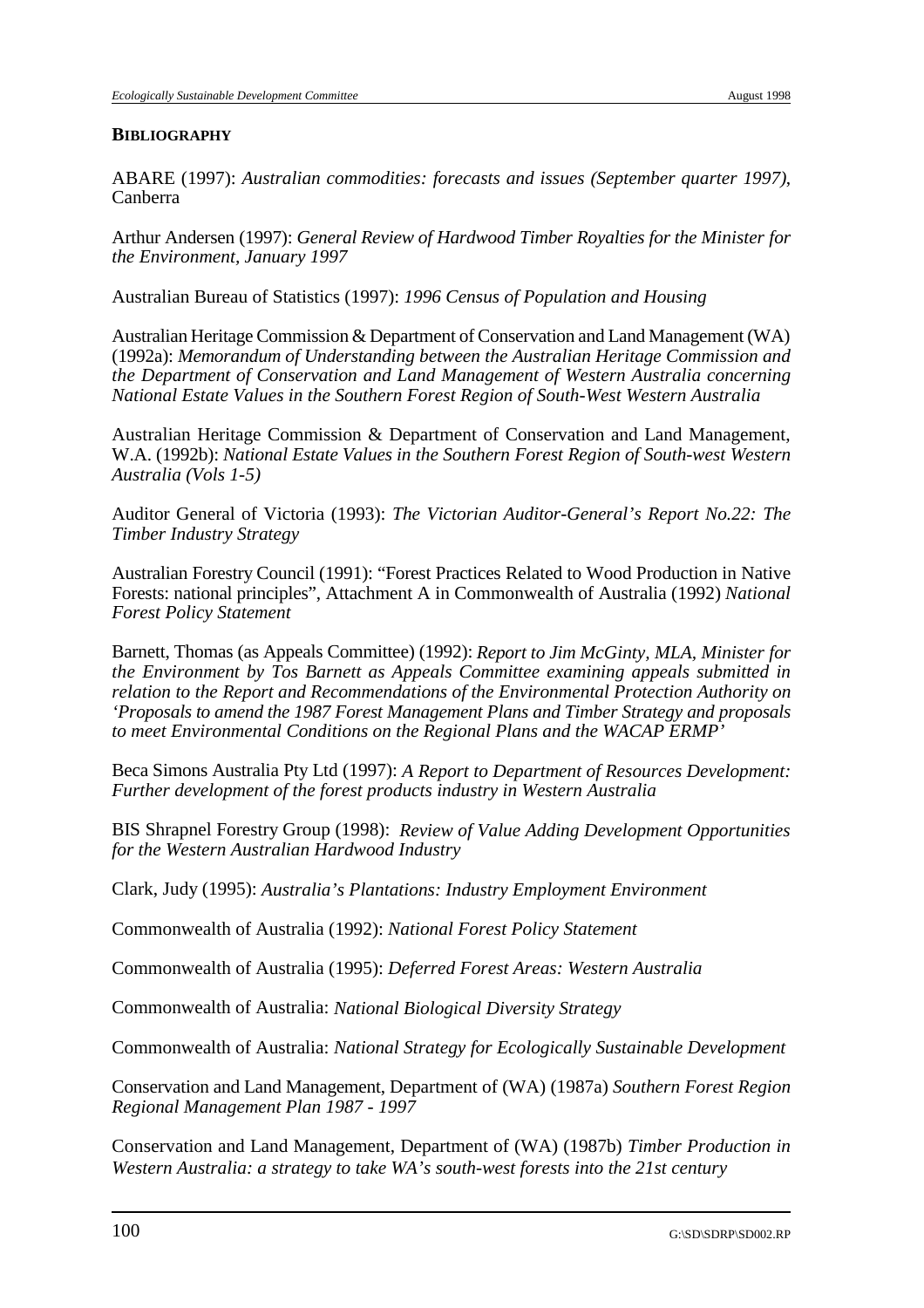Conservation and Land Management, Department of (WA) (1990): "CALM Briefing Paper 2/90" reproduced as Appendix 1 to Arthur Andersen (1997): *General Review of Hardwood Timber Royalties for the Minister for the Environment, January 1997*

Conservation and Land Management, Department of (WA) (1992a): *Research on the Impact of Forest Management in South-West Western Australia: CALM Occasional Paper No.2/92*

Conservation and Land Management, Department of (WA) (1992b): *Proposals to amend the 1987 Forest Management Plans and Timber Strategy and Proposals to Meet Ministerial Conditions on the Regional Plans and the WACAP ERMP*

Conservation and Land Management, Department of (WA) (1992c): *Submission to the Meagher Committee Outlining Preferred Harvest Levels for Jarrah*

Conservation and Land Management, Department of (WA) (1992d), Spencer, RD (editor): *Application of Modern Inventory Techniques in the Forests of Western Australia, CALM Occasional Paper No.1/92*

Conservation and Land Management, Department of (WA) (1993): *Forest Management Plan 1994-2003*

Conservation and Land Management, Department of (WA) (1996): *How you can be involved in the Regional Forest Agreement for Western Australia*

Conservation and Land Management, Department of (WA) (1996): *Western Australian Regional Forest Agreement Newsletter #1, October 1996*

Conservation and Land Management, Department of (WA) (1997): *Annual Report 1996-1997*

Conservation and Land Management, Department of (WA) (1998): *Responses to evidence by Dr B Schultz and Mr P Robertson at the hearing on 10 September 1997*

Environment, Minister for (WA) (1988): *Statement that a proposal may be implemented (pursuant to the provisions of the Environmental Protection Act 1986): The West Australian Woodchip Industry: WA Chip and Pulp Co. Pty. Ltd. - 28 September 1988* 

Environment, Minister for (WA) (1992): *Statement that a proposal may be implemented (pursuant to the provisions of the Environmental Protection Act 1986): Amendments to the 1987 forest management plans and timber strategy and proposals to meet environmental conditions on the regional plans and the WACAP ERMP: Department of Conservation and Land Management (CALM) - 24 December 1992*

Environment, Minister for (WA) (1993a): S*tatement that a proposal may be implemented (pursuant to the provisions of the Environmental Protection Act 1986): Export of Woodchips from* Eucalyptus Globulus *Plantations (689): Bunnings Forest Products Pty Ltd - 18 November 1993* 

Environment, Minister for (WA) (1993b): *Native Forest Management and the Future for the Native Forest Hardwood Timber Industry: A Ministerial Response to the Report of the*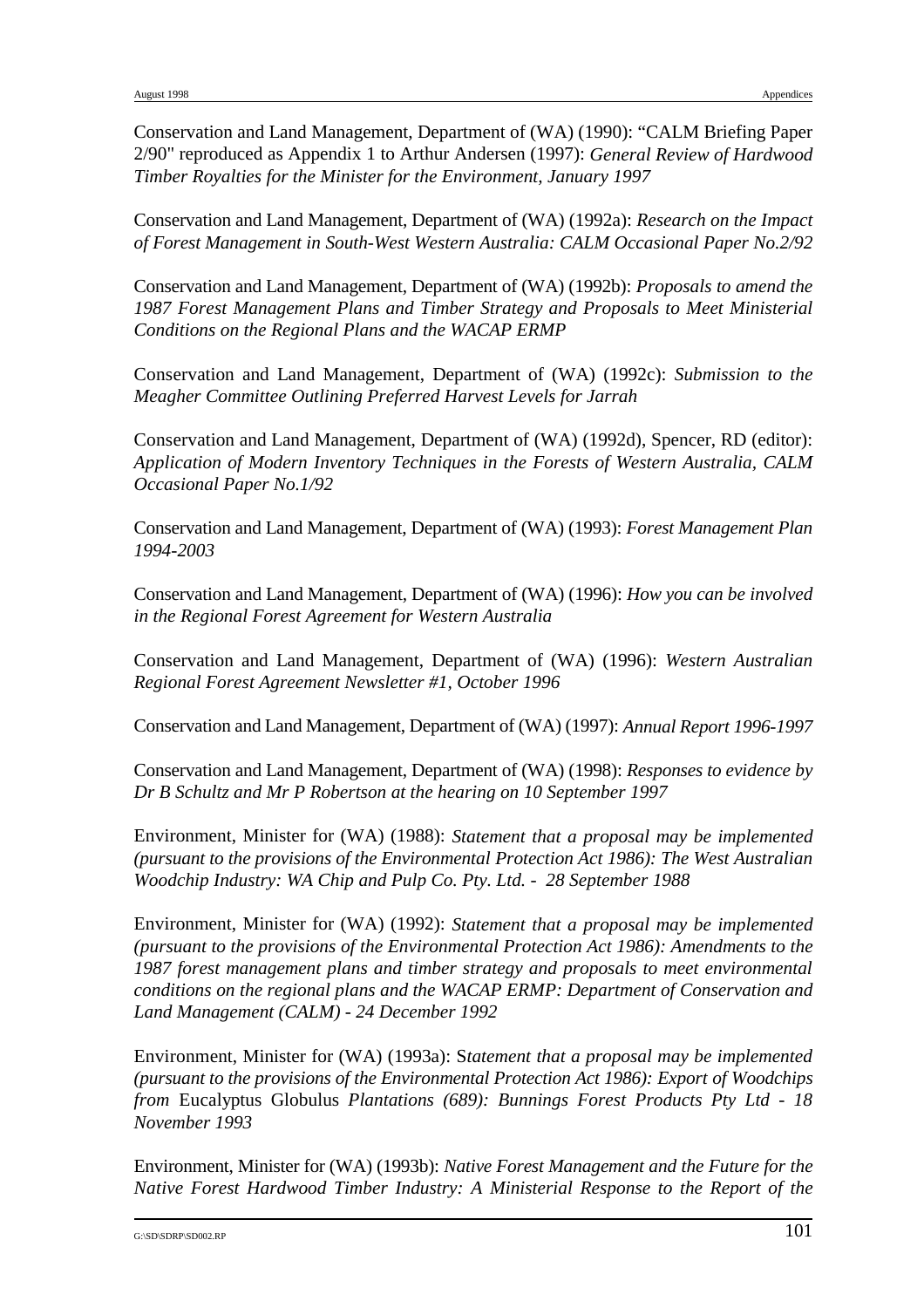*Scientific and Administrative Committee established under Ministerial Conditions in respect of CALM's 1992 Forest Management Proposals*

Environment, Sport and Territories, Department of (Cth) (undated): *Subsidies to the use of Natural Resources - Environmental Economics Research Paper No.2*

Environment, Sport and Territories, Department of (Cth) (1996): *Estimating Values for Australia's Native Forests - Environmental Economics Research Paper No.4* 

Environmental Protection Authority (WA) (1987): *Northern, Central and Southern Forest Region Management Plans: Report and Recommendations of the Environmental Protection Authority - Bulletin 303*

Environmental Protection Authority (WA) (1988): *The Western Australian Woodchip Industry: W.A. Chip & Pulp Co Pty Ltd: Report and recommendations of the Environmental Protection Authority - Bulletin 329*

Environmental Protection Authority (WA) (1993a): *Report and recommendations of the Environmental Protection Authority - Bulletin 652* 

HA Simons Ltd and McLennan Magasanik Associates (1990): *Competitiveness of Australian Forest Industries*

Hilmer, FG, Chairman, Independent Committee of Inquiry into National Competition Policy (1993): *Report*

Independent Expert Advisory Group (1997): *Assessment of Ecologically Sustainable Forest Management in the South-West Forest Region of Western Australia* 

Industry Commission (1993): *Adding Further Value to Australia's Forest Products - Report No 32*

Joint Commonwealth and Western Australian Regional Forest Agreement (RFA) Steering Committee (1998a): *Comprehensive Regional Assessment, vol 1*

Joint Commonwealth and Western Australian Regional Forest Agreement (RFA) Steering Committee (1998b): *Comprehensive Regional Assessment - Maps (vol 2)*

Joint Commonwealth and Western Australian Regional Forest Agreement (RFA) Steering Committee (1998c): *Towards a Regional Forest Agreement for the South West Forest Region of Western Australia - a Paper to Assist Public Consultation*

Legislative Council of Western Australia Standing Committee on Government Agencies (1994):36th Report: *State Agencies: Their Nature and Function*

McComb, Faunt, Bradshaw and Biggs (1994): *Hollow availability for selected vertebrates in jarrah forests, Western Australia*